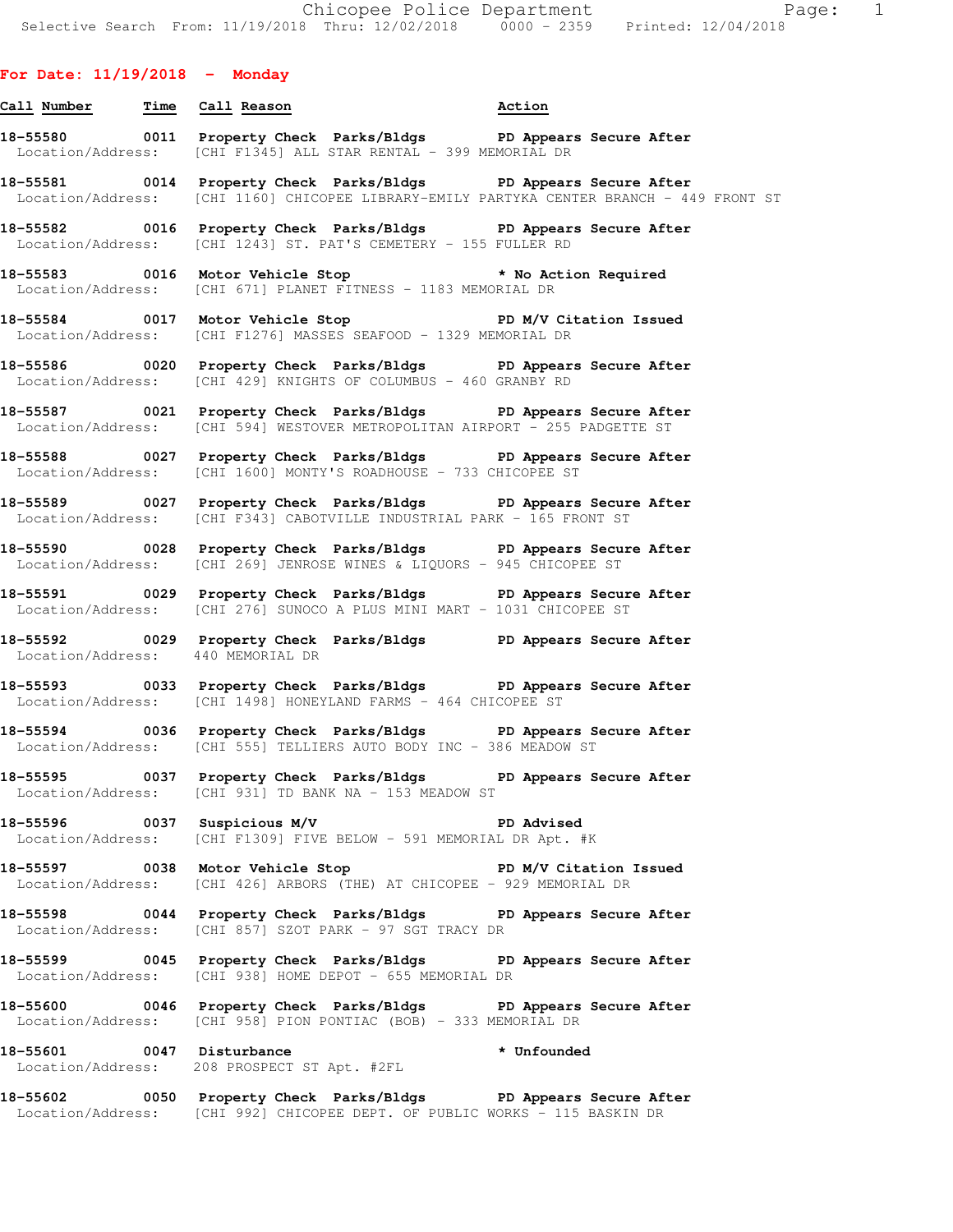|                                             |  |                                                                                                            |                                                                                                                                                           | Chicopee Police Department<br>Selective Search From: 11/19/2018 Thru: 12/02/2018 0000 - 2359 Printed: 12/04/2018 |
|---------------------------------------------|--|------------------------------------------------------------------------------------------------------------|-----------------------------------------------------------------------------------------------------------------------------------------------------------|------------------------------------------------------------------------------------------------------------------|
|                                             |  | Location/Address: [CHI 958] PION PONTIAC (BOB) - 333 MEMORIAL DR                                           | 18-55603 0053 Property Check Parks/Bldgs PD Appears Secure After                                                                                          |                                                                                                                  |
|                                             |  | 18-55604 0055 Disturbance * Unfounded<br>Location/Address: [CHI 853] WISNIOWSKI PARK - 14 SPRUCE ST        |                                                                                                                                                           |                                                                                                                  |
|                                             |  |                                                                                                            | 18-55605 0100 Property Check Parks/Bldgs PD Appears Secure After<br>Location/Address: [CHI 86] FOOD BAG - 947 BURNETT RD                                  |                                                                                                                  |
|                                             |  |                                                                                                            | 18-55606 0106 Property Check Parks/Bldgs PD Appears Secure After<br>Location/Address: [CHI 837] LITWIN SCHOOL, SGT. ROBERT R. K-5 - 135 LITWIN LN         |                                                                                                                  |
|                                             |  | Location/Address: [CHI F1048] HAMPTON INN CHICOPEE - 600 MEMORIAL DR                                       | 18-55607 0106 Property Check Parks/Bldgs PD Appears Secure After                                                                                          |                                                                                                                  |
|                                             |  |                                                                                                            | 18-55608 0112 Assist Ambulance PD Assist Given<br>Location/Address: 16 AMERICA ST Apt. #C                                                                 |                                                                                                                  |
|                                             |  | Location/Address: [CHI F27] STOP & GO - 643 PROSPECT ST                                                    | 18-55610 0114 Property Check Parks/Bldgs PD Appears Secure After                                                                                          |                                                                                                                  |
|                                             |  | Location/Address: [CHI 1394] WALGREENS DRUGS STORE - 1195 GRANBY RD                                        | 18-55611 0114 Property Check Parks/Bldgs PD Appears Secure After                                                                                          |                                                                                                                  |
|                                             |  | Location/Address: [CHI 1342] BULLSEYE BAR - 621 CENTER ST                                                  | 18-55612 0114 Property Check Parks/Bldgs PD Appears Secure After                                                                                          |                                                                                                                  |
|                                             |  | Location/Address: [CHI F1276] MASSES SEAFOOD - 1329 MEMORIAL DR                                            | 18-55613 0120 Property Check Parks/Bldgs PD Appears Secure After                                                                                          |                                                                                                                  |
| Location/Address: 0 RANGER ST @ 0 MEADOW ST |  |                                                                                                            | 18-55614 0122 Disabled Motor Vehicle * No Action Required                                                                                                 |                                                                                                                  |
|                                             |  | Location/Address: [CHI F1283] FIRE STA # 5 - 580 CHICOPEE ST                                               | 18-55615 0124 Property Check Parks/Bldgs PD Appears Secure After                                                                                          |                                                                                                                  |
|                                             |  | Location/Address: [CHI 1122] LIGHTHOUSE LIQUORS - 856 MEMORIAL DR                                          | 18-55616 0124 Motor Vehicle Stop PD M/V Citation Issued                                                                                                   |                                                                                                                  |
| Location/Address: 182 NARRAGANSETT BLVD     |  |                                                                                                            | 18-55617 0125 Property Check Parks/Bldgs PD Appears Secure After                                                                                          |                                                                                                                  |
|                                             |  | Location/Address: [CHI F1342] CVS PHARMACY - 235 CENTER ST                                                 | 18-55618 0134 Property Check Parks/Bldgs PD Appears Secure After                                                                                          |                                                                                                                  |
|                                             |  | Location/Address: [CHI F80] DR DEEGANS DELI - 510 BURNETT RD                                               | 18-55619 0141 Property Check Parks/Bldgs PD Appears Secure After                                                                                          |                                                                                                                  |
|                                             |  | 18-55620 0145 Suspicious M/V CD PD Advised<br>Location/Address: [CHI XF1590] DUNKIN DONUTS - 521 MEADOW ST |                                                                                                                                                           |                                                                                                                  |
|                                             |  | Location/Address: [CHI 1122] LIGHTHOUSE LIQUORS - 856 MEMORIAL DR                                          | 18-55621 0149 Property Check Parks/Bldgs PD Appears Secure After                                                                                          |                                                                                                                  |
| Location/Address: WESTOVER RD               |  |                                                                                                            | 18-55622 0150 Property Check Parks/Bldgs PD Appears Secure After                                                                                          |                                                                                                                  |
|                                             |  |                                                                                                            | 18-55623 0150 Property Check Parks/Bldgs PD Appears Secure After<br>Location/Address: [CHI 1808] DON ROY'S AUTO BODY & APPEARANCE CENTER - 1416 GRANBY RD |                                                                                                                  |
|                                             |  | Location/Address: [CHI F1434] WHITE BIRCH PLAZA - 480 BURNETT RD                                           | 18-55624 0158 Property Check Parks/Bldgs PD Appears Secure After                                                                                          |                                                                                                                  |
|                                             |  |                                                                                                            | 18-55625 0201 Property Check Parks/Bldgs PD Appears Secure After<br>Location/Address: [CHI 782] ELMS, COLLEGE OF OUR LADY OF THE - 291 SPRINGFIELD ST     |                                                                                                                  |
|                                             |  | Location/Address: [CHI 325] BOAT RAMP, MEDINA STREET - 100 MEDINA ST                                       | 18-55626 0209 Property Check Parks/Bldgs PD Appears Secure After                                                                                          |                                                                                                                  |
|                                             |  |                                                                                                            | 18-55627 0210 Property Check Parks/Bldgs PD Appears Secure After                                                                                          |                                                                                                                  |

Location/Address: [CHI F1150] CHICOPEE COMPREHENSIVE HIGH SCHOOL - 617 MONTGOMERY ST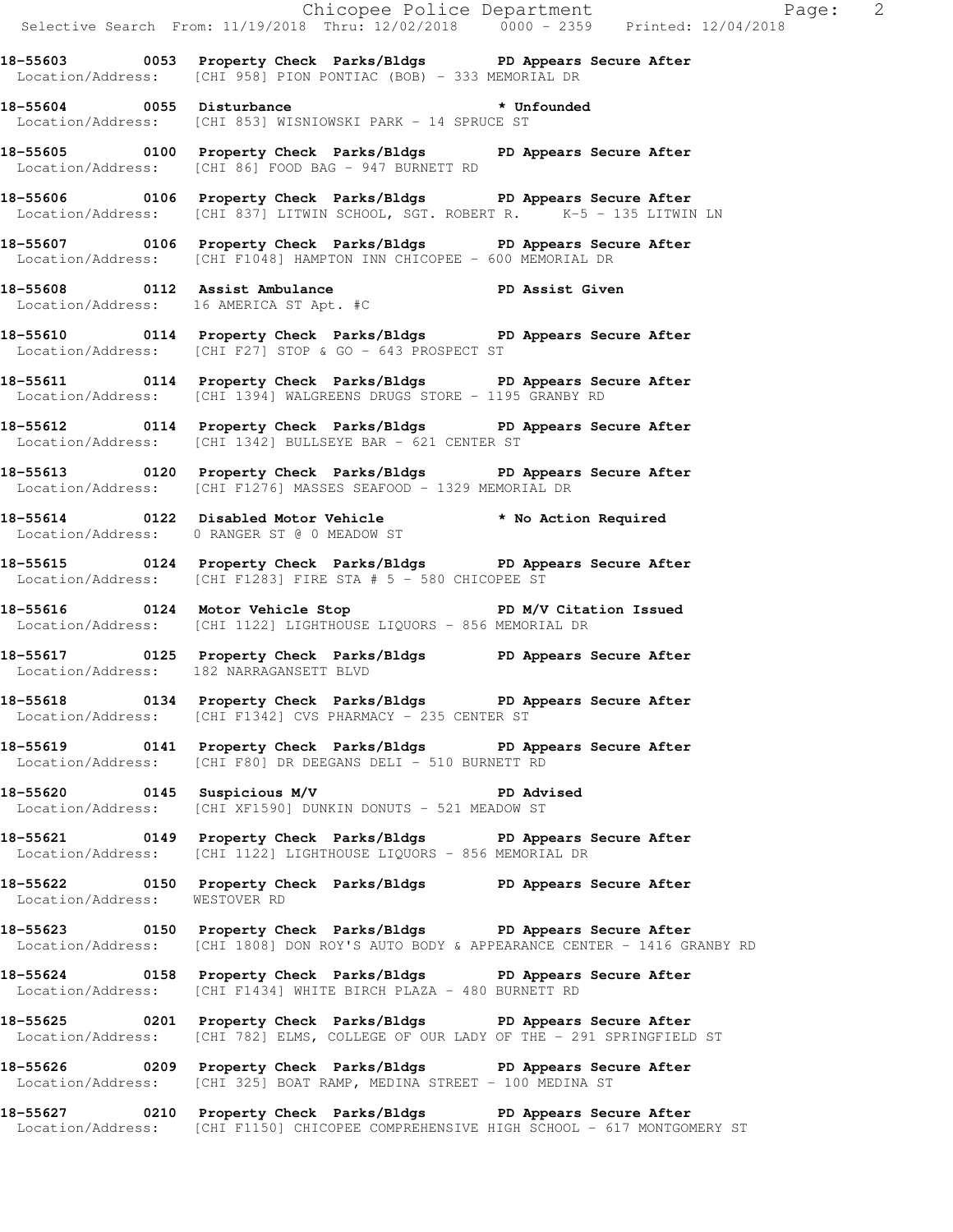**18-55628 0212 Property Check Parks/Bldgs PD Appears Secure After**  Location/Address: [CHI F368] CITY HALL ANNEX - 274 FRONT ST

**18-55629 0214 Property Check Parks/Bldgs PD Appears Secure After**  Location/Address: [CHI 1273] WINGS OVER CHICOPEE - 1408 MEMORIAL DR

**18-55630 0221 Motor Vehicle Stop PD M/V Citation Issued**  Location/Address: [CHI F1393] CHICK FIL A - 501 MEMORIAL DR

**18-55631 0234 Property Check Parks/Bldgs PD Appears Secure After**  Location/Address: [CHI 1722] ALDI - 505 MEMORIAL DR

**18-55632 0235 Property Check Parks/Bldgs PD Appears Secure After**  Location/Address: [CHI 292] AMERICAN LEGION POST 452 - 43 EXCHANGE ST

**18-55633 0238 Property Check Parks/Bldgs PD Appears Secure After**  Location/Address: [CHI 574] PRIDE - 27 MONTGOMERY ST

**18-55634 0239 Property Check Parks/Bldgs PD Appears Secure After**  Location/Address: [CHI F1225] ATLAS PUB - 300 CAREW ST

**18-55635 0257 Property Check Parks/Bldgs PD Appears Secure After**  Location/Address: [CHI 927] CHUCKS AUTO SERVICE - 78 WEST ST

**18-55636 0257 Property Check Parks/Bldgs PD Appears Secure After**  Location/Address: ONDRICK DR

**18-55637 0301 Property Check Parks/Bldgs PD Appears Secure After**  Location/Address: [CHI F337] WHITE EAGLE LIQUORS - 620 FULLER RD

**18-55638 0305 Property Check Parks/Bldgs PD Appears Secure After**  Location/Address: [CHI 146] MCKINLEY HOUSE APARTMENTS - 38 ASINOF AVE

**18-55639 0308 Property Check Parks/Bldgs PD Appears Secure After**  Location/Address: [CHI F122] SALTER COLLEGE - 645 SHAWINIGAN DR

**18-55640 0308 Property Check Parks/Bldgs PD Appears Secure After**  Location/Address: [CHI F684] CASTLE OF KNIGHTS - 1599 MEMORIAL DR

**18-55641 0310 Property Check Parks/Bldgs PD Appears Secure After**  Location/Address: [CHI 361] CITGO, WYMAN - 451 GRATTAN ST

**18-55642 0310 Property Check Parks/Bldgs PD Appears Secure After**  Location/Address: [CHI F862] SENTRY CLEANERS - 803 JAMES ST

**18-55643 0313 Property Check Parks/Bldgs PD Appears Secure After**  Location/Address: [CHI F1272] LIFE POINT CHURCH - 603 NEW LUDLOW RD

**18-55646 0315 Property Check Parks/Bldgs PD Appears Secure After**  Location/Address: [CHI 178] BASICS PLUS MINI MART - 190 EAST ST

**18-55644 0316 Property Check Parks/Bldgs PD Appears Secure After**  Location/Address: [CHI 82] COUNTRY TRADING POST - 771 BURNETT RD

**18-55645 0317 Property Check Parks/Bldgs PD Appears Secure After**  Location/Address: [CHI 1196] SHELL - 95 WEST ST

**18-55647 0319 Property Check Parks/Bldgs PD Appears Secure After**  Location/Address: [CHI 853] WISNIOWSKI PARK - 14 SPRUCE ST

**18-55648 0319 Property Check Parks/Bldgs PD Appears Secure After**  Location/Address: CRESTWOOD ST

**18-55649 0327 Property Check Parks/Bldgs PD Appears Secure After**  Location/Address: [CHI 1065] CHICOPEE HIGH SCHOOL - 820 FRONT ST

18-55650 0327 Property Check Parks/Bldgs PD Appears Secure After Location/Address: [CHI F1227] RED FEZ LOUNGE - 70 EXCHANGE ST [CHI F1227] RED FEZ LOUNGE - 70 EXCHANGE ST

**18-55651 0330 Property Check Parks/Bldgs PD Appears Secure After**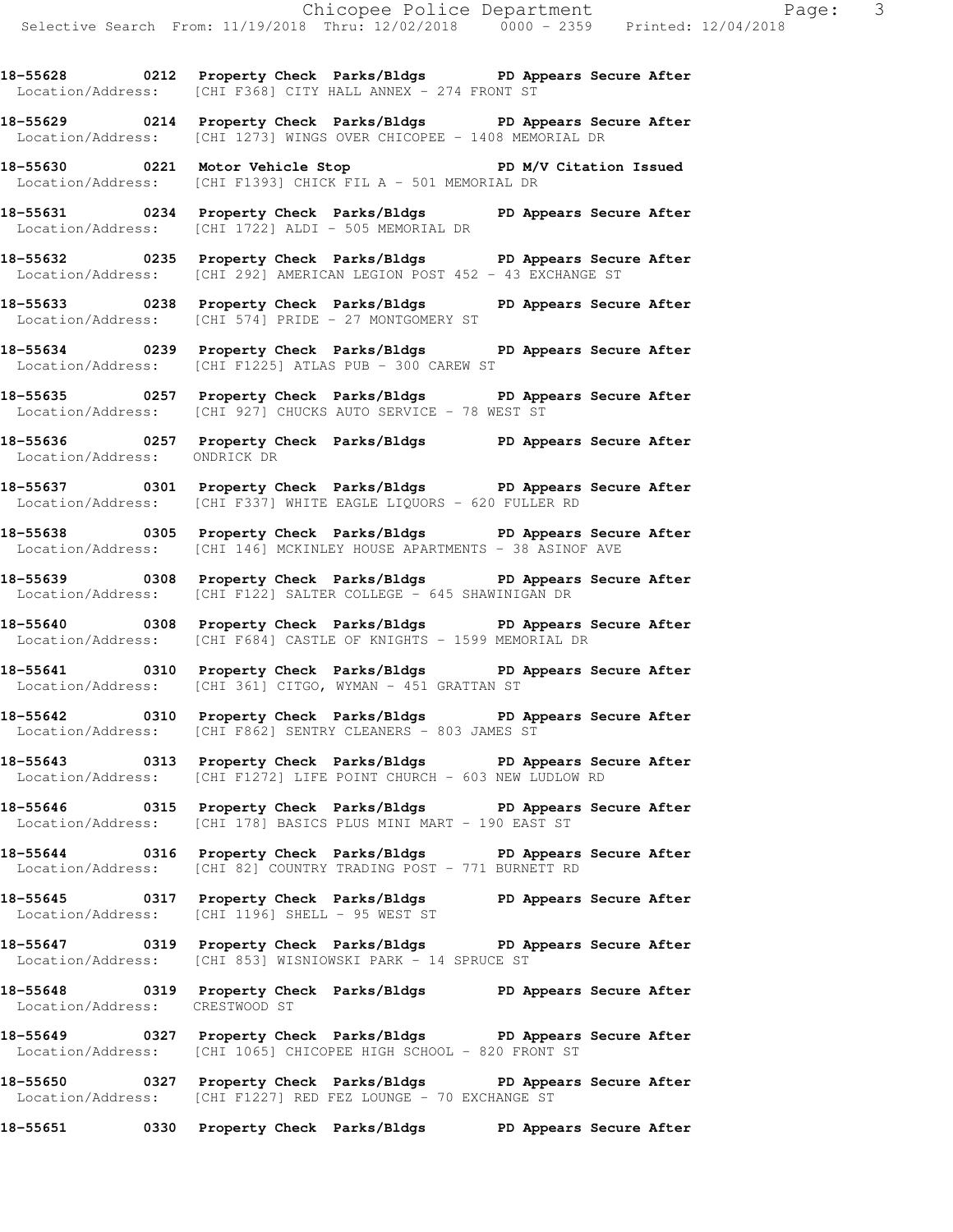|                                  |                                                                                                                                                         | Chicopee Police Department<br>Selective Search From: 11/19/2018 Thru: 12/02/2018 0000 - 2359 Printed: 12/04/2018 |
|----------------------------------|---------------------------------------------------------------------------------------------------------------------------------------------------------|------------------------------------------------------------------------------------------------------------------|
| Location/Address: STONINA DR     |                                                                                                                                                         |                                                                                                                  |
|                                  | 18-55652 0332 Property Check Parks/Bldgs PD Appears Secure After                                                                                        |                                                                                                                  |
|                                  | Location/Address: [CHI 677] SPEEDWAY - 1423 MEMORIAL DR                                                                                                 |                                                                                                                  |
|                                  | 18-55653 0338 Property Check Parks/Bldgs PD Appears Secure After<br>Location/Address: [CHI F1328] GALLAGHER OLDE FASHIONED SERVICE - 560 EAST ST        |                                                                                                                  |
|                                  | 18-55654 0343 Property Check Parks/Bldgs PD Appears Secure After<br>Location/Address: [CHI 842] DUPONT MEM MID SCHOOL, 1ST SGT. KEVIN A. - 650 FRONT ST |                                                                                                                  |
|                                  | 18-55655 0349 Suspicious M/V PD Complaint Taken Care<br>Location/Address: 266 CAREW ST @ 300 WILDERMERE ST                                              |                                                                                                                  |
|                                  | 18-55656 0355 Crash Property Damage PD Report Made<br>Location/Address: 374 EAST MAIN ST Apt. #3FL                                                      |                                                                                                                  |
|                                  | 18-55657 0413 Property Check Parks/Bldgs PD Appears Secure After<br>Location/Address: [CHI 152] CHICOPEE SAVINGS MORTGAGE/LOANS - 229 EXCHANGE ST       |                                                                                                                  |
|                                  | 18-55658 0442 Property Check Parks/Bldgs PD Appears Secure After<br>Location/Address: [CHI F1442] GOOD DOG SPOT - 35 N CHICOPEE ST                      |                                                                                                                  |
|                                  | 18-55659 0446 Property Check Parks/Bldgs PD Appears Secure After<br>Location/Address: [CHI F621] FAMILY DOLLAR - 209 EXCHANGE ST                        |                                                                                                                  |
|                                  | 18-55660 0453 Property Check Parks/Bldgs PD Appears Secure After<br>Location/Address: [CHI 834] BOWE SCHOOL, PATRICK E. K-5 - 115 HAMPDEN ST            |                                                                                                                  |
|                                  | 18-55661 0544 Property Check Parks/Bldgs PD Appears Secure After<br>Location/Address: [CHI 334] CHICOPEE MOOSE FAMILY CENTER - 244 FULLER RD            |                                                                                                                  |
|                                  | 18-55662 0600 Property Check Parks/Bldgs PD Appears Secure After<br>Location/Address: [CHI 310] SUBWAY - 105 CENTER ST                                  |                                                                                                                  |
|                                  | 18-55665 0612 Property Check Parks/Bldgs PD Appears Secure After<br>Location/Address: [CHI 1583] LIBERTY TAX - 17 BROADWAY                              |                                                                                                                  |
|                                  | 18-55666 0614 Property Check Parks/Bldgs PD Appears Secure After<br>Location/Address: [CHI 1121] BERKSHIRE BANK - 1339 MEMORIAL DR                      |                                                                                                                  |
|                                  | 18-55668 0628 Property Check Parks/Bldgs PD Appears Secure After<br>Location/Address: [CHI 728] MCDONALDS - 1460 MEMORIAL DR                            |                                                                                                                  |
| Location/Address: MEMORIAL DR    | 18-55669 0629 Traffic Assignment New PD Complaint Taken Care                                                                                            |                                                                                                                  |
| Location/Address: HAMPDEN ST     | 18-55670 0630 Traffic Assignment New PD Complaint Taken Care                                                                                            |                                                                                                                  |
|                                  | 18-55671 0637 Traffic Assignment PD Complaint Taken Care<br>Location/Address: [CHI F1150] CHICOPEE COMPREHENSIVE HIGH SCHOOL - 617 MONTGOMERY ST        |                                                                                                                  |
| Location/Address: EAST MAIN ST   | 18-55672 0637 Traffic Assignment PD Complaint Taken Care                                                                                                |                                                                                                                  |
|                                  | 18-55673 0652 Traffic Assignment * No Action Required<br>Location/Address: [CHI F1150] CHICOPEE COMPREHENSIVE HIGH SCHOOL - 617 MONTGOMERY ST           |                                                                                                                  |
|                                  | 18-55674 0703 Traffic Assignment<br>Location/Address: 161 CHICOPEE ST @ 11 WILSON AVE                                                                   | PD Complaint Taken Care                                                                                          |
| Location/Address: 134 GELINAS DR | 18-55676 0733 CHECK THE WELL BEING PD Complaint Taken Care                                                                                              |                                                                                                                  |
| 18-55677 0736 MAIL RUN           | Location/Address: [CHI F825] MASS TRIAL COURT [CHICOPEE] - 30 CHURCH ST                                                                                 | PD Complaint Taken Care                                                                                          |
|                                  | 18-55680 0834 Assault & Battery Complaint PD Report Made<br>Location/Address: [CHI 838] CHICOPEE ACADEMY @SELSER 6-12 - 12 DARE WAY                     |                                                                                                                  |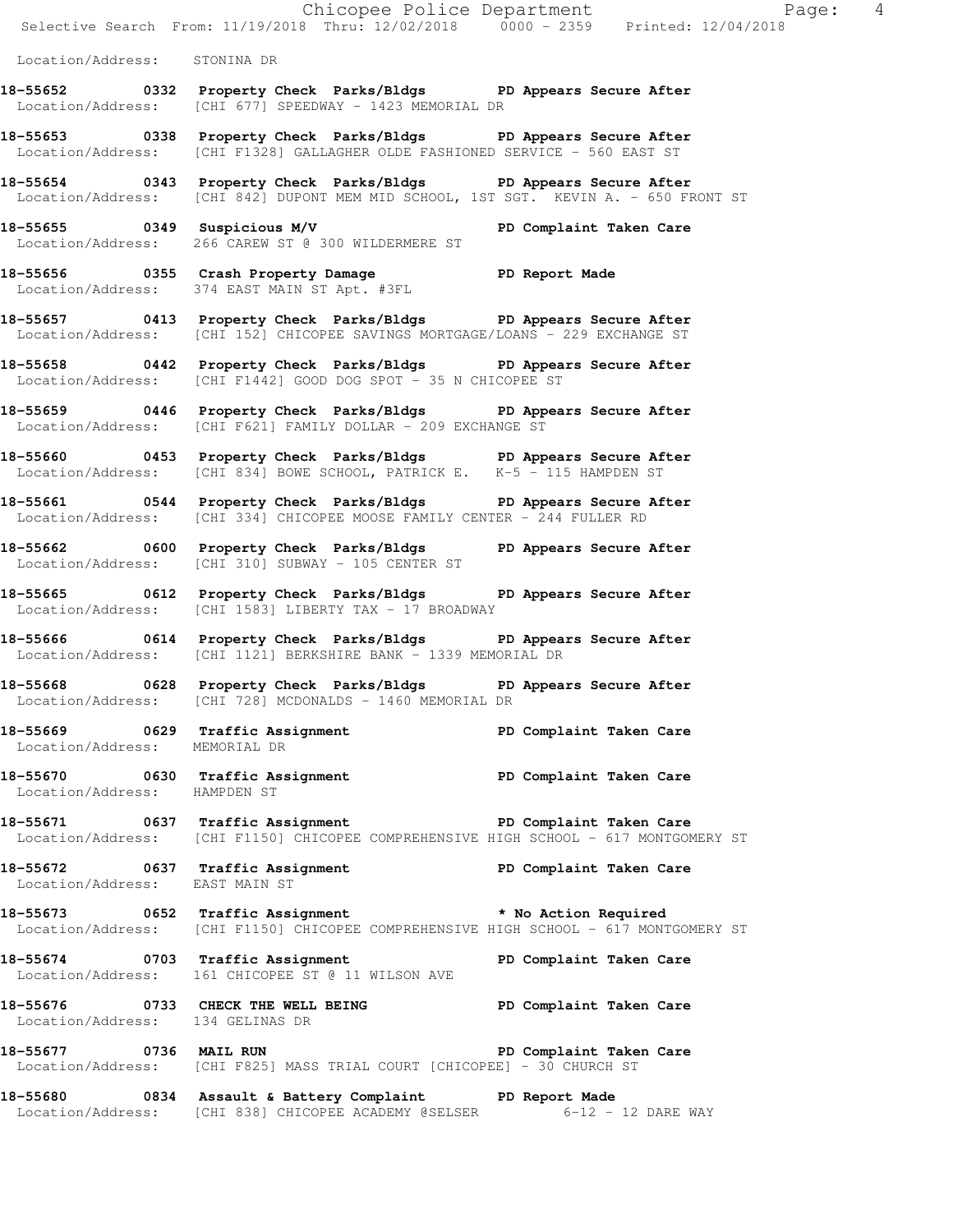Chicopee Police Department Faqe: 5 Selective Search From: 11/19/2018 Thru: 12/02/2018 0000 - 2359 Printed: 12/04/2018 **18-55684 0902 Service of a Summons PD Served in Hand**  Location/Address: [CHI F1517] AAA INSURANCE - 863 MONTGOMERY ST **18-55685 0912 Service of a Summons PD Not Served**  Location/Address: 76 COTE AVE Apt. #2L **18-55689 0918 Property Check Parks/Bldgs PD Appears Secure After**  Location/Address: [CHI 853] WISNIOWSKI PARK - 14 SPRUCE ST **18-55690 0919 Suspicious Person/Activity \* Could not Locate**  Location/Address: [CHI 1191] WALMART - 591 MEMORIAL DR **18-55691 0921 CHECK THE WELL BEING PD Assist Given**  Location/Address: 38 EDNSONS CT **18-55692 0927 Property Check Parks/Bldgs PD Appears Secure After**  Location/Address: [CHI 848] DANA PARK - 263 NEWBURY ST **18-55694 0943 Traffic/Parking Complaint PD Complaint Taken Care**  Location/Address: 2021 MEMORIAL DR @ 53 NEW LUDLOW RD **18-55697 1004 Service of a Summons \* Could not Locate**  Location/Address: 13 DARTMOUTH ST **18-55698 1009 Traffic/Parking Complaint PD City Ordinance Violat**  Location/Address: 60 BOUCHER CIR **18-55699 1013 Service of a Summons \* Could not Locate**  Location/Address: 59 WILMONT ST Apt. #2 **18-55700 1016 Motor Vehicle Stop PD Citation/Warning Issu**  Location/Address: [CHI 1356] PRIMA ELECTRO NORTH AMERICA INC - 711 EAST MAIN ST **18-55702 1019 Service of a Summons PD Not Served**  Location/Address: [CHI XP1974] JOHN FINN - 46 COLUMBA ST Apt. #1A **18-55708 1133 Breaking & Entering-Report \* Unfounded**  Location/Address: 75 PENDEXTER AVE **18-55709 1135 Abandoned 911 Call PD Complaint Taken Care**  Location/Address: 38 MAGNOLIA TER **18-55710 1151 Motor Vehicle Stop PD Citation/Warning Issu**  Location/Address: 475 DALE ST @ 955 MONTGOMERY ST **18-55711 1151 Property Check Parks/Bldgs PD Appears Secure After**  Location/Address: [CHI F343] CABOTVILLE INDUSTRIAL PARK - 165 FRONT ST **18-55714 1207 Property Check Parks/Bldgs PD Appears Secure After**  Location/Address: [CHI F1161] CHICOPEE MARKETPLACE - 591 MEMORIAL DR **18-55715 1213 Crash Property Damage PD Report Made**  Location/Address: [CHI 592] SUNOCO - F.L. ROBERTS - 500 MONTGOMERY ST **18-55716 1218 Suspicious Person/Activity \* Could not Locate**  Location/Address: [CHI 1191] WALMART - 591 MEMORIAL DR **18-55717 1227 Identity Fraud/Theft PD Report Made**  Location/Address: 553 FRONT ST Apt. #1FL **18-55719 1321 Snow and Ice Removal \* Unfounded**  Location/Address: 795 MCKINSTRY AVE **18-55721 1337 Motor Vehicle Stop PD Advised**  Location/Address: 418 DALE ST @ 61 MONTELLO RD **18-55722 1342 Motor Vehicle Stop PD M/V Citation Issued**  Location/Address: 418 DALE ST @ 61 MONTELLO RD

**18-55724 1347 Crash Property Damage PD Report Made**  Location/Address: 564 EAST MAIN ST @ 11 CRESTWOOD ST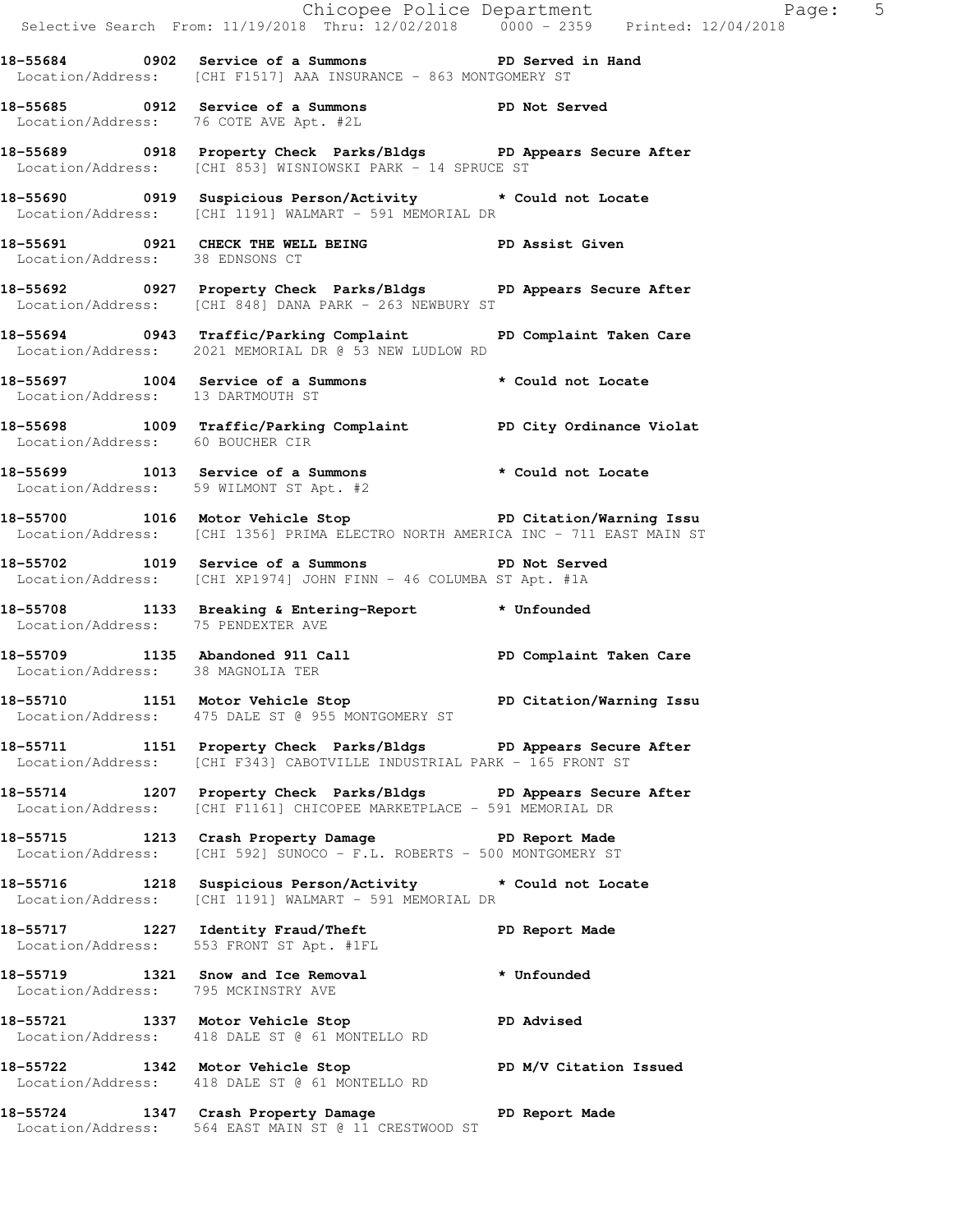Chicopee Police Department Faqe: 6 Selective Search From: 11/19/2018 Thru: 12/02/2018 0000 - 2359 Printed: 12/04/2018 18-55726 1401 MAIL RUN **PD** Complaint Taken Care Location/Address: [CHI F368] CITY HALL ANNEX - 274 FRONT ST **18-55727 1405 Motor Vehicle Stop PD Citation/Warning Issu**  Location/Address: 418 DALE ST @ 61 MONTELLO RD **18-55728 1408 Traffic Assignment PD Complaint Taken Care**  Location/Address: [CHI 839] STEFANIK SCHOOL, GENERAL. JOHN J. K-5 - 720 MEADOW ST **18-55731 1457 Neighbor/Landlord Dispute \* No Action Required**  Location/Address: 24 WALNUT ST Apt. #3FL **18-55733 1503 Property Check Parks/Bldgs PD Appears Secure After**  Location/Address: [CHI 325] BOAT RAMP, MEDINA STREET - 100 MEDINA ST **18-55736 1521 Violation Harassment Order PD Criminal Complaint Re**  Location/Address: [CHI 507] ALDEN CREDIT UNION MAIN BRANCH - 710 GRATTAN ST **18-55738 1540 Assist Ambulance PD Assisted other Agency**  Location/Address: [CHI F1236] DIALYSIS CENTER OF WESTERN MASS - 601 MEMORIAL DR Apt. #H 18-55739 1550 Public Service **PD** Advised Location/Address: 125 MEADOW ST **18-55741 1553 Criminal Harassment PD Advised**  Location/Address: 52 ASHGROVE ST Apt. #1L **18-55742 1607 Disabled Motor Vehicle \* Unfounded**  Location/Address: 920 EAST MAIN ST @ 54 ROBBINS RD **18-55743 1629 Crash Property Damage PD Advised**  Location/Address: [CHI 574] PRIDE - 27 MONTGOMERY ST **18-55749 1642 Assist Ambulance PD Assist Given**  Location/Address: 412 BROADWAY Apt. #1FL **18-55751 1654 Property Check Parks/Bldgs PD Appears Secure After**  Location/Address: [CHI F343] CABOTVILLE INDUSTRIAL PARK - 165 FRONT ST 18-55753 1702 Motor Vehicle Stop **PD** Advised Location/Address: 75 SHERIDAN ST **18-55754 1703 Property Check Parks/Bldgs PD Appears Secure After**  Location/Address: CHUCKS - 1 EXCHANGE ST 18-55757 1706 Assist Ambulance **PD Assist Given**  Location/Address: [CHI F874] SOUTH MIDDLESEX NON-PROFIT HOUSING (SMOC) - 111 SPRINGFIELD ST **18-55759 1718 Crash Property Damage PD Report Made**  Location/Address: [CHI 643] REGISTRY OF MOTOR VEHICLES - 1011 CHICOPEE ST **18-55760 1720 Public Service PD Assist Given**  Location/Address: 480 GRATTAN ST **18-55762 1739 Assist Ambulance PD Assist Given**  Location/Address: 9 MAYFLOWER AVE **18-55764 1741 Suspicious M/V PD Complaint Taken Care**  Location/Address: OXFORD VALLEY ESTATES - 283 FULLER RD **18-55765 1744 Disabled Motor Vehicle PD Assist Given**  Location/Address: [CHI 857] SZOT PARK - 97 SGT TRACY DR **18-55768 1831 Assist Ambulance PD Assisted other Agency**  Location/Address: 151 SILVIN RD **18-55771 1840 Suspicious M/V \* Could not Locate**  Location/Address: 216 BOSTWICK LN **18-55772 1850 Property Check Parks/Bldgs PD Appears Secure After**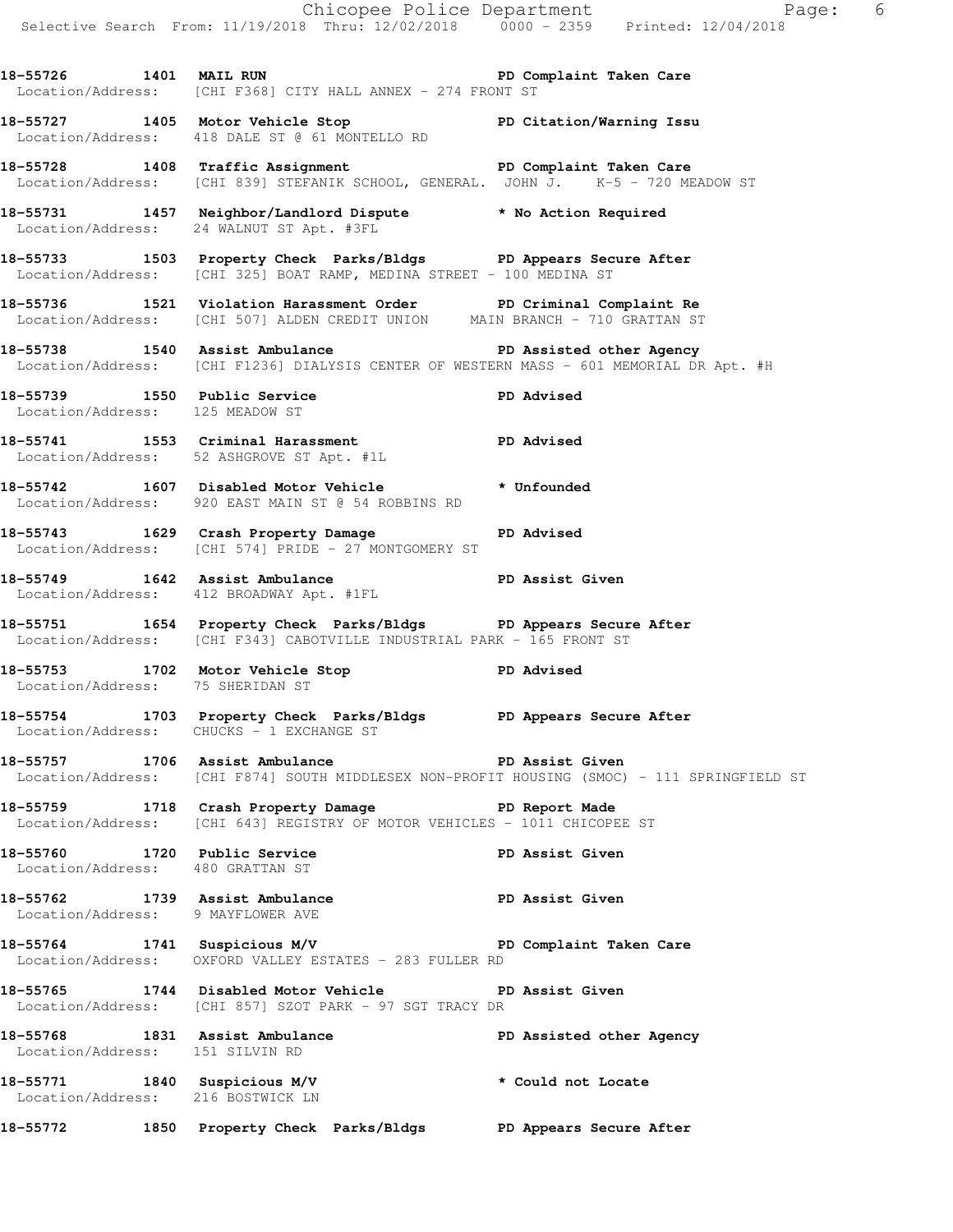|                                                                  | E Chicopee Police Department<br>Selective Search From: 11/19/2018 Thru: 12/02/2018 0000 - 2359 Printed: 12/04/2018                      | $\overline{7}$<br>Paqe:  |
|------------------------------------------------------------------|-----------------------------------------------------------------------------------------------------------------------------------------|--------------------------|
|                                                                  | Location/Address: [CHI F351] BASKINS AUTO EXCHANGE - 452 CHICOPEE ST                                                                    |                          |
|                                                                  | 18-55773 1853 Suspicious Person/Activity * Could not Locate<br>Location/Address: [CHI 1161] LORRAINES SOUP KITCHEN - 170 PENDEXTER AVE  |                          |
|                                                                  | 18-55775 1909 Property Check Parks/Bldgs PD Appears Secure After<br>Location/Address: [CHI 849] RIVERS PARK - 19 ALDEN ST               |                          |
|                                                                  | 18-55777 1930 Suspicious Person/Activity * Unfounded<br>Location/Address: 7 EMERALD ST @ 22 WEST ST                                     |                          |
| Location/Address: 340 CHICOPEE ST                                | 18-55778 1952 Motor Vehicle Stop North PD M/V Citation Issued                                                                           |                          |
| Location/Address: 39 PLANTE CIR                                  | 18-55781 2026 Loud Music 2008 2026 2027 2028                                                                                            |                          |
|                                                                  | 18-55783 2027 Suspicious Person/Activity * No Action Required<br>Location/Address: [CHI 715] TD BANK NA - 693 MEMORIAL DR               |                          |
|                                                                  | 18-55782 2028 Crash Property Damage Name PD Report Made<br>Location/Address: 0 RIMMON AVE @ 0 NEWBURY ST                                |                          |
|                                                                  | 18-55785 2058 Firearms/Shots Fired * Unfounded<br>Location/Address: [CHI F1506] 5 BURTON ST - 5 BURTON ST                               |                          |
|                                                                  | 18-55786 2107 Property Check Parks/Bldgs PD Appears Secure After<br>Location/Address: [CHI XF1652] FAMILY DOLLAR - 251 MEADOW ST        |                          |
|                                                                  | 18-55787 2117 Motor Vehicle Stop N/V Citation Issued<br>Location/Address: 0 MILLER ST @ 0 SCHOOL ST                                     |                          |
|                                                                  | 18-55788 2122 Disabled Motor Vehicle No PD Assist Given<br>Location/Address: 955 MONTGOMERY ST @ 475 DALE ST                            |                          |
|                                                                  | 18-55790 2140 Property Check Parks/Bldgs * No Action Required<br>Location/Address: EXCHANGE ST STATION BAR AND LOUNGE - 258 EXCHANGE ST |                          |
|                                                                  | 18-55791 2158 Property Check Parks/Bldgs PD Appears Secure After<br>Location/Address: [CHI 931] TD BANK NA - 153 MEADOW ST              |                          |
| 18-55792 2209 Loud Music                                         | Location/Address: 269 CHICOPEE ST Apt. #18                                                                                              | PD Advised               |
| 18-55794 2235 Motor Vehicle Stop                                 | <b>PD</b> Advised<br>Location/Address: 0 FAIRVIEW AVE @ 0 SARATOGA AVE                                                                  |                          |
| Location/Address: 767 CHICOPEE ST                                | 18-55795 2238 Motor Vehicle Stop                                                                                                        | PD M/V Citation Issued   |
| Location/Address: 66 FRONT ST                                    | 18-55796 2302 Traffic/Parking Complaint                                                                                                 | PD Citation/Warning Issu |
| 18-55797 2315 Loud Music<br>Location/Address: 77 ELM ST Apt. #3R |                                                                                                                                         | * Unfounded              |
| For Date: $11/20/2018$ - Tuesday                                 |                                                                                                                                         |                          |

| 18-55799<br>Location/Address: | 0010 | Property Check Parks/Bldgs<br>44 LOMBARD RD                                                    | PD Appears Secure After                                                                     |
|-------------------------------|------|------------------------------------------------------------------------------------------------|---------------------------------------------------------------------------------------------|
| 18-55800                      | 0015 | Motor Vehicle Stop<br>Location/Address: [CHI 730] TOWN FAIR TIRE CENTERS INC - 886 MEMORIAL DR | PD M/V Citation Issued                                                                      |
| 18-55801<br>Location/Address: | 0019 | Property Check Parks/Bldgs                                                                     | PD Appears Secure After<br>[CHI F208] CAVALIER RESTAURANT, ALCOA CATERING - 366 CHICOPEE ST |
|                               |      |                                                                                                |                                                                                             |

**18-55802 0022 Property Check Parks/Bldgs PD Appears Secure After**  Location/Address: [CHI F239] MAGGIO'S PIZZA - 582 CHICOPEE ST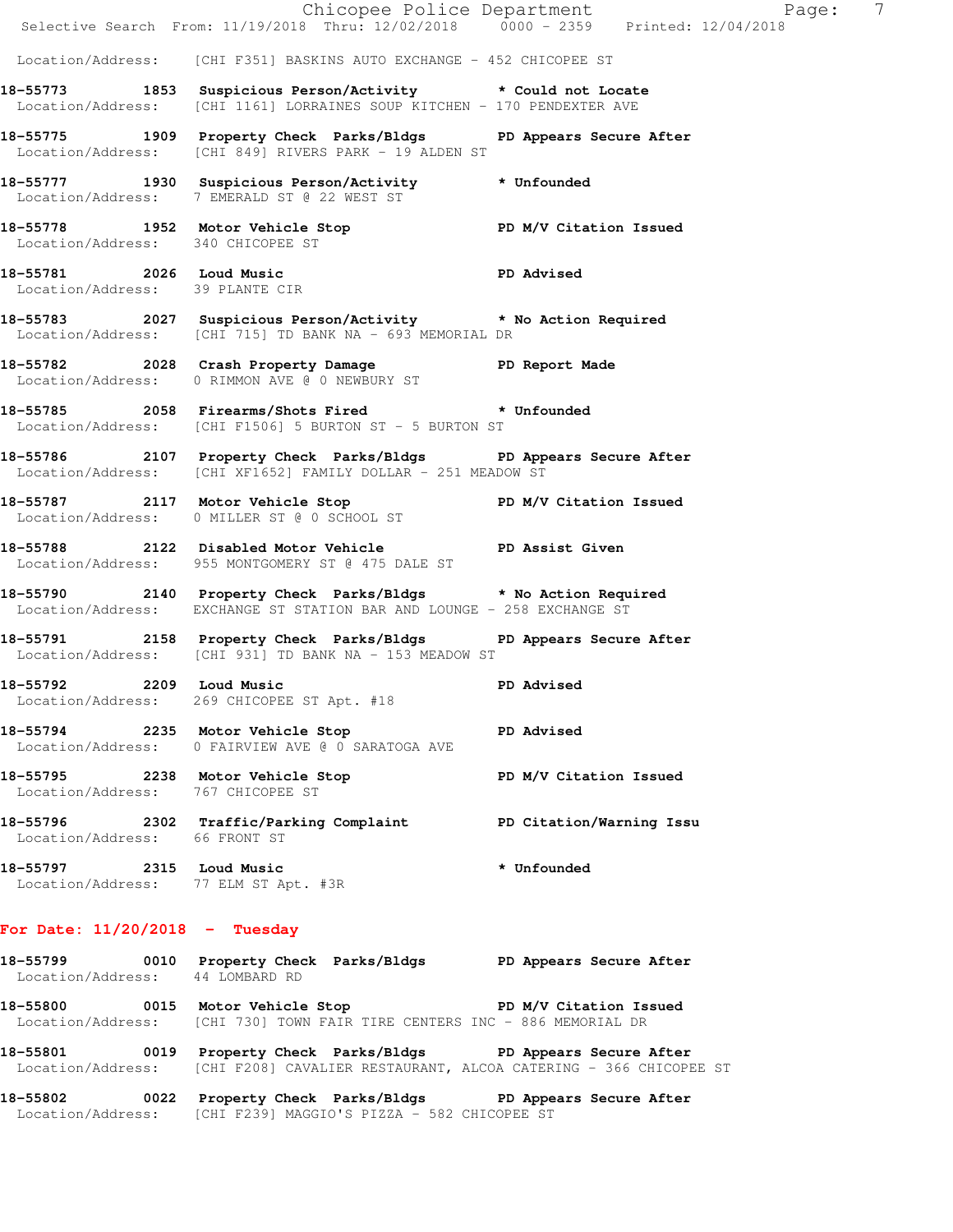Chicopee Police Department The Page: 8 Selective Search From: 11/19/2018 Thru: 12/02/2018 0000 - 2359 Printed: 12/04/2018 **18-55803 0023 Property Check Parks/Bldgs PD Appears Secure After**  Location/Address: [CHI 1065] CHICOPEE HIGH SCHOOL - 820 FRONT ST **18-55804 0024 Property Check Parks/Bldgs PD Appears Secure After**  Location/Address: [CHI 276] SUNOCO A PLUS MINI MART - 1031 CHICOPEE ST **18-55805 0027 Property Check Parks/Bldgs PD Appears Secure After**  Location/Address: [CHI 1600] MONTY'S ROADHOUSE - 733 CHICOPEE ST **18-55806 0027 Property Check Parks/Bldgs PD Appears Secure After**  Location/Address: [CHI F621] FAMILY DOLLAR - 209 EXCHANGE ST **18-55807 0027 Motor Vehicle Stop PD M/V Citation Issued**  Location/Address: [CHI 426] ARBORS (THE) AT CHICOPEE - 929 MEMORIAL DR **18-55808 0032 Property Check Parks/Bldgs PD Appears Secure After**  Location/Address: [CHI 203] SUDS YOUR DUDS - 349 CHICOPEE ST **18-55809 0033 Property Check Parks/Bldgs PD Appears Secure After**  Location/Address: [CHI 349] CHIEFS LOUNGE - 371 CHICOPEE ST **18-55810 0034 Property Check Parks/Bldgs PD Appears Secure After**  Location/Address: [CHI F337] WHITE EAGLE LIQUORS - 620 FULLER RD **18-55811 0035 Motor Vehicle Stop PD M/V Citation Issued**  Location/Address: [CHI F641] WENDYS OLD FASHIONED HAMBURGERS AREA OFFICE - 786 MEMORIAL DR **18-55812 0037 Property Check Parks/Bldgs PD Appears Secure After**  Location/Address: [CHI 992] CHICOPEE DEPT. OF PUBLIC WORKS - 115 BASKIN DR **18-55813 0041 Motor Vehicle Stop PD Advised**  Location/Address: [CHI F1342] CVS PHARMACY - 235 CENTER ST **18-55814 0043 Property Check Parks/Bldgs PD Advised**  Location/Address: [CHI 857] SZOT PARK - 97 SGT TRACY DR **18-55815 0045 Motor Vehicle Stop PD Criminal Complaint Re**  Location/Address: [CHI 497] MOTEL 6 - 36 JOHNNY CAKE HOLLOW RD **18-55816 0047 Property Check Parks/Bldgs PD Appears Secure After**  Location/Address: [CHI F641] WENDYS OLD FASHIONED HAMBURGERS AREA OFFICE - 786 MEMORIAL DR **18-55818 0049 Drug Overdose PD Report Made**  Location/Address: [CHI 718] CVS 693 - 1616 MEMORIAL DR **18-55819 0053 Property Check Parks/Bldgs PD Appears Secure After**  Location/Address: [CHI XF1665] MASS ALTERNATIVE CARE - 1247 EAST MAIN ST **18-55820 0054 Property Check Parks/Bldgs PD Appears Secure After**  Location/Address: [CHI F1301] FACE TO NAILS - 600 SPRINGFIELD ST **18-55821 0101 Property Check Parks/Bldgs PD Appears Secure After**  Location/Address: [CHI 206] PERRYS AUTO PARTS & EQUIP CO INC - 365 CHICOPEE ST **18-55822 0107 Property Check Parks/Bldgs PD Appears Secure After**  Location/Address: [CHI F1328] GALLAGHER OLDE FASHIONED SERVICE - 560 EAST ST **18-55823 0123 Property Check Parks/Bldgs PD Appears Secure After**  Location/Address: [CHI 1287] CHANNEL 22 NEWS CENTER - 1 BROADCAST CTR **18-55824 0123 Property Check Parks/Bldgs PD Appears Secure After**  Location/Address: [CHI 938] HOME DEPOT - 655 MEMORIAL DR **18-55825 0123 Property Check Parks/Bldgs PD Appears Secure After**  Location/Address: [CHI 958] PION PONTIAC (BOB) - 333 MEMORIAL DR **18-55828 0126 Property Check Parks/Bldgs PD Appears Secure After**  Location/Address: [CHI 178] BASICS PLUS MINI MART - 190 EAST ST **18-55829 0129 Property Check Parks/Bldgs PD Appears Secure After**  Location/Address: [CHI 162] MAXIMUM CAPACITY - 116 SCHOOL ST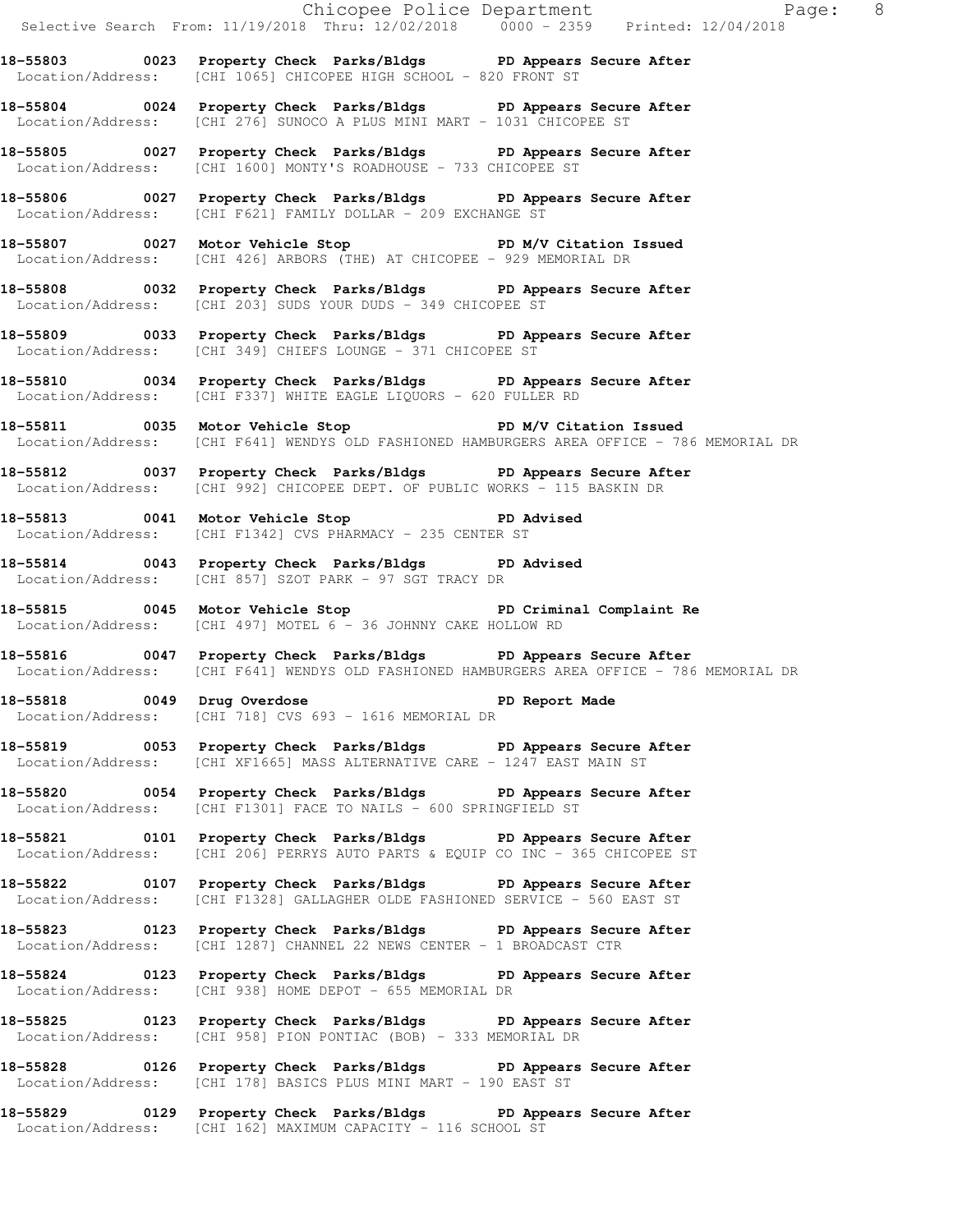**18-55830 0130 Property Check Parks/Bldgs PD Appears Secure After**  Location/Address: [CHI 637] FRIENDLYS ICE CREAM CORP - 529 MEMORIAL DR

**18-55831 0132 Property Check Parks/Bldgs PD Appears Secure After**  Location/Address: [CHI 205] SIGN TECHNIQUES INC - 361 CHICOPEE ST

**18-55832 0134 Property Check Parks/Bldgs PD Appears Secure After**  Location/Address: [CHI 328] SAMS CONVENIENCE STORE - 147 BROADWAY

**18-55833 0140 Property Check Parks/Bldgs PD Appears Secure After**  Location/Address: REAR LOT SZOT PARK - ABBEY MEMORIAL DR

**18-55834 0145 Property Check Parks/Bldgs PD Appears Secure After**  Location/Address: [CHI 931] TD BANK NA - 153 MEADOW ST

**18-55835 0152 Property Check Parks/Bldgs PD Appears Secure After**  Location/Address: [CHI 1196] SHELL - 95 WEST ST

**18-55836 0153 Property Check Parks/Bldgs PD Appears Secure After**  Location/Address: [CHI 429] KNIGHTS OF COLUMBUS - 460 GRANBY RD

**18-55837 0202 Property Check Parks/Bldgs PD Appears Secure After**  Location/Address: [CHI 401] CHICOPEE PARKS & RECREATION DEPT - 687 FRONT ST

**18-55838 0219 Property Check Parks/Bldgs PD Appears Secure After**  Location/Address: [CHI F1452] CITGO - 817 FRONT ST

**18-55839 0229 Property Check Parks/Bldgs PD Appears Secure After**  Location/Address: [CHI F343] CABOTVILLE INDUSTRIAL PARK - 165 FRONT ST

**18-55841 0232 Property Check Parks/Bldgs PD Appears Secure After**  Location/Address: [CHI F2500] RIVERMILLS CENTER - 5 WEST MAIN ST

**18-55842 0235 Disturbance PD Complaint Taken Care**  Location/Address: 74 NEWELL ST

**18-55843 0241 Property Check Parks/Bldgs PD Appears Secure After**  Location/Address: [CHI F122] SALTER COLLEGE - 645 SHAWINIGAN DR

**18-55844 0247 Property Check Parks/Bldgs PD Appears Secure After**  Location/Address: [CHI F1434] WHITE BIRCH PLAZA - 480 BURNETT RD

**18-55845 0252 Property Check Parks/Bldgs PD Appears Secure After**  Location/Address: [CHI 837] LITWIN SCHOOL, SGT. ROBERT R. K-5 - 135 LITWIN LN

**18-55846 0259 Property Check Parks/Bldgs PD Appears Secure After**  Location/Address: [CHI 1893] WILLIAMS PARK - 880 BURNETT RD

**18-55847 0259 Property Check Parks/Bldgs PD Appears Secure After**  Location/Address: [CHI F734] AMVETS CLUB POST 12 - 754 MONTGOMERY ST

**18-55848 0301 Property Check Parks/Bldgs PD Appears Secure After**  Location/Address: [CHI 830] BARRY SCHOOL, ANNA E. K-5 - 44 CONNELL ST

**18-55849 0304 Property Check Parks/Bldgs PD Appears Secure After**  Location/Address: [CHI F163] RUMBLE SEAT LOUNGE - 482 SPRINGFIELD ST

**18-55850 0309 Property Check Parks/Bldgs PD Appears Secure After**  Location/Address: [CHI 188] PRIDE SERVICE STATION - 167 CHICOPEE ST

**18-55851 0316 Property Check Parks/Bldgs PD Appears Secure After**  Location/Address: [CHI F80] DR DEEGANS DELI - 510 BURNETT RD

**18-55853 0326 Crash Property Damage PD Report Made**  Location/Address: 3 MONTGOMERY ST @ 120 MEMORIAL DR

**18-55852 0327 Crash Property Damage PD Criminal Complaint Re**  Location/Address: [CHI F1243] 259 EAST MAIN ST - 259 EAST MAIN ST

**18-55854 0338 Property Check Parks/Bldgs PD Appears Secure After**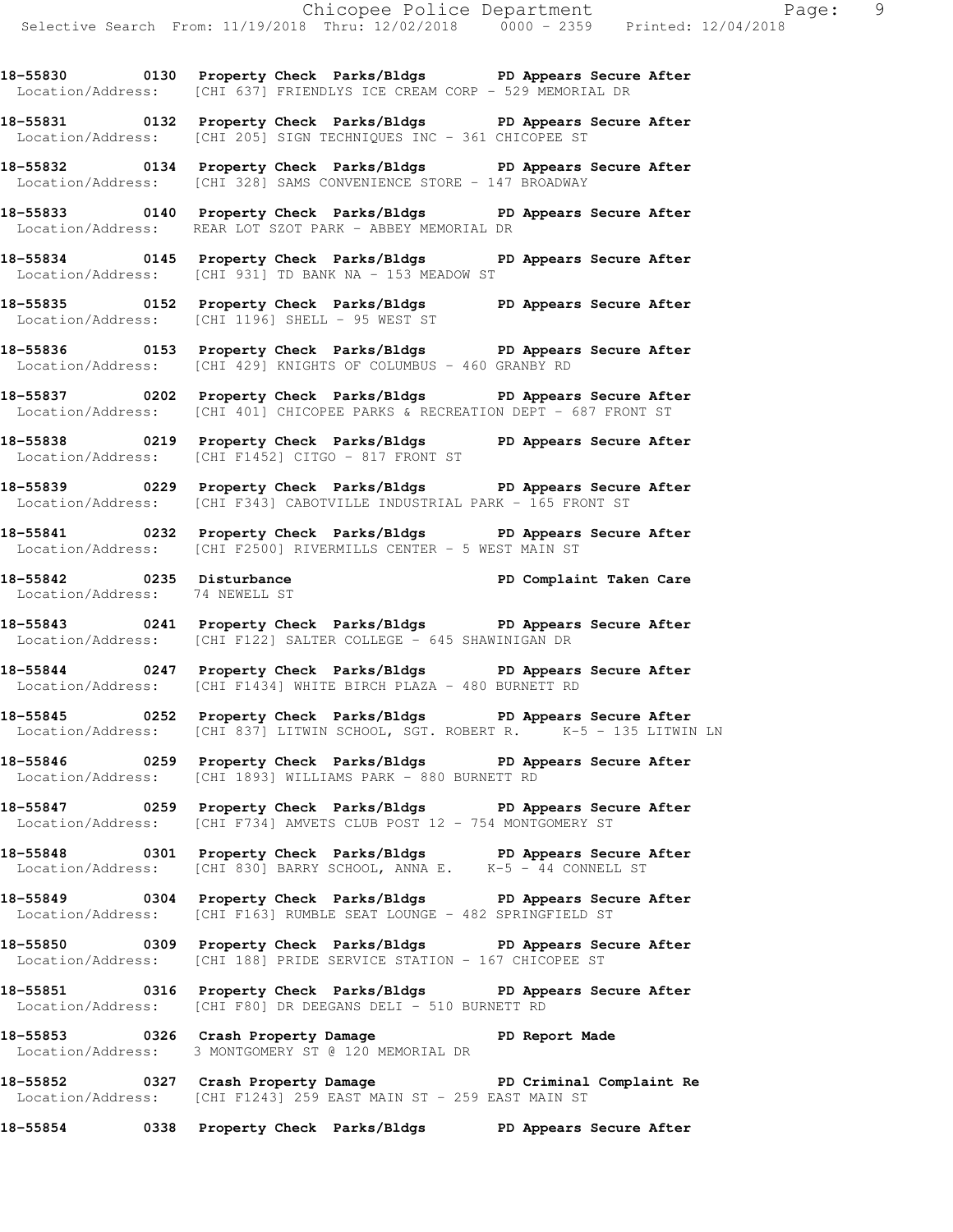|                                   |                                                                                                                                                      | Chicopee Police Department<br>Selective Search From: 11/19/2018 Thru: 12/02/2018 0000 - 2359 Printed: 12/04/2018<br>Page: 10 |  |
|-----------------------------------|------------------------------------------------------------------------------------------------------------------------------------------------------|------------------------------------------------------------------------------------------------------------------------------|--|
|                                   | $Location/Address:$ [CHI 1658] THE APARTMENTS AT AMES PRIVILEGE - 1 SPRINGFIELD ST                                                                   |                                                                                                                              |  |
| Location/Address: MEETINGHOUSE RD | 18-55855 0346 Property Check Parks/Bldgs PD Appears Secure After                                                                                     |                                                                                                                              |  |
|                                   | 18-55857 0408 Property Check Parks/Bldgs PD Appears Secure After<br>Location/Address: [CHI 252] DUNKIN DONUTS - 751 MEADOW ST                        |                                                                                                                              |  |
|                                   | 18-55858 0413 Property Check Parks/Bldgs PD Appears Secure After<br>Location/Address: [CHI 1243] ST. PAT'S CEMETERY - 155 FULLER RD                  |                                                                                                                              |  |
|                                   | 18-55859 0414 Property Check Parks/Bldgs PD Appears Secure After<br>Location/Address: [CHI 563] RITE AID PHARMACY - 577 MEADOW ST                    |                                                                                                                              |  |
|                                   | 18-55860 0456 Property Check Parks/Bldgs PD Appears Secure After<br>Location/Address: [CHI 252] DUNKIN DONUTS - 751 MEADOW ST                        |                                                                                                                              |  |
|                                   | 18-55861 0501 Public Service 20 PD Complaint Taken Care<br>Location/Address: [CHI 718] CVS 693 - 1616 MEMORIAL DR                                    |                                                                                                                              |  |
| Location/Address: FULLER RD       | 18-55862 0508 Public Service PD Complaint Taken Care                                                                                                 |                                                                                                                              |  |
|                                   | 18-55863 0510 Property Check Parks/Bldgs PD Appears Secure After<br>Location/Address: [CHI F558] BOYS & GIRLS CLUB OF CHICOPEE - 580 MEADOW ST       |                                                                                                                              |  |
|                                   | 18-55864 0514 Property Check Parks/Bldgs PD Appears Secure After<br>Location/Address: [CHI 854] SARAH JANE PARK - 21 VIVIAN ST                       |                                                                                                                              |  |
|                                   | 18-55866 0534 CHECK THE WELL BEING * Unfounded<br>Location/Address: [CHI F1120] CANTERBURY ARMS APTS - 165 EAST MAIN ST                              |                                                                                                                              |  |
|                                   | 18-55867 0552 Property Check Parks/Bldgs PD Appears Secure After<br>Location/Address: [CHI 295] BERNADINOS BAKERY - 105 EXCHANGE ST                  |                                                                                                                              |  |
|                                   | 18-55868 0601 Property Check Parks/Bldgs PD Appears Secure After<br>Location/Address: [CHI 425] ELKS, FRATERNAL ORDERS OF - 431 GRANBY RD            |                                                                                                                              |  |
|                                   | 18-55869 0627 Motor Vehicle Stop 50 PD Citation/Warning Issu<br>Location/Address: [CHI F740] BRADS SERVICE CENTER - 760 FRONT ST                     |                                                                                                                              |  |
| Location/Address: PENDLETON AVE   | 18-55870 0630 Traffic Assignment 18-55870 PD Complaint Taken Care                                                                                    |                                                                                                                              |  |
| Location/Address: EAST MAIN ST    | 18-55871 0635 Traffic Assignment 18-55871 0635 PD Complaint Taken Care                                                                               |                                                                                                                              |  |
|                                   | 18-55872 0640 Traffic Assignment New PD Citation/Warning Issu<br>Location/Address: [CHI 842] DUPONT MEM MID SCHOOL, 1ST SGT. KEVIN A. - 650 FRONT ST |                                                                                                                              |  |
|                                   | 18-55873 0642 Traffic Assignment 18-55873 PD Complaint Taken Care<br>Location/Address: 197 GROVE ST @ 19 GROVE AVE                                   |                                                                                                                              |  |
|                                   | 18-55874 0645 Traffic Assignment The PD Appears Secure After<br>Location/Address: [CHI 839] STEFANIK SCHOOL, GENERAL. JOHN J. K-5 - 720 MEADOW ST    |                                                                                                                              |  |
|                                   | 18-55875 0647 Traffic Assignment * No Action Required<br>Location/Address: [CHI F1150] CHICOPEE COMPREHENSIVE HIGH SCHOOL - 617 MONTGOMERY ST        |                                                                                                                              |  |
|                                   | 18-55876 0656 Motor Vehicle Stop 30 PD Citation/Warning Issu<br>Location/Address: [CHI F567] TRYBA AUTO SALES - 832 MEADOW ST                        |                                                                                                                              |  |
|                                   | 18-55878 0729 Motor Vehicle Stop 30 PD Advised<br>Location/Address: [CHI F740] BRADS SERVICE CENTER - 760 FRONT ST                                   |                                                                                                                              |  |
|                                   | 18-55879 0733 Transport Service New PD Transport Complete<br>Location/Address: [CHI F825] MASS TRIAL COURT [CHICOPEE] - 30 CHURCH ST                 |                                                                                                                              |  |
|                                   | 18-55880 0743 Crash Property Damage Name PD Report Made<br>Location/Address: [CHI F1150] CHICOPEE COMPREHENSIVE HIGH SCHOOL - 617 MONTGOMERY ST      |                                                                                                                              |  |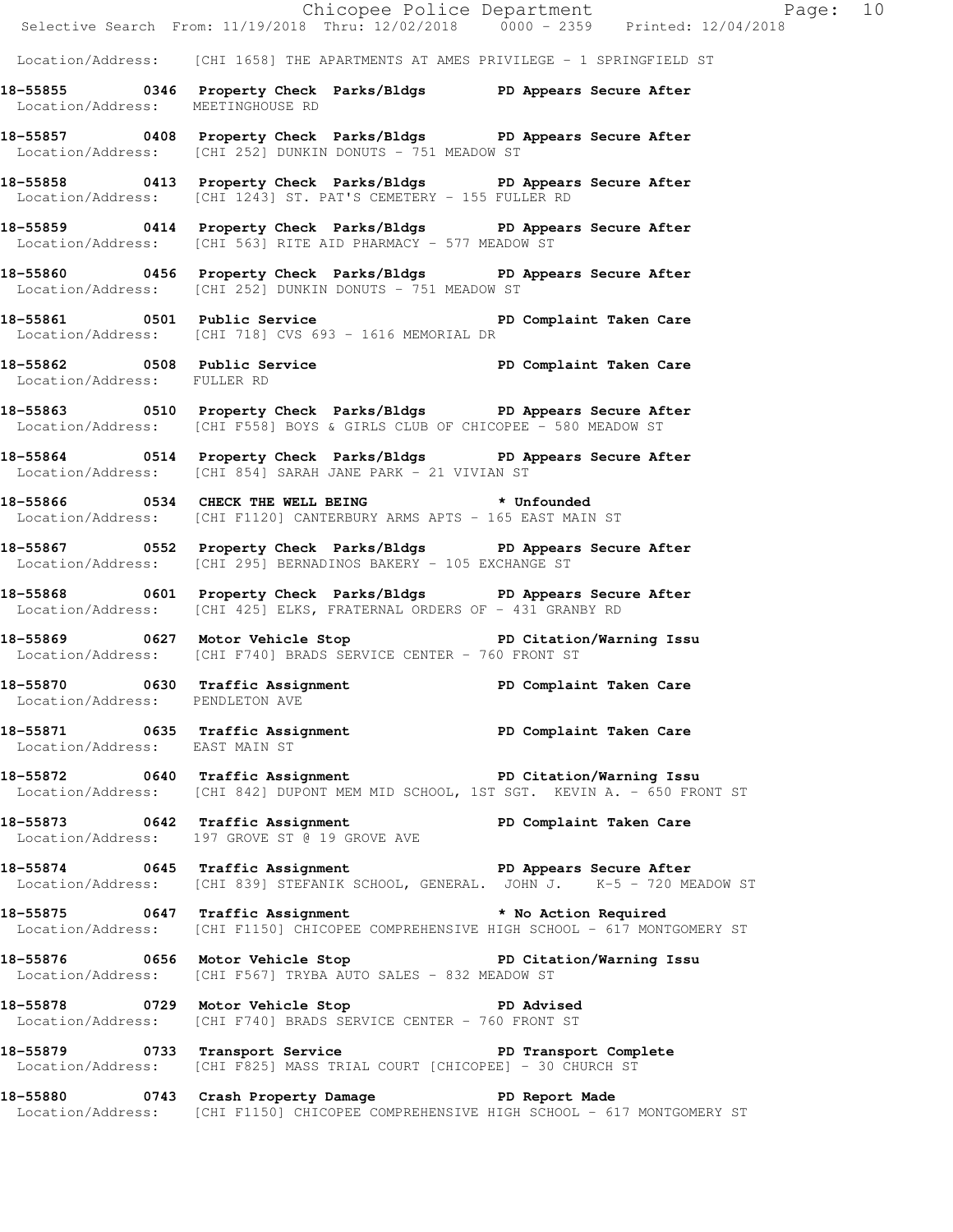|                                   | Chicopee Police Department<br>Selective Search From: 11/19/2018 Thru: 12/02/2018 0000 - 2359 Printed: 12/04/2018                                         | Page: 11 |  |
|-----------------------------------|----------------------------------------------------------------------------------------------------------------------------------------------------------|----------|--|
|                                   | 18-55881 0751 Breaking & Entering in progres * Unfounded<br>Location/Address: 219 SCHOOL ST Apt. #1R                                                     |          |  |
|                                   | 18-55882 0800 Crash Property Damage PD Advised<br>Location/Address: [CHI F1342] CVS PHARMACY - 235 CENTER ST                                             |          |  |
|                                   | 18-55883 0803 Crash Property Damage PD Advised<br>Location/Address: EAST MAIN ST @ BROADWAY                                                              |          |  |
|                                   | 18-55884 0818 Traffic/Parking Complaint * Could not Locate<br>Location/Address: [CHI 141] PHILIPS, C.W., JR. INS. AGENCY INC - 97 CENTER ST              |          |  |
| Location/Address: 40 PAJAK ST     | 18-55885 0822 Malicious Damage-Past 1999 PD Report Made                                                                                                  |          |  |
|                                   | 18-55886 0828 Property Check Parks/Bldgs PD Appears Secure After<br>Location/Address: [CHI 1893] WILLIAMS PARK - 880 BURNETT RD                          |          |  |
|                                   | 18-55887 0835 CHECK THE WELL BEING PD Complaint Taken Care<br>Location/Address: [CHI F439] TOWNHOUSE COURT APARTMENTS - 1241 GRANBY RD                   |          |  |
|                                   | Location/Address: [CHI F1305] 1060 CHICOPEE ST - 1060 CHICOPEE ST Apt. #2L                                                                               |          |  |
| Location/Address: 48 DUCHARME AVE | 18-55891 0935 Identity Fraud/Theft ND PD Report Made                                                                                                     |          |  |
|                                   | 18-55892 0953 Property Check Parks/Bldgs PD Complaint Taken Care<br>Location/Address: [CHI 832] BELLAMY MIDDLE SCHOOL, EDWARD 6-8 - 314 PENDLETON AVE    |          |  |
|                                   | 18-55893 1000 Property Check Parks/Bldgs PD Complaint Taken Care<br>Location/Address: [CHI F1150] CHICOPEE COMPREHENSIVE HIGH SCHOOL - 617 MONTGOMERY ST |          |  |
|                                   | 18-55894 1007 Property Check Parks/Bldgs PD Complaint Taken Care<br>Location/Address: [CHI 1604] BELCHER SCHOOL K-2 - 125 MONTGOMERY ST                  |          |  |
|                                   | 18-55895 1009 Property Check Parks/Bldgs PD Complaint Taken Care<br>Location/Address: [CHI 830] BARRY SCHOOL, ANNA E. K-5 - 44 CONNELL ST                |          |  |
|                                   | 18-55896 1009 Crash Property Damage PD Report Made<br>Location/Address: [CHI 1716] LAVATO SUPPLY COMPANY., INC. - 165 FRONT ST                           |          |  |
|                                   | 18-55897 1025 Property Check Parks/Bldgs PD Complaint Taken Care<br>Location/Address: [CHI 841] SZETELA EARLY CHILDHOOD SCHOOL - 66 MACEK DR             |          |  |
|                                   | 18-55898 1044 Property Check Parks/Bldgs PD Complaint Taken Care<br>Location/Address: [CHI 1564] HAMPDEN CHARTER SCHOOL OF SCIENCE - 20 JOHNSON RD       |          |  |
|                                   | 18-55899 1046 Property Check Parks/Bldgs PD Complaint Taken Care<br>Location/Address: [CHI 838] CHICOPEE ACADEMY @SELSER 6-12 - 12 DARE WAY              |          |  |
|                                   | 18-55900 1053 Property Check Parks/Bldgs PD Appears Secure After<br>Location/Address: [CHI 854] SARAH JANE PARK - 21 VIVIAN ST                           |          |  |
|                                   | 18-55901 1102 Keep The Peace-Others The PD Advised<br>Location/Address: [CHI 497] MOTEL 6 - 36 JOHNNY CAKE HOLLOW RD                                     |          |  |
|                                   | 18-55902 1107 Property Check Parks/Bldgs PD Complaint Taken Care<br>Location/Address: [CHI 833] BOWIE SCHOOL, HERBERT V. K-5 - 80 DARE WAY               |          |  |
|                                   | 18-55903 1109 Property Check Parks/Bldgs PD Complaint Taken Care<br>Location/Address: [CHI 501] CHICOPEE CHILD DEVELOPMENT CENTER - 989 JAMES ST         |          |  |
|                                   | 18-55904 1109 Firearms/Shots Fired * Unfounded<br>Location/Address: 16 AMERICA ST Apt. #C                                                                |          |  |
|                                   | 18-55905 1111 Property Check Parks/Bldgs PD Complaint Taken Care<br>Location/Address: [CHI F678] HOLYOKE CHICOPEE HEAD START INC - 30 GRIFFITH RD        |          |  |
|                                   | 18-55906 1113 Motor Vehicle Stop PD Advised<br>Location/Address: 1264 GRANBY RD @ 2 CADIEUX AVE                                                          |          |  |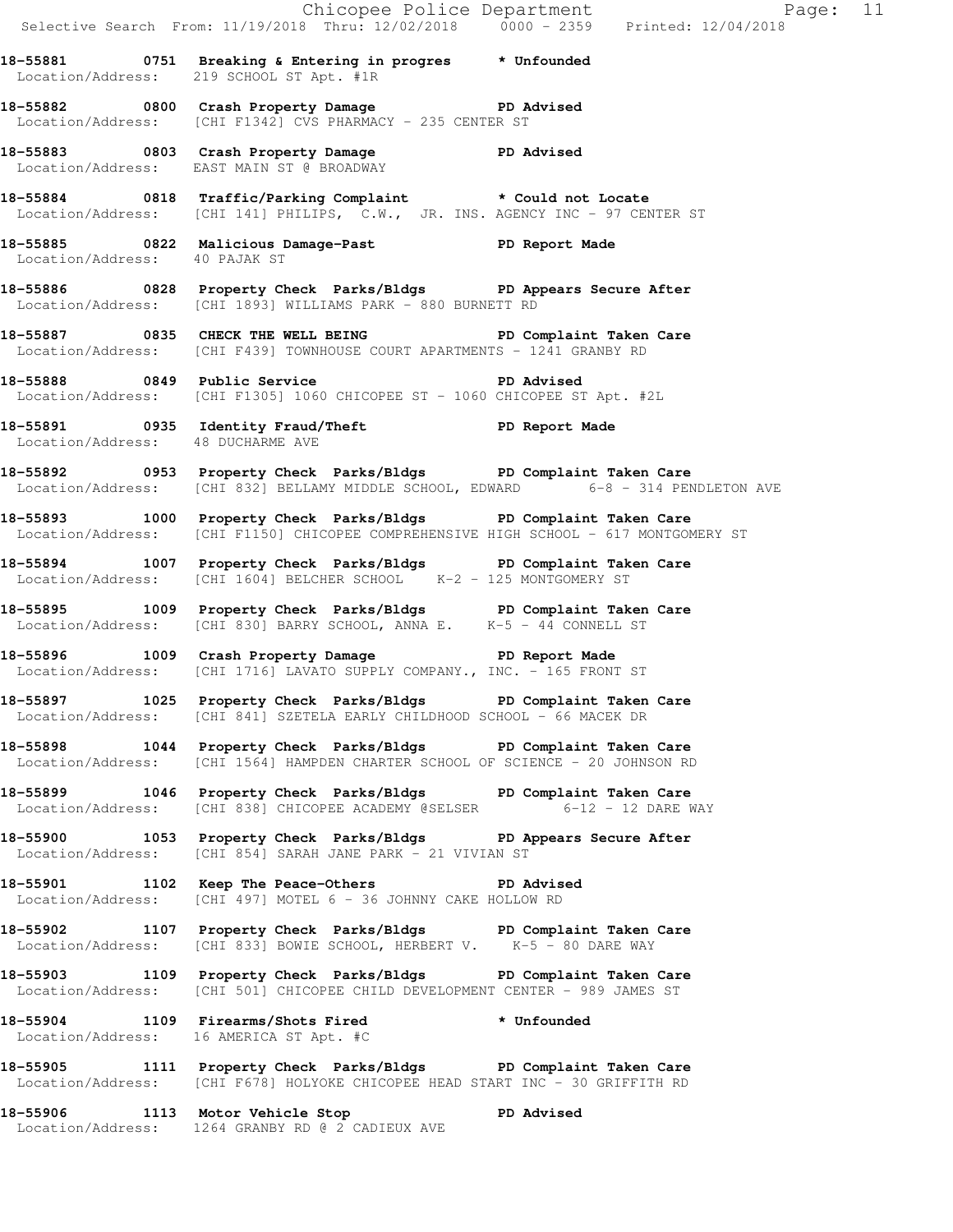|                                                                  |                                                                                                                                                           | Chicopee Police Department<br>Selective Search From: 11/19/2018 Thru: 12/02/2018 0000 - 2359 Printed: 12/04/2018 |  |
|------------------------------------------------------------------|-----------------------------------------------------------------------------------------------------------------------------------------------------------|------------------------------------------------------------------------------------------------------------------|--|
|                                                                  |                                                                                                                                                           |                                                                                                                  |  |
|                                                                  | 18-55907 1115 Property Check Parks/Bldgs PD Complaint Taken Care<br>Location/Address: [CHI 844] FAIRVIEW MEMORIAL ELEMENTARY SCHOOL K-5 - 26 MEMORIAL AVE |                                                                                                                  |  |
|                                                                  | 18-55908 1141 Identity Fraud/Theft PD Advised<br>Location/Address: [CHI 515] DOYLE TRAVEL CENTER INC - 521 GRATTAN ST                                     |                                                                                                                  |  |
| Location/Address: 116 LOOMIS DR                                  | 18-55911 1212 Assist Ambulance <b>18-55911</b> 1212 Assisted other Agency<br>Location/Address: 116 LOOMIS DR                                              |                                                                                                                  |  |
|                                                                  | 18-55915 1231 Crash Personal Injury PD Report Made<br>Location/Address: [CHI 1191] WALMART - 591 MEMORIAL DR                                              |                                                                                                                  |  |
|                                                                  | 18-55918 1235 MAIL RUN 2007 PD Complaint Taken Care<br>Location/Address: [CHI F368] CITY HALL ANNEX - 274 FRONT ST                                        |                                                                                                                  |  |
|                                                                  | 18-55920 1248 CHECK THE WELL BEING * No Action Required<br>Location/Address: [CHI F208] CAVALIER RESTAURANT, ALCOA CATERING - 366 CHICOPEE ST             |                                                                                                                  |  |
| Location/Address: 86 MADISON ST                                  | 18-55921 1251 Malicious Damage-Past 1990 Report Made                                                                                                      |                                                                                                                  |  |
|                                                                  | 18-55924 1323 Disabled Motor Vehicle PD Complaint Taken Care<br>Location/Address: MADISON ST @ BROADWAY                                                   |                                                                                                                  |  |
|                                                                  | 18-55926 1352 Crash Personal Injury PD Arrest Made<br>Location/Address: 5 DALE ST @ 628 GRATTAN ST                                                        |                                                                                                                  |  |
|                                                                  | 18-55927 1411 Crash Property Damage PD Report Made<br>Location/Address: [CHI 638] BJS WHOLESALE FOOD WAREHOUSE - 650 MEMORIAL DR                          |                                                                                                                  |  |
|                                                                  | 18-55929 1434 Traffic Assignment 18-55929 19-1434 Traffic Assignment<br>Location/Address: [CHI 839] STEFANIK SCHOOL, GENERAL. JOHN J. K-5 - 720 MEADOW ST |                                                                                                                  |  |
| Location/Address: 16 ROBBINS RD                                  | 18-55930 1437 Disabled Motor Vehicle PD Assist Given                                                                                                      |                                                                                                                  |  |
| Location/Address: 475 MONTCALM ST                                | 18-55931 1502 Custody/Probate 18-55931 18-55931                                                                                                           |                                                                                                                  |  |
| Location/Address: 86 EASTERN DR                                  | 18-55932 1520 Breaking & Entering-Report PD Report Made                                                                                                   |                                                                                                                  |  |
|                                                                  | 18-55933 1552 Unwanted Party/Undesirable * Could not Locate<br>Location/Address: [CHI F621] FAMILY DOLLAR - 209 EXCHANGE ST                               |                                                                                                                  |  |
|                                                                  | 18-55934 1605 Disturbance PD PD Advised<br>Location/Address: [CHI 444] WESTOVER TRAILER PARK - 1246 GRANBY RD Apt. #3                                     |                                                                                                                  |  |
|                                                                  | 18-55937 1617 Crash Property Damage<br>Location/Address: [CHI 574] PRIDE - 27 MONTGOMERY ST                                                               | PD Report Made                                                                                                   |  |
|                                                                  | 18-55938 1622 Breaking & Entering-Report PD Report Made<br>Location/Address: [CHI 174] COMMUNITY SUBSTANCE ABUSE CENTER - 628 CENTER ST                   |                                                                                                                  |  |
|                                                                  | 18-55939 1631 Breaking & Entering-Report PD Report Made<br>Location/Address: [CHI F25] FAIRHAVEN APARTMENTS - 400 BRITTON ST Apt. #105                    |                                                                                                                  |  |
|                                                                  | 18-55940 1639 CHECK THE WELL BEING * Could not Locate<br>Location/Address: [CHI 475] CALVARY CEMETERY - 390 HAMPDEN ST                                    |                                                                                                                  |  |
| 18-55941 1701 Missing Person<br>Location/Address: 91 GOODHUE AVE |                                                                                                                                                           | PD Report Made                                                                                                   |  |
|                                                                  | 18-55944 1709 Assist Ambulance<br>Location/Address: 19 HASTINGS ST Apt. #2L                                                                               | PD Assist Given                                                                                                  |  |
| Location/Address: 58 GREEN ST                                    | 18-55946 1734 Missing Person                                                                                                                              | PD Report Made                                                                                                   |  |
| 18-55947                                                         | 1736 Service of a Summons                                                                                                                                 | <b>PD Not Served</b>                                                                                             |  |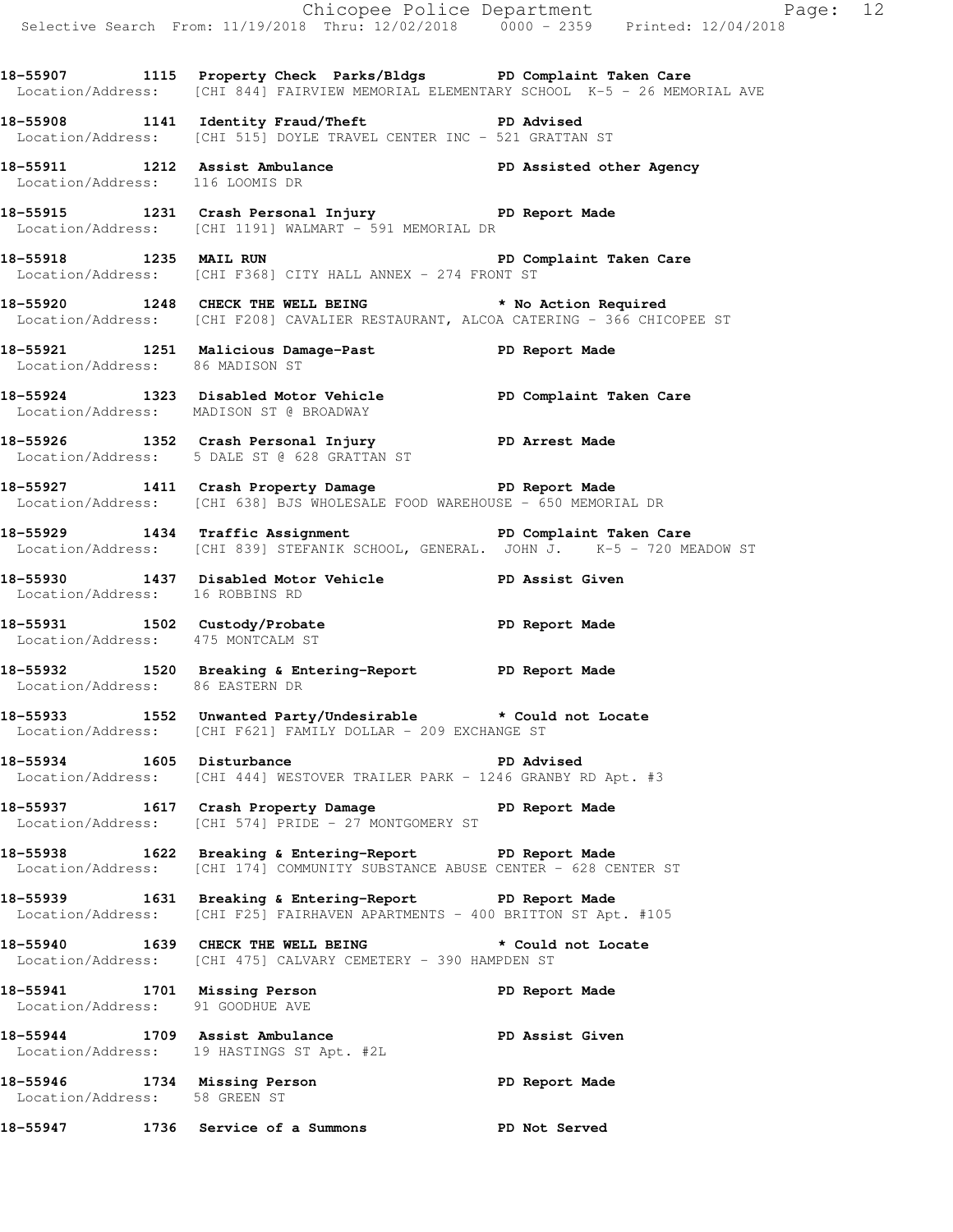|                                      |                                                                                                                                               | Chicopee Police Department<br>Selective Search From: 11/19/2018 Thru: 12/02/2018 0000 - 2359 Printed: 12/04/2018 |  |
|--------------------------------------|-----------------------------------------------------------------------------------------------------------------------------------------------|------------------------------------------------------------------------------------------------------------------|--|
| Location/Address: 85 CRESCENT DR     |                                                                                                                                               |                                                                                                                  |  |
| Location/Address: INGHAM ST          | 18-55949 1743 Crash Property Damage PD Assist Given                                                                                           |                                                                                                                  |  |
|                                      | 18-55948 1744 Service of a Summons PD Served in Hand<br>Location/Address: [CHI F1354] CENTER FOR HUMAN DEVELOPMENT - 32 LUCRETIA AVE Apt. #2R |                                                                                                                  |  |
| Location/Address: 115 CLARK ST       | 18-55950 1746 Assist Ambulance New PD Assist Given                                                                                            |                                                                                                                  |  |
|                                      | 18-55953 1806 Crash Property Damage PD Report Made<br>Location/Address: [CHI 1460] CLUB FITNESS - 1501 MEMORIAL DR                            |                                                                                                                  |  |
|                                      | 18-55954 1811 Disabled Motor Vehicle * No Action Required<br>Location/Address: 365 MEMORIAL DR @ 30 FULLER RD                                 |                                                                                                                  |  |
|                                      | 18-55956 1821 Motor Vehicle Stop PD Arrest Made<br>Location/Address: 237 CHICOPEE ST                                                          |                                                                                                                  |  |
| Location/Address: 16 CHAPMAN ST      | 18-55958 1826 CHECK THE WELL BEING * Could not Locate                                                                                         |                                                                                                                  |  |
|                                      | 18-55957 1827 Property Check Parks/Bldgs PD Appears Secure After<br>Location/Address: [CHI F168] EXCHANGE ST STATION BAR - 258 EXCHANGE ST    |                                                                                                                  |  |
| Location/Address: 18 CRESCENT DR     | 18-55959 1830 Breaking & Entering in progres * Could not Locate                                                                               |                                                                                                                  |  |
| Location/Address: 24 BRIGHTWOOD ST   | 18-55960 1837 Crash Property Damage No PD No Report Necessary                                                                                 |                                                                                                                  |  |
|                                      | 18-55961 1859 Property Check Parks/Bldgs PD Appears Secure After<br>Location/Address: [CHI 849] RIVERS PARK - 19 ALDEN ST                     |                                                                                                                  |  |
| Location/Address: 254 MEADOW ST      | 18-55962 1902 Keep The Peace-Others                                                                                                           | <b>PD Advised</b>                                                                                                |  |
| Location/Address: 119 WHEATLAND AVE  | 18-55964 1918 CHECK THE WELL BEING * Unfounded                                                                                                |                                                                                                                  |  |
|                                      | 18-55963 1919 Abandoned 911 Call<br>Location/Address: 189 CENTER ST Apt. #1RF                                                                 | PD Appears Secure After                                                                                          |  |
|                                      | 18-55965 2007 Crash Property Damage PD Report Made<br>Location/Address: [CHI 73] PRIDE CONVENIENCE - 363 BURNETT RD                           |                                                                                                                  |  |
| Location/Address: 95 SILVIN RD       | 18-55966 2026 Public Service                                                                                                                  | PD Complaint Taken Care                                                                                          |  |
|                                      | 18-55967 2027 Traffic/Parking Complaint PD Complaint Taken Care<br>Location/Address: [CHI F25] FAIRHAVEN APARTMENTS - 400 BRITTON ST          |                                                                                                                  |  |
|                                      | 18-55968 2029 Property Check Parks/Bldgs PD Appears Secure After<br>Location/Address: [CHI F162] 30 CENTER ST - 30 CENTER ST                  |                                                                                                                  |  |
| Location/Address: 542 SPRINGFIELD ST | 18-55970 2034 Investigation/Traffic <b>PD</b> Complaint Taken Care                                                                            |                                                                                                                  |  |
| Location/Address: 34 FANWOOD AVE     | 18-55972 2051 Assist Ambulance No PD Assist Given                                                                                             |                                                                                                                  |  |
|                                      | 18-55975 2113 Crash Property Damage PD Report Made<br>Location/Address: 1043 CHICOPEE ST @ 31 PROSPECT ST                                     |                                                                                                                  |  |
|                                      | 18-55978 2157 Property Check Parks/Bldgs PD Appears Secure After<br>Location/Address: [CHI 325] BOAT RAMP, MEDINA STREET - 100 MEDINA ST      |                                                                                                                  |  |
|                                      | 18-55979 2221 Motor Vehicle Stop Communist PD Advised<br>Location/Address: 104 EXCHANGE ST @ 7 CHESTNUT ST                                    |                                                                                                                  |  |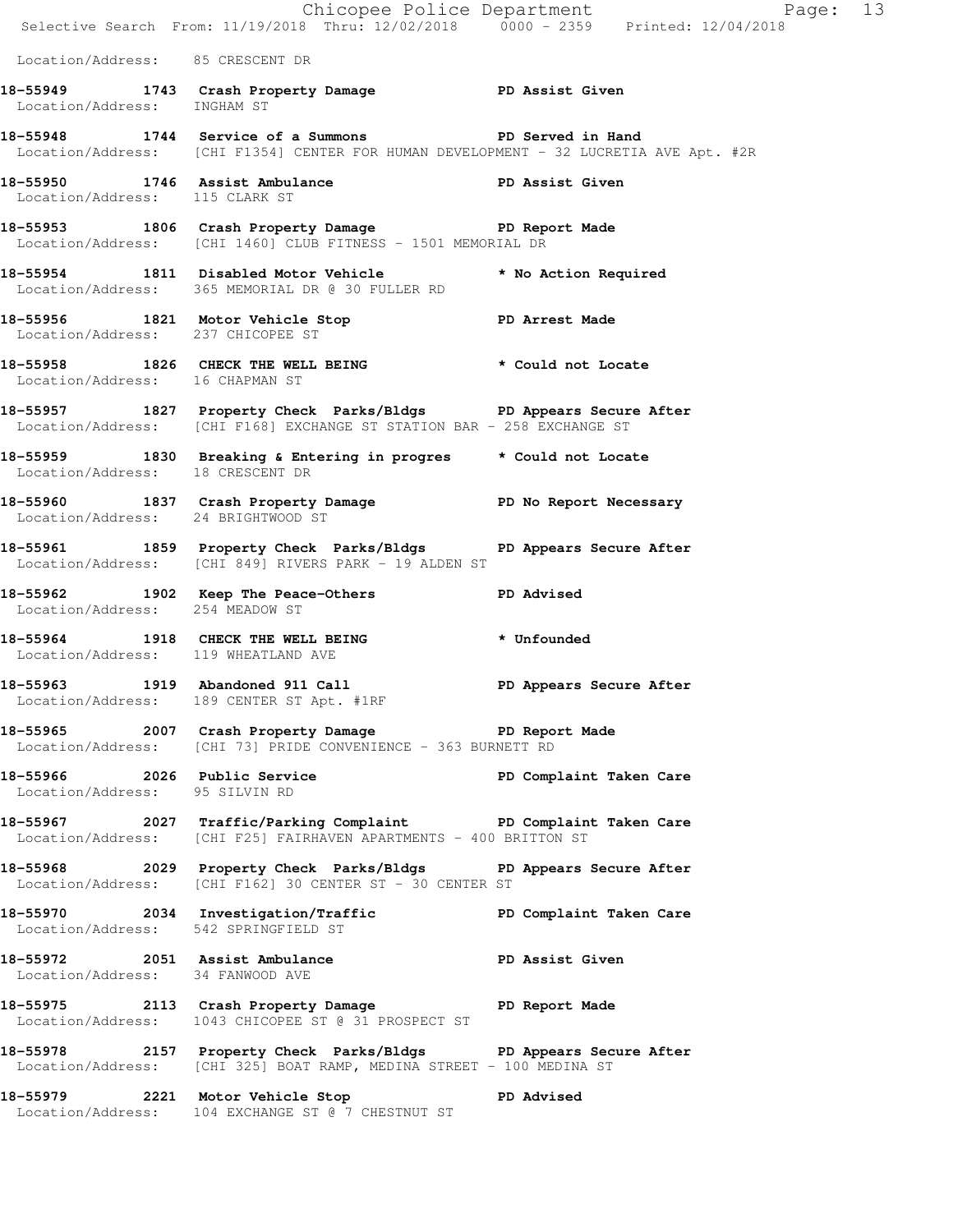|                                    |                                                                                                                                                  | Chicopee Police Department<br>Selective Search From: 11/19/2018 Thru: 12/02/2018 0000 - 2359 Printed: 12/04/2018 |
|------------------------------------|--------------------------------------------------------------------------------------------------------------------------------------------------|------------------------------------------------------------------------------------------------------------------|
|                                    | 18-55980 2227 Motor Vehicle Stop 30 PD Advised<br>Location/Address: 104 EXCHANGE ST @ 7 CHESTNUT ST                                              |                                                                                                                  |
|                                    | 18-55982 2245 Motor Vehicle Stop PD Criminal Complaint Re<br>Location/Address: [CHI 382] FRUIT FAIR MARKET - 398 FRONT ST                        |                                                                                                                  |
|                                    | 18-55984 2316 Property Check Parks/Bldgs PD Appears Secure After<br>Location/Address: [CHI F1446] FREEDOM CYCLES - 25 N CHICOPEE ST              |                                                                                                                  |
|                                    | 18-55987 2331 Property Check Parks/Bldgs PD Complaint Taken Care<br>Location/Address: [CHI 366] HIGHLAND FARMS - 466 CHICOPEE ST                 |                                                                                                                  |
| Location/Address: 472 CHICOPEE ST  | 18-55989 2353 Assist Ambulance PD Assisted other Agency                                                                                          |                                                                                                                  |
| For Date: $11/21/2018$ - Wednesday |                                                                                                                                                  |                                                                                                                  |
|                                    | 18-55991 0017 Property Check Parks/Bldgs PD Appears Secure After<br>Location/Address: [CHI 958] PION PONTIAC (BOB) - 333 MEMORIAL DR             |                                                                                                                  |
|                                    | 18-55992 0022 Assist Ambulance New PD Assist Given<br>Location/Address: [CHI 561] POLEP, J. DISTR SERVICES - 705 MEADOW ST                       |                                                                                                                  |
|                                    | 18-55993 0023 Property Check Parks/Bldgs PD Appears Secure After<br>Location/Address: [CHI 68] AMF LANES CHICOPEE - 291 BURNETT RD               |                                                                                                                  |
|                                    | 18-55994 0024 Property Check Parks/Bldgs PD Appears Secure After<br>Location/Address: [CHI 718] CVS 693 - 1616 MEMORIAL DR                       |                                                                                                                  |
|                                    | 18-55996 0031 Motor Vehicle Stop North PD Citation/Warning Issu<br>Location/Address: 183 MONTGOMERY ST @ 17 AMBROSE ST                           |                                                                                                                  |
| Location/Address: 219 SCHOOL ST    | 18-55999 0034 CHECK THE WELL BEING PD Complaint Taken Care                                                                                       |                                                                                                                  |
| Location/Address: 136 MANNING ST   | 18-55998 0035 Assist Fire Department PD Assist Given                                                                                             |                                                                                                                  |
|                                    | 18-56000 0041 Property Check Parks/Bldgs PD Appears Secure After<br>Location/Address: 365 MEMORIAL DR @ 30 FULLER RD                             |                                                                                                                  |
| Location/Address: 30 ELIZABETH ST  | 18-56001 0047 Assist Fire Department PD Assist Given                                                                                             |                                                                                                                  |
|                                    | 18-56004 0052 Disturbance PD Advised<br>Location/Address: [CHI 444] WESTOVER TRAILER PARK - 1246 GRANBY RD Apt. #43                              |                                                                                                                  |
|                                    | 18-56005 0059 Property Check Parks/Bldgs PD Appears Secure After<br>Location/Address: [CHI 188] PRIDE SERVICE STATION - 167 CHICOPEE ST          |                                                                                                                  |
|                                    | 18-56006 0100 Property Check Parks/Bldgs PD Appears Secure After<br>Location/Address: [CHI 958] PION PONTIAC (BOB) - 333 MEMORIAL DR             |                                                                                                                  |
|                                    | 18-56007 0109 Property Check Parks/Bldgs PD Appears Secure After<br>Location/Address: [CHI 429] KNIGHTS OF COLUMBUS - 460 GRANBY RD              |                                                                                                                  |
|                                    | 18-56009 0118 Motor Vehicle Stop PD M/V Citation Issued<br>Location/Address: 26 CHICOPEE ST @ 43 GRANBY RD                                       |                                                                                                                  |
|                                    | 18-56010 0123 Crash Property Damage PD Report Made<br>Location/Address: [CHI 592] 890 MCKINSTRY AVE                                              |                                                                                                                  |
|                                    | 18-56011 0126 Property Check Parks/Bldgs PD Appears Secure After<br>Location/Address: [CHI 1289] ALL STAR CAR AND TRUCK RENTAL - 385 MEMORIAL DR |                                                                                                                  |
|                                    | 18-56012 		 0137 Suspicious Person/Activity 		 PD Complaint Taken Care<br>Location/Address: 676 JAMES ST @ 107 GREENPOINT CIR                    |                                                                                                                  |
|                                    | 18-56014 0158 Property Check Parks/Bldgs PD Appears Secure After<br>Location/Address: [CHI 566] SAM'S FOOD STORES (SUNOCO) - 810 MEADOW ST       |                                                                                                                  |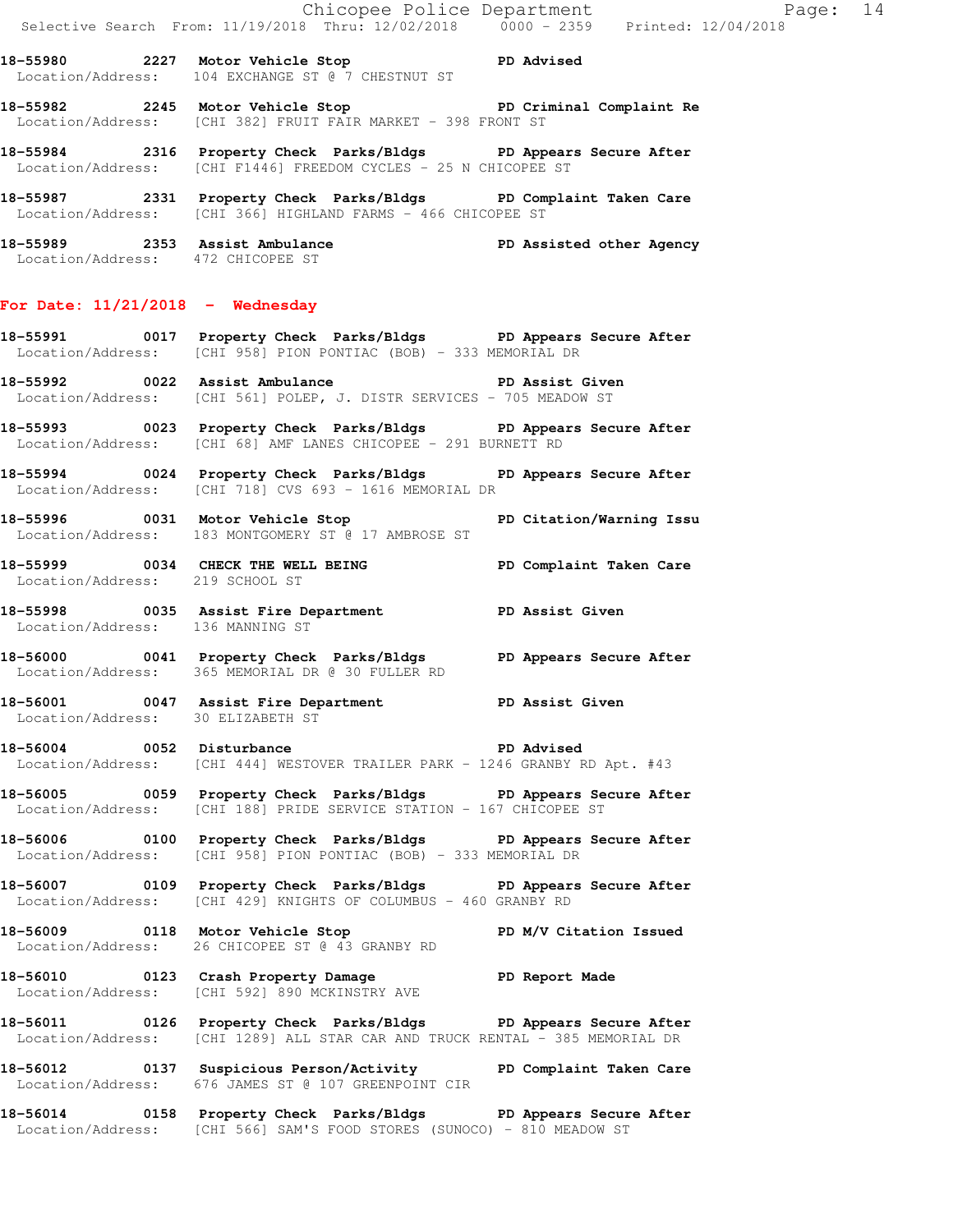**18-56013 0159 Property Check Parks/Bldgs PD Appears Secure After**  Location/Address: [CHI F343] CABOTVILLE INDUSTRIAL PARK - 165 FRONT ST

**18-56015 0202 Property Check Parks/Bldgs PD Appears Secure After**  Location/Address: [CHI 854] SARAH JANE PARK - 21 VIVIAN ST

**18-56016 0206 Motor Vehicle Stop PD M/V Citation Issued**  Location/Address: [CHI 269] JENROSE WINES & LIQUORS - 945 CHICOPEE ST

**18-56017 0210 Property Check Parks/Bldgs PD Appears Secure After**  Location/Address: [CHI 1191] WALMART - 591 MEMORIAL DR

**18-56019 0212 Assist Ambulance PD Assist Given**  Location/Address: 147 FAIR ST

**18-56020 0218 Traffic/Parking Complaint PD Complaint Taken Care**  Location/Address: PLANTE CIR

**18-56021 0224 Property Check Parks/Bldgs PD Appears Secure After**  Location/Address: [CHI F337] WHITE EAGLE LIQUORS - 620 FULLER RD

**18-56022 0227 Public Service \* Could not Locate**  Location/Address: [CHI 857] SZOT PARK - 97 SGT TRACY DR

**18-56023 0231 Property Check Parks/Bldgs PD Appears Secure After**  Location/Address: [CHI 847] RAY ASH PARK - 52 ARCADE ST

**18-56024 0255 Property Check Parks/Bldgs PD Appears Secure After**  Location/Address: [CHI F122] SALTER COLLEGE - 645 SHAWINIGAN DR

**18-56025 0318 Property Check Parks/Bldgs PD Appears Secure After**  Location/Address: [CHI 1886] BROTHERS PIZZA - 653 GRATTAN ST

**18-56026 0322 Suspicious M/V PD Advised**  Location/Address: [CHI 252] DUNKIN DONUTS - 751 MEADOW ST

**18-56027 0336 Property Check Parks/Bldgs PD Appears Secure After**  Location/Address: [CHI 325] BOAT RAMP, MEDINA STREET - 100 MEDINA ST

**18-56028 0338 Property Check Parks/Bldgs PD Appears Secure After**  Location/Address: [CHI 1816] RESTAURANT DEPOT - 123 FIRST AVE

**18-56029 0340 Property Check Parks/Bldgs PD Appears Secure After**  Location/Address: 219 SCHOOL ST Apt. #1R

**18-56030 0351 Property Check Parks/Bldgs PD Appears Secure After**  Location/Address: [CHI 497] MOTEL 6 - 36 JOHNNY CAKE HOLLOW RD

**18-56032 0408 Property Check Parks/Bldgs PD Appears Secure After**  Location/Address: [CHI 541] CHICOPEE LAND FILL - 161 NEW LOMBARD RD

**18-56033 0408 Property Check Parks/Bldgs PD Appears Secure After**  Location/Address: [CHI F734] AMVETS CLUB POST 12 - 754 MONTGOMERY ST

**18-56034 0409 Property Check Parks/Bldgs PD Appears Secure After**  Location/Address: [CHI 74] WESTFIELD BANK - 435 BURNETT RD

**18-56036 0421 Property Check Parks/Bldgs PD Appears Secure After**  Location/Address: [CHI 832] BELLAMY MIDDLE SCHOOL, EDWARD 6-8 - 314 PENDLETON AVE

**18-56037 0424 Property Check Parks/Bldgs PD Appears Secure After**  Location/Address: [CHI 105] LIQUORSHED - 1345 BURNETT RD

**18-56039 0427 Property Check Parks/Bldgs PD Appears Secure After**  Location/Address: [CHI 1533] PRIDE TRUCK STOP - 363 BURNETT RD

**18-56041 0431 Property Check Parks/Bldgs PD Appears Secure After**  Location/Address: [CHI 958] PION PONTIAC (BOB) - 333 MEMORIAL DR

**18-56044 0501 CHECK THE WELL BEING PD Assist Given**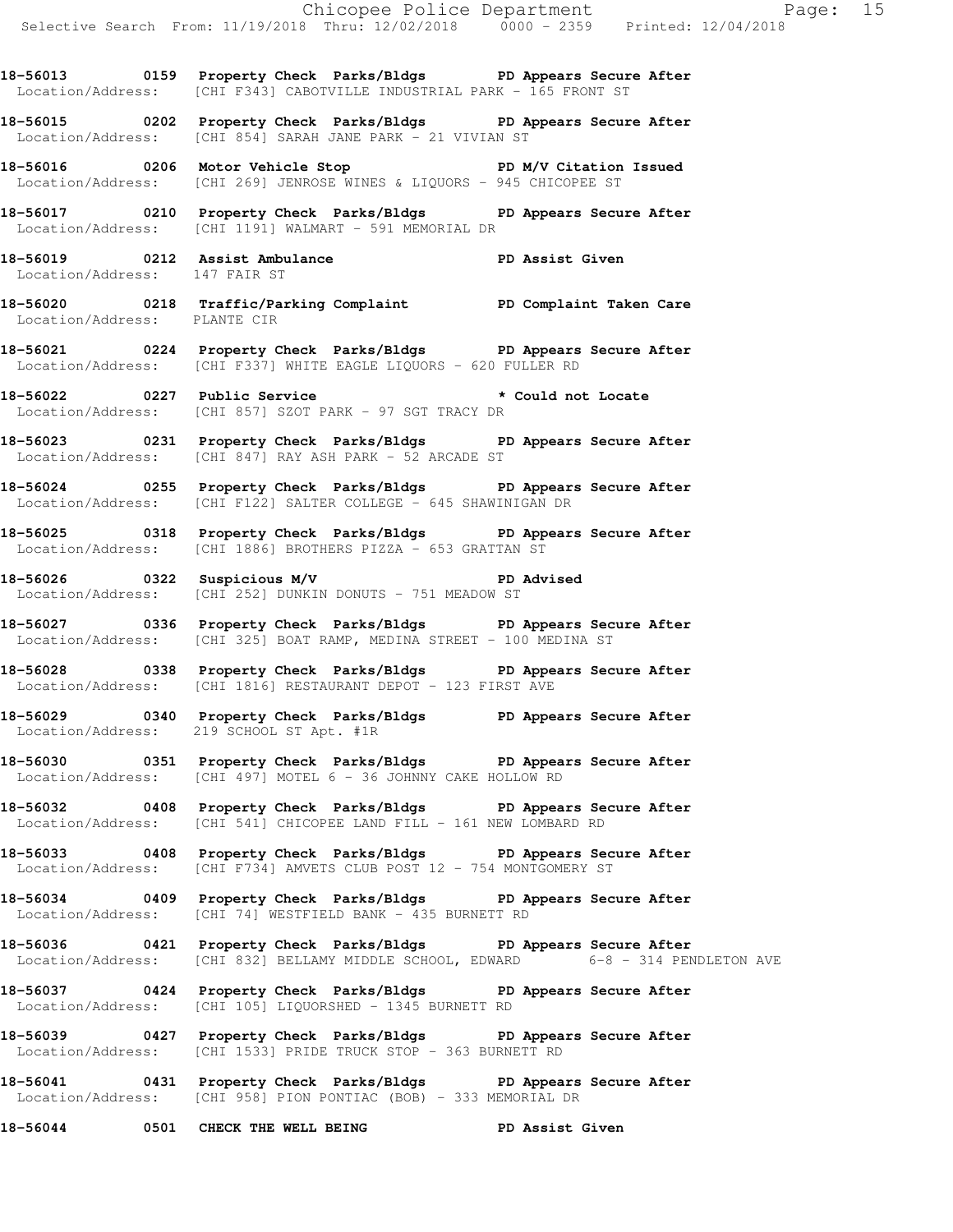|                                   | Chicopee Police Department<br>Selective Search From: 11/19/2018 Thru: 12/02/2018 0000 - 2359 Printed: 12/04/2018                                             |                         |
|-----------------------------------|--------------------------------------------------------------------------------------------------------------------------------------------------------------|-------------------------|
| Location/Address: 5 COOLIDGE RD   |                                                                                                                                                              |                         |
|                                   | 18-56046 0511 Property Check Parks/Bldgs PD Appears Secure After<br>Location/Address: [CHI 330] PENSKE TRUCK LEASING - 30 FULLER RD                          |                         |
|                                   | 18-56047 		 0515 Property Check Parks/Bldgs 		 PD Appears Secure After<br>Location/Address: [CHI F1225] ATLAS PUB - 300 CAREW ST                             |                         |
|                                   | 18-56048 0518 Property Check Parks/Bldgs PD Appears Secure After<br>Location/Address: [CHI 644] STOP & SHOP SUPERMARKET - 672 MEMORIAL DR                    |                         |
|                                   | 18-56051 0605 Property Check Parks/Bldgs PD Appears Secure After<br>Location/Address: [CHI 560] CHICOPEE CENTRAL MAINTENANCE GARAGE - 677 MEADOW ST          |                         |
|                                   | 18-56052 0605 Property Check Parks/Bldgs PD Appears Secure After<br>Location/Address: [CHI 334] CHICOPEE MOOSE FAMILY CENTER - 244 FULLER RD                 |                         |
|                                   | 18-56056 0620 Property Check Parks/Bldgs PD Appears Secure After<br>Location/Address: [CHI 75] DUNKIN DONUTS - 470 BURNETT RD                                |                         |
|                                   | 18-56058 0623 Property Check Parks/Bldgs PD Appears Secure After<br>Location/Address: [CHI 82] COUNTRY TRADING POST - 771 BURNETT RD                         |                         |
|                                   | 18-56059 		 0629 Motor Vehicle Stop 		 PD M/V Citation Issued<br>Location/Address: [CHI 1342] BULLSEYE BAR - 621 CENTER ST                                   |                         |
|                                   | 18-56060 0645 Motor Vehicle Stop North PD Citation/Warning Issu<br>Location/Address: [CHI 1342] BULLSEYE BAR - 621 CENTER ST                                 |                         |
|                                   | <br>18-56061            0654   Motor Vehicle Stop                        PD M/V Citation Issued<br>Location/Address: [CHI 252] DUNKIN DONUTS - 751 MEADOW ST |                         |
|                                   | 18-56063 0707 Transport Service PD Transport Complete<br>Location: [HOY] HOLYOKE MEDICAL CENTER                                                              |                         |
|                                   | Location/Address: [CHI F825] MASS TRIAL COURT [CHICOPEE] - 30 CHURCH ST                                                                                      |                         |
|                                   | 18-56066 0752 Breaking & Entering-Report PD Report Made<br>Location/Address: 502 CHICOPEE ST Apt. #1FL                                                       |                         |
| Location/Address: 23 LAFAYETTE ST | 18-56067 0804 Public Service <b>18-56067</b> PD Advised                                                                                                      |                         |
|                                   | 18-56071 0836 Public Service New PD Assist Given<br>Location/Address: [CHI XP2056] SMOC - 52 LINCOLN ST                                                      |                         |
|                                   | 18-56072 0844 Property Check Parks/Bldgs PD Appears Secure After<br>Location/Address: [CHI 854] SARAH JANE PARK - 21 VIVIAN ST                               |                         |
|                                   | 18-56073 0847 Property Check Parks/Bldgs PD Appears Secure After<br>Location/Address: [CHI 1604] BELCHER SCHOOL K-2 - 125 MONTGOMERY ST                      |                         |
|                                   | 18-56075 0849 Transport Service The PD Transport Complete<br>Location/Address: [CHI F825] MASS TRIAL COURT [CHICOPEE] - 30 CHURCH ST                         |                         |
| 18-56076 0851 MAIL RUN            | Location/Address: [CHI F368] CITY HALL ANNEX - 274 FRONT ST                                                                                                  | PD Complaint Taken Care |
|                                   | 18-56077 0853 Property Check Parks/Bldgs PD Appears Secure After<br>Location/Address: [CHI 1243] ST. PAT'S CEMETERY - 155 FULLER RD                          |                         |
|                                   | 18-56078 0904 Property Check Parks/Bldgs PD Appears Secure After<br>Location/Address: [CHI F122] SALTER COLLEGE - 645 SHAWINIGAN DR                          |                         |
|                                   | 18-56081 		 0927 Investigation/Traffic 		 PD Complaint Taken Care<br>Location/Address: [CHI 928] CHUCKS AUTO SERVICE - 58 WEST ST                            |                         |
|                                   |                                                                                                                                                              |                         |

**18-56083 0932 Property Check Parks/Bldgs PD Appears Secure After**  Location/Address: [CHI 1851] CHICOPEE BOYS & GIRLS TEEN CENTER - 664 MEADOW ST

Page:  $16$ <br>  $(2018)$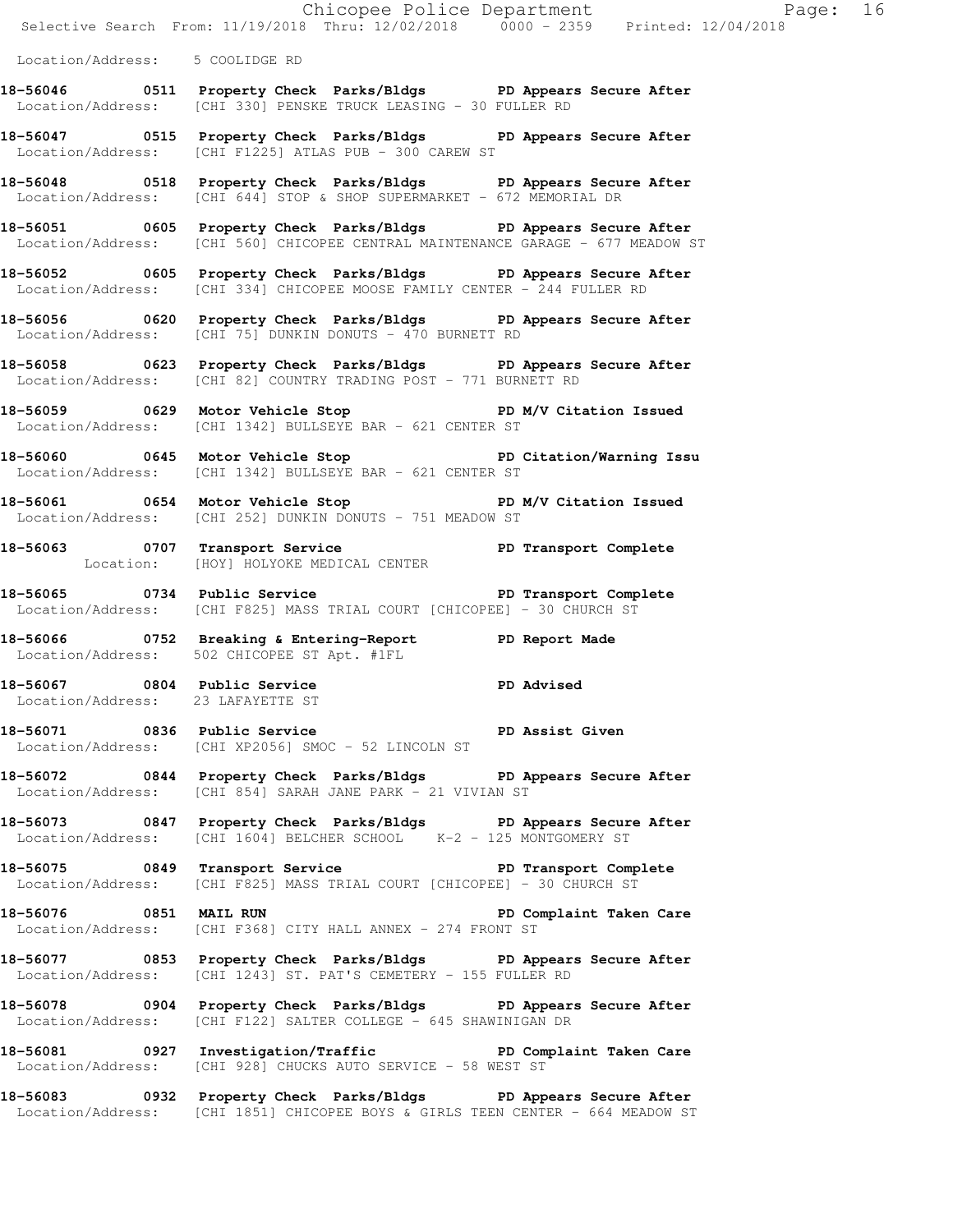Chicopee Police Department Fage: 17 Selective Search From: 11/19/2018 Thru: 12/02/2018 0000 - 2359 Printed: 12/04/2018 **18-56085 0944 Service of a Summons PD Not Served**  Location/Address: 138 GRATTAN ST **18-56084 0949 Property Check Parks/Bldgs PD Appears Secure After**  Location/Address: [CHI 832] BELLAMY MIDDLE SCHOOL, EDWARD 6-8 - 314 PENDLETON AVE **18-56086 0949 Keep The Peace-Others PD Complaint Taken Care**  Location/Address: [CHI F1278] HARMONY HOMES - 735 MEMORIAL DR Apt. #28 **18-56088 0958 Property Check Parks/Bldgs PD Appears Secure After**  Location/Address: [CHI F1154] A J REALTY - 340 MCKINSTRY AVE **18-56090 1014 Property Check Parks/Bldgs PD Appears Secure After**  Location/Address: [CHI 662] WATER POLLUTION CONTROL - 80 MEDINA ST **18-56092 1045 Property Check Parks/Bldgs PD Appears Secure After**  Location/Address: [CHI 849] RIVERS PARK - 19 ALDEN ST **18-56093 1048 Property Check Parks/Bldgs PD Appears Secure After**  Location/Address: [CHI F2500] RIVERMILLS CENTER - 5 WEST MAIN ST **18-56094 1050 Missing Person PD Complaint Taken Care**  Location/Address: 91 GOODHUE AVE **18-56095 1052 Property Check Parks/Bldgs PD Appears Secure After**  Location/Address: [CHI 68] AMF LANES CHICOPEE - 291 BURNETT RD **18-56096 1053 Suspicious M/V PD Complaint Taken Care**  Location/Address: 13 DARTMOUTH ST @ 862 GRATTAN ST **18-56097 1100 Property Check Parks/Bldgs PD Appears Secure After**  Location/Address: [CHI 837] LITWIN SCHOOL, SGT. ROBERT R. <sup>--</sup> K-5 - 135 LITWIN LN **18-56098 1105 Motor Vehicle Stop PD M/V Citation Issued**  Location/Address: 163 MONTCALM ST @ 21 LUKASIK ST **18-56099 1105 Property Check Parks/Bldgs PD Complaint Taken Care**  Location/Address: [CHI 853] WISNIOWSKI PARK - 14 SPRUCE ST **18-56100 1108 Motor Vehicle Stop PD M/V Citation Issued**  Location/Address: 25 BARIL LN **18-56101 1109 Property Check Parks/Bldgs \* No Action Required**  Location/Address: [CHI 1196] SHELL - 95 WEST ST **18-56102 1118 Property Check Parks/Bldgs PD Appears Secure After**  Location/Address: [CHI 839] STEFANIK SCHOOL, GENERAL. JOHN J. K-5 - 720 MEADOW ST **18-56103 1119 Crash Property Damage PD Report Made**  Location/Address: [CHI F53] RIVERBEND MEDICAL GROUP - 444 MONTGOMERY ST **18-56104 1133 Property Check Parks/Bldgs PD Appears Secure After**  Location/Address: [CHI 587] OREGON SPORTSMAN CLUB - 610 NEW LOMBARD RD **18-56105 1156 Identity Fraud/Theft PD Report Made**  Location/Address: 36 LANGEVIN ST **18-56106 1157 Property Check Parks/Bldgs PD Appears Secure After**  Location/Address: [CHI 48] TYLUNAS FUNERAL HOME - 159 BROADWAY **18-56107 1158 Suspicious M/V \* Could not Locate**  Location/Address: 120 OLD FIELD RD **18-56108 1211 Breaking & Entering-Report PD Complaint Taken Care**  Location/Address: 1582 WESTOVER RD **18-56110 1231 Repossessed Motor Vehicle/Othe PD Complaint Taken Care**  Location/Address: 97 GRAPE ST **18-56112 1250 Property Check Parks/Bldgs PD Appears Secure After** 

Location/Address: CAMP ALPHA - 56 EXCHANGE ST @ 3 WEST ST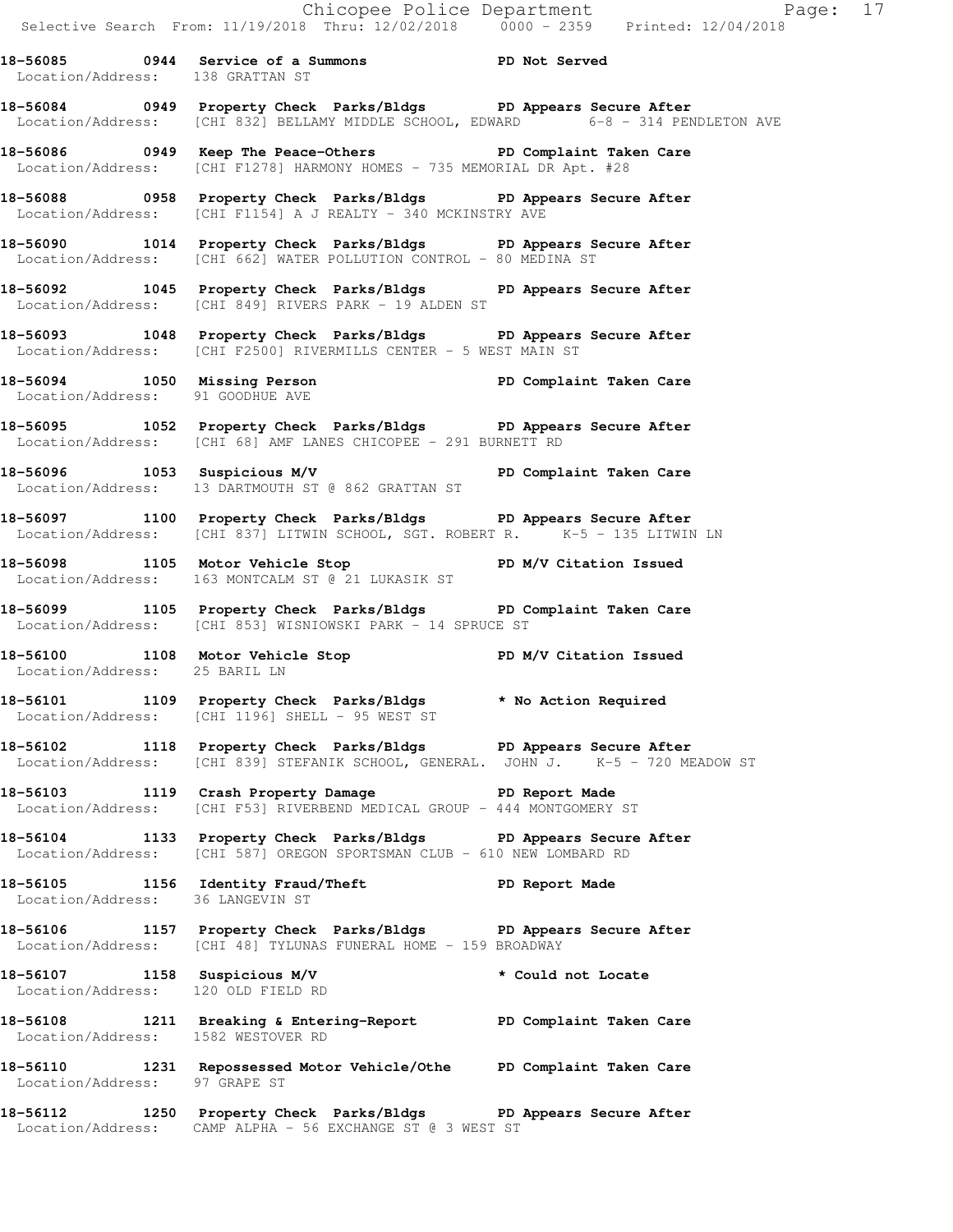**18-56113 1254 Property Check Parks/Bldgs PD Appears Secure After**  Location/Address: [CHI 892] CIERPIAL MEMORIAL HOME - 69 EAST ST

**18-56114 1255 Larceny Complaint Past PD Report Made**  Location/Address: 26 CALL ST Apt. #2FL

**18-56115 1309 Property Check Parks/Bldgs PD Complaint Taken Care**  Location/Address: [CHI 848] DANA PARK - 263 NEWBURY ST

**18-56116 1315 Traffic Assignment \* No Action Required**  Location/Address: BROADWAY @ ST JAMES AVE

**18-56117 1316 Sudden Death PD Report Made**  Location/Address: TRU HOTEL - 440 MEMORIAL DR Apt. #212

**18-56119 1317 Abandoned/Found Property PD Complaint Taken Care**  Location/Address: 39 EAST ST Apt. #3R

**18-56120 1332 Crash Personal Injury PD Report Made**  Location/Address: S/B - MEMORIAL DR

**18-56123 1343 Public Service PD Advised**  Location/Address: 62 FERNHILL ST

**18-56125 1422 Crash Personal Injury PD Report Made**  Location/Address: NEAR VETERANS BRIDGE - EAST MAIN ST

**18-56127 1430 Breaking & Entering in progres PD Arrest Made**  Location/Address: BLUE HOUSE - 27 BRISTOL ST

**18-56128 1434 Crash Property Damage PD Complaint Taken Care**  Location/Address: 880 GRATTAN ST @ 9 BALTIC AVE

**18-56129 1458 Crash Property Damage PD Report Made**  Location/Address: [CHI 1394] WALGREENS DRUGS STORE - 1195 GRANBY RD

**18-56130 1507 Animal Complaint PD Complaint Taken Care**  Location/Address: IN AREA OF VETERAN'S BRIDGE - EAST MAIN ST

**18-56131 1515 Traffic/Parking Complaint PD Advised**  Location/Address: 594 SPRINGFIELD ST

18-56135 1601 Transport Service **PED Transport Complete** Location/Address: [HOY F1] HOLYOKE HOSPITAL - 575 BEECH ST

**18-56136 1613 Breaking & Entering in progres PD Complaint Taken Care**  Location/Address: 97 TOWNE ST

**18-56137 1617 Crash Property Damage PD Report Made**  Location/Address: [CHI F1342] CVS PHARMACY - 235 CENTER ST

**18-56138 1617 Unwanted Party/Undesirable \* Could not Locate**  Location/Address: TOURTELOTTE AVE

**18-56139 1621 Property Check Parks/Bldgs PD Complaint Taken Care**  Location/Address: 42 YVONNE ST

**18-56140 1625 Traffic/Parking Complaint \* No Action Required**  Location/Address: 1193 GRATTAN ST

**18-56141 1631 Animal Complaint \* Could not Locate**  Location/Address: 24 LUDON ST

**18-56142 1646 Motor Vehicle Stop PD Advised**  Location/Address: 462 CHICOPEE ST @ 27 CLARK ST

**18-56146 1731 Crash Property Damage PD Report Made**  Location/Address: 212 EAST ST @ 179 WAITE AVE

**18-56147 1742 Larceny Complaint Past PD Report Made**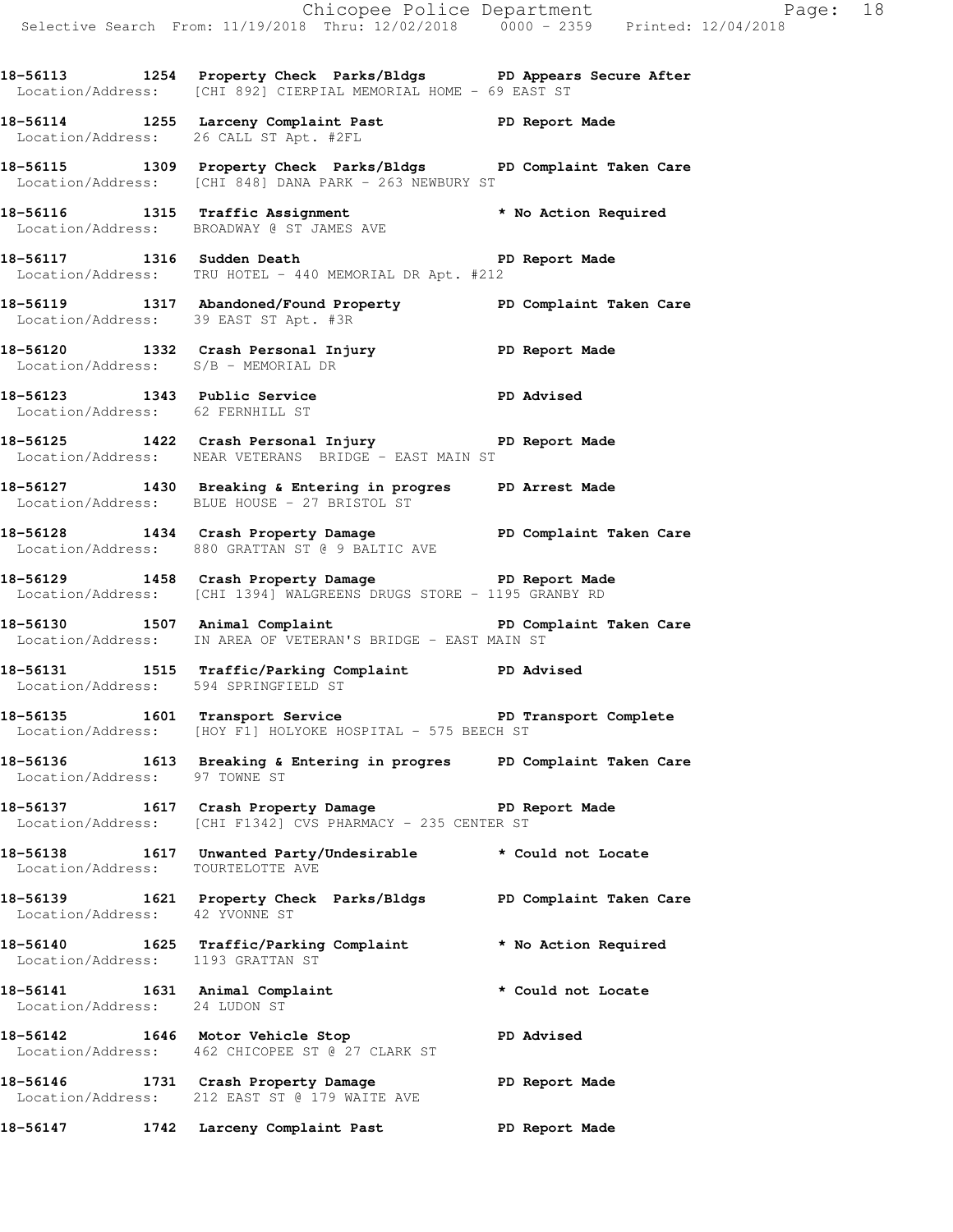|                                   |                                                                                                                                    | Chicopee Police Department<br>Selective Search From: 11/19/2018 Thru: 12/02/2018 0000 - 2359 Printed: 12/04/2018 |  |
|-----------------------------------|------------------------------------------------------------------------------------------------------------------------------------|------------------------------------------------------------------------------------------------------------------|--|
|                                   | Location/Address: [CHI F1166] ROYAL BUFFET - 591 MEMORIAL DR Apt. #G                                                               |                                                                                                                  |  |
|                                   | 18-56148 1744 Juvenile Complaint * No Action Required<br>Location/Address: [CHI 857] SZOT PARK - 97 SGT TRACY DR                   |                                                                                                                  |  |
|                                   | 18-56150 1746 Crash Personal Injury 18-56150 PD Report Made<br>Location/Address: [CHI F1057] DOLLAR TREE - 591 MEMORIAL DR Apt. #B |                                                                                                                  |  |
|                                   | 18-56152 1808 Crash Property Damage PD Report Made<br>Location/Address: 97 MONTCALM ST @ 325 JAMES ST                              |                                                                                                                  |  |
| Location/Address: 25 CENTRAL AVE  | 18-56154 1837 ASSIST OTHER AGENCY PD Advised                                                                                       |                                                                                                                  |  |
|                                   | 18-56155 1855 Motor Vehicle Stop PD M/V Citation Issued<br>Location/Address: BROADWAY @ COCHRAN ST                                 |                                                                                                                  |  |
|                                   | 18-56161 1944 Disturbance PD Advised<br>Location/Address: TRU HOTEL - 440 MEMORIAL DR Apt. #123                                    |                                                                                                                  |  |
| Location/Address: CHURCH ST       | 18-56164 1958 Abandoned/Found Property PD Complaint Taken Care                                                                     |                                                                                                                  |  |
| Location/Address: 166 PONDVIEW DR | 18-56165 1959 CHECK THE WELL BEING PD Appears Secure After                                                                         |                                                                                                                  |  |
|                                   | 18-56166 2004 Transport Service <b>18-6161 PD</b> Assist Given<br>Location/Address: 892 GRANBY RD @ 427 GRATTAN ST                 |                                                                                                                  |  |
|                                   | 18-56168 2006 Traffic/Parking Complaint PD Complaint Taken Care<br>Location/Address: [CHI 1191] WALMART - 591 MEMORIAL DR          |                                                                                                                  |  |
| Location/Address: 123 LACHINE ST  | 18-56169 2014 Motor Vehicle Stop N/V Citation Issued                                                                               |                                                                                                                  |  |
|                                   | 18-56172 2044 CHECK THE WELL BEING PD Advised<br>Location/Address: 17 ST JACQUES AVE Apt. #2                                       |                                                                                                                  |  |
|                                   | 18-56174 2059 Motor Vehicle Stop PD M/V Citation Issued<br>Location/Address: 564 EAST MAIN ST @ 11 CRESTWOOD ST                    |                                                                                                                  |  |
|                                   | 18-56177 2120 Warrant Service<br>Location/Address: [CHI 1635] BRAGG RESIDENCE - 113 CRESTWOOD ST                                   | PD Not Served                                                                                                    |  |
| Location/Address: 87 LABELLE DR   | 18-56178 2132 Neighbor/Landlord Dispute PD Advised                                                                                 |                                                                                                                  |  |
|                                   | 18-56180 2135 Motor Vehicle Stop PD Advised<br>Location/Address: 696 EAST MAIN ST @ 9 CAREW ST                                     |                                                                                                                  |  |
|                                   | 18-56181 2141 Disabled Motor Vehicle PD Complaint Taken Care<br>Location/Address: 396 EAST MAIN ST @ 13 HILLMAN ST                 |                                                                                                                  |  |
|                                   | 18-56182 2147 Motor Vehicle Stop 30 PD Advised<br>Location/Address: [CHI XF1665] MASS ALTERNATIVE CARE - 1247 EAST MAIN ST         |                                                                                                                  |  |
|                                   | 18-56183 2157 Motor Vehicle Stop 30 PD Advised<br>Location/Address: [CHI F261] ST MARYS CHURCH - 840 CHICOPEE ST                   |                                                                                                                  |  |
|                                   | 18-56184 2159 Breaking & Entering-Report PD Report Made<br>Location/Address: 706 CHICOPEE ST Apt. #1FL                             |                                                                                                                  |  |
|                                   | 18-56185 2217 Motor Vehicle Stop 50 PD Advised<br>Location/Address: [CHI 730] TOWN FAIR TIRE CENTERS INC - 886 MEMORIAL DR         |                                                                                                                  |  |
|                                   | 18-56186 2225 Motor Vehicle Stop Communication PD Advised<br>Location/Address: 840 MEMORIAL DR @ 1483 GRANBY RD                    |                                                                                                                  |  |
|                                   | 18-56187 2231 Investigation/DB * No Action Required<br>Location/Address: [CHI 162] POOR RICHARDS - 116 SCHOOL ST                   |                                                                                                                  |  |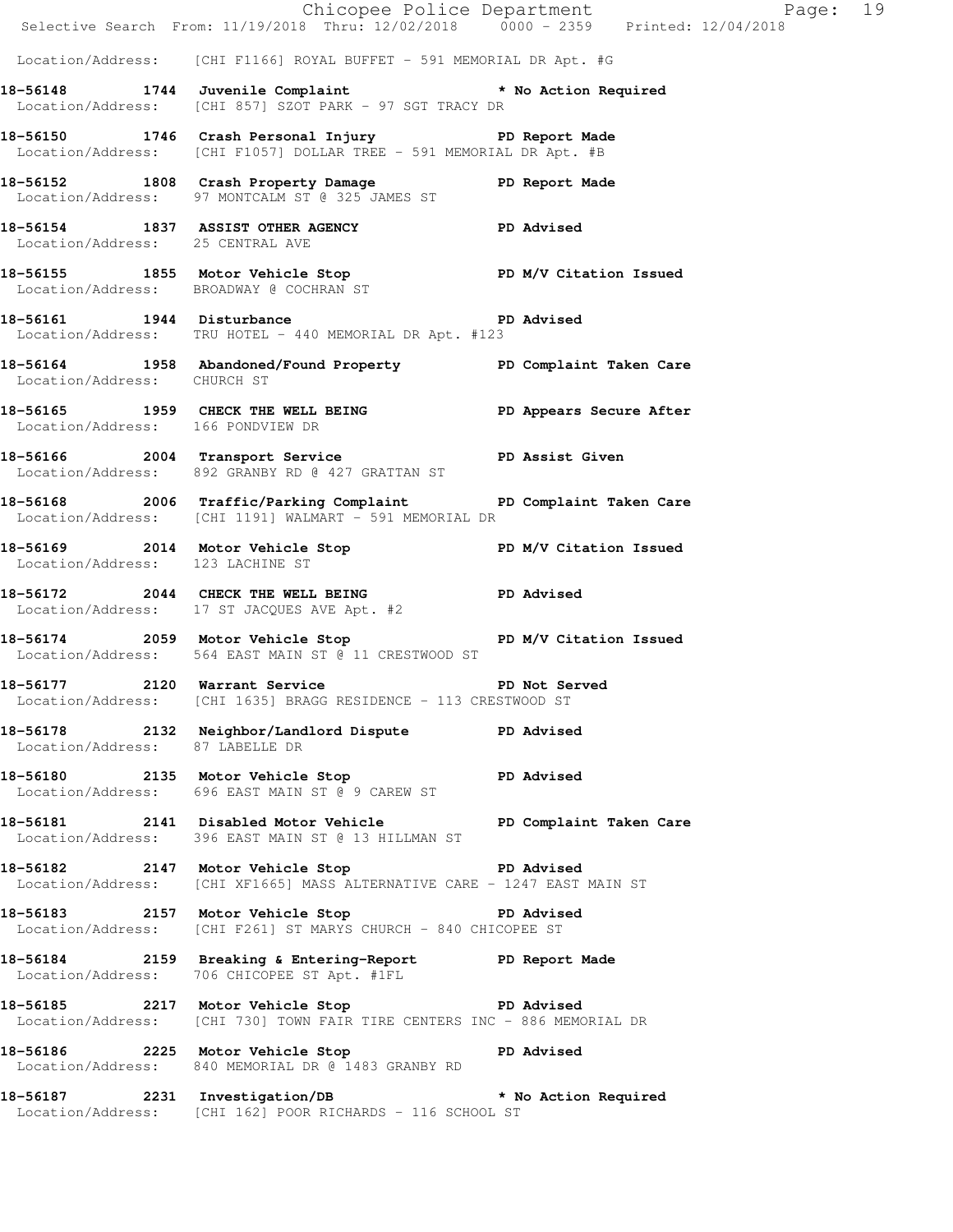**18-56188 2232 Motor Vehicle Stop PD Advised**  Location/Address: 320 EAST ST **18-56191 2312 Property Check Parks/Bldgs PD Appears Secure After**  Location/Address: [CHI 1485] UNIROYAL - 154 GROVE ST

**18-56192 2322 Assist Ambulance PD Assist Given**  Location/Address: 51 FAIRVIEW AVE

#### **For Date: 11/22/2018 - Thursday**

- **18-56193 0020 Property Check Parks/Bldgs PD Appears Secure After**  Location/Address: [CHI F122] SALTER COLLEGE - 645 SHAWINIGAN DR
- **18-56194 0021 Property Check Parks/Bldgs PD Appears Secure After**  Location/Address: [CHI 1287] CHANNEL 22 NEWS CENTER - 1 BROADCAST CTR
- **18-56195 0024 Property Check Parks/Bldgs PD Appears Secure After**  Location/Address: [CHI F734] AMVETS CLUB POST 12 - 754 MONTGOMERY ST
- **18-56196 0024 Property Check Parks/Bldgs PD Appears Secure After**  Location/Address: [CHI 718] CVS 693 - 1616 MEMORIAL DR
- **18-56197 0027 CHECK THE WELL BEING \* False Alarm**  Location/Address: 5 TENNEY ST
- **18-56199 0044 Property Check Parks/Bldgs PD Appears Secure After**  Location/Address: [CHI 854] SARAH JANE PARK - 21 VIVIAN ST
- **18-56200 0046 Property Check Parks/Bldgs PD Appears Secure After**  Location/Address: [CHI F620] ALS DINER - 14 YELLE ST
- **18-56202 0057 Disturbance PD Report Made**  Location/Address: [CHI F542] DUGOUT - 134 MEADOW ST
- **18-56203 0101 Property Check Parks/Bldgs PD Appears Secure After**  Location/Address: [CHI 730] TOWN FAIR TIRE CENTERS INC - 886 MEMORIAL DR
- **18-56204 0114 Property Check Parks/Bldgs PD Appears Secure After**  Location/Address: [CHI 1816] RESTAURANT DEPOT - 123 FIRST AVE
- **18-56205 0114 Property Check Parks/Bldgs PD Appears Secure After**  Location/Address: [CHI F27] STOP & GO - 643 PROSPECT ST
- **18-56206 0118 Property Check Parks/Bldgs PD Appears Secure After**  Location/Address: EMERY ST
- **18-56207 0125 Property Check Parks/Bldgs PD Appears Secure After**  Location/Address: [CHI 188] PRIDE SERVICE STATION - 167 CHICOPEE ST
- **18-56208 0133 Open Door/Window PD Complaint Taken Care**  Location/Address: [CHI 660] OCEAN STATE JOB LOT - 1451 MEMORIAL DR
- **18-56209 0137 Property Check Parks/Bldgs PD Appears Secure After**  Location/Address: [CHI 398] AMERICAN LEGION POST 275 - 41 ROBBINS RD
- **18-56210 0143 Abandoned 911 Call PD Assist Given**  Location/Address: [CHI F1120] CANTERBURY ARMS APTS - 165 EAST MAIN ST Apt. #307
- **18-56211 0153 Property Check Parks/Bldgs PD Appears Secure After**  Location/Address: [CHI 847] RAY ASH PARK - 52 ARCADE ST
- **18-56212 0155 Motor Vehicle Stop PD Advised**  Location/Address: [CHI F163] RUMBLE SEAT LOUNGE - 482 SPRINGFIELD ST
- **18-56214 0158 Property Check Parks/Bldgs PD Appears Secure After**  Location/Address: [CHI 56] WALGREENS - 583 JAMES ST
- **18-56215 0203 Motor Vehicle Stop PD Citation/Warning Issu**  Location/Address: [CHI F376] CURRY HONDA NISSAN - 767 MEMORIAL DR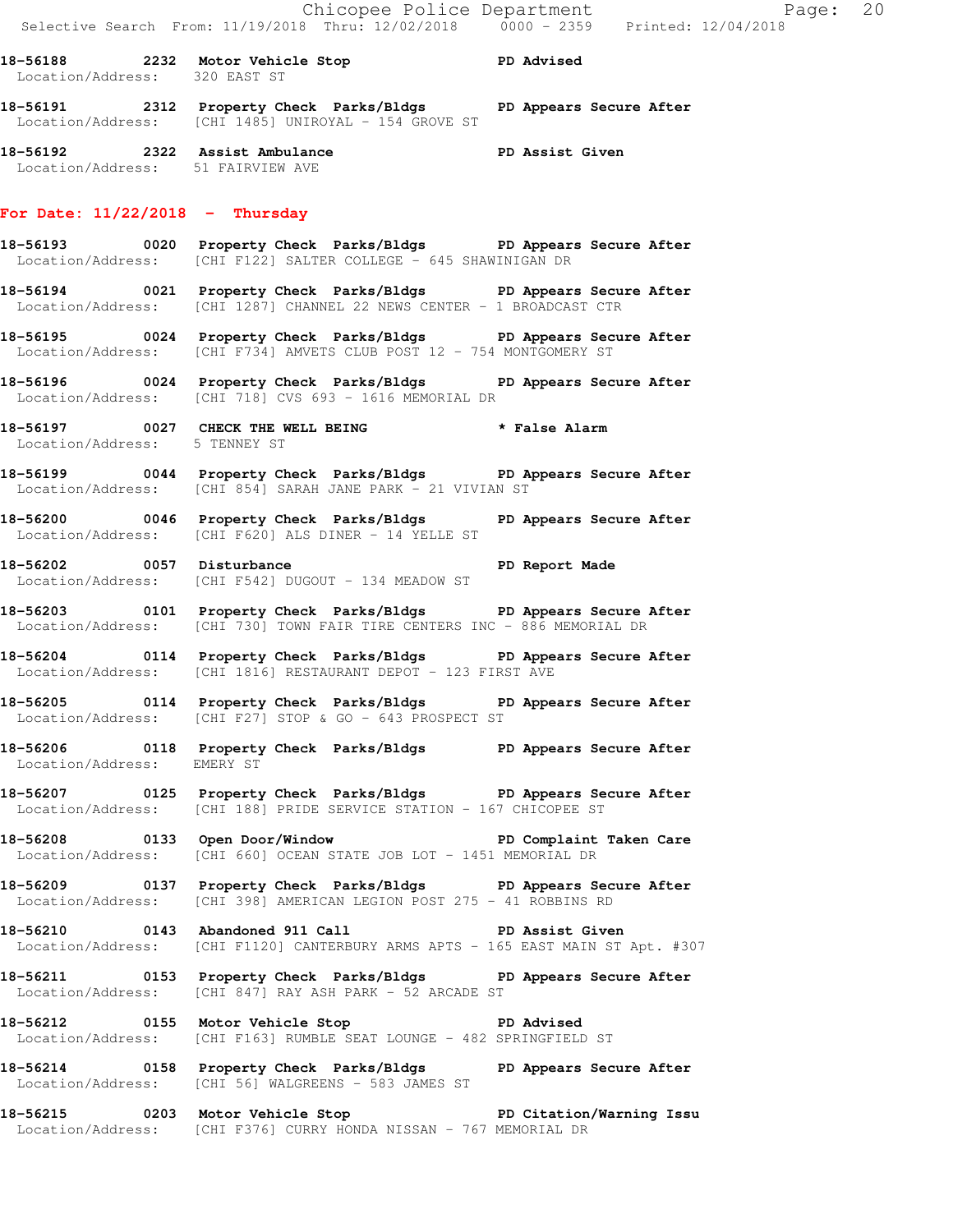**18-56216 0204 Property Check Parks/Bldgs PD Appears Secure After**  Location/Address: [CHI 837] LITWIN SCHOOL, SGT. ROBERT R. K-5 - 135 LITWIN LN

**18-56217 0206 Property Check Parks/Bldgs PD Appears Secure After**  Location/Address: [CHI 958] PION PONTIAC (BOB) - 333 MEMORIAL DR

**18-56218 0209 Property Check Parks/Bldgs PD Appears Secure After**  Location/Address: [CHI 839] STEFANIK SCHOOL, GENERAL. JOHN J. K-5 - 720 MEADOW ST

**18-56219 0218 Motor Vehicle Stop PD Advised**  Location/Address: [CHI 188] PRIDE SERVICE STATION - 167 CHICOPEE ST

**18-56220 0220 Motor Vehicle Stop PD Citation/Warning Issu**  Location/Address: [CHI 426] ARBORS (THE) AT CHICOPEE - 929 MEMORIAL DR

**18-56222 0225 Motor Vehicle Stop PD Advised**  Location/Address: [CHI 1658] SPRINGFIELD ST @ GRANBY RD

18-56223 0227 Disturbance **\*** Unfounded Location/Address: [CHI F3001] KIRBY SCHOOL APARTMENTS - 90 MCKINSTRY AVE

**18-56224 0232 Motor Vehicle Stop PD M/V Citation Issued**  Location/Address: [CHI 907] TACO BELL - 1471 MEMORIAL DR

**18-56226 0245 Property Check Parks/Bldgs PD Appears Secure After**  Location/Address: [CHI 73] PRIDE CONVENIENCE - 363 BURNETT RD

**18-56228 0248 Property Check Parks/Bldgs PD Appears Secure After**  Location/Address: [CHI 563] RITE AID PHARMACY - 577 MEADOW ST

**18-56229 0253 Motor Vehicle Stop PD Advised**  Location: EXCHANGE ST. PLAZA

18-56231 0256 Disturbance **PD Report Made** Location/Address: 618 GRATTAN ST Apt. #1A

18-56230 **0257** Crash Property Damage **PD Criminal Complaint Re** Location/Address: 564 EAST MAIN ST @ 11 CRESTWOOD ST

**18-56233 0316 Property Check Parks/Bldgs PD Appears Secure After**  Location/Address: [CHI 78] CHICOPEE SELF STORAGE - 657 MEADOW ST

**18-56234 0318 Property Check Parks/Bldgs PD Appears Secure After**  Location/Address: [CHI F53] RIVERBEND MEDICAL GROUP - 444 MONTGOMERY ST

**18-56235 0318 Property Check Parks/Bldgs PD Appears Secure After**  Location/Address: [CHI F729] U-HAUL MOVING AND STORAGE OF MEMORIAL DRIVE - 878 MEMORIAL DR

**18-56236 0318 Transport Service PD Transport Complete**  Location/Address: [CHI F182] HAMPDEN COUNTY WOMANS HOUSE OF CORRECTION - 701 CENTER ST

**18-56237 0328 Property Check Parks/Bldgs PD Appears Secure After**  Location/Address: [CHI 8] CHICOPEE POLICE SUBSTATION WILLIMANSETT - 803 CHICOPEE ST

**18-56238 0338 Suspicious M/V PD Complaint Taken Care**  Location/Address: 618 GRATTAN ST Apt. #1R

**18-56239 0346 Property Check Parks/Bldgs PD Appears Secure After**  Location/Address: STONINA DR

**18-56242 0404 Property Check Parks/Bldgs PD Appears Secure After**  Location/Address: [CHI 1096] ARBOR KIDS, THE - 999 MEMORIAL DR

**18-56243 0433 Assist Ambulance PD Assist Given**  Location/Address: [CHI F1497] GILL MOBILEHOME PARK - 1760 WESTOVER RD Apt. #14

**18-56245 0434 Suspicious Person/Activity PD Appears Secure After**  Location/Address: 618 GRATTAN ST Apt. #1A

**18-56246 0440 Property Check Parks/Bldgs PD Appears Secure After**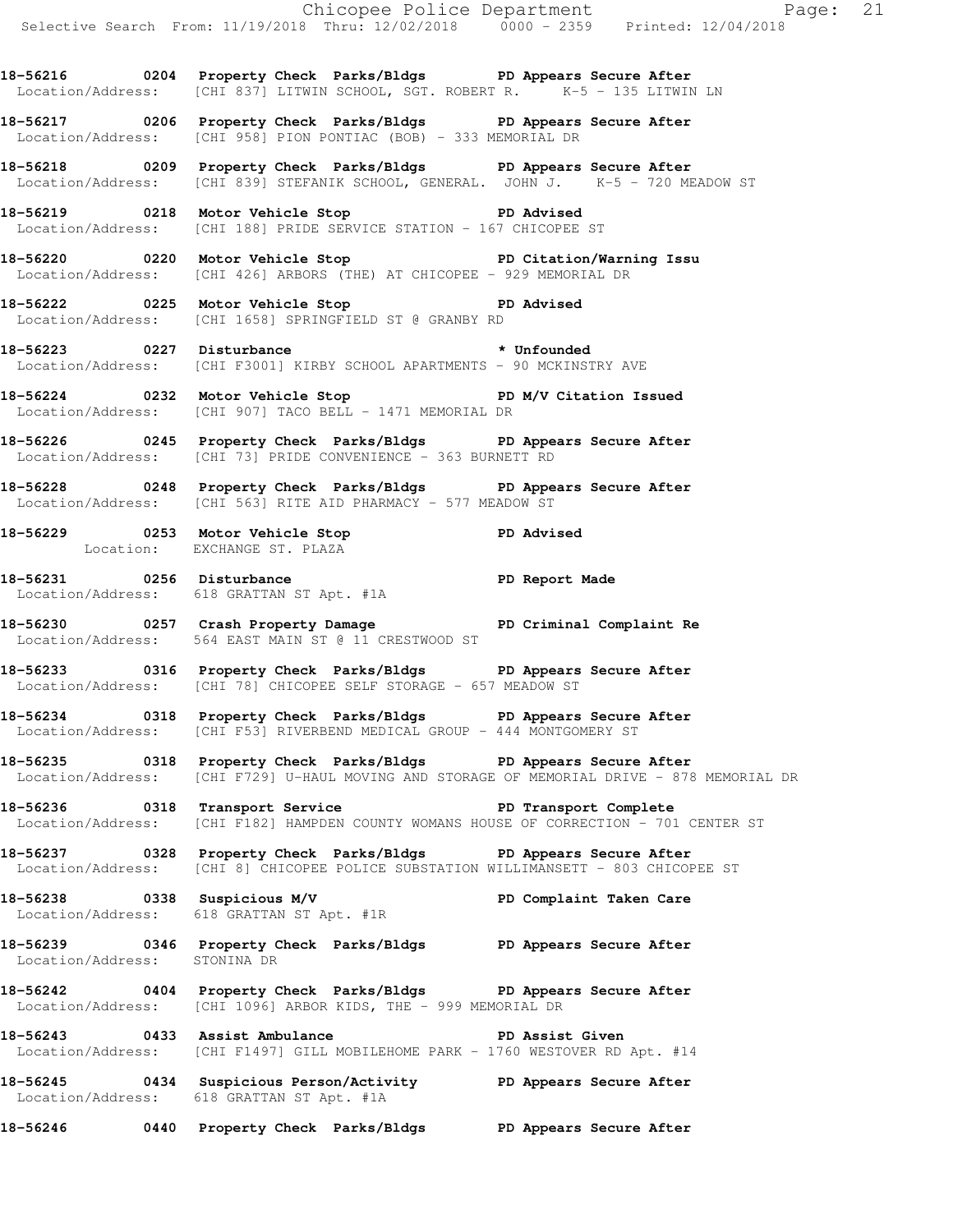|                                    | Chicopee Police Department<br>Selective Search From: 11/19/2018 Thru: 12/02/2018 0000 - 2359 Printed: 12/04/2018                                                  |
|------------------------------------|-------------------------------------------------------------------------------------------------------------------------------------------------------------------|
|                                    | Location/Address: [CHI 931] TD BANK NA - 153 MEADOW ST                                                                                                            |
|                                    | 18-56247 0521 Property Check Parks/Bldgs PD Appears Secure After<br>Location/Address: [CHI 1245] CHICOPEE STATE POOL - 750 MEADOW ST                              |
|                                    | 18-56248 		 0535 Property Check Parks/Bldgs 		 PD Appears Secure After<br>Location/Address: [CHI 832] BELLAMY MIDDLE SCHOOL, EDWARD 6-8 - 314 PENDLETON AVE       |
|                                    | 18-56250 0543 Property Check Parks/Bldgs PD Appears Secure After<br>Location/Address: [CHI F208] CAVALIER RESTAURANT, ALCOA CATERING - 366 CHICOPEE ST            |
|                                    | 18-56251 0558 Motor Vehicle Stop 30 PD Advised<br>Location: ANIES DRIVING RANGE                                                                                   |
|                                    | 18-56252 0603 Property Check Parks/Bldgs PD Appears Secure After<br>Location/Address: [CHI 188] PRIDE SERVICE STATION - 167 CHICOPEE ST                           |
|                                    | 18-56253 0603 Property Check Parks/Bldgs PD Appears Secure After<br>Location/Address: [CHI 560] CHICOPEE CENTRAL MAINTENANCE GARAGE - 677 MEADOW ST               |
|                                    | 18-56254 0607 Property Check Parks/Bldgs PD Appears Secure After<br>Location/Address: [CHI F659] UNIQUE MOTORS - 1021 MEMORIAL DR                                 |
|                                    | 18-56255 0622 Property Check Parks/Bldgs PD Appears Secure After<br>Location/Address: [CHI 429] KNIGHTS OF COLUMBUS - 460 GRANBY RD                               |
|                                    | 18-56256 0623 Property Check Parks/Bldgs PD Appears Secure After<br>Location/Address: [CHI 349] CHIEFS LOUNGE - 371 CHICOPEE ST                                   |
|                                    | 18-56257 0636 Property Check Parks/Bldgs PD Appears Secure After<br>Location/Address: [CHI F1150] CHICOPEE COMPREHENSIVE HIGH SCHOOL - 617 MONTGOMERY ST          |
|                                    | 18-56258 0636 Property Check Parks/Bldgs PD Appears Secure After<br>Location/Address: [CHI 840] STREIBER SCHOOL, HUGH SCOTT K-5 - 40 STREIBER DR                  |
| Location/Address: EMERALD ST       | 18-56260 0725 Firearms/Shots Fired<br>* Could not Locate                                                                                                          |
|                                    | 18-56261 0743 Property Check Parks/Bldgs PD Appears Secure After<br>Location/Address: [CHI F1476] RIVOLI THEATER BAR - 43 SPRINGFIELD ST                          |
|                                    | 18-56264 0824 Property Check Parks/Bldgs PD Appears Secure After<br>Location/Address: [CHI F307] CHICOPEE CONVENIENCE MART - 201 EXCHANGE ST                      |
|                                    | 18-56265 0833 Property Check Parks/Bldgs PD Appears Secure After<br>Location/Address: [CHI 68] AMF LANES CHICOPEE - 291 BURNETT RD                                |
| Location: SARA JANE                | 18-56283 0845 Property Check Parks/Bldgs PD Complaint Taken Care                                                                                                  |
|                                    | 18-56269 0848 Open Door/Window New PD Complaint Taken Care<br>Location/Address: [CHI 565] MCDONALDS - 777 MEADOW ST                                               |
| Location/Address: 120 OLD FIELD RD | 18-56271 0900 Public Service PD Complaint Taken Care                                                                                                              |
|                                    | 18-56273 0928 Property Check Parks/Bldgs PD Appears Secure After<br>Location/Address: [CHI 594] WESTOVER METROPOLITAN AIRPORT - 255 PADGETTE ST                   |
|                                    | 18-56274 0928 Public Service<br>* No Action Required<br>Location/Address: [CHI F1150] CHICOPEE COMPREHENSIVE HIGH SCHOOL - 617 MONTGOMERY ST                      |
|                                    | 18-56275 0939 Breaking & Entering-Report TPD Report Made<br>Location/Address: 1340 MEMORIAL DR Apt. #1A                                                           |
|                                    | 18-56279 1043 Property Check Parks/Bldgs PD Appears Secure After<br>Location/Address: [CHI 142] FAIRVIEW CEMETERY - 26 ARMORY DR                                  |
|                                    | 18-56280 1044 Property Check Parks/Bldgs PD Appears Secure After<br>Location/Address: [CHI XP2059] RIVOLI INCLUDING ENTIRE PROPERTY AND ALLEY - 41 SPRINGFIELD ST |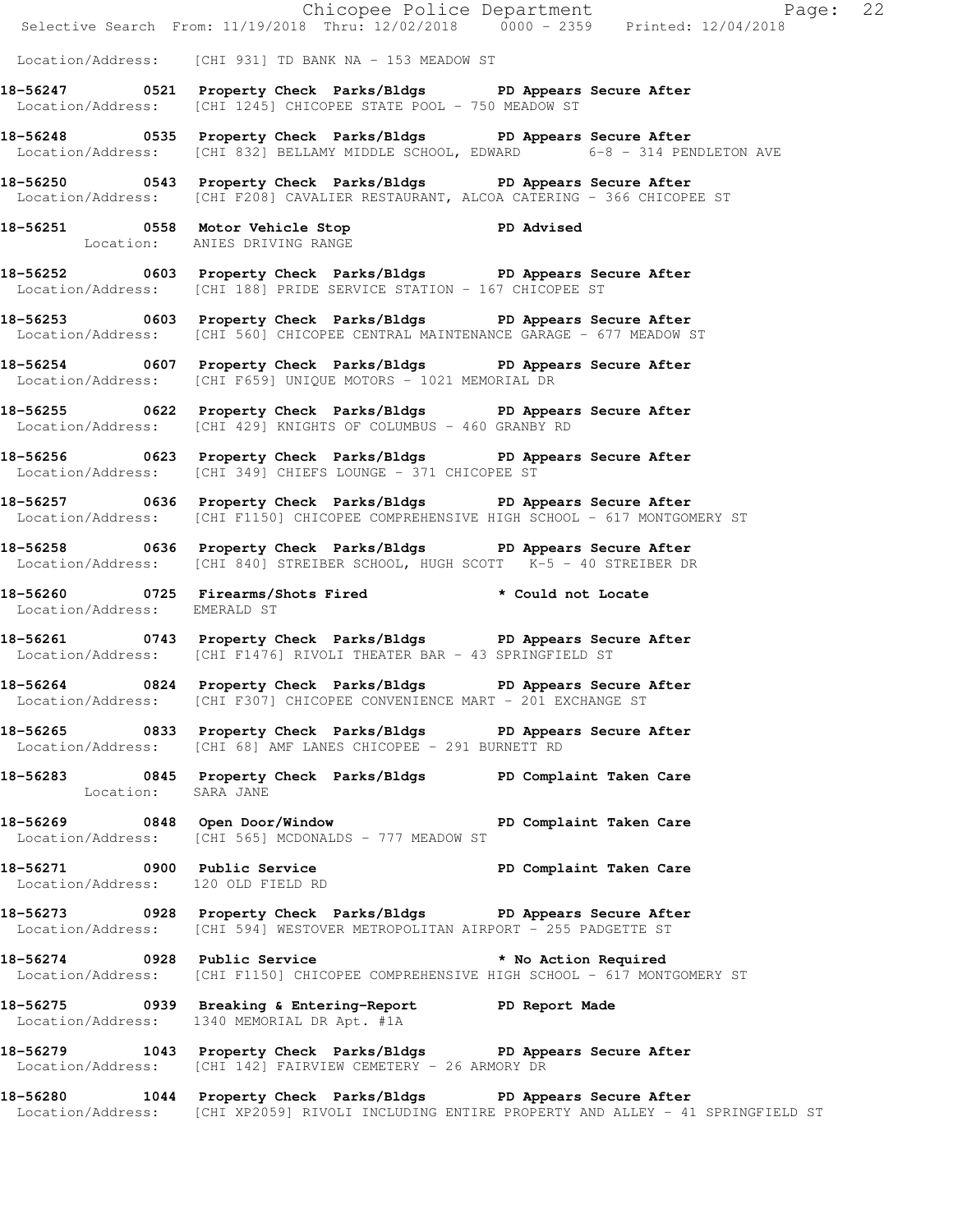|                                    |                                                                                                                                                          | Chicopee Police Department<br>Selective Search From: 11/19/2018 Thru: 12/02/2018 0000 - 2359 Printed: 12/04/2018 |
|------------------------------------|----------------------------------------------------------------------------------------------------------------------------------------------------------|------------------------------------------------------------------------------------------------------------------|
|                                    | 18-56282 1048 Property Check Parks/Bldgs PD Appears Secure After<br>Location/Address: [CHI 638] BJS WHOLESALE FOOD WAREHOUSE - 650 MEMORIAL DR           |                                                                                                                  |
|                                    | 18-56285 1124 Property Check Parks/Bldgs PD Appears Secure After<br>Location/Address: [CHI 651] ST STANISLAUS CEMETERY - 800 MONTGOMERY ST               |                                                                                                                  |
|                                    | 18-56289 1140 Assist Ambulance PD Assist Given<br>Location/Address: IN REAR - 32 FRONT ST                                                                |                                                                                                                  |
|                                    | 18-56290 1243 Motor Vehicle Stop PD Advised<br>Location/Address: 335 IRENE ST                                                                            |                                                                                                                  |
| Location/Address: 136 MANNING ST   | 18-56295 1305 Assist Ambulance Name PD Report Made                                                                                                       |                                                                                                                  |
|                                    | 18-56299 1330 Property Check Parks/Bldgs PD Appears Secure After<br>Location/Address: [CHI 847] RAY ASH PARK - 52 ARCADE ST                              |                                                                                                                  |
|                                    | 18-56301 1339 Suspicious Person/Activity PD Assist Given<br>Location/Address: [CHI F3001] KIRBY SCHOOL APARTMENTS - 90 MCKINSTRY AVE                     |                                                                                                                  |
| Location/Address: 730 PROSPECT ST  | 18-56302 1343 Traffic/Parking Complaint * No Action Required                                                                                             |                                                                                                                  |
| Location/Address: 87 BEAUDRY AVE   | 18-56303 1343 CHECK THE WELL BEING PD Complaint Taken Care                                                                                               |                                                                                                                  |
|                                    | 18-56305 1359 Property Check Parks/Bldgs PD Appears Secure After<br>Location/Address: [CHI 830] BARRY SCHOOL, ANNA E. K-5 - 44 CONNELL ST                |                                                                                                                  |
| Location/Address: 76 MARGUERITE ST | 18-56307 1407 CHECK THE WELL BEING PD Complaint Taken Care                                                                                               |                                                                                                                  |
|                                    | 18-56308 1411 Assist Ambulance New PD Appears Secure After<br>Location/Address: [CHI F3001] KIRBY SCHOOL APARTMENTS - 90 MCKINSTRY AVE                   |                                                                                                                  |
| Location/Address: 23 PINECREST DR  | 18-56310 1428 Sudden Death                                                                                                                               | PD Report Made                                                                                                   |
|                                    | 18-56312 1439 Property Check Parks/Bldgs PD Appears Secure After<br>Location/Address: [CHI 638] BJS WHOLESALE FOOD WAREHOUSE - 650 MEMORIAL DR           |                                                                                                                  |
|                                    | 18-56313 1446 Property Check Parks/Bldgs PD Appears Secure After<br>Location/Address: [CHI 401] CHICOPEE PARKS & RECREATION DEPT - 687 FRONT ST          |                                                                                                                  |
|                                    | 18-56316 1456 Property Check Parks/Bldgs PD Appears Secure After                                                                                         | Location/Address: [CHI 1928] CHICOPEE POLICE SUB-STATION - CENTER - 264 EXCHANGE ST Apt. #STE 1                  |
|                                    | 18-56318 1514 Property Check Parks/Bldgs PD Appears Secure After<br>Location/Address: [CHI F1150] CHICOPEE COMPREHENSIVE HIGH SCHOOL - 617 MONTGOMERY ST |                                                                                                                  |
|                                    | 18-56319 1536 CHECK THE WELL BEING * Could not Locate<br>Location/Address: [CHI 276] SUNOCO A PLUS MINI MART - 1031 CHICOPEE ST                          |                                                                                                                  |
|                                    | 18-56320 1540 Abandoned 911 Call New PD Complaint Taken Care<br>Location/Address: 76 MARGUERITE ST                                                       |                                                                                                                  |
|                                    | 18-56322 1632 Stolen M/V L/P Report The PD Report Made<br>Location/Address: [CHI 276] SUNOCO A PLUS MINI MART - 1031 CHICOPEE ST                         |                                                                                                                  |
| Location/Address: 23 STERLING ST   | 18-56325 1652 Assist Ambulance                                                                                                                           | PD Assist Given                                                                                                  |
| Location/Address: 149 EAST MAIN ST | 18-56326 1715 Motor Vehicle Stop N/V Citation Issued                                                                                                     |                                                                                                                  |
|                                    | 18-56328 1738 Motor Vehicle Stop PD M/V Citation Issued<br>Location: 22 NEWS                                                                             |                                                                                                                  |
| Location/Address: BRIDGE ST        | 18-56329 1742 Motor Vehicle Stop 30 PD Advised                                                                                                           |                                                                                                                  |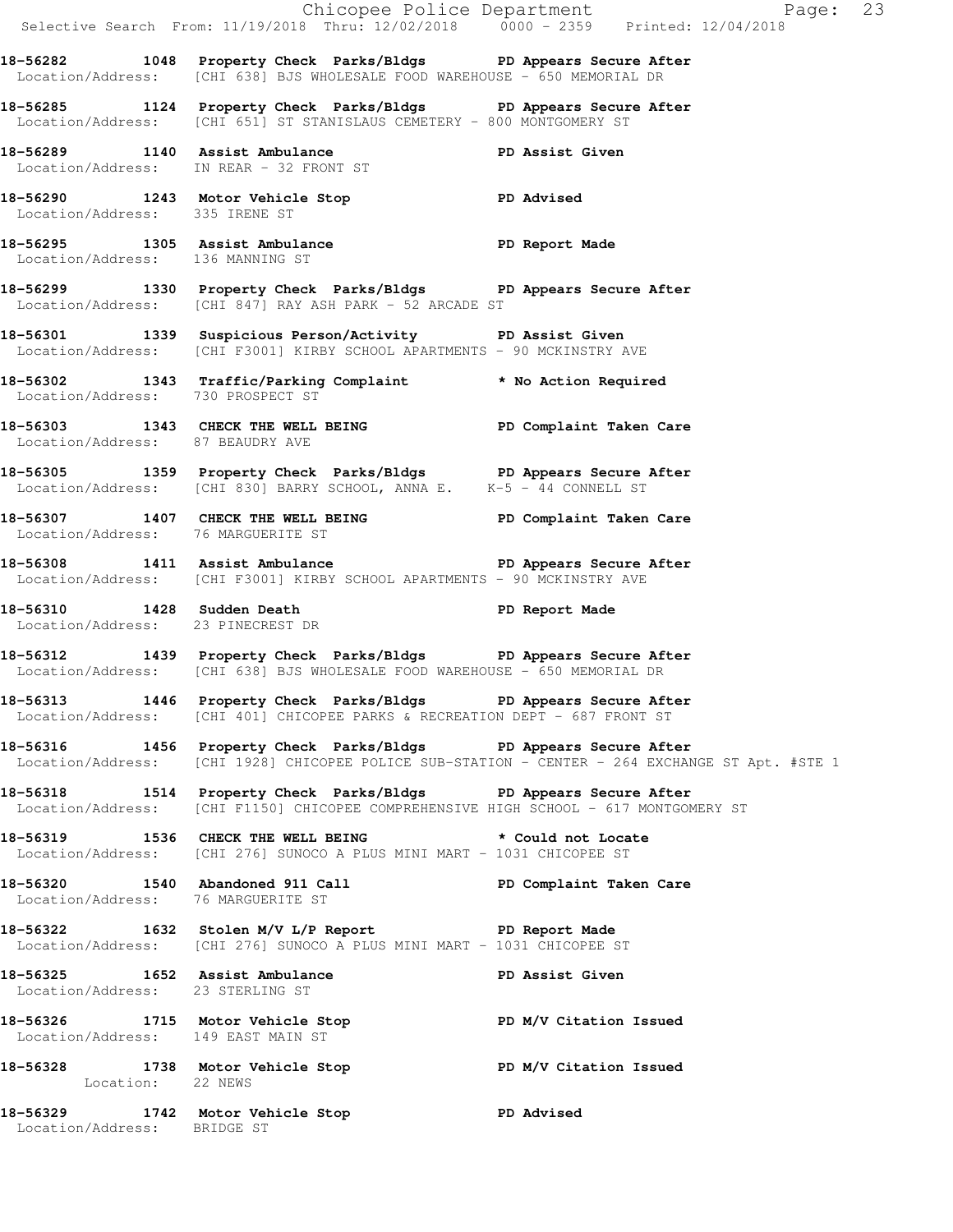**18-56330 1753 Suspicious Person/Activity \* Could not Locate**  Location/Address: 76 MARGUERITE ST **18-56332 1820 Missing Person PD Complaint Taken Care**  Location/Address: 67 SUNNYSIDE ST 18-56334 1942 Transport Service **PED Transport Complete**  Location/Address: [LUD] HAMPDEN COUNTY JAIL - 627 RANDALL RD **18-56337 2017 Suspicious Person/Activity \* Could not Locate**  Location/Address: 25 MYRTLE ST **18-56340 2109 Disabled Motor Vehicle PD Assist Given**  Location/Address: 540 MONTGOMERY ST @ 1161 GRANBY RD **18-56341 2131 Motor Vehicle Stop PD M/V Citation Issued**  Location/Address: 829 CHICOPEE ST @ 12 BLANCHE ST **18-56342 2141 Motor Vehicle Stop PD M/V Citation Issued**  Location/Address: 900 CHICOPEE ST **18-56344 2208 Motor Vehicle Stop PD Advised**  Location/Address: 135 MEADOW ST @ 1177 GRATTAN ST **18-56345 2214 Motor Vehicle Stop PD Advised**  Location/Address: 0 CHICOPEE ST @ 0 FOREST ST **18-56346 2220 Motor Vehicle Stop PD Advised**  Location/Address: 755 CHICOPEE ST @ 12 PERRAULT ST 18-56348 **2300** Disturbance **18-56348 \*** Unfounded Location/Address: 140 JOY ST **18-56350 2323 Assist Ambulance PD Assist Given**  Location/Address: 15 STEDMAN ST **18-56352 2326 CHECK THE WELL BEING PD No Report Necessary**  Location/Address: 41 ELMER DR **18-56353 2331 Abandoned 911 Call PD Complaint Taken Care**  Location/Address: 22 JOHN ST Apt. #2R **18-56354 2335 Crash Property Damage PD Report Made** 

### **For Date: 11/23/2018 - Friday**

Location/Address: GROVE AVE

|                              | 18-56357 0020 Animal Complaint<br>PD Complaint Taken Care<br>Location/Address: 472 CHICOPEE ST                                             |  |
|------------------------------|--------------------------------------------------------------------------------------------------------------------------------------------|--|
| Location/Address: STONINA DR | 18-56358            0021   Property Check   Parks/Bldgs           PD Appears Secure After                                                  |  |
|                              | 18-56359 0033 Property Check Parks/Bldgs PD Appears Secure After<br>Location/Address: [CHI 1027] DUNKIN DONUTS - 820 MEMORIAL DR           |  |
|                              | 18-56361 0042 Property Check Parks/Bldgs PD Appears Secure After<br>Location/Address: [CHI 11] BOSTON BAY PIZZA - 515 MONTGOMERY ST        |  |
| Location/Address: MARTEN ST  | 18-56362 6048 Property Check Parks/Bldgs BD Appears Secure After                                                                           |  |
|                              | 18-56363 0051 Property Check Parks/Bldgs PD Appears Secure After<br>Location/Address: [CHI 882] VIEW STREET TAVERN - 13 VIEW ST            |  |
|                              | 18-56364 0052 Property Check Parks/Bldgs PD Appears Secure After<br>Location/Address: [CHI 426] ARBORS (THE) AT CHICOPEE - 929 MEMORIAL DR |  |

**18-56365 0058 Property Check Parks/Bldgs PD Appears Secure After**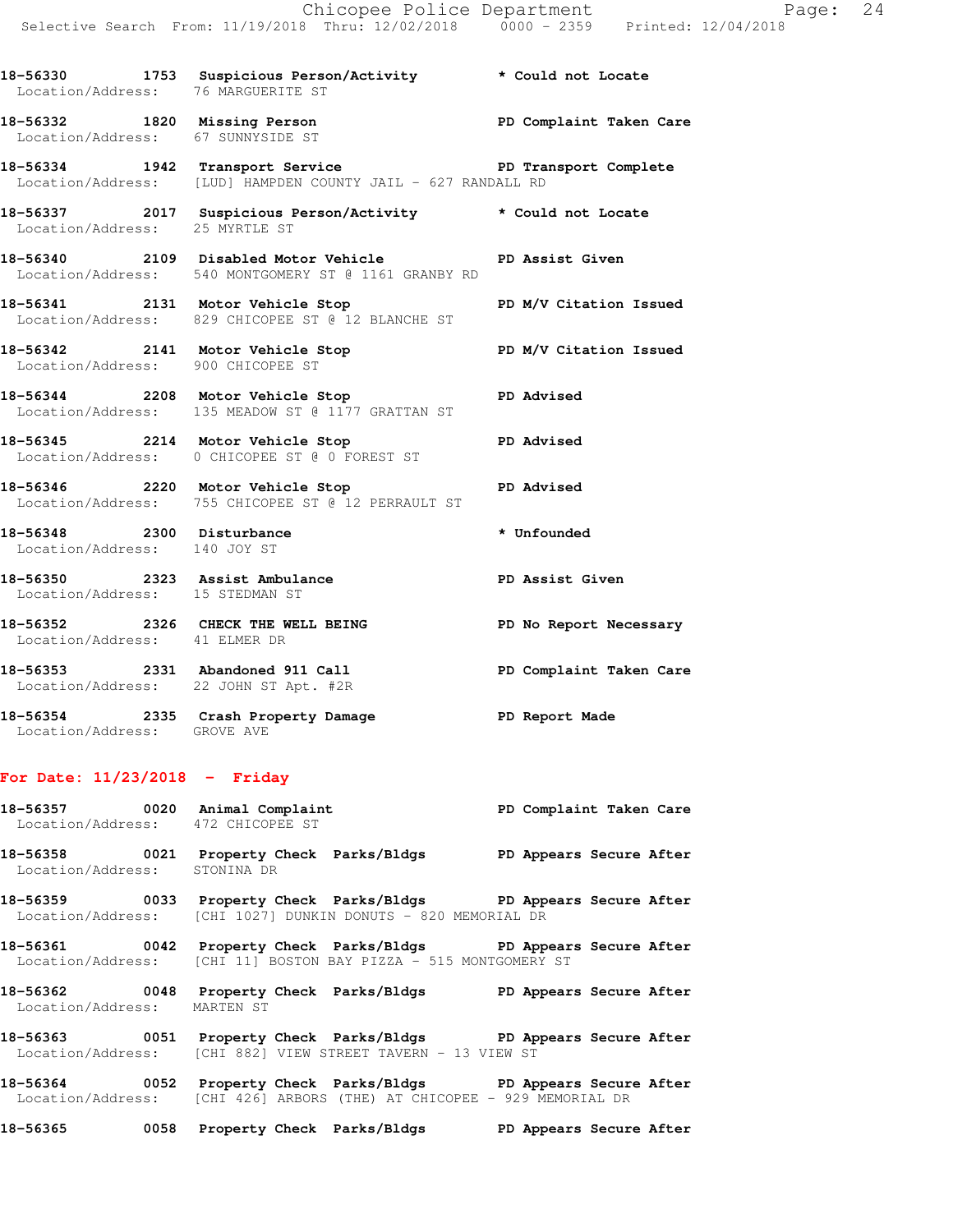|                                                                      | Chicopee Police Department<br>Selective Search From: 11/19/2018 Thru: 12/02/2018 0000 - 2359 Printed: 12/04/2018                                       | Page: 25                |
|----------------------------------------------------------------------|--------------------------------------------------------------------------------------------------------------------------------------------------------|-------------------------|
|                                                                      | Location/Address: [CHI 854] SARAH JANE PARK - 21 VIVIAN ST                                                                                             |                         |
|                                                                      | 18-56366 0100 Property Check Parks/Bldgs PD Appears Secure After<br>Location/Address: [CHI 1196] SHELL - 95 WEST ST                                    |                         |
| Location/Address: LABRIE AVE                                         | 18-56367 0106 Property Check Parks/Bldgs PD Appears Secure After                                                                                       |                         |
|                                                                      | 18-56368 0106 Property Check Parks/Bldgs PD Appears Secure After<br>Location/Address: [CHI 958] PION PONTIAC (BOB) - 333 MEMORIAL DR                   |                         |
|                                                                      | 18-56369 0107 Property Check Parks/Bldgs PD Appears Secure After<br>Location/Address: [CHI 563] RITE AID PHARMACY - 577 MEADOW ST                      |                         |
|                                                                      | 18-56370 0119 Property Check Parks/Bldgs PD Appears Secure After<br>Location/Address: [CHI 728] MCDONALDS - 1460 MEMORIAL DR                           |                         |
|                                                                      | 18-56371 0128 Property Check Parks/Bldgs PD Appears Secure After<br>Location/Address: [CHI 830] BARRY SCHOOL, ANNA E. K-5 - 44 CONNELL ST              |                         |
|                                                                      | 18-56372 0129 Suspicious M/V PD Complaint Taken Care<br>  Location/Address: [CHI 730] TOWN FAIR TIRE CENTERS INC - 886 MEMORIAL DR                     |                         |
| Location/Address: 40 RUSKIN ST                                       | 18-56373 0136 Property Check Parks/Bldgs PD Appears Secure After                                                                                       |                         |
|                                                                      | 18-56374 0139 Property Check Parks/Bldgs PD Appears Secure After<br>Location/Address: [CHI 413] FALLS PIZZA - 103 MAIN ST                              |                         |
|                                                                      | 18-56375 0140 Property Check Parks/Bldgs PD Appears Secure After<br>Location/Address: [CHI 1065] CHICOPEE HIGH SCHOOL - 820 FRONT ST                   |                         |
|                                                                      | 18-56376 0142 Property Check Parks/Bldgs PD Appears Secure After<br>Location/Address: [CHI F1409] CHICKEN QUEEN - 1782 WESTOVER RD                     |                         |
|                                                                      | 18-56377 0144 Property Check Parks/Bldgs PD Appears Secure After<br>Location/Address: [CHI 1893] WILLIAMS PARK - 880 BURNETT RD                        |                         |
| 18-56378 0146 Assist Ambulance<br>Location/Address: 105 FAIRVIEW AVE |                                                                                                                                                        | PD Appears Secure After |
|                                                                      | 18-56380 0149 CHECK THE WELL BEING * Could not Locate<br>Location/Address: [CHI 1600] MONTY'S ROADHOUSE - 733 CHICOPEE ST                              |                         |
| 18-56381 0152 Assist Ambulance<br>Location/Address: 14 RIVERVIEW PL  |                                                                                                                                                        | <b>PD Assist Given</b>  |
|                                                                      | 18-56383 0230 Property Check Parks/Bldgs PD Appears Secure After<br>Location/Address: [CHI F208] CAVALIER RESTAURANT, ALCOA CATERING - 366 CHICOPEE ST |                         |
|                                                                      | 18-56384 0234 Property Check Parks/Bldgs PD Appears Secure After<br>Location/Address: [CHI 276] SUNOCO A PLUS MINI MART - 1031 CHICOPEE ST             |                         |
| Location/Address: 107 FREEDOM ST                                     | 18-56385 0247 Unwanted Party/Undesirable PD Complaint Taken Care                                                                                       |                         |
| Location/Address: CHICOPEE ST                                        | 18-56386 0254 Public Service <b>18-56386</b> PD Report Made                                                                                            |                         |
|                                                                      | 18-56387 0320 Property Check Parks/Bldgs PD Appears Secure After<br>Location/Address: [CHI F1272] LIFE POINT CHURCH - 603 NEW LUDLOW RD                |                         |
|                                                                      | 18-56388 0322 Property Check Parks/Bldgs PD Appears Secure After<br>Location/Address: [CHI 566] SAM'S FOOD STORES (SUNOCO) - 810 MEADOW ST             |                         |
|                                                                      | 18-56389 0344 Property Check Parks/Bldgs PD Appears Secure After<br>Location/Address: [CHI 718] CVS 693 - 1616 MEMORIAL DR                             |                         |
|                                                                      | 18-56390 0405 Property Check Parks/Bldgs PD Appears Secure After                                                                                       |                         |

Location/Address: [CHI 366] HIGHLAND FARMS - 466 CHICOPEE ST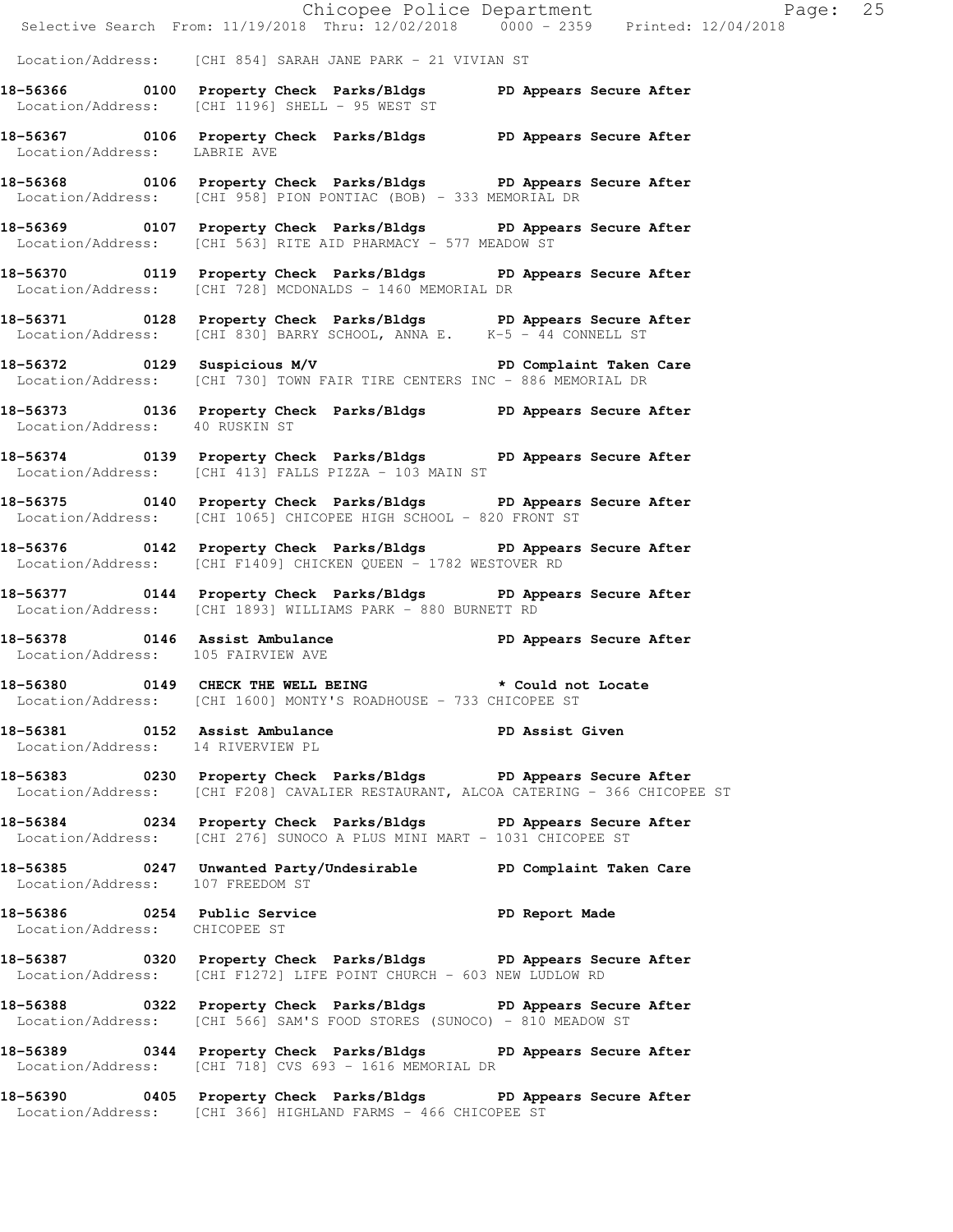|                                       |                                                                                                                                                       | Chicopee Police Department<br>Selective Search From: 11/19/2018 Thru: 12/02/2018 0000 - 2359 Printed: 12/04/2018 |
|---------------------------------------|-------------------------------------------------------------------------------------------------------------------------------------------------------|------------------------------------------------------------------------------------------------------------------|
|                                       | 18-56393 0513 Assist Ambulance New PD Assisted other Agency<br>Location/Address: 16 AMERICA ST Apt. #C                                                |                                                                                                                  |
|                                       | 18-56396 0559 Property Check Parks/Bldgs PD Appears Secure After<br>Location/Address: [CHI 555] TELLIERS AUTO BODY INC - 386 MEADOW ST                |                                                                                                                  |
|                                       | 18-56397 0616 Property Check Parks/Bldgs PD Appears Secure After<br>Location/Address: [CHI 856] NASH FIELD PARK - 90 CALL ST                          |                                                                                                                  |
|                                       | 18-56398 0625 Disturbance <b>18-56398</b> PD Advised<br>Location/Address: [CHI F84] REPUBLIC SERVICES - 845 BURNETT RD                                |                                                                                                                  |
|                                       | 18-56400 0630 Property Check Parks/Bldgs PD Appears Secure After<br>Location/Address: [CHI 832] BELLAMY MIDDLE SCHOOL, EDWARD 6-8 - 314 PENDLETON AVE |                                                                                                                  |
|                                       | 18-56401 0649 CHECK THE WELL BEING PD Assist Given<br>Location/Address: [CHI 1191] WALMART - 591 MEMORIAL DR                                          |                                                                                                                  |
|                                       | 18-56402 0651 Property Check Parks/Bldgs PD Appears Secure After<br>Location/Address: [CHI 833] BOWIE SCHOOL, HERBERT V. K-5 - 80 DARE WAY            |                                                                                                                  |
|                                       | 18-56403 0652 Property Check Parks/Bldgs PD Appears Secure After<br>Location/Address: [CHI 449] CVS 2339 - 1176 GRANBY RD                             |                                                                                                                  |
|                                       | 18-56404 0718 Crash Property Damage PD Report Made<br>Location/Address: [CHI 287] TEDDY BEAR POOLS & SPAS - 41 EAST ST                                |                                                                                                                  |
|                                       | 18-56405 0728 Property Check Parks/Bldgs PD Appears Secure After<br>Location/Address: [CHI 1122] LIGHTHOUSE LIQUORS - 856 MEMORIAL DR                 |                                                                                                                  |
| Location/Address: 315 EAST MAIN ST    | 18-56407 0739 Crash Property Damage PD Report Made                                                                                                    |                                                                                                                  |
|                                       | 18-56408 0805 Public Service New PD Complaint Taken Care<br>Location/Address: [CHI F825] MASS TRIAL COURT [CHICOPEE] - 30 CHURCH ST                   |                                                                                                                  |
| Location/Address: 16 CZEPIEL ST       | 18-56411 0814 Malicious Damage-Past 18-56411 PD Report Made                                                                                           |                                                                                                                  |
| Location/Address: 68/70 WHEATLAND AVE | 18-56414 0838 Breaking & Entering-Report PD Report Made                                                                                               |                                                                                                                  |
|                                       | 18-56415 0841 Property Check Parks/Bldgs PD Appears Secure After<br>Location/Address: [CHI F1537] EXTRA INNING'S J SKATAG LLC - 340 MCKINSTRY AVE     |                                                                                                                  |
| Location/Address: SPRING ST           | 18-56417 0909 Traffic/Parking Complaint PD Complaint Taken Care                                                                                       |                                                                                                                  |
|                                       | 18-56418 0929 Property Check Parks/Bldgs PD Appears Secure After<br>Location/Address: [CHI 305] CUMBERLAND FARMS - 37 MONTCALM ST                     |                                                                                                                  |
|                                       | 18-56420 0959 Motor Vehicle Stop PD Citation/Warning Issu<br>Location/Address: ON RAMP I-391 - CENTER ST                                              |                                                                                                                  |
|                                       | 18-56424 1019 Motor Vehicle Stop PD Citation/Warning Issu<br>Location/Address: [CHI 671] PLANET FITNESS - 1183 MEMORIAL DR                            |                                                                                                                  |
|                                       | 18-56425 1052 Traffic/Parking Complaint * No Action Required<br>Location/Address: [CHI 638] BJS WHOLESALE FOOD WAREHOUSE - 650 MEMORIAL DR            |                                                                                                                  |
|                                       | 18-56427 1056 Crash Property Damage Name PD Report Made<br>Location/Address: [CHI 366] HIGHLAND FARMS - 466 CHICOPEE ST                               |                                                                                                                  |
|                                       | 18-56426 1057 Traffic/Parking Complaint * No Action Required<br>Location/Address: [CHI 919] BIG Y WORLD CLASS MARKETS - 650 MEMORIAL DR               |                                                                                                                  |
|                                       | 18-56429 1101 Crash Property Damage PD Report Made<br>Location/Address: [CHI 246] CHICOPEE TIRE & AUTO SERVICE INC - 705 CHICOPEE ST                  |                                                                                                                  |
|                                       | 18-56428 1102 Property Check Parks/Bldgs PD Appears Secure After<br>Location/Address: [CHI 653] DOLLAR GENERAL - 1968 MEMORIAL DR                     |                                                                                                                  |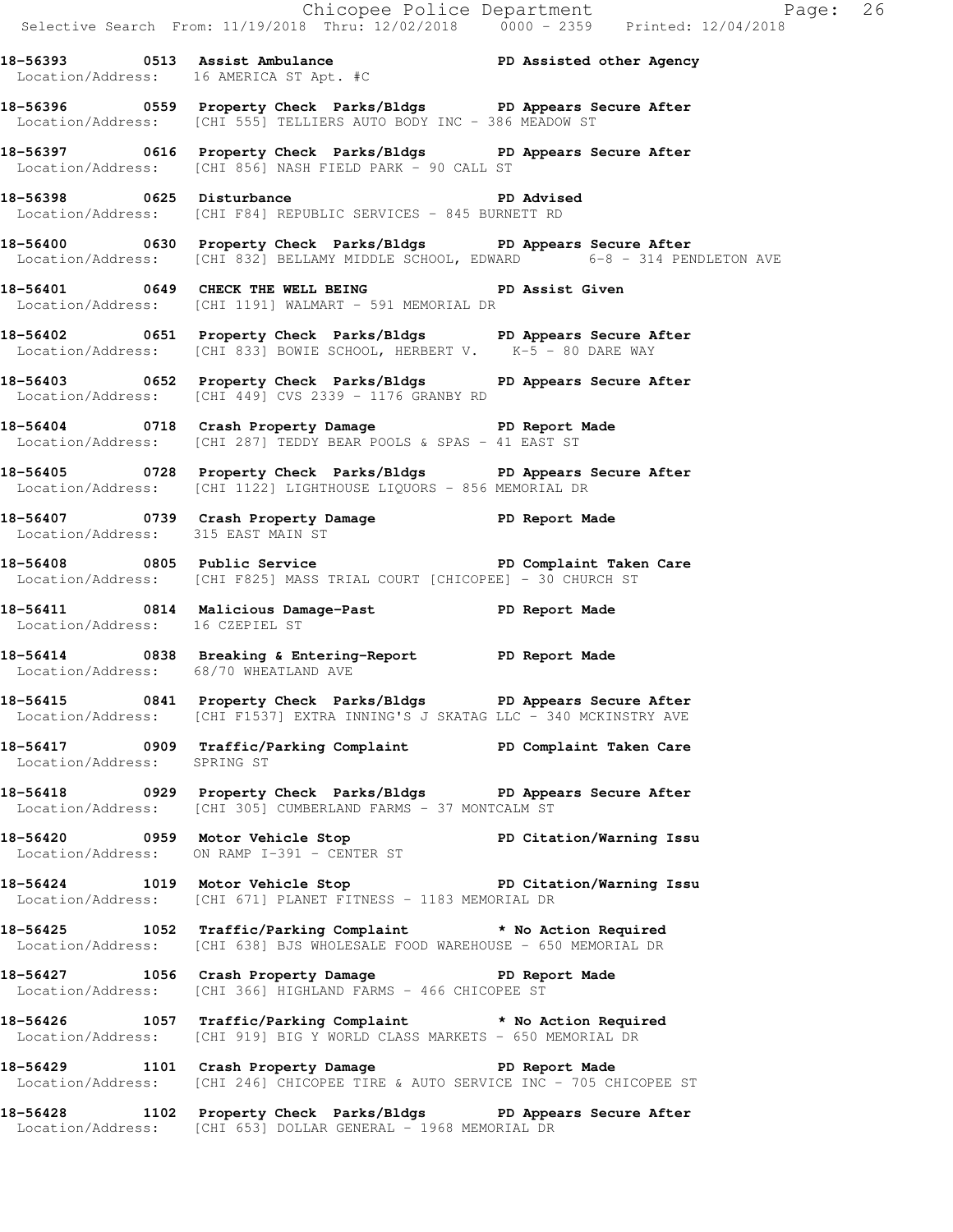Chicopee Police Department Page: 27 Selective Search From: 11/19/2018 Thru: 12/02/2018 0000 - 2359 Printed: 12/04/2018 **18-56430 1115 Motor Vehicle Stop PD Citation/Warning Issu**  Location/Address: 233 HAMPDEN ST @ 101 LEMUEL AVE **18-56431 1115 Larceny Complaint Past PD Report Made**  Location/Address: [CHI 1191] WALMART - 591 MEMORIAL DR **18-56434 1144 Motor Vehicle Stop PD Advised**  Location/Address: 20 DONLYN DR **18-56435 1145 Traffic/Parking Complaint \* No Action Required**  Location/Address: [CHI 1191] WALMART - 591 MEMORIAL DR **18-56436 1154 Disturbance \* Could not Locate**  Location/Address: [CHI F1342] CVS PHARMACY - 235 CENTER ST **18-56437 1158 Suspicious Person/Activity PD Advised**  Location/Address: [CHI 1191] WALMART - 591 MEMORIAL DR **18-56438 1205 CHECK THE WELL BEING \* Unfounded**  Location/Address: 43 WHITMAN ST **18-56439 1212 Crash Property Damage PD Report Made**  Location/Address: 209 MEETINGHOUSE RD @ 682 MEADOW ST **18-56441 1223 Traffic/Parking Complaint \* No Action Required**  Location/Address: [CHI 644] STOP & SHOP SUPERMARKET - 672 MEMORIAL DR **18-56442 1227 Property Check Parks/Bldgs PD Appears Secure After**  Location/Address: [CHI 844] FAIRVIEW MEMORIAL ELEMENTARY SCHOOL K-5 - 26 MEMORIAL AVE **18-56443 1236 Assist Ambulance PD Assist Given**  Location/Address: 115 RUSKIN ST **18-56446 1255 CHECK THE WELL BEING \* No Action Required**  Location/Address: 191 EXCHANGE ST 18-56448 1354 Traffic Assignment **PD No Report Necessary**  Location/Address: [CHI F122] SALTER COLLEGE - 645 SHAWINIGAN DR **18-56452 1410 Abandoned 911 Call PD Advised**  Location/Address: [CHI F1247] GONZALEZ RES - 722 CHICOPEE ST **18-56454 1413 Assist Ambulance PD Assist Given**  Location/Address: 99 DEANE ST **18-56455 1414 CHECK THE WELL BEING PD Assist Given**  Location/Address: 400 EAST MAIN ST **18-56456 1419 Crash Property Damage PD No Report Necessary**  Location/Address: [CHI 1839] MCDONALDS - 639 MEMORIAL DR **18-56458 1441 Motor Vehicle Stop PD Advised**  Location/Address: 1122 GRANBY RD **18-56459 1451 Property Check Parks/Bldgs PD Appears Secure After**  Location/Address: [CHI 857] SZOT PARK - 97 SGT TRACY DR **18-56461 1522 Assist Other Police Department \* Could not Locate**  Location/Address: 10 BEELER AVE **18-56462 1526 Suspicious M/V PD Report Made**  Location/Address: 30 THOMAS ST **18-56464 1550 Traffic/Parking Complaint PD Complaint Taken Care**  Location/Address: [CHI 269] JENROSE WINES & LIQUORS - 945 CHICOPEE ST **18-56465 1558 Custody/Probate PD Advised**  Location/Address: 49 IRENE ST

**18-56466 1601 Disturbance \* Could not Locate**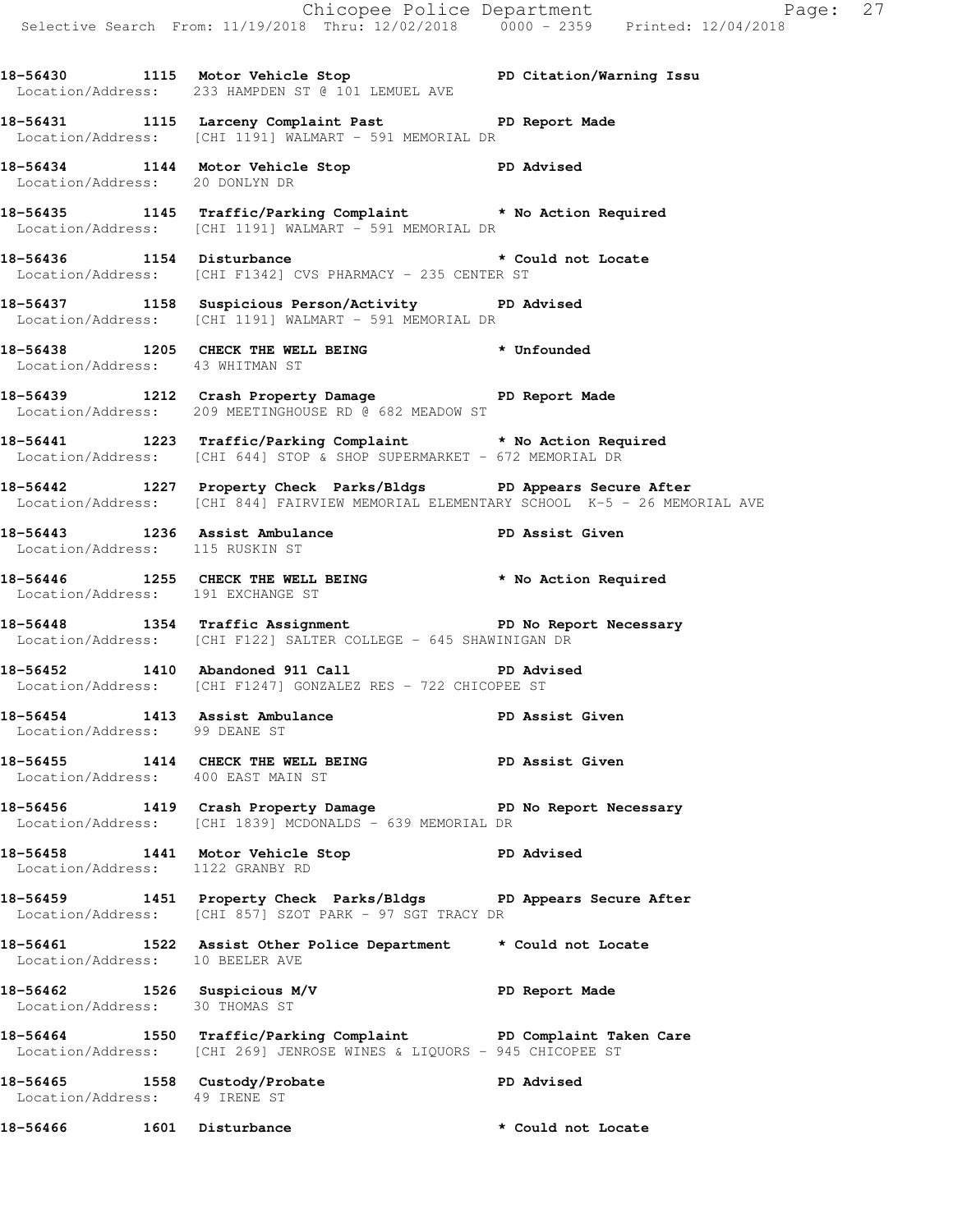|                                                                   |                                                                                                                                                | Chicopee Police Department<br>Selective Search From: 11/19/2018 Thru: 12/02/2018 0000 - 2359 Printed: 12/04/2018 |  |
|-------------------------------------------------------------------|------------------------------------------------------------------------------------------------------------------------------------------------|------------------------------------------------------------------------------------------------------------------|--|
|                                                                   | Location/Address: 0 CHICOPEE ST @ 0 HOPE ST                                                                                                    |                                                                                                                  |  |
|                                                                   | 18-56467 1608 Juvenile Complaint * Could not Locate<br>Location/Address: 112 NARRAGANSETT BLVD                                                 |                                                                                                                  |  |
|                                                                   | 18-56468 1610 Breaking & Entering-Report PD Report Made<br>Location/Address: [CHI 529] ARNOLDS MEAT - 307 GRATTAN ST                           |                                                                                                                  |  |
| Location/Address: 35 PLANTE CIR                                   | 18-56470 1625 Neighbor/Landlord Dispute PD Advised                                                                                             |                                                                                                                  |  |
| Location/Address: 229 GROVE ST                                    | 18-56474 1649 Animal Complaint PD Report Made                                                                                                  |                                                                                                                  |  |
| Location/Address: 50 SPRINGFIELD ST                               | 18-56476 1652 Crash Property Damage Name PD Report Made                                                                                        |                                                                                                                  |  |
|                                                                   | 18-56479 1713 Motor Vehicle Stop PD Criminal Complaint Re<br>Location/Address: 120 MEMORIAL DR @ 8 JENNINGS ST                                 |                                                                                                                  |  |
|                                                                   | 18-56482 1725 Crash Property Damage No PD No Report Necessary<br>Location/Address: [CHI 309] MCDONALDS - 350 BURNETT RD                        |                                                                                                                  |  |
|                                                                   | 18-56483 1728 Crash Property Damage PD Report Made<br>Location/Address: [CHI 297] BUFFALO CLUB - 333 JAMES ST                                  |                                                                                                                  |  |
| Location/Address: 472 CHICOPEE ST                                 | 18-56484 1748 Animal Complaint 18-56484 PD Complaint Taken Care                                                                                |                                                                                                                  |  |
|                                                                   | 18-56485 1817 CHECK THE WELL BEING PD Appears Secure After<br>Location/Address: 0 EXCHANGE ST @ 0 RAILROAD ROW                                 |                                                                                                                  |  |
|                                                                   | 18-56486 1823 Disabled Motor Vehicle PD Complaint Taken Care<br>Location/Address: 26 CHICOPEE ST @ 43 GRANBY RD                                |                                                                                                                  |  |
|                                                                   | 18-56488 1856 Crash Personal Injury 18-56488<br>Location/Address: 22 NEWS - CHICOPEE ST @ INTERSTATE 391/CHIC CTR                              |                                                                                                                  |  |
|                                                                   | 18-56490 1904 Property Check Parks/Bldgs * Could not Locate<br>Location/Address: [CHI F554] CALLAWAY GOLF BALL OPERATIONS INC. - 425 MEADOW ST |                                                                                                                  |  |
| 18-56492 1933 Suspicious M/V                                      | Location/Address: [CHI F554] CALLAWAY GOLF BALL OPERATIONS INC. - 425 MEADOW ST                                                                | PD Complaint Taken Care                                                                                          |  |
| 18-56493 1944 Custody/Probate<br>Location/Address: 78 FERNWOOD ST |                                                                                                                                                | PD Advised                                                                                                       |  |
|                                                                   | 18-56494 1949 Suspicious M/V PD Advised<br>Location/Address: 163 SARATOGA AVE                                                                  |                                                                                                                  |  |
|                                                                   | 18-56495 2008 Property Check Parks/Bldgs PD Appears Secure After<br>Location/Address: [CHI F620] ALS DINER - 14 YELLE ST                       |                                                                                                                  |  |
|                                                                   | 18-56500 2042 Public Service 2014 PD Advised<br>Location/Address: [CHI 857] SZOT PARK - 97 SGT TRACY DR                                        |                                                                                                                  |  |
| Location/Address: PARKER ST                                       | 18-56502 2143 Traffic/Parking Complaint PD Complaint Taken Care                                                                                |                                                                                                                  |  |
|                                                                   | 18-56504 2209 Larceny- In Progress * Could not Locate<br>Location/Address: [CHI F113] MILANOS PIZZERIA & RESTAURANT - 340 CAREW ST             |                                                                                                                  |  |
|                                                                   | 18-56506 2213 CHECK THE WELL BEING PD Assist Given<br>Location/Address: [CHI F3001] KIRBY SCHOOL APARTMENTS - 90 MCKINSTRY AVE Apt. #310       |                                                                                                                  |  |
|                                                                   | 18-56508 2231 Motor Vehicle Stop 30 PD Advised<br>Location/Address: [CHI F825] MASS TRIAL COURT [CHICOPEE] - 30 CHURCH ST                      |                                                                                                                  |  |
|                                                                   | 18-56510 2248 Public Service<br>Location/Address: [CHI 1191] WALMART - 591 MEMORIAL DR                                                         | PD Assist Given                                                                                                  |  |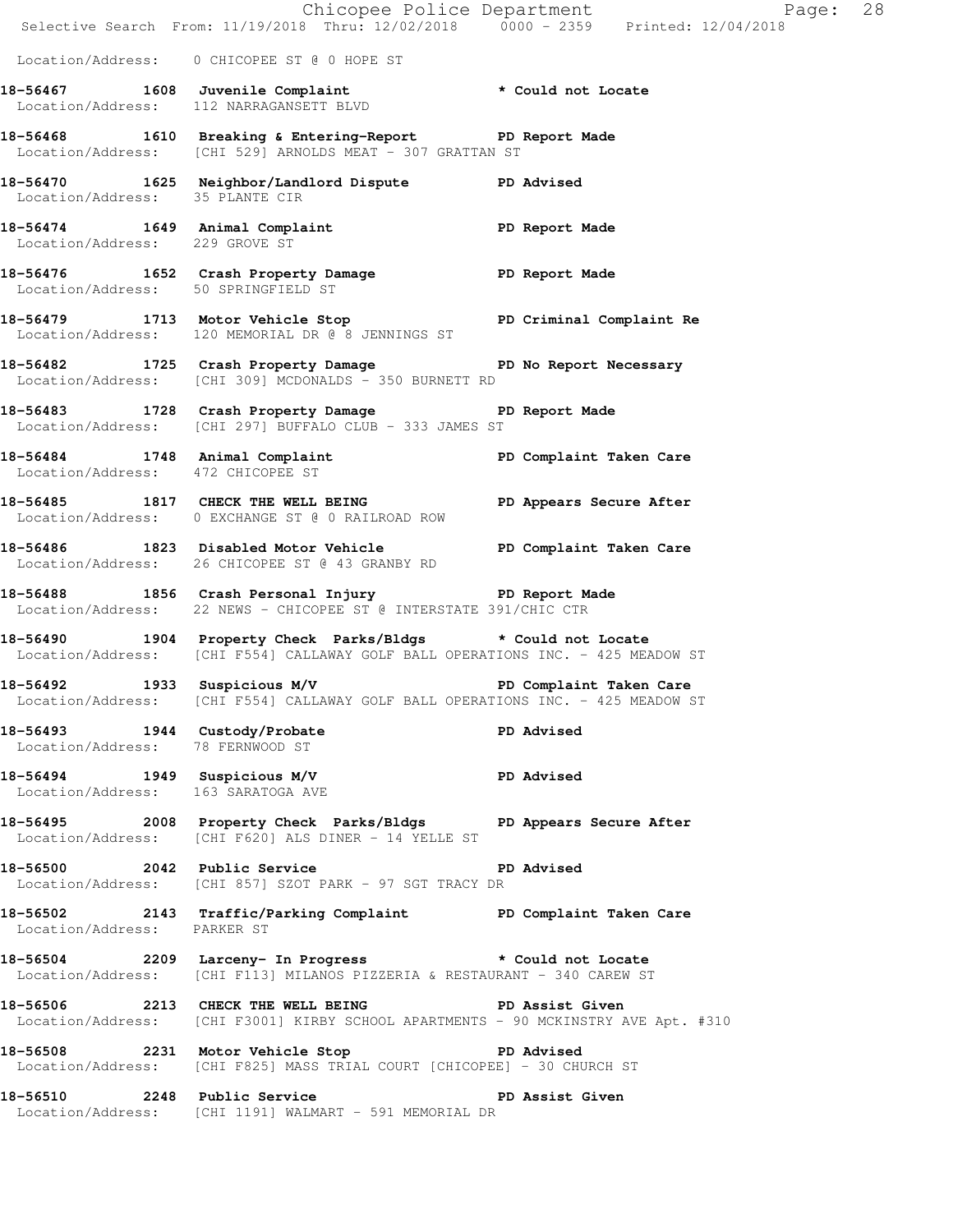**18-56512 2307 Assist Fire Department PD Assist Given**  Location/Address: 47 PLANTE CIR

**18-56515 2359 Disturbance PD Advised**  Location/Address: [CHI F1120] CANTERBURY ARMS APTS - 165 EAST MAIN ST Apt. #414

#### **For Date: 11/24/2018 - Saturday**

- **18-56516 0010 Property Check Parks/Bldgs PD Appears Secure After**  Location/Address: [CHI 834] BOWE SCHOOL, PATRICK E. K-5 - 115 HAMPDEN ST
- **18-56517 0014 Property Check Parks/Bldgs PD Appears Secure After**  Location/Address: [CHI F661] LIQUORS 44 - 1461 MEMORIAL DR
- **18-56519 0018 Public Service PD Assist Given**  Location/Address: CHICOPEE ST
- **18-56518 0019 Motor Vehicle Stop PD Advised**  Location/Address: [CHI F805] HUKE LAU - 705 MEMORIAL DR
- **18-56520 0021 Property Check Parks/Bldgs PD Appears Secure After**  Location/Address: [CHI 68] AMF LANES CHICOPEE - 291 BURNETT RD
- **18-56521 0021 Property Check Parks/Bldgs PD Appears Secure After**  Location/Address: [CHI 1595] CURRY AUTO BODY SHOP - 769 MEMORIAL DR
- **18-56522 0022 Property Check Parks/Bldgs PD Appears Secure After**  Location/Address: [CHI 68] AMF LANES CHICOPEE - 291 BURNETT RD
- **18-56524 0027 Property Check Parks/Bldgs PD Appears Secure After**  Location/Address: [CHI XF1656] MERCEDES-BENZ OF SPRINGFIELD - 295 BURNETT RD
- **18-56525 0033 Property Check Parks/Bldgs PD Appears Secure After**  Location/Address: [CHI 854] SARAH JANE PARK - 21 VIVIAN ST
- **18-56526 0035 Property Check Parks/Bldgs PD Appears Secure After**  Location/Address: [CHI 1839] MCDONALDS - 639 MEMORIAL DR
- **18-56527 0052 Property Check Parks/Bldgs PD Appears Secure After**  Location/Address: [CHI 188] PRIDE SERVICE STATION - 167 CHICOPEE ST
- **18-56528 0055 Property Check Parks/Bldgs PD Appears Secure After**  Location/Address: [CHI 1533] PRIDE TRUCK STOP - 363 BURNETT RD
- **18-56530 0100 Property Check Parks/Bldgs PD Appears Secure After**  Location/Address: [CHI 639] BANK OF AMERICA - 638 MEMORIAL DR
- **18-56531 0101 Property Check Parks/Bldgs PD Appears Secure After**  Location/Address: [CHI 276] SUNOCO A PLUS MINI MART - 1031 CHICOPEE ST
- **18-56532 0105 Property Check Parks/Bldgs PD Appears Secure After**  Location/Address: [CHI 938] HOME DEPOT - 655 MEMORIAL DR
- **18-56533 0109 Suspicious M/V PD Advised**  Location/Address: [CHI XF1651] SUPER SAVER LAUNDROMAT - 199 EXCHANGE ST
- **18-56534 0109 Property Check Parks/Bldgs PD Appears Secure After**  Location/Address: [CHI 958] PION PONTIAC (BOB) - 333 MEMORIAL DR
- **18-56535 0112 Property Check Parks/Bldgs PD Appears Secure After**  Location/Address: [CHI 555] TELLIERS AUTO BODY INC - 386 MEADOW ST
- **18-56536 0120 Property Check Parks/Bldgs PD Appears Secure After**  Location/Address: [CHI 574] PRIDE - 27 MONTGOMERY ST
- **18-56537 0130 Property Check Parks/Bldgs PD Appears Secure After**  Location/Address: [CHI 292] AMERICAN LEGION POST 452 - 43 EXCHANGE ST
- **18-56538 0134 Property Check Parks/Bldgs PD Appears Secure After**  Location/Address: [CHI 882] VIEW STREET TAVERN - 13 VIEW ST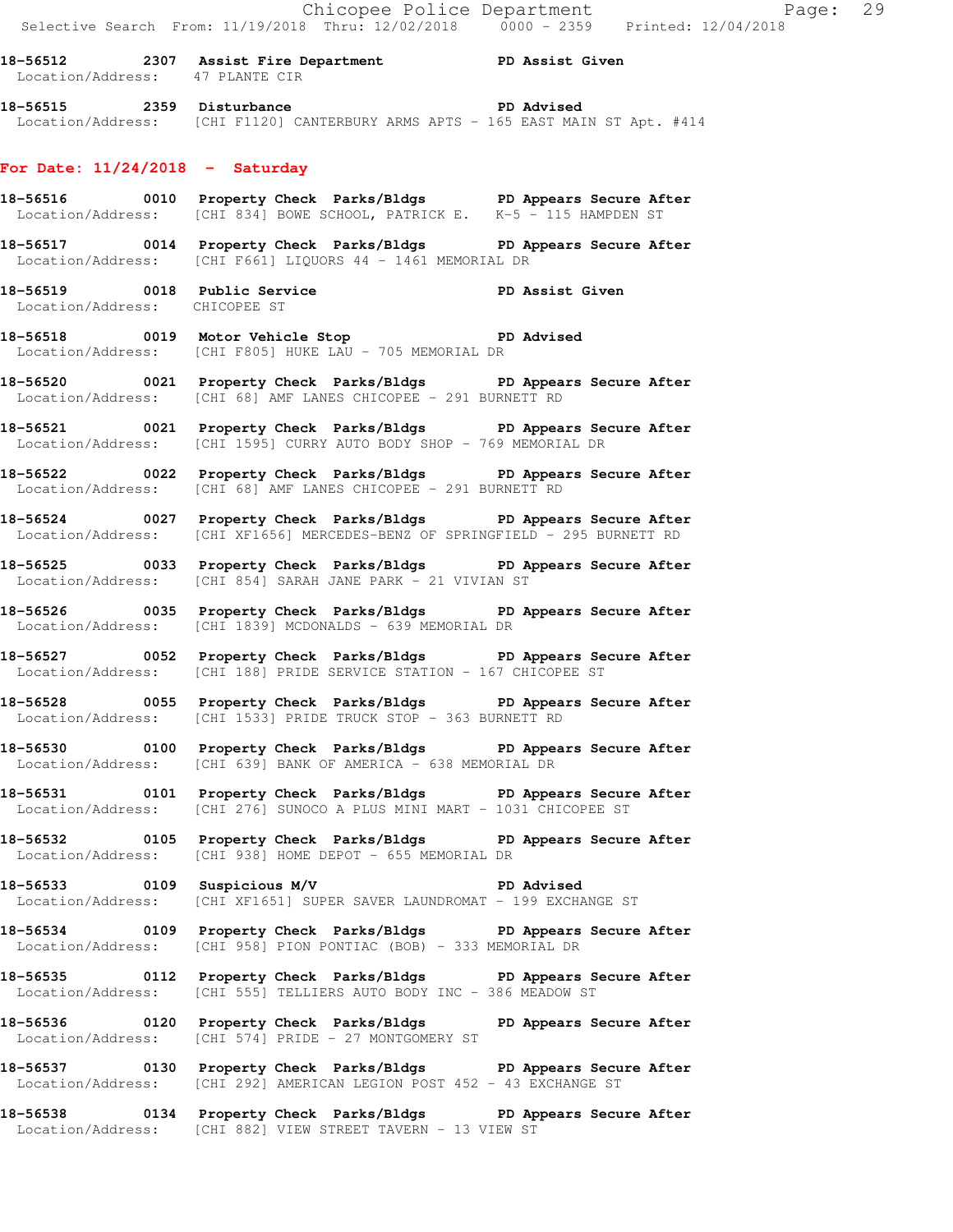**18-56539 0136 Property Check Parks/Bldgs PD Appears Secure After**  Location/Address: [CHI 508] TD'S SPORTS PUB - 699 GRATTAN ST

**18-56540 0139 Motor Vehicle Stop PD Advised**  Location/Address: [CHI 162] MAXIMUM CAPACITY - 116 SCHOOL ST

**18-56541 0143 Property Check Parks/Bldgs PD Appears Secure After**  Location/Address: [CHI 1402] MCKINSTRY MARKET GARDEN INC - 753 MONTGOMERY ST

**18-56542 0144 Motor Vehicle Stop PD M/V Citation Issued**  Location/Address: [CHI F1150] CHICOPEE COMPREHENSIVE HIGH SCHOOL - 617 MONTGOMERY ST

**18-56543 0152 Property Check Parks/Bldgs PD Appears Secure After**  Location/Address: [CHI 449] CVS 2339 - 1176 GRANBY RD

**18-56544 0202 Property Check Parks/Bldgs PD Appears Secure After**  Location/Address: [CHI 1065] CHICOPEE HIGH SCHOOL - 820 FRONT ST

**18-56546 0202 Motor Vehicle Stop PD Citation/Warning Issu**  Location/Address: [CHI F208] CAVALIER RESTAURANT, ALCOA CATERING - 366 CHICOPEE ST

**18-56545 0203 Property Check Parks/Bldgs PD Appears Secure After**  Location/Address: [CHI 1297] GAME STOP - 649 MEMORIAL DR

**18-56547 0209 Property Check Parks/Bldgs PD Appears Secure After**  Location/Address: STONINA DR

**18-56548 0214 Public Service PD Assist Given**  Location/Address: [CHI 1600] MONTY'S ROADHOUSE - 733 CHICOPEE ST

**18-56550 0219 Transport Service PD Transport Complete**  Location: BAYSTATE MEDICAL CENTER

**18-56551 0228 Property Check Parks/Bldgs PD Appears Secure After**  Location/Address: [CHI 670] CUMBERLAND FARMS - 1061 MEMORIAL DR

**18-56552 0229 Property Check Parks/Bldgs PD Appears Secure After**  Location/Address: [CHI 1600] MONTY'S ROADHOUSE - 733 CHICOPEE ST

**18-56553 0233 Disturbance PD Advised**  Location/Address: [CHI 73] PRIDE CONVENIENCE - 363 BURNETT RD

**18-56554 0234 Disturbance PD Complaint Taken Care**  Location/Address: [CHI 497] MOTEL 6 - 36 JOHNNY CAKE HOLLOW RD Apt. #114

**18-56555 0236 Property Check Parks/Bldgs PD Appears Secure After**  Location/Address: [CHI F208] CAVALIER RESTAURANT, ALCOA CATERING - 366 CHICOPEE ST

**18-56556 0239 Property Check Parks/Bldgs PD Appears Secure After**  Location/Address: [CHI 566] SAM'S FOOD STORES (SUNOCO) - 810 MEADOW ST

**18-56557 0244 Motor Vehicle Stop PD Advised**  Location/Address: HOLYOKE BRIDGE - CHICOPEE ST

**18-56558 0245 Property Check Parks/Bldgs PD Appears Secure After**  Location/Address: [CHI 563] RITE AID PHARMACY - 577 MEADOW ST

**18-56560 0329 Property Check Parks/Bldgs PD Appears Secure After**  Location/Address: [CHI 286] TWINS VARIETY - 112 DUCHARME AVE

**18-56561 0353 Property Check Parks/Bldgs PD Appears Secure After**  Location/Address: MARTEN ST

**18-56562 0402 Property Check Parks/Bldgs PD Appears Secure After**  Location/Address: [CHI F208] CAVALIER RESTAURANT, ALCOA CATERING - 366 CHICOPEE ST

**18-56563 0433 Property Check Parks/Bldgs PD Appears Secure After**  Location/Address: [CHI 849] RIVERS PARK - 19 ALDEN ST

**18-56564 0609 Property Check Parks/Bldgs PD Appears Secure After**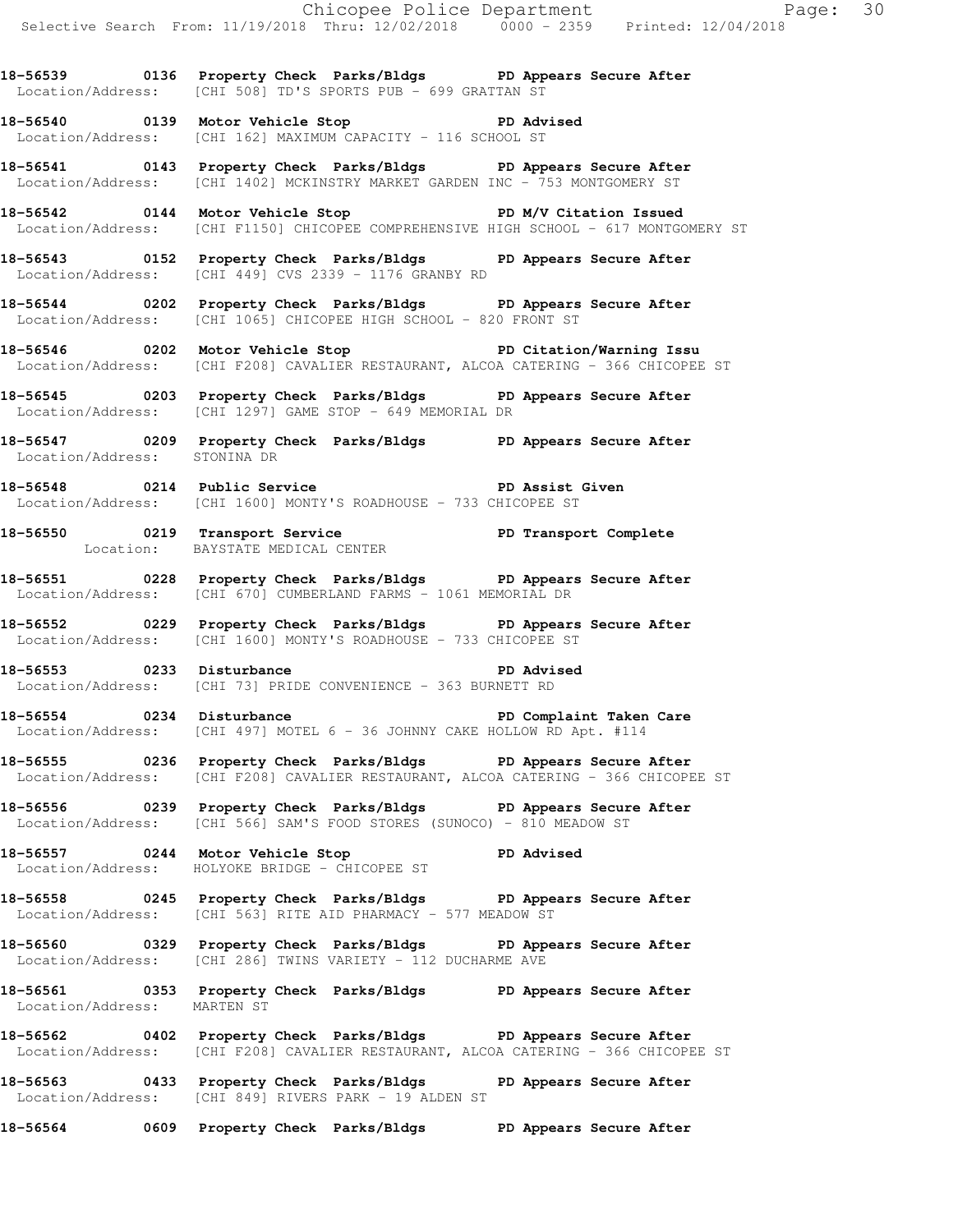|                                     | E<br>Chicopee Police Department<br>Selective Search From: 11/19/2018 Thru: 12/02/2018 0000 - 2359 Printed: 12/04/2018                             | Page: 31 |  |
|-------------------------------------|---------------------------------------------------------------------------------------------------------------------------------------------------|----------|--|
|                                     | Location/Address: [CHI 252] DUNKIN DONUTS - 751 MEADOW ST                                                                                         |          |  |
|                                     | 18-56565 0620 Motor Vehicle Stop North PD M/V Citation Issued<br>Location/Address: [CHI 366] HIGHLAND FARMS - 466 CHICOPEE ST                     |          |  |
|                                     | 18-56566 0624 Property Check Parks/Bldgs PD Appears Secure After<br>Location/Address: [CHI 497] MOTEL 6 - 36 JOHNNY CAKE HOLLOW RD                |          |  |
|                                     | 18-56569 0641 Stolen M/V L/P Report * Could not Locate<br>Location/Address: [CHI F3001] KIRBY SCHOOL APARTMENTS - 90 MCKINSTRY AVE Apt. #310      |          |  |
|                                     | 18-56570 0653 CHECK THE WELL BEING PD Advised<br>Location/Address: 16 AMERICA ST Apt. #C                                                          |          |  |
| Location/Address: BRIDGE ST         | 18-56571 0709 Disabled Motor Vehicle PD Assist Given                                                                                              |          |  |
|                                     | 18-56573 0730 Service of a Summons PD Not Served Location/Address: 36 GARLAND ST                                                                  |          |  |
| Location/Address: ABBEY MEMORIAL DR | 18-56574 0740 Crash Property Damage PD Report Made                                                                                                |          |  |
|                                     | 18-56581 0913 CHECK THE WELL BEING * Could not Locate<br>Location/Address: 43 WHITMAN ST Apt. #2                                                  |          |  |
| Location/Address: 54 LASKOWSKI LN   | 18-56582 0931 Keep The Peace-Others PD Assist Given                                                                                               |          |  |
| Location/Address: 88 MARCELLE ST    | 18-56583 0936 Assist Fire Department PD Assist Given                                                                                              |          |  |
|                                     | 18-56586 0954 Stolen M/V L/P Report PD Complaint Taken Care<br>Location/Address: [CHI F3001] KIRBY SCHOOL APARTMENTS - 90 MCKINSTRY AVE Apt. #310 |          |  |
| Location/Address: 94 LACHINE ST     | 18-56587 1004 Assist Fire Department PD Assist Given                                                                                              |          |  |
| Location/Address: 29 ARTISAN ST     | 18-56588 1004 Suspicious Person/Activity * Could not Locate                                                                                       |          |  |
| Location/Address: 254 MEADOW ST     | 18-56589 1012 Malicious Damage-Past PD Advised                                                                                                    |          |  |
|                                     | 18-56590 1016 Crash Property Damage PD Report Made<br>Location/Address: 43 PROSPECT ST @ 99 YELLE ST                                              |          |  |
|                                     | 18-56591 1020 Property Check Parks/Bldgs PD Appears Secure After<br>Location/Address: [CHI 589] UHAUL STORAGE - 499 MONTGOMERY ST                 |          |  |
| Location/Address: 7 PARK ST         | 18-56597 1103 Larceny Complaint Past PD Report Made                                                                                               |          |  |
|                                     | 18-56598 1156 Breaking & Entering-Report PD Report Made<br>Location/Address: [CHI 1796] PORCHLIGHT VNA / HOME CARE - 2024 WESTOVER RD             |          |  |
|                                     | 18-56599 1200 Property Check Parks/Bldgs PD Appears Secure After<br>Location/Address: [CHI 719] PRICE RITE - 1600 MEMORIAL DR                     |          |  |
|                                     | 18-56600 1212 Motor Vehicle Stop November 20 PD Advised<br>Location/Address: 1052 BURNETT RD @ 19 FAIRWAY DR                                      |          |  |
| Location/Address: 39 FAIRVIEW AVE   | 18-56603 1238 Property Check Parks/Bldgs PD Appears Secure After                                                                                  |          |  |
|                                     | 18-56604 1246 Traffic/Parking Complaint * No Action Required<br>Location/Address: [CHI 638] BJS WHOLESALE FOOD WAREHOUSE - 650 MEMORIAL DR        |          |  |
|                                     | 18-56602 1249 Malicious Damage-Past PD No Report Necessary<br>Location/Address: [CHI 851] IKE ALPERT FIELD - PARK - 199 BEAUCHAMP TER             |          |  |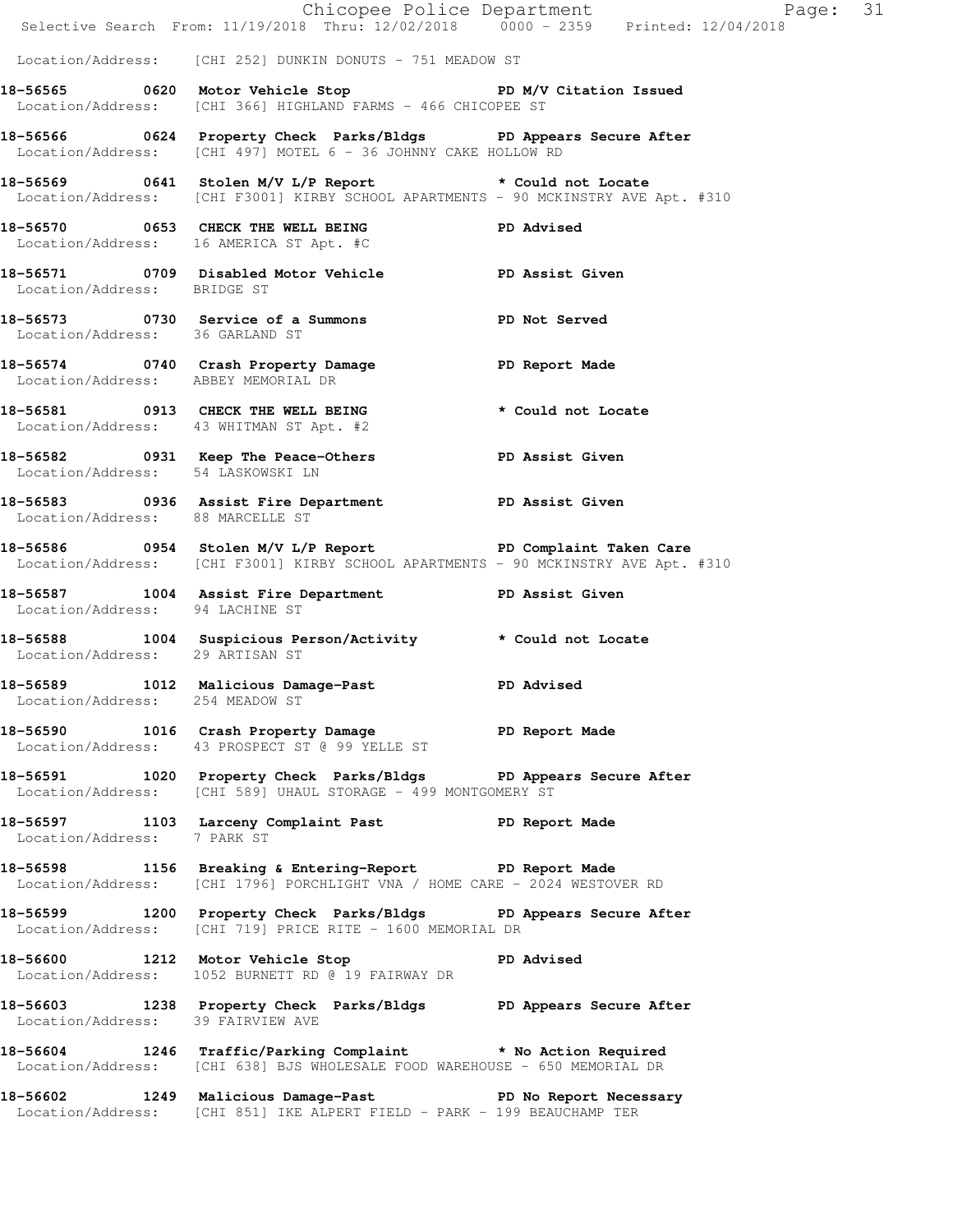|                                  |                                                                                                                                                          | Chicopee Police Department<br>Selective Search From: 11/19/2018 Thru: 12/02/2018 0000 - 2359 Printed: 12/04/2018 |  |
|----------------------------------|----------------------------------------------------------------------------------------------------------------------------------------------------------|------------------------------------------------------------------------------------------------------------------|--|
|                                  | 18-56605 1250 Traffic/Parking Complaint * No Action Required<br>Location/Address: [CHI 919] BIG Y WORLD CLASS MARKETS - 650 MEMORIAL DR                  |                                                                                                                  |  |
| Location/Address: 47 SZETELA DR  | 18-56606 1302 Abandoned/Found Property <b>*</b> No Action Required                                                                                       |                                                                                                                  |  |
|                                  | 18-56607 1306 Disturbance<br>Location/Address: CATHERINE ST - ARTISAN ST                                                                                 | <b>PD Advised</b>                                                                                                |  |
|                                  | 18-56608 1327 Assist Ambulance<br>Location/Address: 248 NONOTUCK AVE                                                                                     |                                                                                                                  |  |
|                                  | 18-56609 1331 Motor Vehicle Stop PD Advised<br>Location/Address: 454 SHERIDAN ST @ 19 SLATE RD                                                           |                                                                                                                  |  |
|                                  | 18-56611 1341 Motor Vehicle Stop North PD Criminal Complaint Re<br>Location/Address: 89 CHAMPION DR @ 879 SHERIDAN ST                                    |                                                                                                                  |  |
|                                  | 18-56612 1354 Public Service * Could not Locate<br>Location/Address: [CHI 1121] BERKSHIRE BANK - 1339 MEMORIAL DR                                        |                                                                                                                  |  |
| Location/Address: 1206 GRANBY RD | 18-56613 1354 Crash Property Damage PD Report Made                                                                                                       |                                                                                                                  |  |
|                                  | 18-56616 1414 Assist Ambulance New PD Assist Given<br>Location/Address: [CHI F1059] BERNIES DINING DEPOT - 749 JAMES ST                                  |                                                                                                                  |  |
|                                  | 18-56617 1419 Crash Personal Injury 18-56617<br>Location/Address: 317 FAIRVIEW AVE @ 123 ACADEMY ST                                                      |                                                                                                                  |  |
| Location/Address: 45 WHITIN AVE  | 18-56618 1436 Animal Complaint 18-56618                                                                                                                  |                                                                                                                  |  |
|                                  | 18-56621 1500 Property Check Parks/Bldgs PD Appears Secure After<br>Location/Address: [CHI 840] STREIBER SCHOOL, HUGH SCOTT K-5 - 40 STREIBER DR         |                                                                                                                  |  |
|                                  | 18-56622 1524 Motor Vehicle Stop North PD Advised<br>Location/Address: 208 GROVE ST @ 970 FRONT ST                                                       |                                                                                                                  |  |
|                                  | 18-56625 18-56625 PD Assist Given<br>Location/Address: [CHI 1191] WALMART - 591 MEMORIAL DR                                                              |                                                                                                                  |  |
|                                  | 18-56626 1605 Transport Service New PD Complaint Taken Care<br>Location/Address: [LUD] 629 RANDALL RD                                                    |                                                                                                                  |  |
|                                  | 18-56628 1609 Traffic/Parking Complaint * Could not Locate<br>Location/Address: 540 MONTGOMERY ST @ 1161 GRANBY RD                                       |                                                                                                                  |  |
| Location/Address: 22 ABBEY ST    | 18-56630 1616 Assault & Battery Complaint PD Arrest Made                                                                                                 |                                                                                                                  |  |
|                                  | 18-56634 1644 Animal Complaint 18-56634 16-1644 Animal Complaint<br>Location/Address: [CHI F1150] CHICOPEE COMPREHENSIVE HIGH SCHOOL - 617 MONTGOMERY ST |                                                                                                                  |  |
|                                  | 18-56636 1651 Crash Property Damage 30 PD Report Made<br>Location/Address: BROADWAY @ EAST MAIN ST                                                       |                                                                                                                  |  |
| Location/Address: FRONT ST       | 18-56638 1724 Loud Music                                                                                                                                 | PD Complaint Taken Care                                                                                          |  |
|                                  | 18-56639 1757 Service of a Summons TPD Not Served<br>Location/Address: 76 MEADOW ST Apt. #D                                                              |                                                                                                                  |  |
|                                  | 18-56640 1757 Property Check Parks/Bldgs PD Appears Secure After<br>Location/Address: [CHI 651] ST STANISLAUS CEMETERY - 800 MONTGOMERY ST               |                                                                                                                  |  |
| Location/Address: BRIDLE PATH RD | 18-56641 1804 Property Check Parks/Bldgs PD Appears Secure After                                                                                         |                                                                                                                  |  |
| Location/Address: 85 CRESCENT DR | 18-56642 1807 Service of a Summons PD Not Served                                                                                                         |                                                                                                                  |  |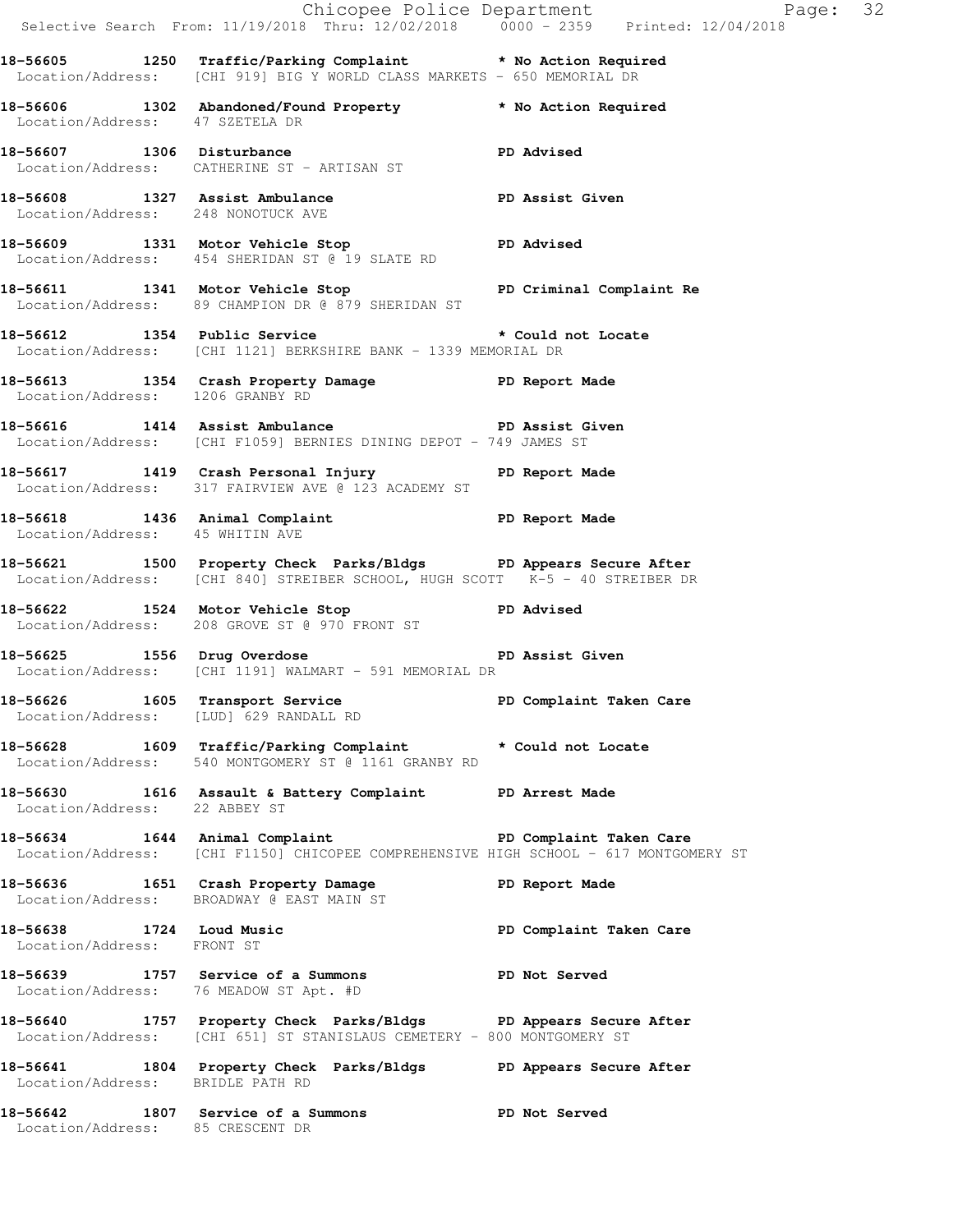Chicopee Police Department Page: 33 Selective Search From: 11/19/2018 Thru: 12/02/2018 0000 - 2359 Printed: 12/04/2018 18-56643 1821 Motor Vehicle Stop **PD M/V Citation Issued**  Location/Address: 241 MCKINSTRY AVE @ 560 MEADOW ST **18-56644 1821 Motor Vehicle Stop PD Advised**  Location/Address: [CHI 671] PLANET FITNESS - 1183 MEMORIAL DR **18-56645 1835 Property Check Parks/Bldgs PD Appears Secure After**  Location/Address: [CHI 1796] PORCHLIGHT VNA / HOME CARE - 2024 WESTOVER RD **18-56646 1842 Suspicious M/V \* Could not Locate**  Location/Address: 40 CHAPEL ST **18-56647 1843 Assist Fire Department PD Assist Given**  Location/Address: 0 HIGH ST @ 0 PINE ST **18-56649 1848 CHECK THE WELL BEING PD Complaint Taken Care**  Location/Address: 31 SUNNYMEADE AVE **18-56650 1907 Crash Property Damage PD Report Made**  Location/Address: [CHI 728] MCDONALDS - 1460 MEMORIAL DR **18-56651 1917 Property Check Parks/Bldgs PD Appears Secure After**  Location/Address: [CHI 849] RIVERS PARK - 19 ALDEN ST **18-56652 1942 Loud Music PD Complaint Taken Care**  Location/Address: [CHI F1401] SHERIDAN CIRCLE HOUSING COOPERATIVE - 1 CENTRAL AVE **18-56653 1943 CHECK THE WELL BEING PD Advised**  Location/Address: 124 EDBERT ST **18-56655 2002 Missing Person PD Report Made**  Location/Address: 305 BROADWAY **18-56656 2021 Loud Music PD Advised**  Location/Address: 21 WALTER ST Apt. #306 **18-56657 2025 Property Check Parks/Bldgs PD Appears Secure After**  Location/Address: [CHI 837] LITWIN SCHOOL, SGT. ROBERT R. K-5 - 135 LITWIN LN **18-56659 2041 Property Check Parks/Bldgs PD Appears Secure After**  Location/Address: [CHI 1796] PORCHLIGHT VNA / HOME CARE - 2024 WESTOVER RD **18-56660 2052 Property Check Parks/Bldgs PD Appears Secure After**  Location/Address: [CHI 1394] WALGREENS DRUGS STORE - 1195 GRANBY RD **18-56662 2115 Property Check Parks/Bldgs PD Appears Secure After**  Location/Address: [CHI 865] UNIQUE AUTO INC - 40 PROSPECT ST **18-56664 2144 Motor Vehicle Stop PD Advised**  Location/Address: [CHI F1345] ALL STAR RENTAL - 399 MEMORIAL DR **18-56666 2200 Loud Music PD Advised**  Location/Address: [CHI F1088] MEMORIAL APTS [ INC DEBRA DR.] - 1302 MEMORIAL DR Apt. #6C **18-56665 2201 Motor Vehicle Stop PD Advised**  Location/Address: 904 MEMORIAL DR **18-56669 2203 CHECK THE WELL BEING PD Complaint Taken Care**  Location/Address: 91 EDBERT ST Apt. #A **18-56671 2233 Motor Vehicle Stop PD Criminal Complaint Re**  Location/Address: BROADWAY @ LINCOLN ST **18-56672 2238 Fireworks Complaint \* Could not Locate**  Location/Address: DOUGLAS ST **18-56673 2243 Motor Vehicle Stop PD Advised**  Location/Address: CABOT ST **18-56675 2309 Traffic/Parking Complaint \* Could not Locate**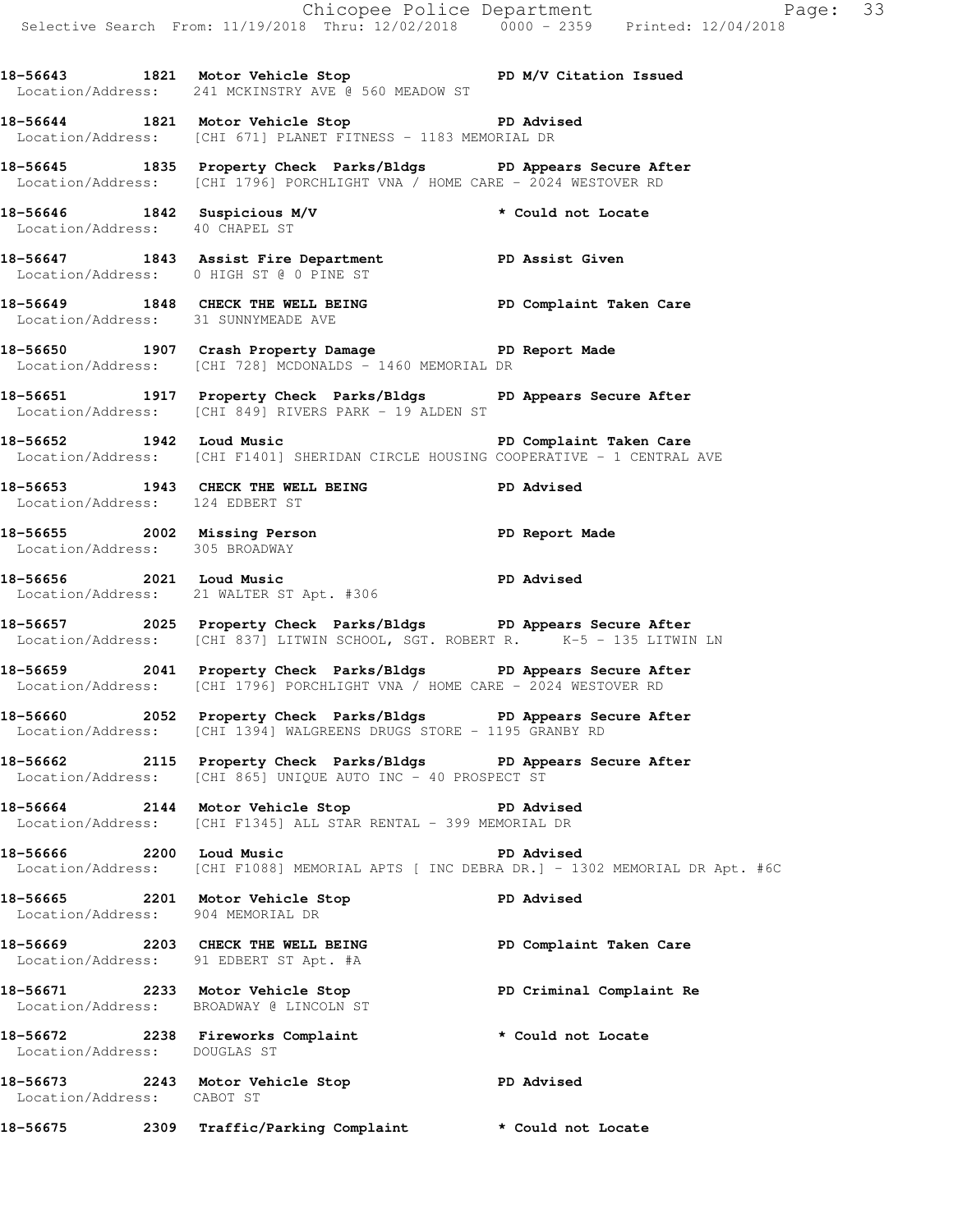|                                    |  | Chicopee Police Department<br>Selective Search From: 11/19/2018 Thru: 12/02/2018 0000 - 2359 Printed: 12/04/2018                                      |                 |  |
|------------------------------------|--|-------------------------------------------------------------------------------------------------------------------------------------------------------|-----------------|--|
| Location/Address: ARTISAN ST       |  |                                                                                                                                                       |                 |  |
|                                    |  | 18-56676 2316 CHECK THE WELL BEING PD Complaint Taken Care<br>Location/Address: [CHI 1440] PANERA BREAD - 601 MEMORIAL DR                             |                 |  |
|                                    |  | 18-56677 2342 Unwanted Party/Undesirable PD Complaint Taken Care<br>Location/Address: [CHI 1839] MCDONALDS - 639 MEMORIAL DR                          |                 |  |
| For Date: $11/25/2018$ - Sunday    |  |                                                                                                                                                       |                 |  |
|                                    |  | 18-56678 0008 Assist Ambulance PD Assist Given<br>Location/Address: 153 GRATTAN ST Apt. #1ST                                                          |                 |  |
| Location/Address: 52 MACEK DR      |  | 18-56680 0010 CHECK THE WELL BEING PD Assist Given                                                                                                    |                 |  |
|                                    |  | 18-56681 0016 Property Check Parks/Bldgs PD Appears Secure After<br>Location/Address: [CHI 284] MONEY STOP - 1098 CHICOPEE ST                         |                 |  |
| Location/Address: 133 FAIRVIEW AVE |  | 18-56682 0018 Assist Ambulance PD Assist Given                                                                                                        |                 |  |
|                                    |  | 18-56684 0023 Property Check Parks/Bldgs PD Appears Secure After<br>Location/Address: [CHI 271] C&T PIZZA INC - 982 CHICOPEE ST                       |                 |  |
|                                    |  | 18-56685 0024 Larceny Complaint Past PD Report Made<br>Location/Address: [CHI 1191] WALMART - 591 MEMORIAL DR                                         |                 |  |
|                                    |  | 18-56686 0027 Property Check Parks/Bldgs PD Appears Secure After<br>Location/Address: [CHI 271] C&T PIZZA INC - 982 CHICOPEE ST                       |                 |  |
|                                    |  | 18-56687 0029 Property Check Parks/Bldgs PD Appears Secure After<br>Location/Address: [CHI F337] WHITE EAGLE LIQUORS - 620 FULLER RD                  |                 |  |
|                                    |  | 18-56688 0031 Property Check Parks/Bldgs PD Appears Secure After<br>Location/Address: [CHI 728] MCDONALDS - 1460 MEMORIAL DR                          |                 |  |
| 18-56689 0031 Animal Complaint     |  | Location/Address: [CHI F122] SALTER COLLEGE - 645 SHAWINIGAN DR                                                                                       | PD Assist Given |  |
|                                    |  | 18-56690 0032 Property Check Parks/Bldgs PD Appears Secure After<br>Location/Address: [CHI 361] CITGO, WYMAN - 451 GRATTAN ST                         |                 |  |
|                                    |  | 18-56691 0032 Property Check Parks/Bldgs PD Appears Secure After<br>Location/Address: [CHI 1027] DUNKIN DONUTS - 820 MEMORIAL DR                      |                 |  |
| Location/Address:                  |  | 18-56692 0034 Property Check Parks/Bldgs PD Appears Secure After<br>[CHI 508] TD'S SPORTS PUB - 699 GRATTAN ST                                        |                 |  |
|                                    |  | 18-56693 0037 Property Check Parks/Bldgs PD Appears Secure After<br>Location/Address: [CHI 782] ELMS, COLLEGE OF OUR LADY OF THE - 291 SPRINGFIELD ST |                 |  |
|                                    |  | 18-56694 0037 Property Check Parks/Bldgs PD Appears Secure After<br>Location/Address: [CHI 1065] CHICOPEE HIGH SCHOOL - 820 FRONT ST                  |                 |  |
|                                    |  | 18-56695 0040 Property Check Parks/Bldgs PD Appears Secure After<br>Location/Address: [CHI 848] DANA PARK - 263 NEWBURY ST                            |                 |  |
|                                    |  | 18-56696 0041 Property Check Parks/Bldgs PD Appears Secure After<br>Location/Address: [CHI 1498] HONEYLAND FARMS - 206 NEWBURY ST                     |                 |  |
|                                    |  | 18-56697 0042 Property Check Parks/Bldgs PD Appears Secure After<br>Location/Address: [CHI 856] NASH FIELD PARK - 90 CALL ST                          |                 |  |
|                                    |  | 18-56698 0047 Property Check Parks/Bldgs PD Appears Secure After<br>Location/Address: [CHI 1410] HOLLISTER JEWELRY & COIN - 766 MEMORIAL DR           |                 |  |
|                                    |  | 18-56699 0047 Property Check Parks/Bldgs PD Appears Secure After                                                                                      |                 |  |

Location/Address: [CHI 1530] VALLEY WEST SCHOOL - 269 MOORE ST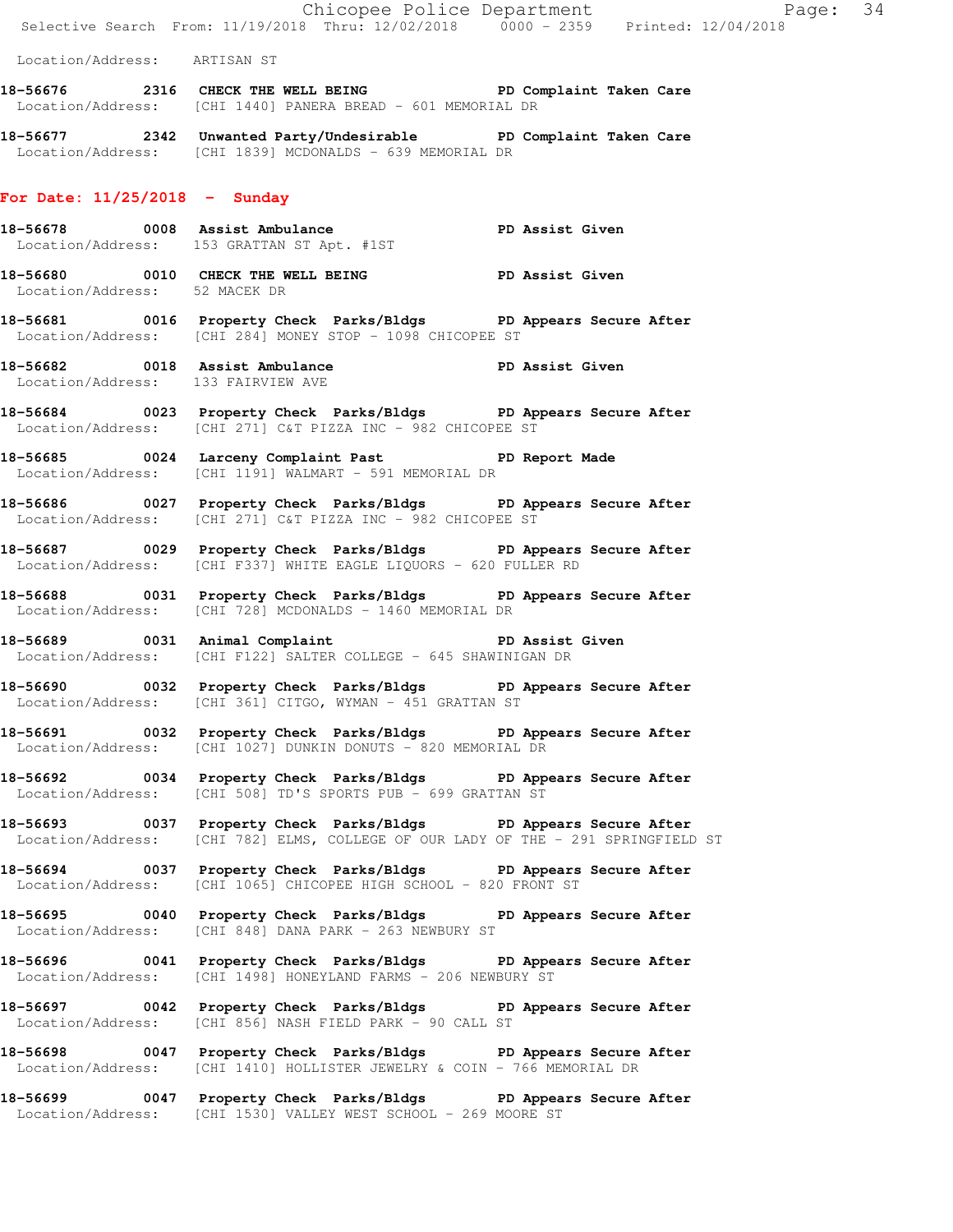**18-56700 0047 Property Check Parks/Bldgs PD Appears Secure After**  Location/Address: [CHI 849] RIVERS PARK - 19 ALDEN ST

**18-56701 0051 Property Check Parks/Bldgs PD Appears Secure After**  Location/Address: [CHI 857] SZOT PARK - 97 SGT TRACY DR

**18-56702 0053 Property Check Parks/Bldgs PD Appears Secure After**  Location/Address: [CHI 1196] SHELL - 95 WEST ST

**18-56703 0053 Property Check Parks/Bldgs PD Appears Secure After**  Location/Address: [CHI F122] SALTER COLLEGE - 645 SHAWINIGAN DR

**18-56704 0059 Property Check Parks/Bldgs PD Appears Secure After**  Location/Address: [CHI 1893] WILLIAMS PARK - 880 BURNETT RD

**18-56705 0100 Property Check Parks/Bldgs PD Appears Secure After**  Location/Address: [CHI 379] PEOPLES BANK - 610 MEMORIAL DR

**18-56706 0101 Property Check Parks/Bldgs PD Appears Secure After**  Location/Address: REAR LOT SZOT PARK - ABBEY MEMORIAL DR

**18-56707 0103 Suspicious Person/Activity PD Complaint Taken Care**  Location/Address: [CHI 205] SIGN TECHNIQUES INC - 361 CHICOPEE ST

**18-56708 0105 Motor Vehicle Stop PD Citation/Warning Issu**  Location/Address: [CHI 426] ARBORS (THE) AT CHICOPEE - 929 MEMORIAL DR

**18-56709 0106 Property Check Parks/Bldgs PD Appears Secure After**  Location/Address: PLAINFIELD ST

**18-56710 0109 Property Check Parks/Bldgs PD Appears Secure After**  Location/Address: [CHI 306] RITE AID PHARMACY - 1-5 ST JAMES AVE

**18-56711 0111 Property Check Parks/Bldgs PD Appears Secure After**  Location/Address: [CHI F1227] RED FEZ LOUNGE - 70 EXCHANGE ST

**18-56712 0114 Motor Vehicle Stop PD M/V Citation Issued**  Location/Address: [CHI 671] PLANET FITNESS - 1183 MEMORIAL DR

18-56713 **0115** Motor Vehicle Stop **PD Report Made** Location/Address: 110 CHURCH ST

**18-56714 0126 Property Check Parks/Bldgs PD Appears Secure After**  Location/Address: [CHI 188] PRIDE SERVICE STATION - 167 CHICOPEE ST

**18-56715 0130 Property Check Parks/Bldgs PD Appears Secure After**  Location/Address: [CHI 1289] ALL STAR CAR AND TRUCK RENTAL - 385 MEMORIAL DR

**18-56716 0133 Property Check Parks/Bldgs PD Appears Secure After**  Location/Address: [CHI 566] SAM'S FOOD STORES (SUNOCO) - 810 MEADOW ST

**18-56717 0136 Property Check Parks/Bldgs PD Appears Secure After**  Location/Address: [CHI 529] ARNOLDS MEAT - 307 GRATTAN ST

**18-56718 0140 Property Check Parks/Bldgs PD Appears Secure After**  Location/Address: [CHI F1342] CVS PHARMACY - 235 CENTER ST

**18-56719 0141 Property Check Parks/Bldgs PD Appears Secure After**  Location/Address: [CHI F376] CURRY HONDA NISSAN - 767 MEMORIAL DR

**18-56721 0143 Suspicious M/V \* Unfounded**  Location/Address: 38 WANDA ST

**18-56720 0144 Motor Vehicle Stop PD Advised**  Location/Address: [CHI 671] PLANET FITNESS - 1183 MEMORIAL DR

**18-56722 0147 Property Check Parks/Bldgs PD Appears Secure After**  Location/Address: [CHI 73] PRIDE CONVENIENCE - 363 BURNETT RD

**18-56723 0151 Crash Property Damage PD Report Made**  Location/Address: GROVE ST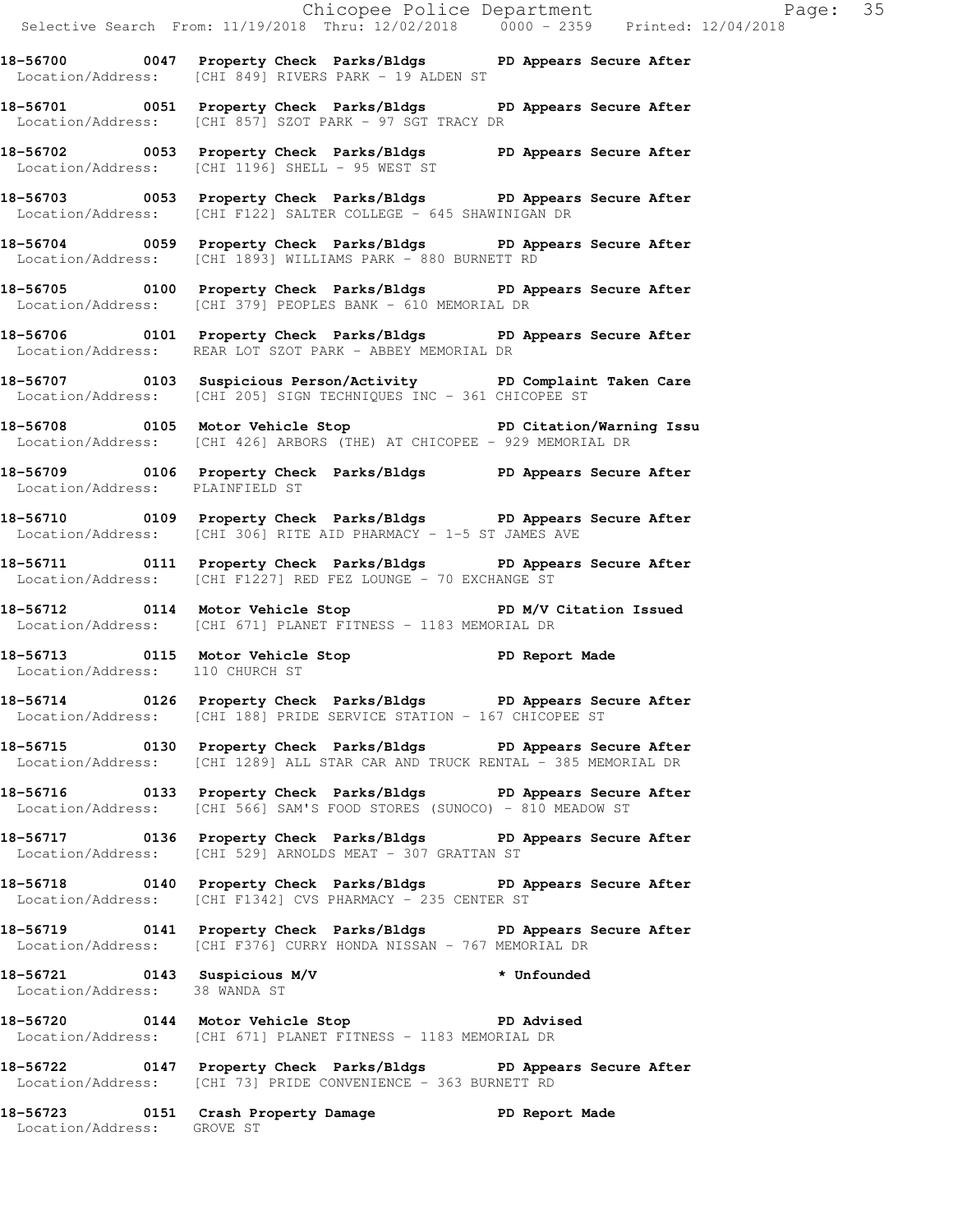**18-56724 0202 Property Check Parks/Bldgs PD Appears Secure After**  Location/Address: [CHI F1276] MASSES SEAFOOD - 1329 MEMORIAL DR

**18-56725 0202 Suspicious M/V PD Advised**  Location/Address: [CHI F884] VILLAGE GRAIN STORE - 1296 MONTGOMERY ST

**18-56726 0205 Property Check Parks/Bldgs PD Appears Secure After**  Location/Address: [CHI 654] FLANAGANS PACKAGE STORE - 499 SPRINGFIELD ST

**18-56727 0210 Property Check Parks/Bldgs PD Appears Secure After**  Location/Address: [CHI F343] CABOTVILLE INDUSTRIAL PARK - 165 FRONT ST

**18-56728 0213 Property Check Parks/Bldgs PD Appears Secure After**  Location/Address: [CHI F734] AMVETS CLUB POST 12 - 754 MONTGOMERY ST

**18-56729 0213 Property Check Parks/Bldgs PD Appears Secure After**  Location/Address: [CHI 105] LIQUORSHED - 1345 BURNETT RD

**18-56730 0215 Property Check Parks/Bldgs PD Appears Secure After**  Location/Address: [CHI 1796] PORCHLIGHT VNA / HOME CARE - 2024 WESTOVER RD

**18-56731 0219 Motor Vehicle Stop PD Citation/Warning Issu**  Location/Address: 440 MEMORIAL DR

**18-56732 0230 Property Check Parks/Bldgs PD Appears Secure After**  Location/Address: [CHI 958] PION PONTIAC (BOB) - 333 MEMORIAL DR

**18-56733 0232 Motor Vehicle Stop PD Advised**  Location/Address: 876 CHICOPEE ST @ 13 ADAMS ST

**18-56734 0239 Property Check Parks/Bldgs PD Appears Secure After**  Location/Address: [CHI 292] AMERICAN LEGION POST 452 - 43 EXCHANGE ST

**18-56735 0240 Property Check Parks/Bldgs PD Appears Secure After**  Location/Address: [CHI 927] CHUCKS AUTO SERVICE - 78 WEST ST

**18-56736 0246 Property Check Parks/Bldgs PD Appears Secure After**  Location/Address: [CHI 834] BOWE SCHOOL, PATRICK E. K-5 - 115 HAMPDEN ST

**18-56737 0246 Property Check Parks/Bldgs PD Appears Secure After**  Location/Address: [CHI 1122] LIGHTHOUSE LIQUORS - 856 MEMORIAL DR

**18-56738 0248 Property Check Parks/Bldgs PD Appears Secure After**  Location/Address: [CHI 323] POLISH NATIONAL CREDIT UNION - 244 EXCHANGE ST

**18-56739 0249 Property Check Parks/Bldgs PD Appears Secure After**  Location/Address: [CHI 1600] MONTY'S ROADHOUSE - 733 CHICOPEE ST

**18-56740 0249 Property Check Parks/Bldgs PD Appears Secure After**  Location/Address: [CHI F1476] RIVOLI THEATER BAR - 43 SPRINGFIELD ST

**18-56741 0254 Motor Vehicle Stop PD Advised**  Location/Address: [CHI 448] SOFT TOUCH AUTO WASH - 1469 GRANBY RD

**18-56742 0301 Property Check Parks/Bldgs PD Appears Secure After**  Location/Address: [CHI 448] SOFT TOUCH AUTO WASH - 1469 GRANBY RD

**18-56743 0302 Property Check Parks/Bldgs PD Appears Secure After**  Location/Address: [CHI 730] TOWN FAIR TIRE CENTERS INC - 886 MEMORIAL DR

**18-56744 0311 Property Check Parks/Bldgs PD Appears Secure After**  Location/Address: [CHI 310] SUBWAY - 105 CENTER ST

**18-56745 0321 Motor Vehicle Stop PD M/V Citation Issued**  Location/Address: 1043 CHICOPEE ST @ 31 PROSPECT ST

**18-56746 0334 Assist Other Police Department PD Assist Given**  Location/Address: 565 SPRINGFIELD ST

**18-56748 0350 Assist Other Police Department PD Advised**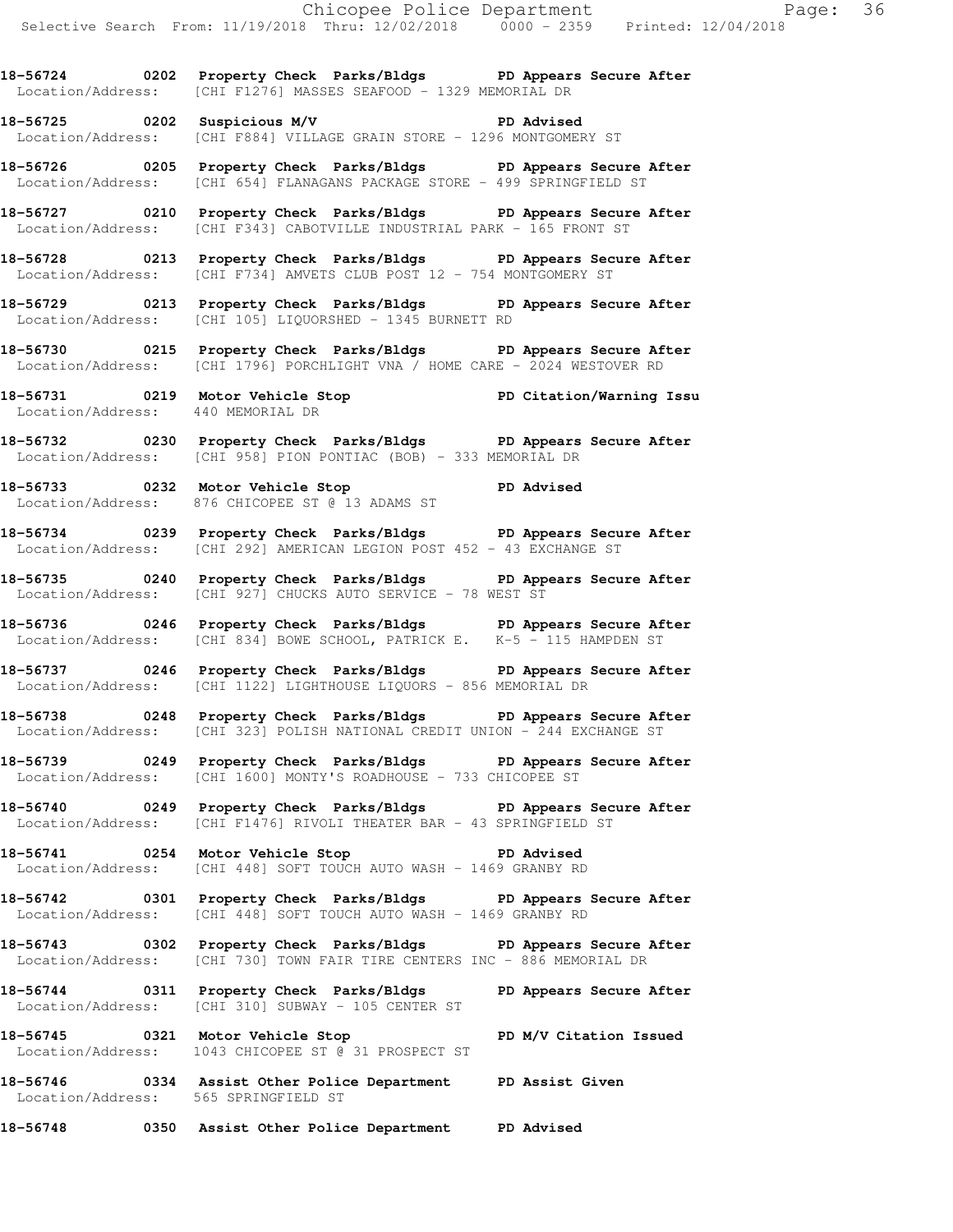|                                    |                                                                                                                                                             | Chicopee Police Department<br>Selective Search From: 11/19/2018 Thru: 12/02/2018 0000 - 2359 Printed: 12/04/2018 |
|------------------------------------|-------------------------------------------------------------------------------------------------------------------------------------------------------------|------------------------------------------------------------------------------------------------------------------|
|                                    |                                                                                                                                                             |                                                                                                                  |
| Location/Address: 20 PENDLETON AVE |                                                                                                                                                             |                                                                                                                  |
|                                    | 18-56747 0354 Property Check Parks/Bldgs PD Appears Secure After<br>Location/Address: [CHI 847] RAY ASH PARK - 52 ARCADE ST                                 |                                                                                                                  |
|                                    | 18-56749 0354 Property Check Parks/Bldgs PD Appears Secure After<br>Location/Address: [CHI F1442] GOOD DOG SPOT - 35 N CHICOPEE ST                          |                                                                                                                  |
|                                    | 18-56750 0403 Property Check Parks/Bldgs PD Appears Secure After<br>Location/Address: [CHI 1714] UNION MART-2 - 457 GRANBY RD                               |                                                                                                                  |
|                                    | 18-56751 0407 Property Check Parks/Bldgs PD Appears Secure After<br>Location/Address: [CHI 429] KNIGHTS OF COLUMBUS - 460 GRANBY RD                         |                                                                                                                  |
| Location/Address: SPRING ST        | 18-56752 0410 Suspicious M/V CD PD Advised                                                                                                                  |                                                                                                                  |
|                                    | 18-56753 0418 Property Check Parks/Bldgs PD Appears Secure After<br>Location/Address: [CHI 202] THE DOUGH MAKER - 345 CHICOPEE ST                           |                                                                                                                  |
|                                    | 18-56754 0442 Property Check Parks/Bldgs PD Appears Secure After<br>Location/Address: [CHI XF1652] FAMILY DOLLAR - 251 MEADOW ST                            |                                                                                                                  |
|                                    | 18-56755 0503 Public Service 20 PD Complaint Taken Care<br>Location/Address: 20 PENDLETON AVE                                                               |                                                                                                                  |
|                                    | 18-56756 0509 Property Check Parks/Bldgs PD Appears Secure After<br>Location/Address: [CHI F351] BASKINS AUTO EXCHANGE - 452 CHICOPEE ST                    |                                                                                                                  |
|                                    | 18-56757 0530 Property Check Parks/Bldgs PD Appears Secure After<br>Location/Address: [CHI 854] SARAH JANE PARK - 21 VIVIAN ST                              |                                                                                                                  |
|                                    | 18-56758 0532 Property Check Parks/Bldgs PD Appears Secure After Location/Address: OLD FIELD RD                                                             |                                                                                                                  |
| Location/Address: 110 CHURCH ST    | 18-56759 0542 Harassing Phone Calls * Could not Locate                                                                                                      |                                                                                                                  |
|                                    | 18-56760 0632 Property Check Parks/Bldgs PD Appears Secure After<br>Location/Address: [CHI 74] WESTFIELD BANK - 435 BURNETT RD                              |                                                                                                                  |
|                                    | 18-56761 0635 Property Check Parks/Bldgs PD Appears Secure After<br>Location/Address: [CHI XF1651] SUPER SAVER LAUNDROMAT - 199 EXCHANGE ST                 |                                                                                                                  |
|                                    | 18-56762 0638 Property Check Parks/Bldgs PD Appears Secure After<br>Location/Address: [CHI 250] WILLIAMS DISTRIBUTING CO. - 880 BURNETT RD                  |                                                                                                                  |
|                                    | 18-56763 0641 Property Check Parks/Bldgs PD Appears Secure After<br>Location/Address: [CHI F937] SUNSHINE VILLAGE FOR COMMUNITY SERVICES INC - 75 LITWIN LN |                                                                                                                  |
|                                    | 18-56764 0644 Property Check Parks/Bldgs PD Appears Secure After<br>Location/Address: [CHI 837] LITWIN SCHOOL, SGT. ROBERT R. K-5 - 135 LITWIN LN           |                                                                                                                  |
|                                    | 18-56765 0653 Motor Vehicle Stop North PD Citation/Warning Issu<br>Location/Address: 241 EAST MAIN ST                                                       |                                                                                                                  |
|                                    | 18-56766 0708 Property Check Parks/Bldgs PD Appears Secure After<br>Location/Address: [CHI 563] RITE AID PHARMACY - 577 MEADOW ST                           |                                                                                                                  |
|                                    | 18-56767 18-56767 0723 Motor Vehicle Stop 18 PD Citation/Warning Issu<br>Location/Address: 0 MEADOW ST @ 0 BRISTOL ST                                       |                                                                                                                  |
|                                    | 18-56768 0729 Motor Vehicle Stop PD M/V Citation Issued<br>Location/Address: 578 FULLER RD @ 31 HAYNES CIR                                                  |                                                                                                                  |
|                                    | 18-56769 0732 Property Check Parks/Bldgs PD Appears Secure After<br>Location/Address: [CHI 555] TELLIERS AUTO BODY INC - 386 MEADOW ST                      |                                                                                                                  |
|                                    | 18-56770 0734 Property Check Parks/Bldgs PD Appears Secure After<br>Location/Address: [CHI 286] TWINS VARIETY - 112 DUCHARME AVE                            |                                                                                                                  |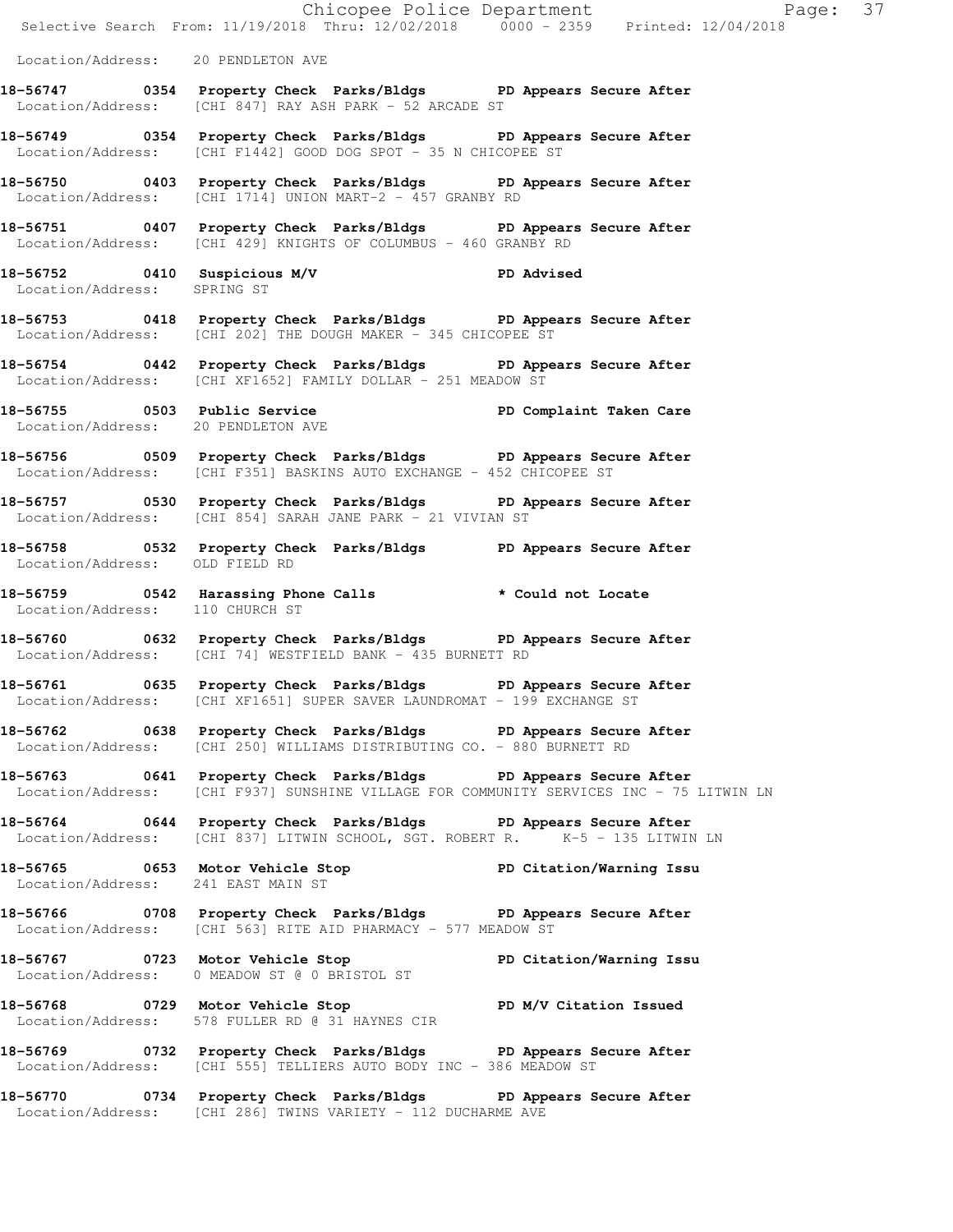|                                                              |                                                                                                                                                                 | Chicopee Police Department<br>Selective Search From: 11/19/2018 Thru: 12/02/2018 0000 - 2359 Printed: 12/04/2018 |
|--------------------------------------------------------------|-----------------------------------------------------------------------------------------------------------------------------------------------------------------|------------------------------------------------------------------------------------------------------------------|
|                                                              | 18-56772 0800 Animal Complaint * Could not Locate                                                                                                               | Location/Address: [CHI XF1650] CHATEAU HARMONIE APARTMENTS (359-373 DALE ST) - 359 DALE ST Apt. #A               |
|                                                              | 18-56776 0857 Criminal Harassment Terminal PD Report Made<br>Location/Address: 21 WALTER ST Apt. #106                                                           |                                                                                                                  |
|                                                              | 18-56777 1858 Property Check Parks/Bldgs PD Appears Secure After<br>Location/Address: [CHI F208] CAVALIER RESTAURANT, ALCOA CATERING - 366 CHICOPEE ST          |                                                                                                                  |
|                                                              | 18-56778 0913 Sudden Death <b>Death</b> PD Report Made<br>Location/Address: [CHI F1120] CANTERBURY ARMS APTS - 165 EAST MAIN ST Apt. #414                       |                                                                                                                  |
|                                                              | 18-56780 0924 Property Check Parks/Bldgs PD Appears Secure After<br>Location/Address: [CHI 839] STEFANIK SCHOOL, GENERAL. JOHN J. K-5 - 720 MEADOW ST           |                                                                                                                  |
|                                                              | 18-56781 0928 Sudden Death <b>18-66 and 18 million</b> to Mo Action Required<br>Location/Address: [CHI F1120] CANTERBURY ARMS APTS - 165 EAST MAIN ST Apt. #414 |                                                                                                                  |
|                                                              | 18-56783 0936 Crash Property Damage PD Report Made<br>Location/Address: 0 LOVELAND TER @ 0 CRESTWOOD ST                                                         |                                                                                                                  |
| Location/Address: 35 GROVE AVE                               | 18-56787 0957 Abandoned/Found Property PD Report Made                                                                                                           |                                                                                                                  |
|                                                              | 18-56790 1058 Property Check Parks/Bldgs PD Appears Secure After<br>Location/Address: [CHI 188] PRIDE SERVICE STATION - 167 CHICOPEE ST                         |                                                                                                                  |
|                                                              | 18-56793 1103 Service of a Summons TPD Not Served<br>Location/Address: 76 MEADOW ST Apt. #D                                                                     |                                                                                                                  |
| Location/Address: 365 DALE ST Apt. #D                        | 18-56795 1110 Assault & Battery Complaint PD Report Made                                                                                                        |                                                                                                                  |
|                                                              | 18-56796 1110 Service of a Summons Terminal PD Not Served<br>Location/Address: 27 DUCHARME AVE Apt. #2FL                                                        |                                                                                                                  |
| Location/Address: 113 PROSPECT ST                            | 18-56797 1124 Traffic/Parking Complaint PD Complaint Taken Care                                                                                                 |                                                                                                                  |
|                                                              | 18-56798 1128 Property Check Parks/Bldgs PD Appears Secure After<br>Location/Address: [CHI 429] KNIGHTS OF COLUMBUS - 460 GRANBY RD                             |                                                                                                                  |
| 18-56799 1130 Loud Music<br>Location/Address: 237 HAMPDEN ST |                                                                                                                                                                 | <b>PD Advised</b>                                                                                                |
|                                                              | 18-56800 1142 Property Check Parks/Bldgs PD Appears Secure After<br>Location/Address: [CHI 325] BOAT RAMP, MEDINA STREET - 100 MEDINA ST                        |                                                                                                                  |
|                                                              | 18-56803 1155 Property Check Parks/Bldgs PD Appears Secure After<br>Location/Address: [CHI F1161] CHICOPEE MARKETPLACE - 591 MEMORIAL DR                        |                                                                                                                  |
|                                                              | 18-56804 1159 Property Check Parks/Bldgs PD Appears Secure After<br>Location/Address: [CHI XF1662] GRANITE CITY ELECTROC - 451 MEADOW ST                        |                                                                                                                  |
|                                                              | 18-56807 1211 Traffic/Parking Complaint * Could not Locate<br>Location/Address: NEAR LARRYS PLUMBING - EAST MAIN ST                                             |                                                                                                                  |
|                                                              | 18-56808 1224 Missing Person Neport Made<br>Location/Address: 46 AMES AVE Apt. #2REAR                                                                           |                                                                                                                  |
| Location/Address: 661 BRITTON ST                             | 18-56809 1234 Larceny Complaint Past PD Report Made                                                                                                             |                                                                                                                  |
| Location/Address: 154 PROSPECT ST                            | 18-56810 1237 Suspicious M/V                           PD Complaint Taken Care                                                                                  |                                                                                                                  |
|                                                              | 18-56815 1331 Crash Personal Injury 1918 PD Report Made<br>Location/Address: [CHI 1394] WALGREENS DRUGS STORE - 1195 GRANBY RD                                  |                                                                                                                  |
| 18-56818 1341 Disturbance<br>Location/Address: 30 THOMAS ST  |                                                                                                                                                                 | PD Report Made                                                                                                   |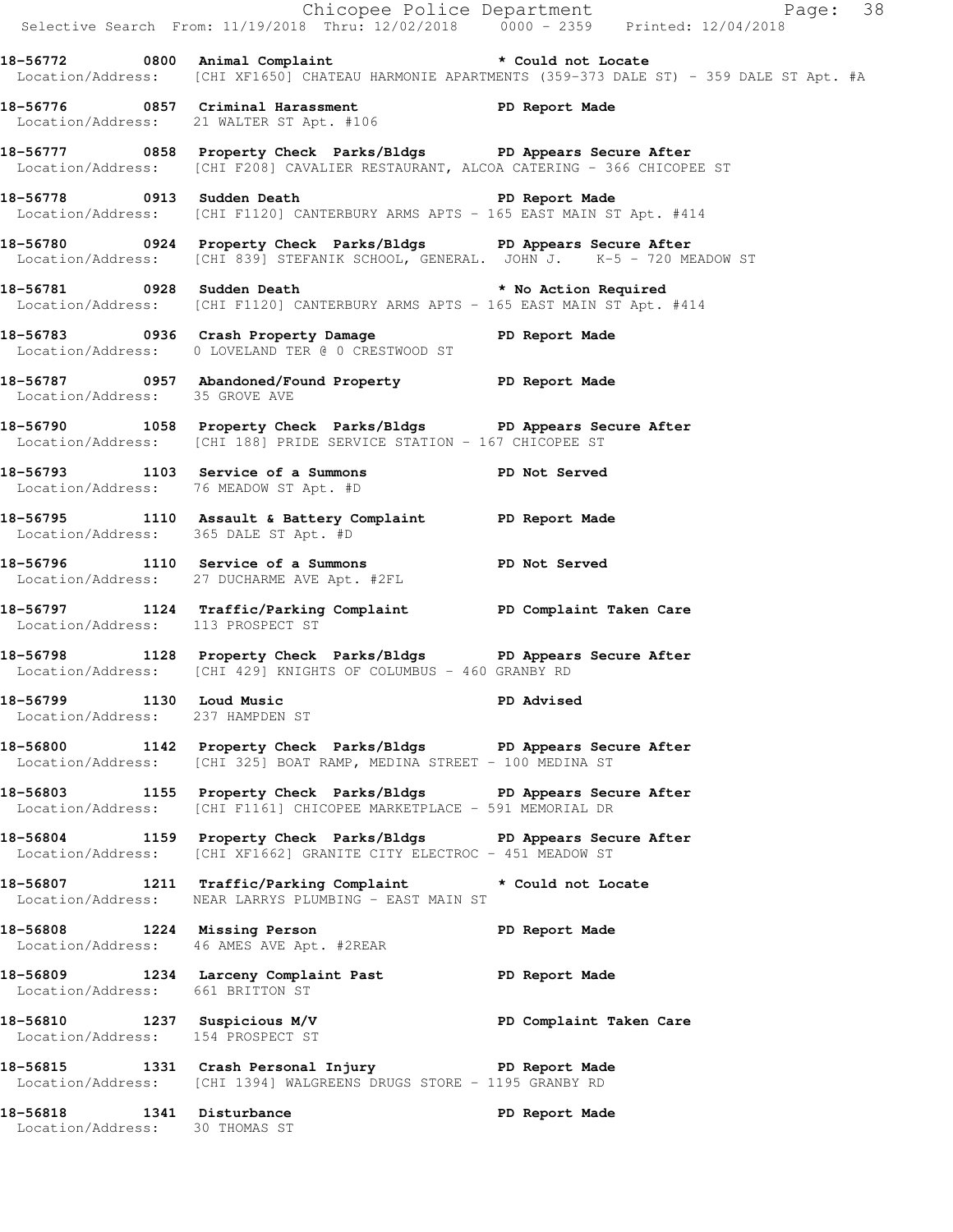**18-56821 1432 Crash Property Damage PD Report Made**  Location/Address: [CHI 1191] WALMART - 591 MEMORIAL DR **18-56822 1444 Traffic/Parking Complaint PD Advised**  Location/Address: [CHI 1604] BELCHER SCHOOL K-2 - 125 MONTGOMERY ST **18-56823 1509 Public Service PD Assist Given**  Location/Address: 13 NONOTUCK AVE **18-56825 1513 Disturbance \* Could not Locate**  Location/Address: [CHI F805] HUKE LAU - 705 MEMORIAL DR **18-56824 1515 Traffic/Parking Complaint PD Complaint Taken Care**  Location/Address: [CHI F1161] CHICOPEE MARKETPLACE - 591 MEMORIAL DR **18-56829 1624 Suspicious Person/Activity PD Advised**  Location/Address: 62 STATE ST **18-56831 1630 Property Check Parks/Bldgs \* Could not Locate**  Location/Address: 18 SOUTHERN DR **18-56833 1700 Service of a Summons PD Served in Hand**  Location/Address: 13 PINE ST Apt. #1 **18-56834 1702 Stolen M/V L/P Report PD Report Made**  Location/Address: [CHI XF1651] SUPER SAVER LAUNDROMAT - 199 EXCHANGE ST **18-56836 1711 Service of a Summons PD Not Served**  Location/Address: 77 PINE ST **18-56838 1726 Crash Property Damage PD Report Made**  Location/Address: [CHI F1440] BUFFALO WILD WINGS - 480 MEMORIAL DR **18-56840 1734 Assist Ambulance PD Assist Given**  Location/Address: 45 DEROY DR 18-56842 1737 CHECK THE WELL BEING **\*** Could not Locate Location/Address: [CHI F1520] AALIYAH'S GROCERY STORE - 830 CHICOPEE ST Apt. #H **18-56843 1804 Suspicious Person/Activity \* Could not Locate**  Location/Address: 492 CHICOPEE ST Apt. #1FL **18-56846 1815 Property Check Parks/Bldgs PD Appears Secure After**  Location/Address: [CHI 1893] WILLIAMS PARK - 880 BURNETT RD **18-56849 1846 CHECK THE WELL BEING \* Could not Locate**  Location/Address: [CHI 444] WESTOVER TRAILER PARK - 1246 GRANBY RD Apt. #55 **18-56851 1926 Traffic/Parking Complaint PD Advised**  Location/Address: 30 COCHRAN ST **18-56854 1954 Motor Vehicle Stop PD Advised**  Location/Address: SITNIK AVE **18-56855 1958 Suspicious Person/Activity \* Could not Locate**  Location/Address: [CHI F182] HAMPDEN COUNTY WOMANS HOUSE OF CORRECTION - 701 CENTER ST **18-56856 2000 Motor Vehicle Stop PD Advised**  Location/Address: 61 ABBEY MEMORIAL DR 18-56857 2008 Larceny Complaint Past **PD** Report Made Location/Address: [CHI 1191] WALMART - 591 MEMORIAL DR 18-56859 2014 Shoplifter **PD** Arrest Made Location/Address: [CHI 56] WALGREENS - 583 JAMES ST

**18-56861 2036 Motor Vehicle Stop PD Arrest Made**  Location/Address: [CHI F1328] GALLAGHER OLDE FASHIONED SERVICE - 560 EAST ST

18-56863 2100 CHECK THE WELL BEING **\*** Could not Locate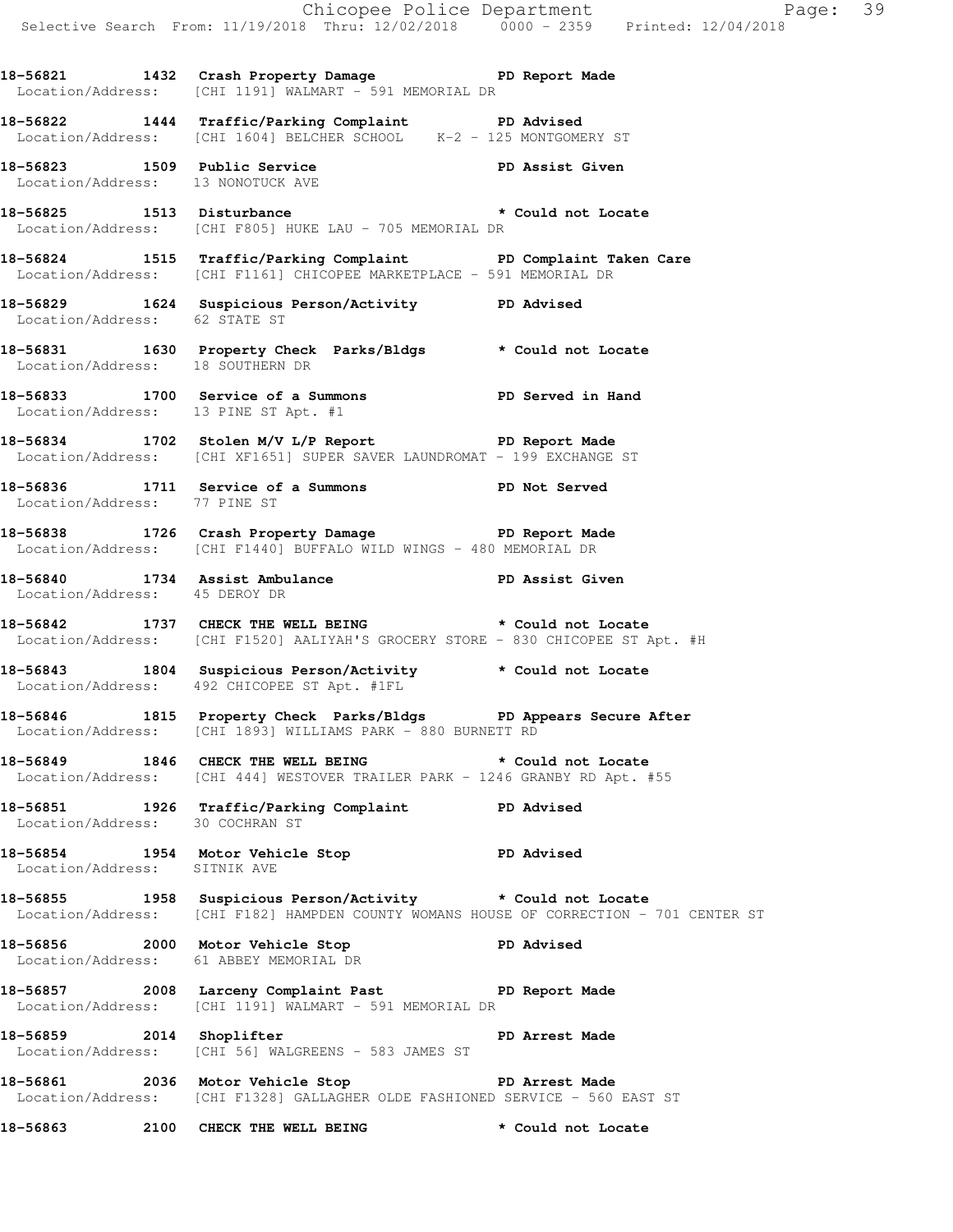|                                  | 18-56872 2233 Warrant Service 2008 PD Arrest Made<br>Location/Address: [CHI 1191] WALMART - 591 MEMORIAL DR       |                            |          |  |
|----------------------------------|-------------------------------------------------------------------------------------------------------------------|----------------------------|----------|--|
|                                  | 18-56871 2220 Crash Property Damage * # Unfounded<br>Location/Address: [CHI 382] FRUIT FAIR MARKET - 398 FRONT ST |                            |          |  |
|                                  | Location/Address: 300 EAST MAIN ST Apt. #3D                                                                       |                            |          |  |
| 18-56870 2212 Loud Music         | <b>PD</b> Advised                                                                                                 |                            |          |  |
| Location/Address: MEMORIAL DR    | 18-56869 2159 Unwanted Party/Undesirable PD Advised                                                               |                            |          |  |
|                                  | Location/Address: [CHI 566] SAM'S FOOD STORES (SUNOCO) - 810 MEADOW ST                                            |                            |          |  |
|                                  |                                                                                                                   |                            |          |  |
| Location/Address: 26 SOUTHERN DR | 18-56864 2121 Assist Ambulance New PD Assist Given                                                                |                            |          |  |
|                                  | Location/Address: BROADWAY @ COCHRAN ST                                                                           |                            |          |  |
|                                  | Selective Search From: 11/19/2018 Thru: 12/02/2018 0000 - 2359 Printed: 12/04/2018                                |                            |          |  |
|                                  |                                                                                                                   | Chicopee Police Department | Page: 40 |  |

Location/Address: [CHI 857] SZOT PARK - 97 SGT TRACY DR

**18-56876 2253 Assist Ambulance PD Assist Given**  Location/Address: 66 PELOQUIN DR

**18-56877 2322 Property Check Parks/Bldgs PD Appears Secure After**  Location/Address: [CHI F2500] RIVERMILLS CENTER - 5 WEST MAIN ST

## **For Date: 11/26/2018 - Monday**

**18-56880 0012 Property Check Parks/Bldgs PD Appears Secure After**  Location/Address: [CHI 958] PION PONTIAC (BOB) - 333 MEMORIAL DR

**18-56881 0012 Property Check Parks/Bldgs PD Appears Secure After**  Location/Address: [CHI 589] UHAUL STORAGE - 499 MONTGOMERY ST

**18-56882 0024 Property Check Parks/Bldgs PD Appears Secure After**  Location/Address: [CHI 335] PAUL BUNYANS FARM & NURSERY - 516 FULLER RD

**18-56883 0025 Motor Vehicle Stop PD Citation/Warning Issu**  Location/Address: [CHI XP2040] ARBORS KIDS AT CHICOPEE - 999 MEMORIAL DR

**18-56887 0032 Disturbance PD Advised**  Location/Address: [CHI 330] PENSKE TRUCK LEASING - 30 FULLER RD

**18-56884 0033 Property Check Parks/Bldgs PD Appears Secure After**  Location/Address: [CHI F621] FAMILY DOLLAR - 209 EXCHANGE ST

**18-56885 0034 Property Check Parks/Bldgs PD Appears Secure After**  Location/Address: [CHI 849] RIVERS PARK - 19 ALDEN ST

**18-56886 0034 Property Check Parks/Bldgs PD Appears Secure After**  Location/Address: [CHI 1027] DUNKIN DONUTS - 820 MEMORIAL DR

18-56888 0038 Motor Vehicle Stop **PD M/V Citation Issued** Location/Address: 12 LESLIE ST @ 834 CHICOPEE ST

**18-56889 0039 Property Check Parks/Bldgs PD Appears Secure After**  Location/Address: [CHI XF1665] MASS ALTERNATIVE CARE - 1247 EAST MAIN ST

**18-56891 0039 Neighbor/Landlord Dispute PD Advised**  Location/Address: 27 ELLEN AVE Apt. #2R

**18-56890 0042 Motor Vehicle Stop PD M/V Citation Issued**  Location/Address: [CHI 426] ARBORS (THE) AT CHICOPEE - 929 MEMORIAL DR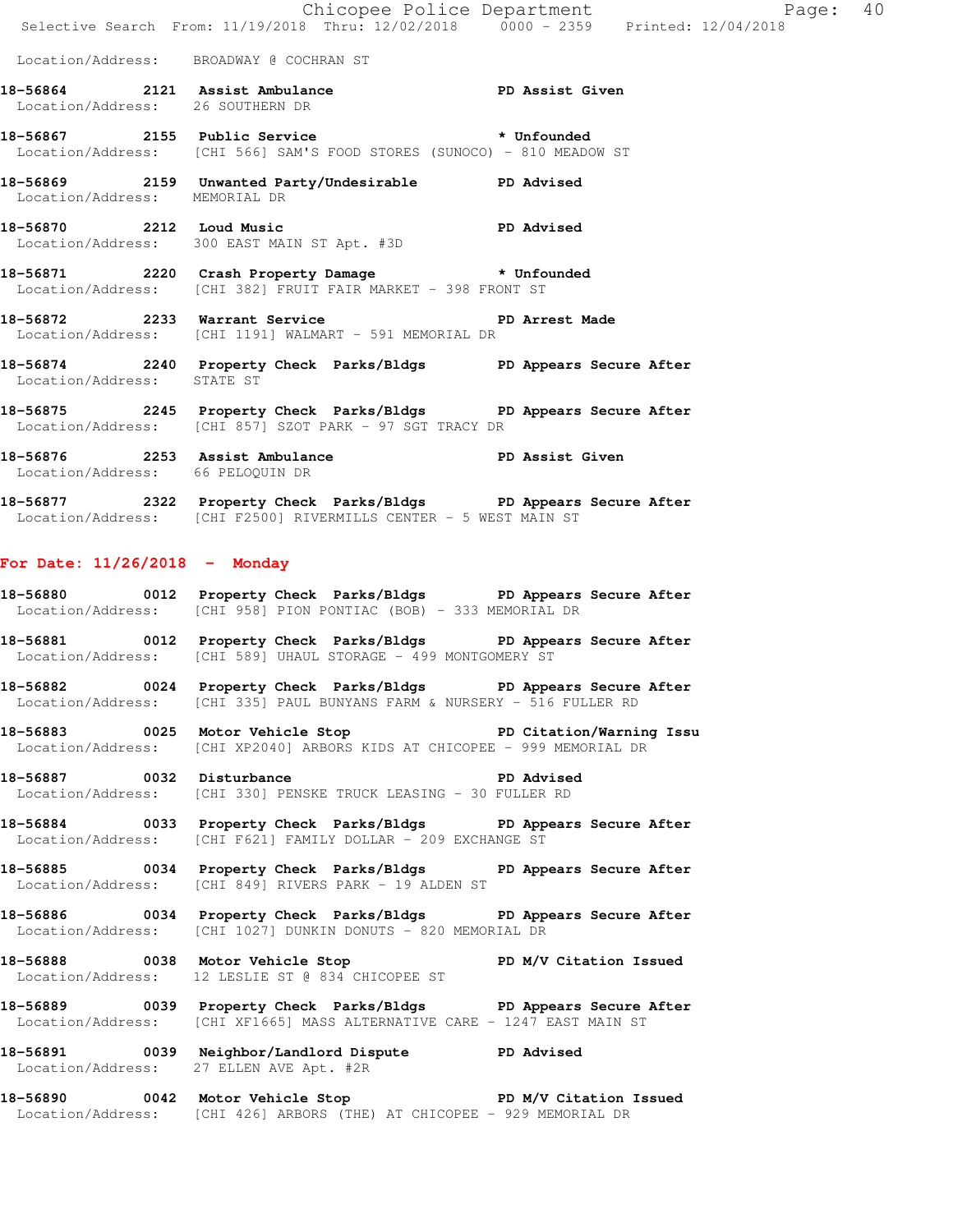|                                 |                                                                                                                                                      | Chicopee Police Department<br>Selective Search From: 11/19/2018 Thru: 12/02/2018 0000 - 2359 Printed: 12/04/2018 |
|---------------------------------|------------------------------------------------------------------------------------------------------------------------------------------------------|------------------------------------------------------------------------------------------------------------------|
|                                 | 18-56892 0048 Property Check Parks/Bldgs PD Appears Secure After<br>Location/Address: [CHI F1328] GALLAGHER OLDE FASHIONED SERVICE - 560 EAST ST     |                                                                                                                  |
|                                 | 18-56894 0057 Motor Vehicle Stop North PD Citation/Warning Issu<br>Location/Address: 341 SHERIDAN ST @ 65 FULLER RD                                  |                                                                                                                  |
|                                 | 18-56895 0103 Property Check Parks/Bldgs PD Appears Secure After<br>Location/Address: [CHI 856] NASH FIELD PARK - 90 CALL ST                         |                                                                                                                  |
|                                 | 18-56896 0103 Property Check Parks/Bldgs PD Appears Secure After<br>Location/Address: [CHI 730] TOWN FAIR TIRE CENTERS INC - 886 MEMORIAL DR         |                                                                                                                  |
|                                 | 18-56897 0107 Motor Vehicle Stop PD Citation/Warning Issu<br>Location/Address: [CHI 426] ARBORS (THE) AT CHICOPEE - 929 MEMORIAL DR                  |                                                                                                                  |
|                                 | 18-56898 0108 Motor Vehicle Stop <b>DA</b> dvised<br>Location/Address: 1295 MONTGOMERY ST @ 31 PROSPECT ST                                           |                                                                                                                  |
|                                 | 18-56899 0109 Property Check Parks/Bldgs PD Appears Secure After<br>Location/Address: [CHI F113] MILANOS PIZZERIA & RESTAURANT - 340 CAREW ST        |                                                                                                                  |
|                                 | 18-56900 0112 Property Check Parks/Bldgs PD Appears Secure After<br>Location/Address: [CHI 1498] HONEYLAND FARMS - 206 NEWBURY ST                    |                                                                                                                  |
| Location/Address: 48 FRONT ST   | 18-56901  0114  Open Door/Window  PD Appears Secure After Location/Address: 48 FRONT ST                                                              |                                                                                                                  |
|                                 | 18-56902 0116 Property Check Parks/Bldgs PD Appears Secure After<br>Location/Address: [CHI 1410] HOLLISTER JEWELRY & COIN - 766 MEMORIAL DR          |                                                                                                                  |
|                                 | 18-56903 0118 Property Check Parks/Bldgs PD Appears Secure After<br>Location/Address: [CHI F122] SALTER COLLEGE - 645 SHAWINIGAN DR                  |                                                                                                                  |
|                                 | 18-56904 0120 Property Check Parks/Bldgs PD Appears Secure After<br>Location/Address: [CHI F1345] ALL STAR RENTAL - 399 MEMORIAL DR                  |                                                                                                                  |
| Location/Address: SHAWINIGAN DR | 18-56905 0122 Motor Vehicle Stop North PD Citation/Warning Issu                                                                                      |                                                                                                                  |
|                                 | 18-56906 0122 Motor Vehicle Stop PD Advised<br>Location/Address: [CHI F376] CURRY HONDA NISSAN - 767 MEMORIAL DR                                     |                                                                                                                  |
|                                 | 18-56907 0122 Property Check Parks/Bldgs PD Appears Secure After<br>Location/Address: [CHI 178] BASICS PLUS MINI MART - 190 EAST ST                  |                                                                                                                  |
|                                 | 18-56908 0128 Property Check Parks/Bldgs PD Appears Secure After<br>Location/Address: $[CHI 579]$ MARTINS, KATHERINE L - 1095 CHICOPEE ST            |                                                                                                                  |
|                                 | 18-56909 0130 Property Check Parks/Bldgs PD Appears Secure After<br>Location/Address: [CHI 429] KNIGHTS OF COLUMBUS - 460 GRANBY RD                  |                                                                                                                  |
|                                 | 18-56911 0140 Property Check Parks/Bldgs PD Appears Secure After<br>Location/Address: [CHI F1434] WHITE BIRCH PLAZA - 480 BURNETT RD                 |                                                                                                                  |
|                                 | 18-56912 0142 Property Check Parks/Bldgs PD Appears Secure After<br>Location/Address: [CHI 328] SAMS CONVENIENCE STORE - 147 BROADWAY                |                                                                                                                  |
|                                 | 18-56913 0144 Property Check Parks/Bldgs PD Appears Secure After<br>Location/Address: [CHI 1893] WILLIAMS PARK - 880 BURNETT RD                      |                                                                                                                  |
|                                 | 18-56914 0147 Property Check Parks/Bldgs PD Appears Secure After<br>Location/Address: [CHI 958] PION PONTIAC (BOB) - 333 MEMORIAL DR                 |                                                                                                                  |
|                                 | 18-56915 0155 Property Check Parks/Bldgs PD Appears Secure After<br>Location/Address: [CHI 938] HOME DEPOT - 655 MEMORIAL DR                         |                                                                                                                  |
|                                 | 18-56916 		 0200 Property Check Parks/Bldgs 		 PD Appears Secure After<br>Location/Address: [CHI 992] CHICOPEE DEPT. OF PUBLIC WORKS - 115 BASKIN DR |                                                                                                                  |

**18-56917 0202 Property Check Parks/Bldgs PD Appears Secure After**  Location/Address: [CHI 850] LINCOLN GROVE - PARK - 224 BROADWAY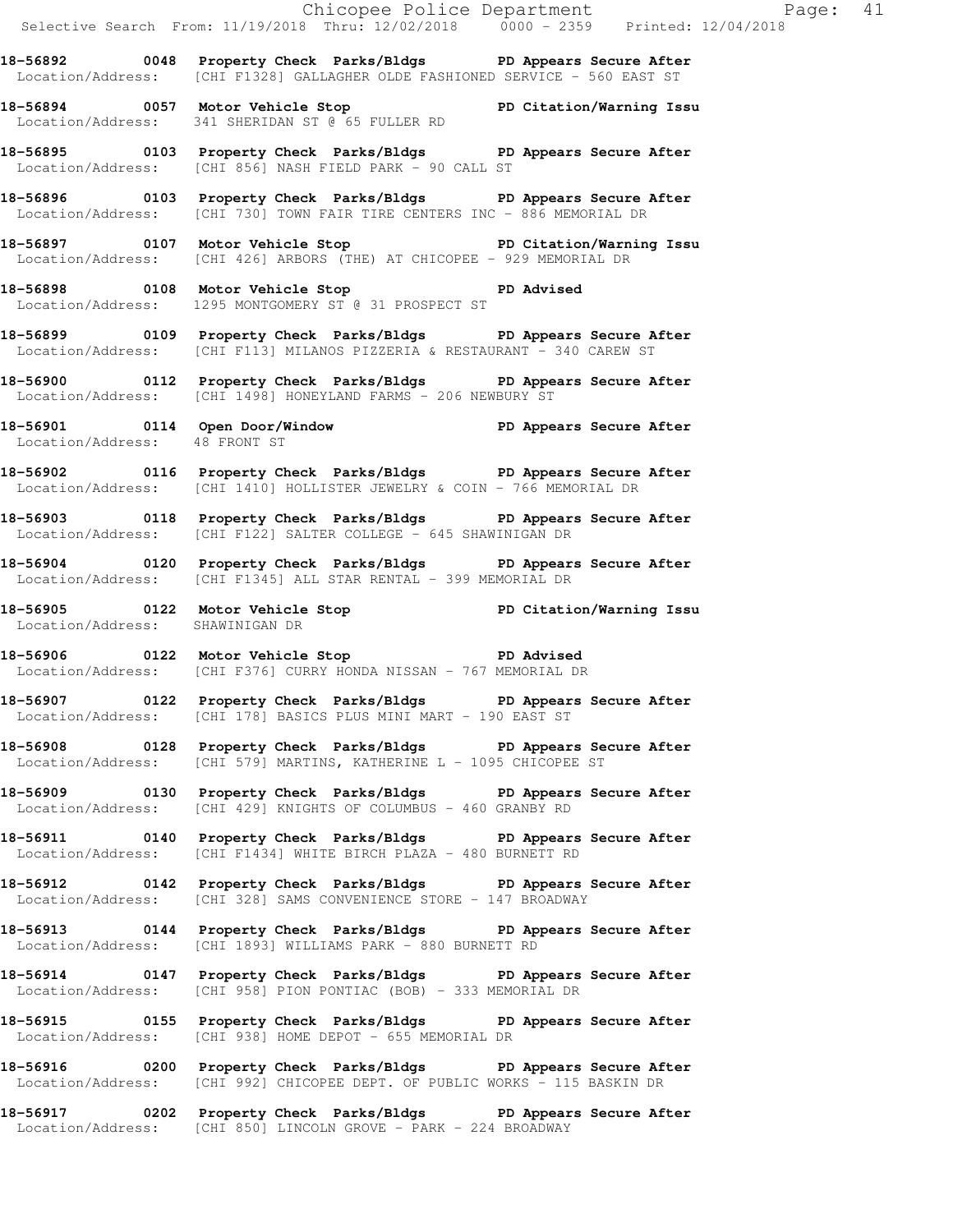**18-56918 0202 Property Check Parks/Bldgs PD Appears Secure After**  Location/Address: [CHI F337] WHITE EAGLE LIQUORS - 620 FULLER RD

**18-56919 0203 Property Check Parks/Bldgs PD Appears Secure After**  Location/Address: [CHI 1196] SHELL - 95 WEST ST

**18-56920 0209 Property Check Parks/Bldgs PD Appears Secure After**  Location/Address: [CHI F80] DR DEEGANS DELI - 510 BURNETT RD

**18-56921 0209 Property Check Parks/Bldgs PD Appears Secure After**  Location/Address: REAR LOT SZOT PARK - ABBEY MEMORIAL DR

**18-56922 0210 Motor Vehicle Stop PD Citation/Warning Issu**  Location/Address: [CHI 426] ARBORS (THE) AT CHICOPEE - 929 MEMORIAL DR

**18-56923 0212 Property Check Parks/Bldgs PD Appears Secure After**  Location/Address: [CHI XF1656] MERCEDES-BENZ OF SPRINGFIELD - 295 BURNETT RD

**18-56924 0213 Property Check Parks/Bldgs PD Appears Secure After**  Location/Address: [CHI 366] HIGHLAND FARMS - 466 CHICOPEE ST

**18-56925 0214 Property Check Parks/Bldgs PD Appears Secure After**  Location/Address: [CHI 1714] UNION MART-2 - 457 GRANBY RD

**18-56926 0219 Property Check Parks/Bldgs PD Appears Secure After**  Location/Address: [CHI 837] LITWIN SCHOOL, SGT. ROBERT R. K-5 - 135 LITWIN LN

**18-56927 0219 Traffic/Parking Complaint PD City Ordinance Violat**  Location/Address: EMERSON ST

**18-56928 0225 Property Check Parks/Bldgs PD Appears Secure After**  Location: 391 HOMELESS CAMP

**18-56929 0234 Property Check Parks/Bldgs PD Appears Secure After**  Location/Address: [CHI 857] SZOT PARK - 97 SGT TRACY DR

**18-56930 0236 Traffic/Parking Complaint PD City Ordinance Violat**  Location/Address: CALL ST

**18-56932 0245 Traffic/Parking Complaint PD City Ordinance Violat**  Location/Address: SKEELE ST

**18-56933 0247 Property Check Parks/Bldgs PD Appears Secure After**  Location/Address: [CHI 1027] DUNKIN DONUTS - 820 MEMORIAL DR

**18-56934 0247 Open Door/Window PD Appears Secure After**  Location/Address: 0 WHEATLAND AVE @ 0 SUNNYMEADE AVE

**18-56935 0250 Property Check Parks/Bldgs PD Appears Secure After**  Location/Address: [CHI F1301] FACE TO NAILS - 600 SPRINGFIELD ST

**18-56937 0254 Property Check Parks/Bldgs PD Appears Secure After**  Location/Address: [CHI F1452] CITGO - 817 FRONT ST

**18-56939 0305 Property Check Parks/Bldgs PD Appears Secure After**  Location/Address: [CHI 1065] CHICOPEE HIGH SCHOOL - 820 FRONT ST

**18-56940 0310 Property Check Parks/Bldgs PD Appears Secure After**  Location/Address: [CHI 1796] PORCHLIGHT VNA / HOME CARE - 2024 WESTOVER RD

**18-56942 0313 Trespasser/Trespassing PD Served in Hand**  Location/Address: [CHI 276] SUNOCO FOOD MART - 1031 CHICOPEE ST

**18-56941 0314 Property Check Parks/Bldgs PD Appears Secure After**  Location/Address: [CHI 660] OCEAN STATE JOB LOT - 1451 MEMORIAL DR

**18-56943 0319 Property Check Parks/Bldgs PD Appears Secure After**  Location/Address: [CHI 224] GROSSMAN BARGAIN OUTLET - 1956 MEMORIAL DR

**18-56944 0322 Property Check Parks/Bldgs PD Appears Secure After**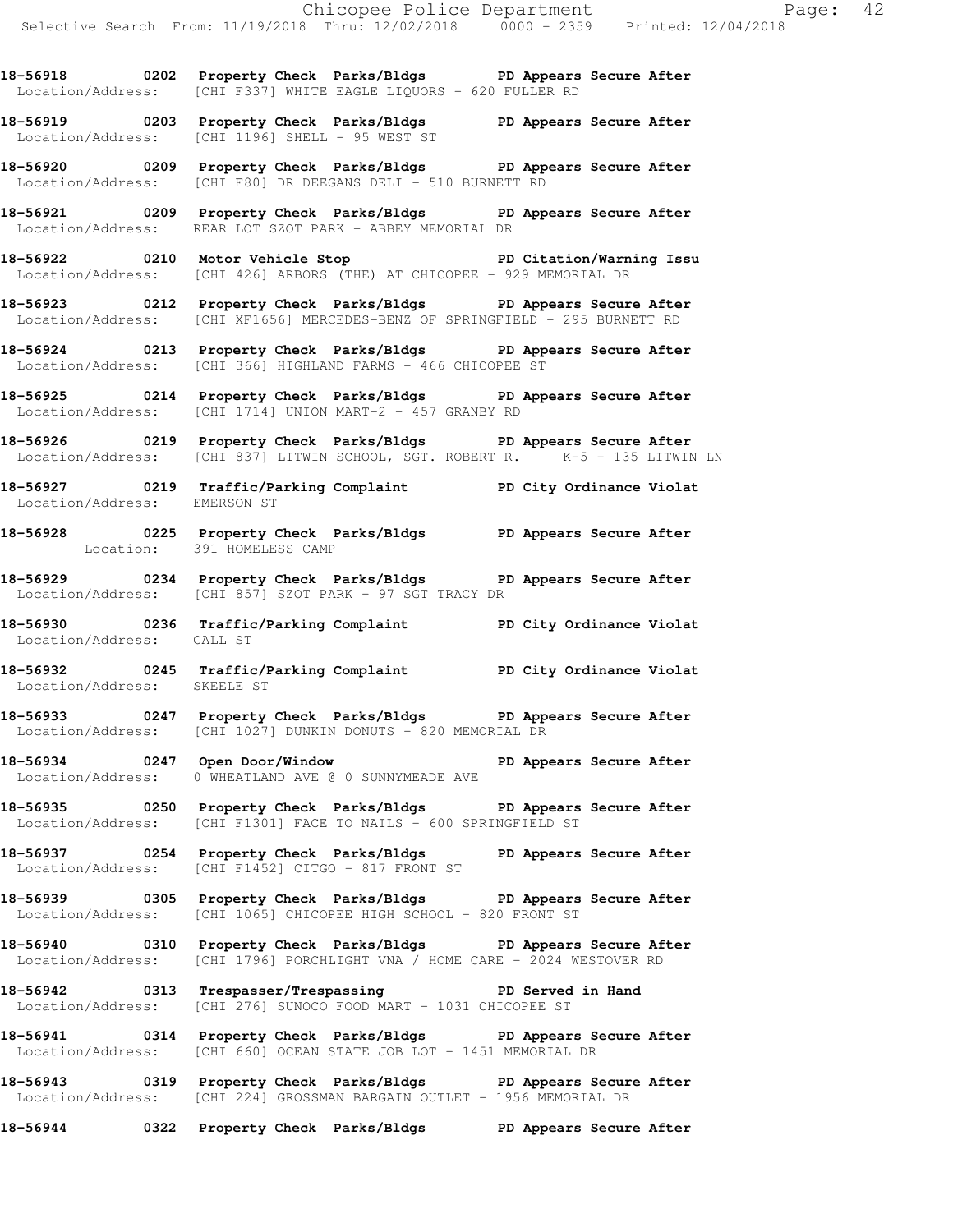Chicopee Police Department Page: 43 Selective Search From: 11/19/2018 Thru: 12/02/2018 0000 - 2359 Printed: 12/04/2018 Location/Address: [CHI 718] CVS 693 - 1616 MEMORIAL DR **18-56945 0323 Property Check Parks/Bldgs PD Appears Secure After**  Location/Address: [CHI 188] PRIDE SERVICE STATION - 167 CHICOPEE ST **18-56946 0335 Property Check Parks/Bldgs PD Appears Secure After**  Location/Address: [CHI 361] CITGO, WYMAN - 451 GRATTAN ST **18-56947 0335 Property Check Parks/Bldgs PD Appears Secure After**  Location/Address: [CHI F2500] RIVERMILLS CENTER - 5 WEST MAIN ST **18-56948 0336 Property Check Parks/Bldgs PD Appears Secure After**  Location/Address: [CHI 1243] ST. PAT'S CEMETERY - 155 FULLER RD **18-56949 0340 Property Check Parks/Bldgs PD Appears Secure After**  Location/Address: [CHI 325] BOAT RAMP, MEDINA STREET - 100 MEDINA ST **18-56950 0359 Property Check Parks/Bldgs PD Appears Secure After**  Location/Address: [CHI F27] STOP & GO - 643 PROSPECT ST **18-56951 0402 Property Check Parks/Bldgs PD Appears Secure After**  Location/Address: [CHI 728] MCDONALDS - 1460 MEMORIAL DR **18-56952 0402 Property Check Parks/Bldgs PD Appears Secure After**  Location/Address: [CHI F542] DUGOUT - 134 MEADOW ST **18-56954 0416 Property Check Parks/Bldgs PD Appears Secure After**  Location/Address: [CHI 854] SARAH JANE PARK - 21 VIVIAN ST **18-56955 0445 Property Check Parks/Bldgs PD Appears Secure After**  Location/Address: [CHI 637] FRIENDLYS ICE CREAM CORP - 529 MEMORIAL DR **18-56956 0457 Property Check Parks/Bldgs PD Appears Secure After**  Location/Address: [CHI 1122] LIGHTHOUSE LIQUORS - 856 MEMORIAL DR **18-56957 0536 Property Check Parks/Bldgs PD Appears Secure After**  Location/Address: [CHI 563] RITE AID PHARMACY - 577 MEADOW ST **18-56958 0553 Property Check Parks/Bldgs PD Appears Secure After**  Location/Address: [CHI F884] VILLAGE GRAIN STORE - 1296 MONTGOMERY ST **18-56959 0630 Traffic Assignment PD Citation/Warning Issu**  Location/Address: [CHI F1150] CHICOPEE COMPREHENSIVE HIGH SCHOOL - 617 MONTGOMERY ST 18-56960 0632 Traffic Assignment **PD Complaint Taken Care** Location/Address: [CHI 1065] CHICOPEE HIGH SCHOOL - 820 FRONT ST **18-56961 0632 Traffic Assignment PD Complaint Taken Care**  Location/Address: 560 MEADOW ST @ 241 MCKINSTRY AVE **18-56962 0633 Property Check Parks/Bldgs PD Complaint Taken Care**  Location/Address: EAST MAIN ST **18-56963 0633 Traffic Assignment PD Citation/Warning Issu**  Location/Address: [CHI 842] DUPONT MEM MID SCHOOL, 1ST SGT. KEVIN A. - 650 FRONT ST 18-56964 **0634** Traffic Assignment **PD M/V Citation Issued**  Location/Address: 161 CHICOPEE ST @ 11 WILSON AVE **18-56965 0642 Traffic Assignment PD Complaint Taken Care**  Location/Address: PENDLETON AVE **18-56966 0703 Motor Vehicle Stop PD Citation/Warning Issu**  Location/Address: [CHI 842] DUPONT MEM MID SCHOOL, 1ST SGT. KEVIN A. - 650 FRONT ST 18-56968 **0708** Traffic Assignment **PD Complaint Taken Care**  Location/Address: FULLER RD **18-56969 0732 Public Service PD Served in Hand** 

Location/Address: [CHI F825] MASS TRIAL COURT [CHICOPEE] - 30 CHURCH ST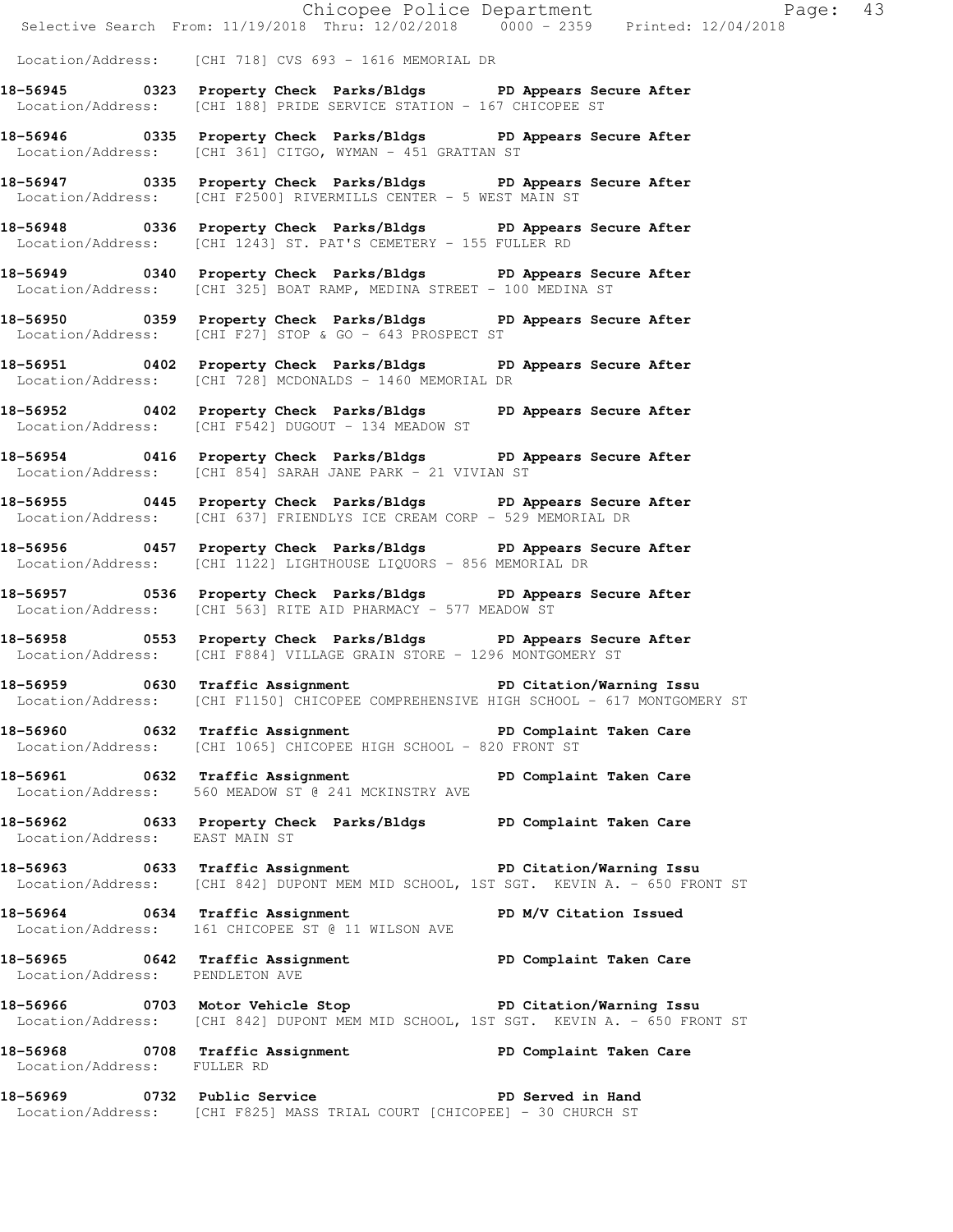|                                  |                                                                                                                                                   | Chicopee Police Department<br>Selective Search From: 11/19/2018 Thru: 12/02/2018 0000 - 2359 Printed: 12/04/2018 |  |
|----------------------------------|---------------------------------------------------------------------------------------------------------------------------------------------------|------------------------------------------------------------------------------------------------------------------|--|
|                                  | 18-56970 0800 Transport Service The PD Transport Complete<br>Location/Address: [CHI F825] MASS TRIAL COURT [CHICOPEE] - 30 CHURCH ST              |                                                                                                                  |  |
|                                  | 18-56972 0824 Motor Vehicle Stop North PD Citation/Warning Issu<br>Location/Address: [CHI F122] SALTER COLLEGE - 645 SHAWINIGAN DR                |                                                                                                                  |  |
|                                  | 18-56973 0827 Drug/Narcotic Activity * Unfounded<br>Location/Address: 31 DAVENPORT ST                                                             |                                                                                                                  |  |
|                                  | 18-56974 0827 Juvenile Complaint 18-56974 PD Report Made<br>Location/Address: [CHI F1150] CHICOPEE COMPREHENSIVE HIGH SCHOOL - 617 MONTGOMERY ST  |                                                                                                                  |  |
|                                  | 18-56975 0851 Property Check Parks/Bldgs PD Appears Secure After<br>Location/Address: [CHI XF1651] SUPER SAVER LAUNDROMAT - 199 EXCHANGE ST       |                                                                                                                  |  |
|                                  | 18-56976 0852 Property Check Parks/Bldgs PD Appears Secure After<br>Location/Address: [CHI 1792] EAST ST GRILL AND CREAMERY - 415 EAST ST         |                                                                                                                  |  |
|                                  | 18-56977 0854 Property Check Parks/Bldgs PD Appears Secure After<br>Location/Address: [CHI 838] CHICOPEE ACADEMY @SELSER 6-12 - 12 DARE WAY       |                                                                                                                  |  |
| Location/Address: 305 BROADWAY   | 18-56979 0907 Missing Person New York PD Complaint Taken Care                                                                                     |                                                                                                                  |  |
|                                  | 18-56981 0912 Disturbance<br>Location/Address: [CHI 838] CHICOPEE ACADEMY @SELSER 6-12 - 12 DARE WAY                                              |                                                                                                                  |  |
|                                  | 18-56982 0918 Man Down 2008 18-56982<br>Location/Address: [CHI F402] CHICOPEE ELECTRIC LIGHT DEPT - 725 FRONT ST                                  |                                                                                                                  |  |
|                                  | 18-56983 18-0923 Property Check Parks/Bldgs 1 PD Appears Secure After<br>Location/Address: [CHI 1196] SHELL - 95 WEST ST                          |                                                                                                                  |  |
|                                  | 18-56985 0927 Motor Vehicle Stop 30 PD Advised<br>Location/Address: 322 FRONT ST @ 5 SPRING ST                                                    |                                                                                                                  |  |
|                                  | 18-56989 0941 Property Check Parks/Bldgs PD Appears Secure After<br>Location/Address: [CHI F1161] CHICOPEE MARKETPLACE - 591 MEMORIAL DR          |                                                                                                                  |  |
|                                  | 18-56990 0949 Criminal Harassment (PD Report Made<br>Location/Address: 21 WALTER ST Apt. #206                                                     |                                                                                                                  |  |
|                                  | 18-56991 0955 Shoplifter 2008 PD Arrest Made<br>Location/Address: [CHI F1342] CVS PHARMACY - 235 CENTER ST                                        |                                                                                                                  |  |
| Location/Address: 48 ELMER DR    | 18-56992 0956 Public Service 20 PD Advised                                                                                                        |                                                                                                                  |  |
|                                  | 18-56993 1021 Motor Vehicle Stop N/V Citation Issued<br>Location/Address: 61 PROSPECT ST @ 5 MONTCALM ST                                          |                                                                                                                  |  |
|                                  | 18-56994 1034 Property Check Parks/Bldgs PD Appears Secure After<br>Location/Address: [CHI 837] LITWIN SCHOOL, SGT. ROBERT R. K-5 - 135 LITWIN LN |                                                                                                                  |  |
| Location/Address: 37 SHERMAN AVE | 18-56996 1106 Assist Ambulance New PD Assist Given                                                                                                |                                                                                                                  |  |
|                                  | 18-56998 1128 Malicious Damage-Past PD Report Made<br>Location/Address: [CHI F1582] 156-162 EAST STREET - 156 EAST ST                             |                                                                                                                  |  |
| Location/Address: 91 CASEY DR    | 18-57000 1135 Crash Property Damage PD Report Made                                                                                                |                                                                                                                  |  |
|                                  | 18-57001 1143 Neighbor/Landlord Dispute PD Advised<br>Location/Address: [CHI F1278] HARMONY HOMES - 735 MEMORIAL DR Apt. #28                      |                                                                                                                  |  |
|                                  | 18-57002 1205 Firearms Investigation PD Report Made<br>Location/Address: [PAL] 2027 CALKINS RD                                                    |                                                                                                                  |  |
|                                  | 18-57003 1219 Public Service<br>Location/Address: 45 PEARL ST                                                                                     | PD Complaint Taken Care                                                                                          |  |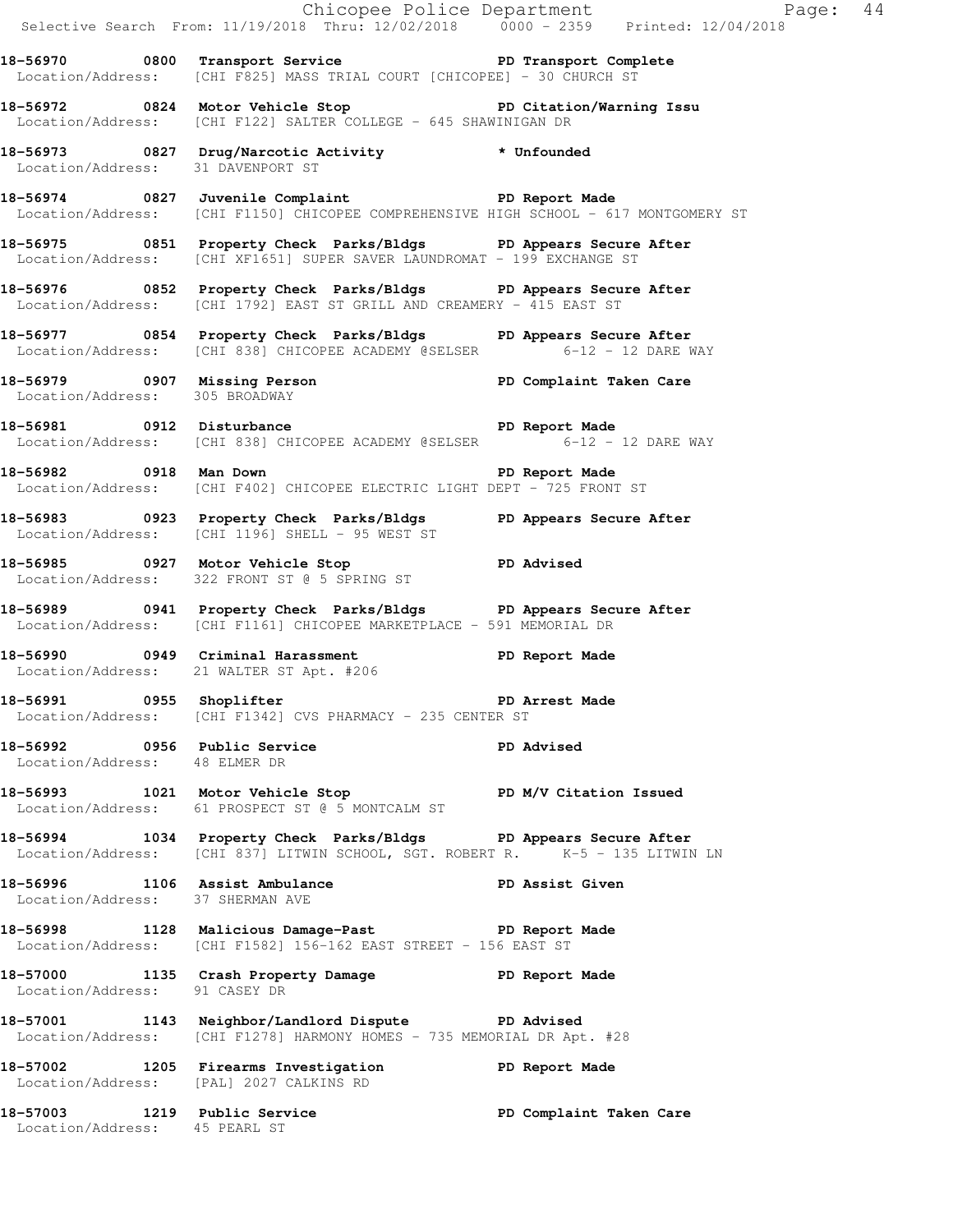18-57005 1223 THREATS MADE **PD** Report Made Location/Address: 22 ABBEY ST **18-57004 1224 Motor Vehicle Stop PD Advised**  Location/Address: 210 FRONT ST @ 49 CABOT ST **18-57006 1226 Motor Vehicle Stop PD Advised**  Location/Address: FRONT ST @ RIVERVIEW TER **18-57007 1228 Property Check Parks/Bldgs PD Appears Secure After**  Location/Address: [CHI F1161] CHICOPEE MARKETPLACE - 591 MEMORIAL DR **18-57008 1241 Assist Fire Department PD Assist Given**  Location/Address: [CHI 565] MCDONALDS - 777 MEADOW ST **18-57010 1242 Stolen M/V L/P Report PD No Report Necessary**  Location/Address: 109 GRAPE ST **18-57012 1302 Larceny Complaint Past PD Report Made**  Location/Address: PINE ST **18-57013 1311 Crash Property Damage PD Report Made**  Location/Address: [CHI F787] METRO CHRYSLER DODGE JEEP - 650 MEMORIAL DR **18-57014 1332 Motor Vehicle Stop PD Citation/Warning Issu**  Location/Address: CHICOPEE ST @ SHAW PARK AVE **18-57016 1356 Shoplifter PD Advised**  Location/Address: [CHI 1191] WALMART - 591 MEMORIAL DR **18-57018 1417 Public Service PD Complaint Taken Care**  Location/Address: 147 BOUTIN ST **18-57022 1432 Property Check Parks/Bldgs PD Appears Secure After**  Location/Address: [CHI XP2059] RIVOLI THE - 41 SPRINGFIELD ST **18-57023 1444 Traffic/Parking Complaint PD Complaint Taken Care**  Location/Address: 27 BLISS ST **18-57024 1447 Crash Property Damage PD Report Made**  Location/Address: 309 GRATTAN ST @ 199 COLUMBA ST **18-57025 1448 Investigation/DB PD Advised**  Location/Address: [CHI 1191] WALMART - 591 MEMORIAL DR **18-57026 1453 Assist Ambulance PD Assisted other Agency**  Location/Address: 26 EDNSONS CT **18-57028 1508 Malicious Damage-Past PD Report Made**  Location/Address: 37 HUMMINGBIRD DR **18-57029 1527 Larceny Complaint Past PD Report Made**  Location/Address: 127 EAST ST **18-57030 1527 Public Service PD Complaint Taken Care**  Location/Address: [CHI F825] MASS TRIAL COURT [CHICOPEE] - 30 CHURCH ST **18-57033 1551 Crash Property Damage PD Complaint Taken Care**  Location/Address: 210 GRATTAN ST **18-57036 1627 Repossessed Motor Vehicle/Othe PD Complaint Taken Care**  Location/Address: [CHI 151] MARIOS EURPEAN AUTO - 63 CENTER ST **18-57037 1636 Abandoned 911 Call \* False Alarm**  Location/Address: 95 WOODCREST DR 18-57041 1704 Disturbance **PD Complaint Taken Care**  Location/Address: [CHI 1839] MCDONALDS - 639 MEMORIAL DR **18-57043 1724 Disturbance PD Advised**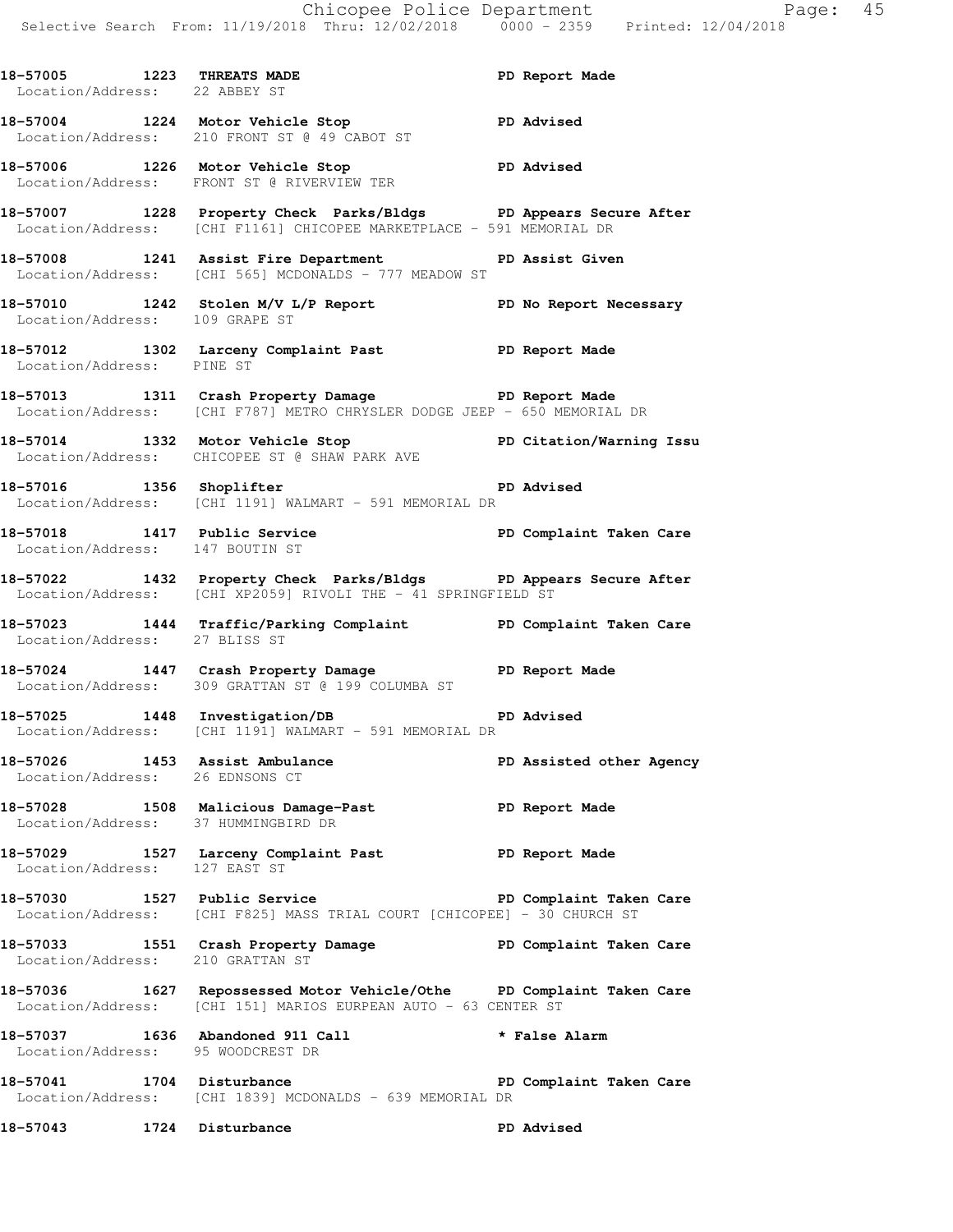|                                  |                                                                                                                                                          | Chicopee Police Department<br>Selective Search From: 11/19/2018 Thru: 12/02/2018 0000 - 2359 Printed: 12/04/2018 |  |
|----------------------------------|----------------------------------------------------------------------------------------------------------------------------------------------------------|------------------------------------------------------------------------------------------------------------------|--|
|                                  |                                                                                                                                                          |                                                                                                                  |  |
|                                  | Location/Address: [CHI F1120] CANTERBURY ARMS APTS - 165 EAST MAIN ST Apt. #218                                                                          |                                                                                                                  |  |
|                                  | 18-57045 1818 Motor Vehicle Stop 50 PD Advised<br>Location/Address: 580 PENDLETON AVE @ 16 ACREBROOK DR                                                  |                                                                                                                  |  |
|                                  | 18-57049 1853 Motor Vehicle Stop New Yorkitation Issued<br>Location/Address: [CHI 1191] WALMART - 591 MEMORIAL DR                                        |                                                                                                                  |  |
|                                  | 18-57052 1927 Crash Personal Injury PD Criminal Complaint Re<br>Location/Address: 2021 MEMORIAL DR @ 53 NEW LUDLOW RD                                    |                                                                                                                  |  |
| Location/Address: 51 RICH ST     | 18-57053 1930 Larceny Complaint Past PD Report Made                                                                                                      |                                                                                                                  |  |
|                                  | 18-57055 1948 Property Check Parks/Bldgs PD Appears Secure After<br>Location/Address: [CHI XF1652] FAMILY DOLLAR - 251 MEADOW ST                         |                                                                                                                  |  |
|                                  | 18-57058 2009 Assist Ambulance New PD Assist Given<br>Location/Address: [CHI 1839] MCDONALDS - 639 MEMORIAL DR                                           |                                                                                                                  |  |
|                                  | 18-57061 2023 Assist Ambulance PD Assist Given<br>Location/Address: 260 COLLEGE ST Apt. #2                                                               |                                                                                                                  |  |
|                                  | 18-57062 2028 Property Check Parks/Bldgs PD Appears Secure After<br>Location/Address: [CHI 931] TD BANK NA - 153 MEADOW ST                               |                                                                                                                  |  |
|                                  | 18-57065 2111 Property Check Parks/Bldgs PD Appears Secure After<br>Location/Address: [CHI F1150] CHICOPEE COMPREHENSIVE HIGH SCHOOL - 617 MONTGOMERY ST |                                                                                                                  |  |
|                                  | 18-57066 2120 THREATS MADE<br>Location/Address: 24 CALL ST Apt. #FLR1                                                                                    | PD Advised                                                                                                       |  |
|                                  | 18-57067 2121 Repossessed Motor Vehicle/Othe PD Complaint Taken Care<br>Location/Address: [CHI F1440] BUFFALO WILD WINGS - 480 MEMORIAL DR               |                                                                                                                  |  |
|                                  | 18-57068 2135 Disturbance 2008 PD Complaint Taken Care<br>Location/Address: [CHI 1936] ANDERSON RESIDENCE - 35 CASINO AVE                                |                                                                                                                  |  |
| For Date: $11/27/2018$ - Tuesday |                                                                                                                                                          |                                                                                                                  |  |
|                                  | 18-57072 0025 Motor Vehicle Stop 50 PD Criminal Complaint Re<br>Location/Address: [CHI 276] SUNOCO A PLUS MINI MART - 1031 CHICOPEE ST                   |                                                                                                                  |  |
|                                  | 18-57073 0028 Property Check Parks/Bldgs PD Appears Secure After<br>Location/Address: [CHI 958] PION PONTIAC (BOB) - 333 MEMORIAL DR                     |                                                                                                                  |  |
|                                  | 18-57074 0030 Property Check Parks/Bldgs PD Appears Secure After<br>Location/Address: [CHI 718] CVS 693 - 1616 MEMORIAL DR                               |                                                                                                                  |  |
|                                  | 18-57075 0031 Property Check Parks/Bldgs PD Appears Secure After<br>Location/Address: [CHI F621] FAMILY DOLLAR - 209 EXCHANGE ST                         |                                                                                                                  |  |
|                                  | 18-57076 0032 Property Check Parks/Bldgs PD Appears Secure After<br>Location/Address: [CHI 292] AMERICAN LEGION POST 452 - 43 EXCHANGE ST                |                                                                                                                  |  |
|                                  | 18-57077 0036 Property Check Parks/Bldgs PD Appears Secure After<br>Location/Address: [CHI 1196] SHELL - 95 WEST ST                                      |                                                                                                                  |  |
|                                  |                                                                                                                                                          |                                                                                                                  |  |

**18-57078 0036 Motor Vehicle Stop PD M/V Citation Issued**  Location/Address: [CHI 426] ARBORS (THE) AT CHICOPEE - 929 MEMORIAL DR

**18-57079 0041 Assist Ambulance PD Assist Given**  Location/Address: [CHI 73] PRIDE CONVENIENCE - 363 BURNETT RD

**18-57081 0046 Assist Other Police Department PD Assist Given**  Location/Address: 70 CIRCLE DR

**18-57082 0049 Motor Vehicle Stop PD Citation/Warning Issu**  Location/Address: [CHI F805] HUKE LAU - 705 MEMORIAL DR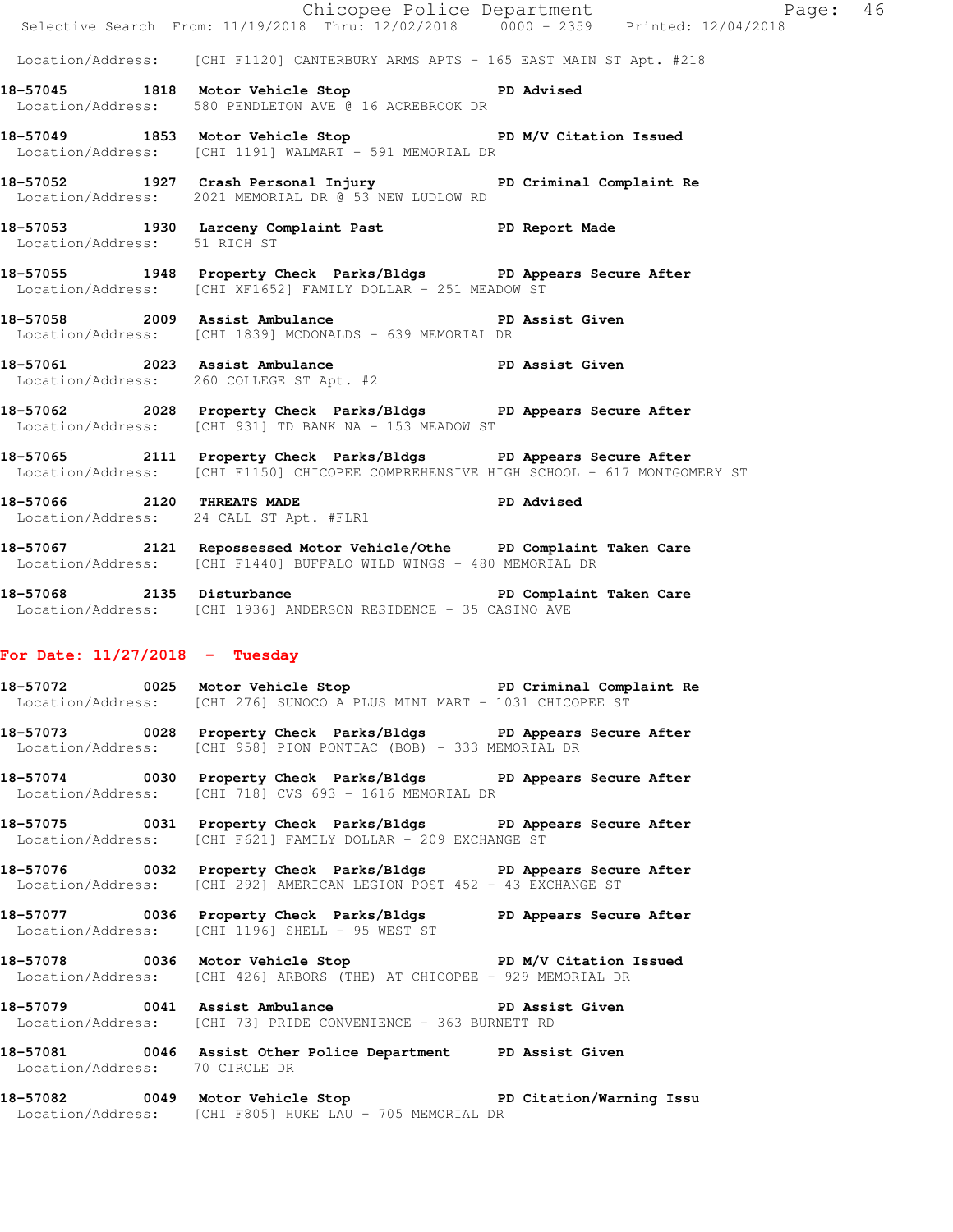**18-57083 0102 Property Check Parks/Bldgs PD Appears Secure After**  Location/Address: [CHI 730] TOWN FAIR TIRE CENTERS INC - 886 MEMORIAL DR

**18-57084 0102 Property Check Parks/Bldgs PD Appears Secure After**  Location/Address: [CHI F734] AMVETS CLUB POST 12 - 754 MONTGOMERY ST

**18-57085 0128 Property Check Parks/Bldgs PD Appears Secure After**  Location/Address: [CHI F684] CASTLE OF KNIGHTS - 1599 MEMORIAL DR

**18-57086 0135 Property Check Parks/Bldgs PD Appears Secure After**  Location/Address: [CHI 306] RITE AID PHARMACY - 1-5 ST JAMES AVE

**18-57087 0157 Property Check Parks/Bldgs PD Appears Secure After**  Location/Address: [CHI 857] SZOT PARK - 97 SGT TRACY DR

**18-57089 0202 Property Check Parks/Bldgs PD Appears Secure After**  Location/Address: [CHI 853] WISNIOWSKI PARK - 14 SPRUCE ST

**18-57090 0207 Property Check Parks/Bldgs PD Appears Secure After**  Location/Address: [CHI F805] HUKE LAU - 705 MEMORIAL DR

**18-57091 0208 Property Check Parks/Bldgs PD Appears Secure After**  Location/Address: [CHI 1796] PORCHLIGHT VNA / HOME CARE - 2024 WESTOVER RD

**18-57092 0210 Property Check Parks/Bldgs PD Appears Secure After**  Location/Address: [CHI 1065] CHICOPEE HIGH SCHOOL - 820 FRONT ST

**18-57093 0215 Property Check Parks/Bldgs PD Appears Secure After**  Location/Address: [CHI F1225] ATLAS PUB - 300 CAREW ST

**18-57094 0217 Property Check Parks/Bldgs PD Appears Secure After**  Location/Address: [CHI 958] PION PONTIAC (BOB) - 333 MEMORIAL DR

**18-57095 0223 Property Check Parks/Bldgs PD Appears Secure After**  Location/Address: [CHI 849] RIVERS PARK - 19 ALDEN ST

**18-57096 0224 Property Check Parks/Bldgs PD Appears Secure After**  Location/Address: [CHI F27] STOP & GO - 643 PROSPECT ST

**18-57098 0225 Suspicious M/V \* False Alarm**  Location/Address: ALDEN EDGE APARTMENTS - 510 MCKINSTRY AVE

**18-57097 0226 Property Check Parks/Bldgs PD Appears Secure After**  Location/Address: [CHI 856] NASH FIELD PARK - 90 CALL ST

**18-57099 0235 Property Check Parks/Bldgs PD Appears Secure After**  Location/Address: [CHI F620] ALS DINER - 14 YELLE ST

**18-57100 0238 Suspicious M/V PD Advised**  Location/Address: 15 LEONARD ST

**18-57102 0248 Motor Vehicle Stop PD M/V Citation Issued**  Location/Address: 1204 MEMORIAL DR @ 6 PONDVIEW DR

**18-57103 0301 Property Check Parks/Bldgs PD Appears Secure After**  Location/Address: [CHI 1714] UNION MART-2 - 457 GRANBY RD

**18-57104 0319 Property Check Parks/Bldgs PD Appears Secure After**  Location/Address: [CHI 670] CUMBERLAND FARMS - 1061 MEMORIAL DR

**18-57105 0322 Property Check Parks/Bldgs PD Appears Secure After**  Location/Address: [CHI 1837] CHICOPEE AUTO FARM - 980 EAST MAIN ST

**18-57106 0342 Property Check Parks/Bldgs PD Appears Secure After**  Location/Address: [CHI F343] CABOTVILLE INDUSTRIAL PARK - 165 FRONT ST

**18-57107 0344 Property Check Parks/Bldgs PD Appears Secure After**  Location/Address: [CHI 429] KNIGHTS OF COLUMBUS - 460 GRANBY RD

**18-57108 0407 Property Check Parks/Bldgs PD Appears Secure After**  Location/Address: [CHI 832] BELLAMY MIDDLE SCHOOL, EDWARD 6-8 - 314 PENDLETON AVE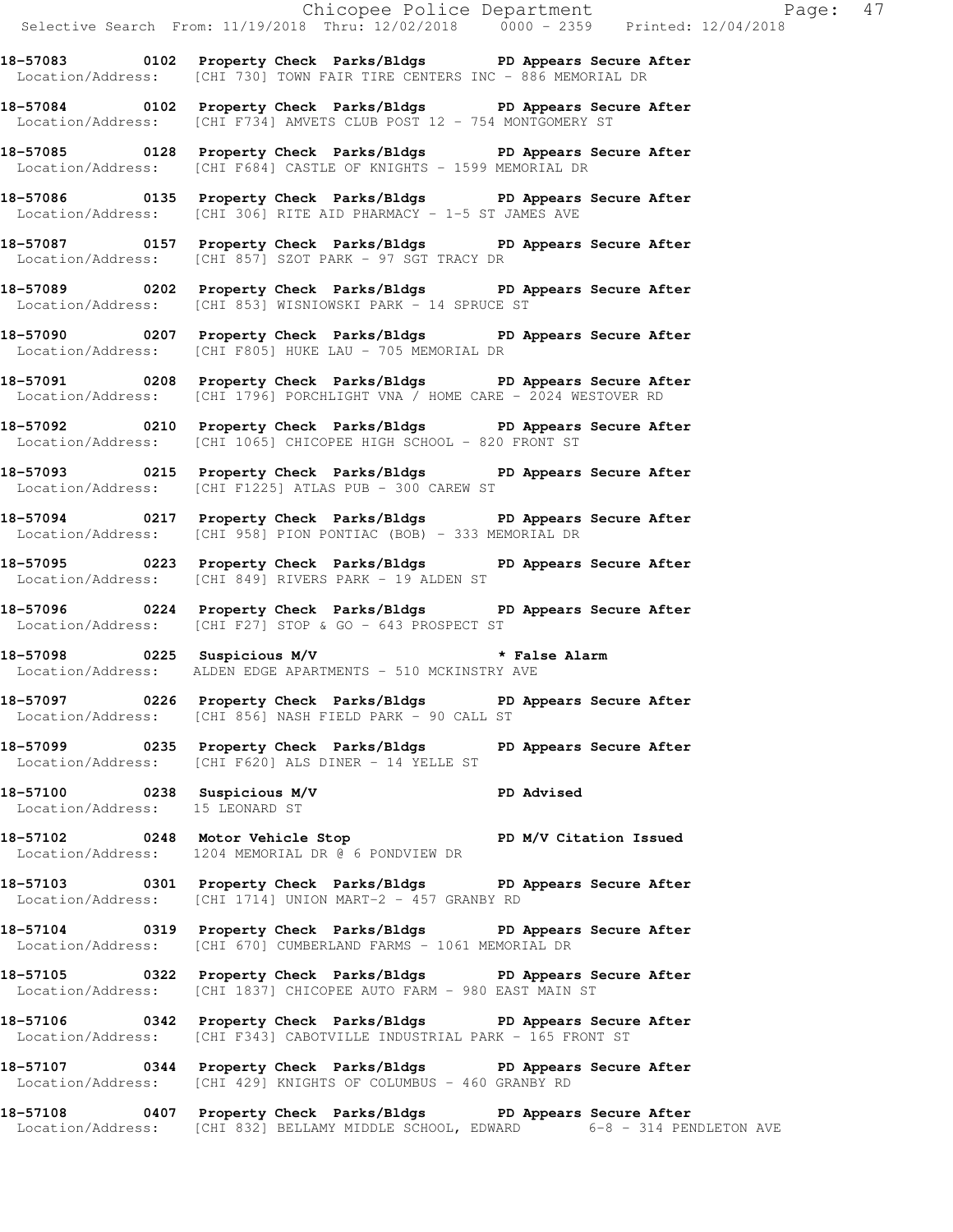**18-57109 0411 Property Check Parks/Bldgs PD Appears Secure After**  Location/Address: [CHI 854] SARAH JANE PARK - 21 VIVIAN ST

**18-57110 0421 Property Check Parks/Bldgs PD Complaint Taken Care**  Location/Address: [CHI 592] SUNOCO - F.L. ROBERTS - 500 MONTGOMERY ST

**18-57112 0437 Property Check Parks/Bldgs PD Appears Secure After**  Location/Address: [CHI F458] EASTERN ETCHING & MFG - 35 LOWER GRAPE ST

**18-57111 0438 Property Check Parks/Bldgs PD Appears Secure After**  Location/Address: [CHI 677] SPEEDWAY - 1423 MEMORIAL DR

**18-57113 0450 Property Check Parks/Bldgs PD Appears Secure After**  Location/Address: [CHI F113] MILANOS PIZZERIA & RESTAURANT - 340 CAREW ST

**18-57114 0500 Breaking & Entering in progres PD Report Made**  Location/Address: 45 DRESSER AVE

18-57116 **0507** Assist Ambulance **PD Report Made** Location/Address: [CHI F554] CALLAWAY GOLF BALL OPERATIONS INC. - 425 MEADOW ST

**18-57117 0516 Property Check Parks/Bldgs PD Appears Secure After**  Location/Address: [CHI 1096] ARBOR KIDS, THE - 999 MEMORIAL DR

**18-57118 0522 Warrant Service PD Arrest Made**  Location/Address: [CHI F1293] CHICOPEE LODGING HOUSE (VOC HOUSING) - 288 FRONT ST Apt. #202

18-57120 **0524 Warrant Service PD Arrest Made** Location/Address: [CHI F1293] CHICOPEE LODGING HOUSE (VOC HOUSING) - 288 FRONT ST Apt. #209

**18-57121 0534 Property Check Parks/Bldgs PD Appears Secure After**  Location/Address: [CHI 560] CHICOPEE CENTRAL MAINTENANCE GARAGE - 677 MEADOW ST

**18-57122 0540 Property Check Parks/Bldgs PD Appears Secure After**  Location/Address: [CHI F1327] B&L AUTOMITIVE INC - 760 FRONT ST

**18-57123 0612 Property Check Parks/Bldgs PD Appears Secure After**  Location/Address: [CHI 299] PRESTON PARK - 50 ACCESS RD

**18-57124 0612 Property Check Parks/Bldgs PD Appears Secure After**  Location/Address: [CHI 1036] DUNKIN DONUTS - 953 FRONT ST

**18-57125 0630 Traffic Assignment PD Complaint Taken Care**  Location/Address: [CHI 832] BELLAMY MIDDLE SCHOOL, EDWARD 6-8 - 314 PENDLETON AVE

18-57126 **18-57126** 0630 Traffic Assignment **PD Complaint Taken Care** Location/Address: [CHI F1150] CHICOPEE COMPREHENSIVE HIGH SCHOOL - 617 MONTGOMERY ST

**18-57127 0635 Traffic Assignment PD Complaint Taken Care**  Location/Address: GRANBY RD

**18-57128 0637 Traffic Assignment PD Complaint Taken Care**  Location/Address: [CHI 842] DUPONT MEM MID SCHOOL, 1ST SGT. KEVIN A. - 650 FRONT ST

**18-57129 0646 Property Check Parks/Bldgs PD Appears Secure After**  Location/Address: [CHI 1600] MONTY'S ROADHOUSE - 733 CHICOPEE ST

**18-57130 0648 Traffic Assignment PD Complaint Taken Care**  Location/Address: [CHI F1150] CHICOPEE COMPREHENSIVE HIGH SCHOOL - 617 MONTGOMERY ST

**18-57132 0734 CHECK THE WELL BEING PD Complaint Taken Care**  Location/Address: [CHI F1278] HARMONY HOMES - 735 MEMORIAL DR Apt. #23

18-57134 **18-57134** 0738 Traffic Assignment **PD** Complaint Taken Care Location/Address: 665 GRATTAN ST @ 685 MCKINSTRY AVE

**18-57135 0738 Crash Property Damage PD Report Made**  Location/Address: [CHI 306] RITE AID PHARMACY - 1-5 ST JAMES AVE

**18-57136 0750 Larceny Complaint Past PD No Report Necessary**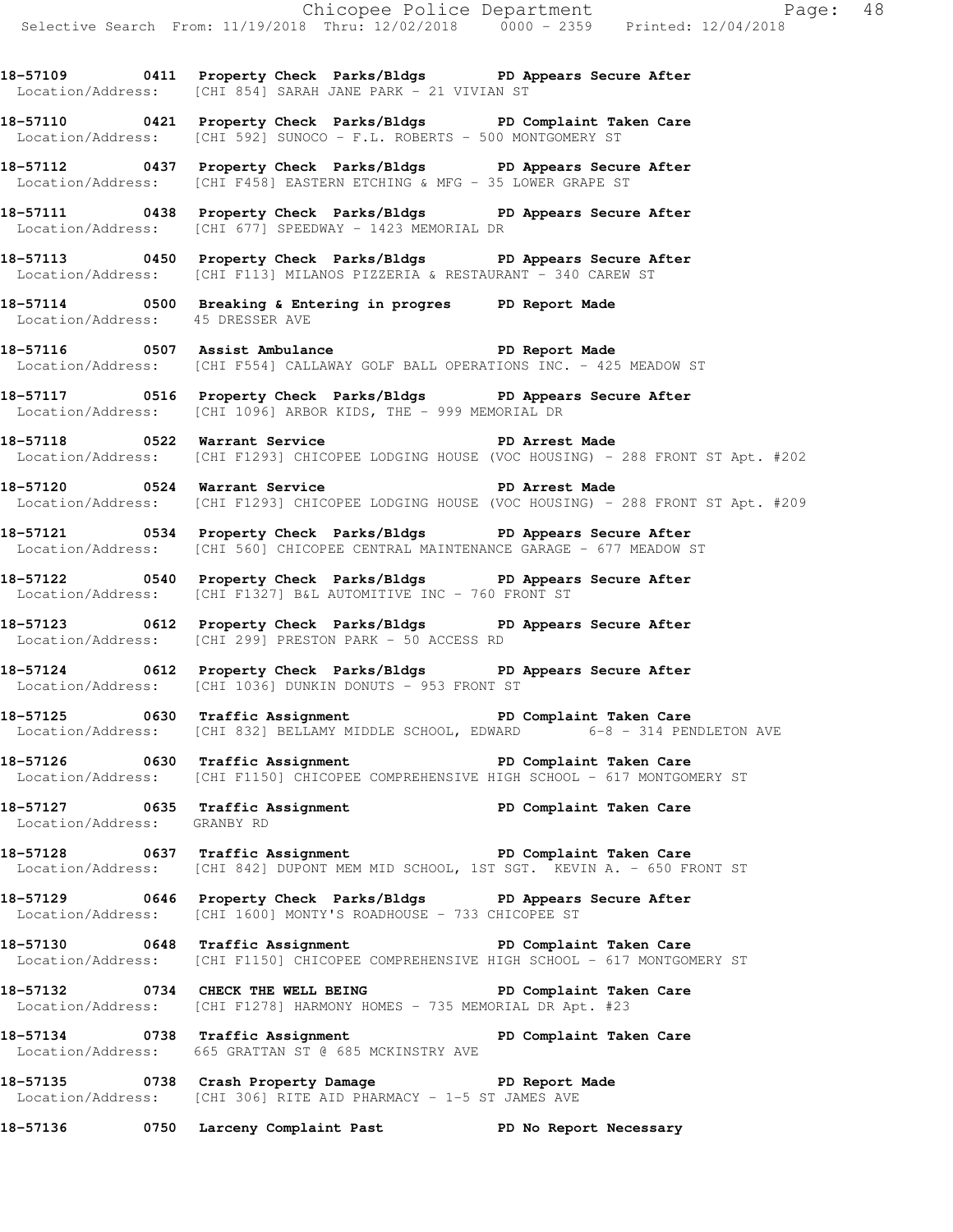|                                   |                                                                                                                                           | Chicopee Police Department<br>Selective Search From: 11/19/2018 Thru: 12/02/2018 0000 - 2359 Printed: 12/04/2018 |  |
|-----------------------------------|-------------------------------------------------------------------------------------------------------------------------------------------|------------------------------------------------------------------------------------------------------------------|--|
|                                   | Location/Address: 11 LUTHER ST Apt. #1STFL                                                                                                |                                                                                                                  |  |
|                                   | 18-57137 0808 Larceny Complaint Past PD Report Made<br>Location/Address: [CHI F376] CURRY HONDA NISSAN - 767 MEMORIAL DR                  |                                                                                                                  |  |
|                                   | 18-57138 		 0809 Public Service 		 PD Complaint Taken Care<br>Location/Address: [CHI F825] MASS TRIAL COURT [CHICOPEE] - 30 CHURCH ST     |                                                                                                                  |  |
|                                   | 18-57139 0844 Warrant Service <b>18-57139</b> PD Not Served<br>Location/Address: 85 LAWRENCE RD                                           |                                                                                                                  |  |
|                                   | 18-57140 0905 Motor Vehicle Stop 57 PD Advised<br>Location/Address: 537 BURNETT RD @ 11 BLANAN DR                                         |                                                                                                                  |  |
|                                   | 18-57141 0909 Property Check Parks/Bldgs PD Appears Secure After<br>Location/Address: [CHI 850] LINCOLN GROVE - PARK - 224 BROADWAY       |                                                                                                                  |  |
|                                   | 18-57142 0933 Property Check Parks/Bldgs PD Appears Secure After<br>Location/Address: [CHI 653] DOLLAR GENERAL - 1968 MEMORIAL DR         |                                                                                                                  |  |
| Location/Address: DELANEY AVE     | 18-57144 0953 Suspicious Person/Activity * Could not Locate                                                                               |                                                                                                                  |  |
|                                   | 18-57145 0956 Public Service <b>18-68 Public Service 18-57145</b><br>Location/Address: [CHI 325] BOAT RAMP, MEDINA STREET - 100 MEDINA ST |                                                                                                                  |  |
| Location/Address: 1518 DONOHUE RD | 18-57147 0957 CHECK THE WELL BEING PD Assisted other Agency                                                                               |                                                                                                                  |  |
|                                   | 18-57148 1000 Property Check Parks/Bldgs PD Complaint Taken Care<br>Location/Address: [CHI 853] WISNIOWSKI PARK - 14 SPRUCE ST            |                                                                                                                  |  |
|                                   | 18-57149 1006 Property Check Parks/Bldgs PD Complaint Taken Care<br>Location/Address: [CHI 848] DANA PARK - 263 NEWBURY ST                |                                                                                                                  |  |
|                                   | 18-57150 1010 Property Check Parks/Bldgs PD Complaint Taken Care<br>Location/Address: [CHI 475] CALVARY CEMETERY - 390 HAMPDEN ST         |                                                                                                                  |  |
|                                   | 18-57151 1012 Motor Vehicle Stop PD Advised<br>Location/Address: [CHI 849] RIVERS PARK - 19 ALDEN ST                                      |                                                                                                                  |  |
| 18-57152 1017 Abandoned 911 Call  | Location/Address: 87 SUNNYMEADE AVE                                                                                                       | PD Appears Secure After                                                                                          |  |
|                                   | 18-57154 1017 Public Service 20 PD Complaint Taken Care<br>Location/Address: [WEP] 49 HEYWOOD AVE                                         |                                                                                                                  |  |
|                                   | 18-57153 1019 Property Check Parks/Bldgs PD Appears Secure After<br>Location/Address: [CHI 1792] EAST ST GRILL AND CREAMERY - 415 EAST ST |                                                                                                                  |  |
| Location/Address: 60 PROSPECT ST  | 18-57156 1049 Motor Vehicle Stop 50 PD Advised                                                                                            |                                                                                                                  |  |
|                                   | 18-57157 1053 Transport Service New PD Complaint Taken Care<br>Location/Address: [CHI F825] MASS TRIAL COURT [CHICOPEE] - 30 CHURCH ST    |                                                                                                                  |  |
|                                   | 18-57158 1055 Abandoned 911 Call 30 PD Assist Given<br>Location/Address: [CHI 834] BOWE SCHOOL, PATRICK E. K-5 - 115 HAMPDEN ST           |                                                                                                                  |  |
|                                   | 18-57159 1057 Motor Vehicle Stop 30 PD Advised<br>Location/Address: 755 CHICOPEE ST @ 12 PERRAULT ST                                      |                                                                                                                  |  |
|                                   | 18-57160 1058 Traffic/Parking Complaint PD City Ordinance Violat<br>Location/Address: 0 RIVERVIEW PL @ 0 LUCRETIA AVE                     |                                                                                                                  |  |
|                                   | 18-57161 1106 Motor Vehicle Stop 57161 PD Advised<br>Location/Address: BROADWAY @ EAST ST                                                 |                                                                                                                  |  |
|                                   | 18-57162 1113 Transport Service New PD Transport Complete<br>Location/Address: [CHI F825] MASS TRIAL COURT [CHICOPEE] - 30 CHURCH ST      |                                                                                                                  |  |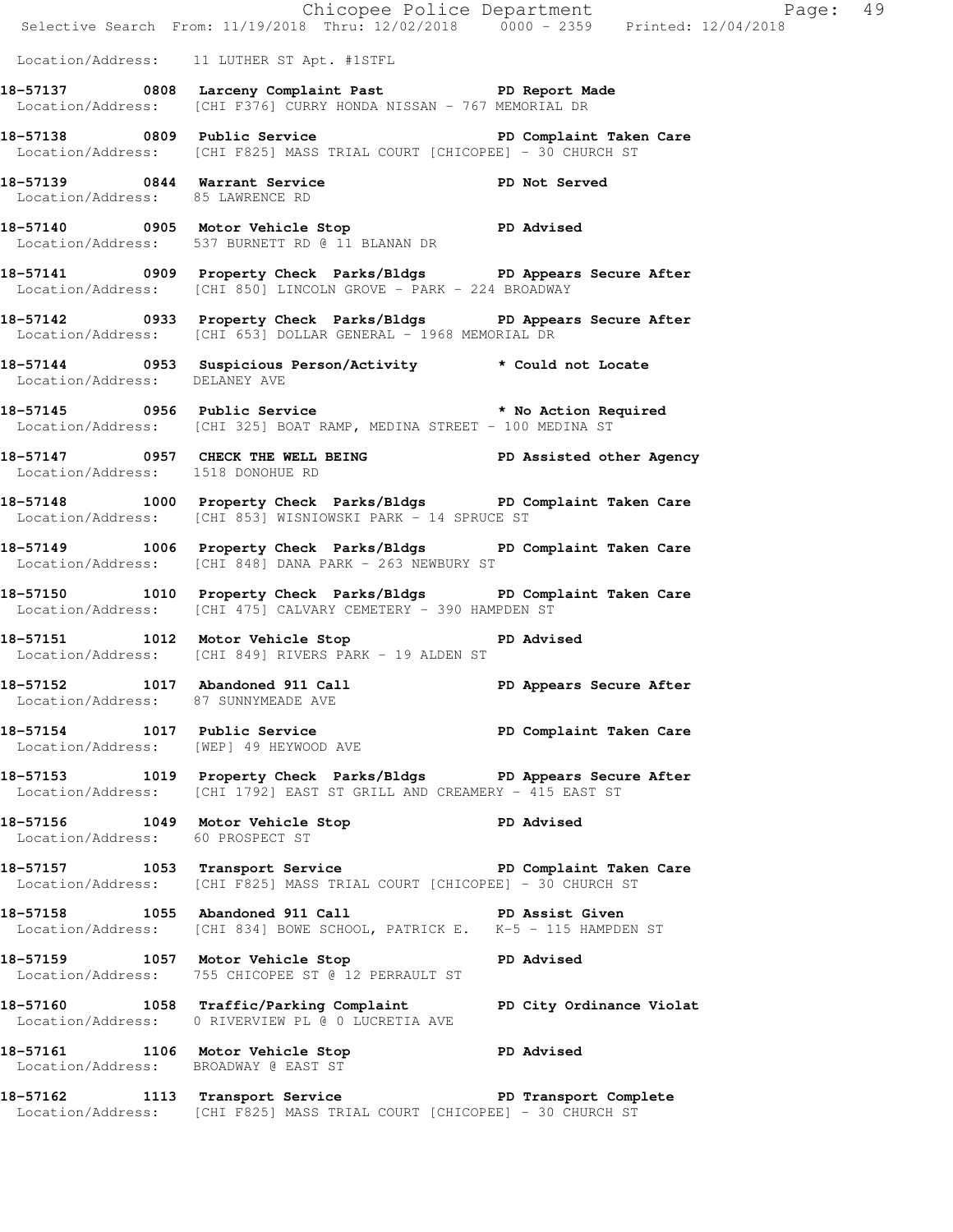|                                   |                                                                                                                                                      | Chicopee Police Department<br>Selective Search From: 11/19/2018 Thru: 12/02/2018 0000 - 2359 Printed: 12/04/2018 |
|-----------------------------------|------------------------------------------------------------------------------------------------------------------------------------------------------|------------------------------------------------------------------------------------------------------------------|
|                                   | 18-57163 1138 Motor Vehicle Stop N/V Citation Issued<br>Location/Address: 218 CHICOPEE ST @ 32 GRANVILLE AVE                                         |                                                                                                                  |
|                                   | 18-57164 1146 Public Service Natural PD Report Made<br>Location/Address: [CHI F368] CITY HALL ANNEX - 274 FRONT ST                                   |                                                                                                                  |
| Location/Address: 987 CHICOPEE ST | 18-57165 1204 Motor Vehicle Stop PD Advised                                                                                                          |                                                                                                                  |
|                                   | 18-57166 1207 Traffic/Parking Complaint PD Complaint Taken Care<br>Location/Address: [CHI F1161] CHICOPEE MARKETPLACE - 591 MEMORIAL DR              |                                                                                                                  |
|                                   | 18-57168 1212 Suspicious Person/Activity PD Advised<br>Location/Address: 35 CLARENDON AVE                                                            |                                                                                                                  |
| Location/Address: 865 MEMORIAL DR | 18-57170 1225 Crash Property Damage Name PD Report Made                                                                                              |                                                                                                                  |
|                                   | 18-57172 1235 Suspicious Person/Activity PD Complaint Taken Care<br>Location/Address: [CHI 1191] WALMART - 591 MEMORIAL DR                           |                                                                                                                  |
|                                   | 18-57174 1244 MAIL RUN 2008 2009 PD Complaint Taken Care<br>Location/Address: [CHI F368] CITY HALL ANNEX - 274 FRONT ST                              |                                                                                                                  |
|                                   | 18-57175 1251 Disturbance<br>Location/Address: 6 CHESTNUT ST Apt. #3L                                                                                | PD Advised                                                                                                       |
|                                   | 18-57177 1258 Disabled Motor Vehicle PD Assist Given<br>Location/Address: BY 291 RAMP - FULLER RD                                                    |                                                                                                                  |
|                                   | 18-57179 1304 Larceny Complaint Past PD Report Made<br>Location/Address: [CHI F1120] CANTERBURY ARMS APTS - 165 EAST MAIN ST Apt. #212               |                                                                                                                  |
| Location/Address: 210 GRATTAN ST  | 18-57180 1307 Crash Property Damage PD Advised                                                                                                       |                                                                                                                  |
|                                   | 18-57183 1341 Crash Personal Injury 18-57183<br>Location/Address: 862 GRATTAN ST @ 13 DARTMOUTH ST                                                   |                                                                                                                  |
|                                   | 18-57184 1343 Suspicious M/V * Could not Locate<br>Location/Address: [CHI 1308] IDEAL KITCHEN HOME IMPROVEMENTS - 838 GRATTAN ST                     |                                                                                                                  |
|                                   | 18-57185 1349 Traffic/Parking Complaint PD Report Made<br>Location/Address: 0 SCHOOL ST @ 0 CHESTNUT ST                                              |                                                                                                                  |
|                                   | 18-57187 1406 Traffic/Parking Complaint * No Action Required<br>Location/Address: [CHI 839] STEFANIK SCHOOL, GENERAL. JOHN J. K-5 - 720 MEADOW ST    |                                                                                                                  |
|                                   | 18-57188 1416 Missing Person New PD Complaint Taken Care<br>Location/Address: [CHI 919] BIG Y WORLD CLASS MARKETS - 650 MEMORIAL DR                  |                                                                                                                  |
|                                   | 18-57191 1420 Property Check Parks/Bldgs PD Assist Given<br>Location/Address: [CHI 1160] CHICOPEE LIBRARY-EMILY PARTYKA CENTER BRANCH - 449 FRONT ST |                                                                                                                  |
| Location/Address: 80 PERCY ST     | 18-57189 1421 Firearms Investigation PD Report Made                                                                                                  |                                                                                                                  |
|                                   | 18-57192 1426 Public Service New PD Advised                                                                                                          | Location/Address: [CHI 242] BIRCH PARK PLACE APARTMENTS CHICOPEE HOUSING - 630 CHICOPEE ST Apt. #214             |
|                                   | 18-57193 1426 CHECK THE WELL BEING<br>Location/Address: 246 GRATTAN ST Apt. #2                                                                       | * Could not Locate                                                                                               |
|                                   | 18-57194 1431 Assist Ambulance New PD Assisted other Agency<br>Location/Address: 200 LAMBERT TER Apt. #18                                            |                                                                                                                  |
|                                   | 18-57196 1440 Traffic/Parking Complaint PD Complaint Taken Care<br>Location/Address: [CHI 839] STEFANIK SCHOOL, GENERAL. JOHN J. K-5 - 720 MEADOW ST |                                                                                                                  |
|                                   | 18-57197 1507 Firearms Investigation PD Report Made<br>Location/Address: [CHI 778] ESTANISLAU RESIDENCE - 124 GLENDALE ST                            |                                                                                                                  |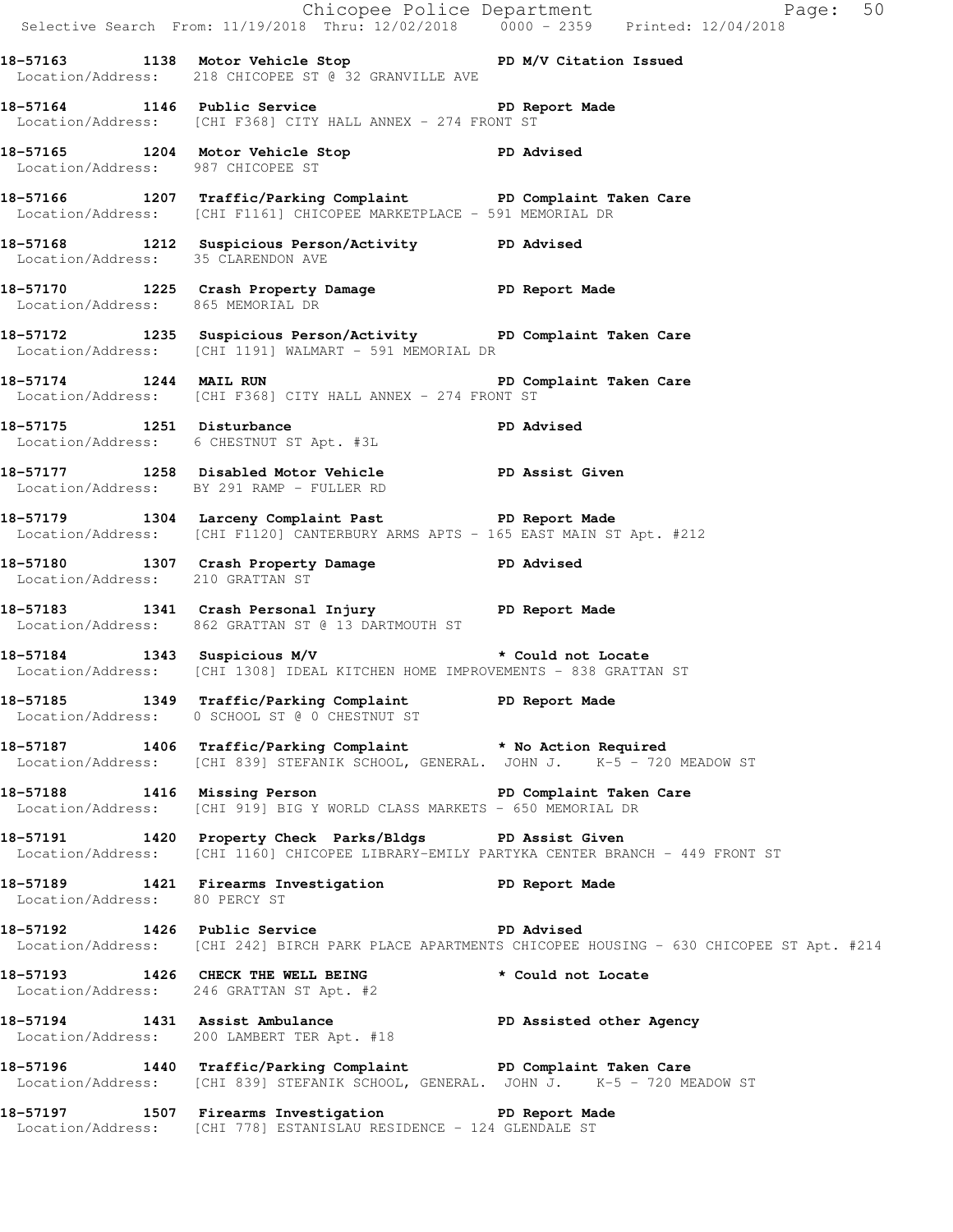**18-57201 1544 Motor Vehicle Stop PD Advised**  Location/Address: [CHI F1150] CHICOPEE COMPREHENSIVE HIGH SCHOOL - 617 MONTGOMERY ST

**18-57204 1555 Assist Other Police Department PD Assisted other Agency**  Location/Address: [CHI F641] WENDYS OLD FASHIONED HAMBURGERS AREA OFFICE - 786 MEMORIAL DR

**18-57206 1618 Suspicious M/V PD Report Made**  Location/Address: [CHI 647] BURGER KING - 1284 MEMORIAL DR

**18-57208 1627 Suspicious M/V PD Complaint Taken Care**  Location/Address: 51 ASSELIN ST

**18-57209 1632 Traffic/Parking Complaint PD Complaint Taken Care**  Location/Address: 56 FOSS AVE

**18-57214 1756 Crash Property Damage PD Complaint Taken Care**  Location/Address: 53 NEW LUDLOW RD UDLOW @ 2021 MEMORIAL DR

**18-57215 1806 Motor Vehicle Stop PD Criminal Complaint Re**  Location/Address: [CHI 728] MCDONALDS - 1460 MEMORIAL DR

**18-57216 1817 Assault & Battery Complaint PD Report Made**  Location/Address: 333 FRONT ST Apt. #3FL

18-57217 1844 CHECK THE WELL BEING **PD Assist Given** Location/Address: 87 SPRINGFIELD ST

**18-57218 1854 Neighbor/Landlord Dispute \* No Action Required**  Location/Address: 333 FRONT ST Apt. #3FL

**18-57221 1912 Disturbance PD Complaint Taken Care**  Location/Address: [CHI 671] PLANET FITNESS - 1183 MEMORIAL DR

**18-57225 2004 Motor Vehicle Stop PD M/V Citation Issued**  Location/Address: VETERANS BRIDGE - EAST MAIN ST

**18-57226 2006 Assault & Battery Complaint PD Criminal Complaint Re**  Location/Address: ALDENVILLE COMMONS - DALE ST

**18-57227 2007 CHECK THE WELL BEING PD Advised**  Location/Address: [CHI 1191] WALMART - 591 MEMORIAL DR

**18-57228 2015 Disturbance PD Complaint Taken Care**  Location/Address: 880 FRONT ST @ 11 ELLERTON ST

**18-57229 2050 Motor Vehicle Stop \* No Action Required**  Location/Address: [CHI 1876] CHUCKS SIGN COMPANY - 658 FULLER RD

**18-57230 2130 Motor Vehicle Stop PD Advised**  Location/Address: 920 EAST MAIN ST @ 54 ROBBINS RD

**18-57231 2140 Animal Complaint PD Complaint Taken Care**  Location/Address: [CHI F621] FAMILY DOLLAR - 209 EXCHANGE ST

18-57232 2152 Motor Vehicle Stop **PD M/V Citation Issued** Location/Address: [CHI 1356] PRIMA ELECTRO NORTH AMERICA INC - 711 EAST MAIN ST

**18-57233 2159 Harassing Phone Calls PD Complaint Taken Care**  Location/Address: 280 CASEY DR

**18-57234 2206 Neighbor/Landlord Dispute PD Complaint Taken Care**  Location/Address: [CHI F1340] 12 CHAPMAN ST

**18-57235 2213 Property Check Parks/Bldgs PD Appears Secure After**  Location/Address: 87 SUNNYMEADE AVE

**18-57236 2219 Fireworks Complaint \* Could not Locate**  Location/Address: ANDOVER RD

**18-57237 2228 Disturbance \* Unfounded**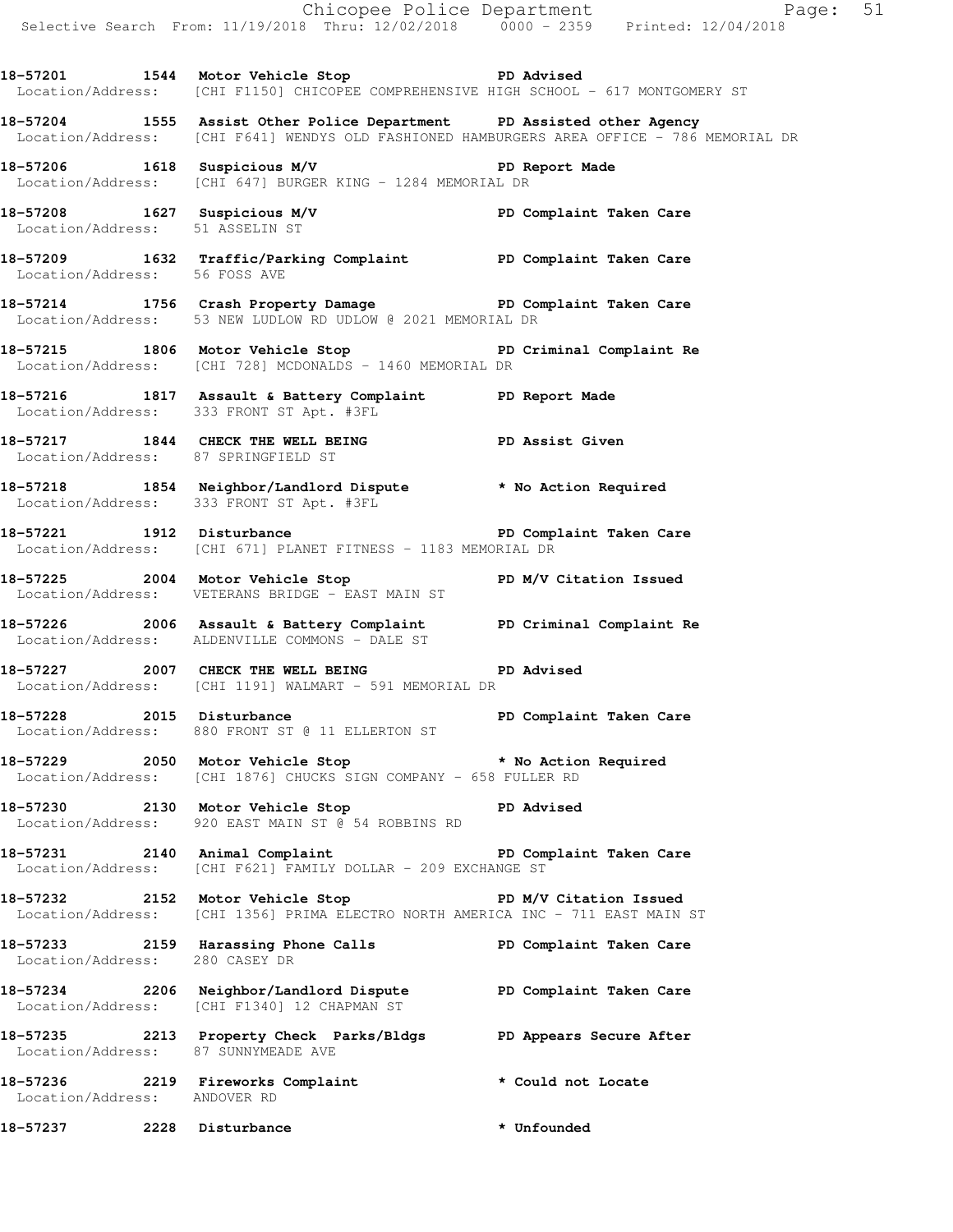|                                    | Chicopee Police Department<br>Selective Search From: 11/19/2018 Thru: 12/02/2018 0000 - 2359 Printed: 12/04/2018                                               |  |
|------------------------------------|----------------------------------------------------------------------------------------------------------------------------------------------------------------|--|
|                                    | Location/Address: [CHI 1658] THE APARTMENTS AT AMES PRIVILEGE - 1 SPRINGFIELD ST Apt. #424                                                                     |  |
| Location/Address: 95 DALE ST       | 18-57238 2238 Motor Vehicle Stop<br><b>PD Advised</b>                                                                                                          |  |
| Location/Address: 19 DWIGHT ST     | 18-57239 2243 Disturbance 2008 PD Report Made                                                                                                                  |  |
|                                    | 18-57240 2255 Assist Ambulance New PD Assist Given<br>Location/Address: [CHI 565] MCDONALDS - 777 MEADOW ST                                                    |  |
|                                    | 18-57242 2320 CHECK THE WELL BEING PD Advised<br>Location/Address: [CHI 1938] SOLDIER ON - VETERAN HOME - 40 MEADOW ST Apt. #210                               |  |
| For Date: $11/28/2018$ - Wednesday |                                                                                                                                                                |  |
|                                    | 18-57244 0017 Property Check Parks/Bldgs PD Appears Secure After<br>Location/Address: [CHI 848] DANA PARK - 263 NEWBURY ST                                     |  |
|                                    | 18-57245 0019 Property Check Parks/Bldgs PD Appears Secure After<br>Location/Address: [CHI 958] PION PONTIAC (BOB) - 333 MEMORIAL DR                           |  |
|                                    | 18-57246 0025 Property Check Parks/Bldgs PD Appears Secure After<br>Location/Address: [CHI F376] CURRY HONDA NISSAN - 767 MEMORIAL DR                          |  |
|                                    | 18-57247 0026 Property Check Parks/Bldgs PD Appears Secure After<br>Location/Address: [CHI 718] CVS 693 - 1616 MEMORIAL DR                                     |  |
|                                    | 18-57248 0036 Property Check Parks/Bldgs PD Appears Secure After<br>Location/Address: [CHI F641] WENDYS OLD FASHIONED HAMBURGERS AREA OFFICE - 786 MEMORIAL DR |  |
|                                    | 18-57249 0037 Property Check Parks/Bldgs PD Appears Secure After<br>Location/Address: [CHI F621] FAMILY DOLLAR - 209 EXCHANGE ST                               |  |
|                                    | 18-57250 0040 Assist Ambulance No PD Assist Given<br>Location/Address: [CHI 612] QUICKYS - 2 SPRINGFIELD ST Apt. #110                                          |  |
|                                    | 18-57252 0045 Property Check Parks/Bldgs PD Appears Secure After<br>Location/Address: [CHI 276] SUNOCO A PLUS MINI MART - 1031 CHICOPEE ST                     |  |
|                                    | 18-57253 0053 Property Check Parks/Bldgs PD Appears Secure After<br>Location/Address: [CHI 730] TOWN FAIR TIRE CENTERS INC - 886 MEMORIAL DR                   |  |
|                                    | 18-57254 0055 Property Check Parks/Bldgs PD Appears Secure After<br>Location/Address: [CHI F740] BRADS SERVICE CENTER - 760 FRONT ST                           |  |
|                                    | 18-57255 0106 Property Check Parks/Bldgs PD Appears Secure After<br>Location/Address: [CHI 347] CHICOPEE ENGINEERING ASSOC - 1247 EAST MAIN ST                 |  |
|                                    | 18-57256 0125 Property Check Parks/Bldgs PD Appears Secure After<br>Location/Address: [CHI F27] STOP & GO - 643 PROSPECT ST                                    |  |
|                                    | 18-57257 0126 Property Check Parks/Bldgs PD Appears Secure After<br>Location/Address: [CHI 269] JENROSE WINES & LIQUORS - 945 CHICOPEE ST                      |  |
|                                    | 18-57258 0140 Property Check Parks/Bldgs PD Appears Secure After<br>Location/Address: [CHI F113] MILANOS PIZZERIA & RESTAURANT - 340 CAREW ST                  |  |
|                                    | 18-57259 0154 Property Check Parks/Bldgs PD Appears Secure After<br>Location/Address: [CHI 284] MONEY STOP - 1098 CHICOPEE ST                                  |  |
|                                    | 18-57260 0154 Property Check Parks/Bldgs PD Appears Secure After<br>Location/Address: [CHI 958] PION PONTIAC (BOB) - 333 MEMORIAL DR                           |  |
|                                    | 18-57261 0159 Property Check Parks/Bldgs PD Appears Secure After<br>Location/Address: [CHI 853] WISNIOWSKI PARK - 14 SPRUCE ST                                 |  |
|                                    | 18-57262 0201 Property Check Parks/Bldgs PD Appears Secure After<br>Location/Address: [CHI F376] CURRY HONDA NISSAN - 767 MEMORIAL DR                          |  |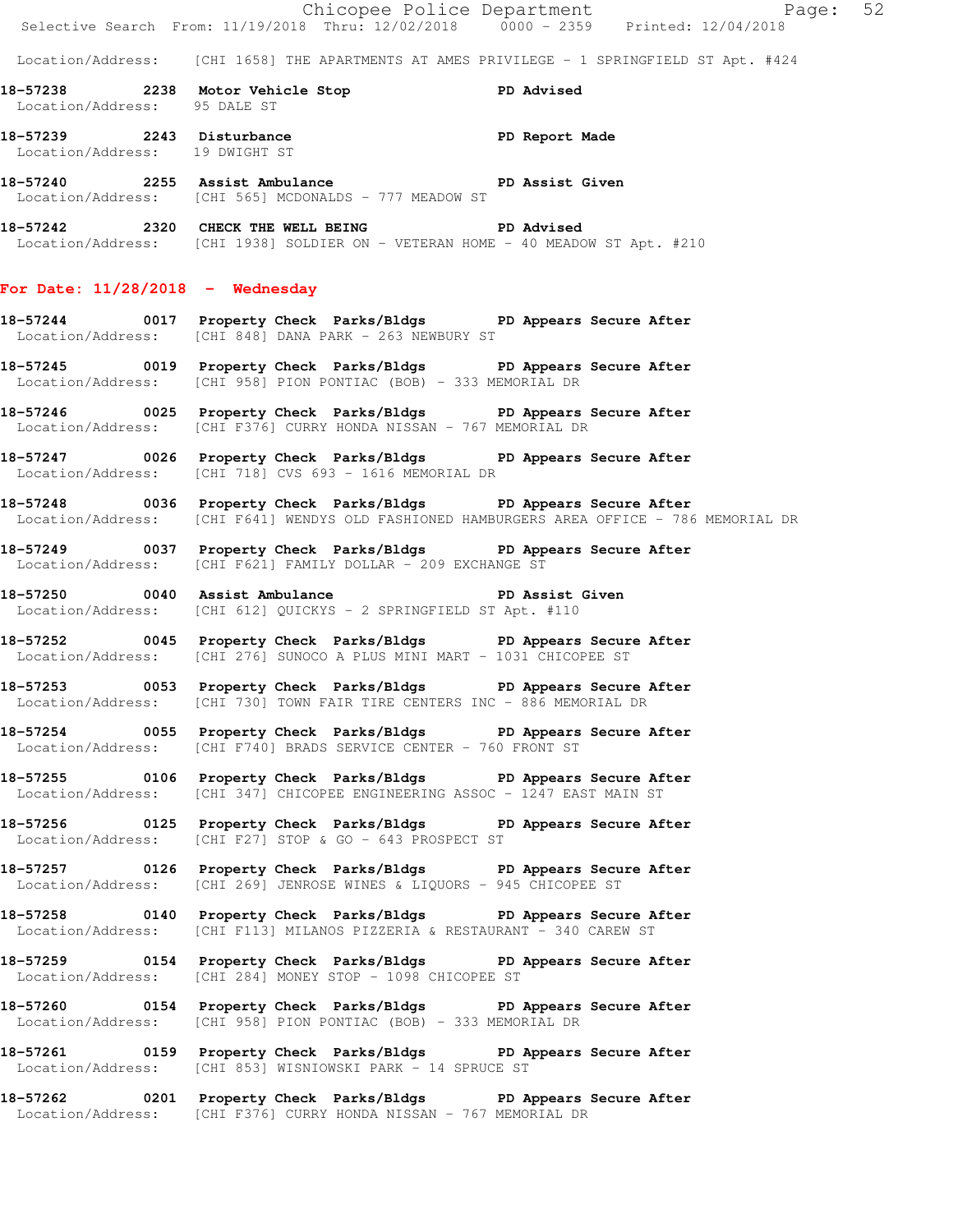Chicopee Police Department Fage: 53 Selective Search From: 11/19/2018 Thru: 12/02/2018 0000 - 2359 Printed: 12/04/2018 **18-57264 0214 Motor Vehicle Stop PD M/V Citation Issued**  Location/Address: [CHI 1034] MICKEYS BIKE SHOP - 520 EAST ST **18-57265 0218 Motor Vehicle Stop PD Advised**  Location/Address: [CHI 284] MONEY STOP - 1098 CHICOPEE ST **18-57266 0225 Property Check Parks/Bldgs PD Appears Secure After**  Location/Address: [CHI F734] AMVETS CLUB POST 12 - 754 MONTGOMERY ST **18-57267 0226 Property Check Parks/Bldgs PD Appears Secure After**  Location/Address: [CHI 40] GARYS AUTO SALES - 129 BROADWAY 18-57268 0228 Public Service **PD** Advised Location/Address: BROADWAY @ ALVORD AVE **18-57269 0236 Property Check Parks/Bldgs PD Appears Secure After**  Location/Address: [CHI 1196] SHELL - 95 WEST ST **18-57270 0237 Property Check Parks/Bldgs PD Appears Secure After**  Location/Address: [CHI 1356] PRIMA ELECTRO NORTH AMERICA INC - 711 EAST MAIN ST **18-57271 0238 Property Check Parks/Bldgs PD Appears Secure After**  Location/Address: [CHI 1796] PORCHLIGHT VNA / HOME CARE - 2024 WESTOVER RD **18-57272 0257 Property Check Parks/Bldgs PD Appears Secure After**  Location/Address: [CHI 832] BELLAMY MIDDLE SCHOOL, EDWARD 6-8 - 314 PENDLETON AVE **18-57273 0300 Property Check Parks/Bldgs PD Appears Secure After**  Location/Address: [CHI 566] SAM'S FOOD STORES (SUNOCO) - 810 MEADOW ST **18-57274 0304 Property Check Parks/Bldgs PD Assisted other Agency**  Location/Address: [CHI 325] BOAT RAMP, MEDINA STREET - 100 MEDINA ST **18-57275 0306 Assist Ambulance PD Assist Given**  Location/Address: 57 ACADEMY ST **18-57277 0318 Property Check Parks/Bldgs PD Appears Secure After**  Location/Address: [CHI 1604] BELCHER SCHOOL K-2 - 125 MONTGOMERY ST **18-57278 0321 Property Check Parks/Bldgs PD Appears Secure After**  Location/Address: DRESSER AVE **18-57280 0330 Property Check Parks/Bldgs PD Appears Secure After**  Location/Address: [CHI 305] CUMBERLAND FARMS - 37 MONTCALM ST **18-57281 0331 Suspicious M/V \* Could not Locate**  Location/Address: 269 CHICOPEE ST **18-57282 0337 Suspicious M/V PD Arrest Made**  Location/Address: 0 CHICOPEE ST @ 0 MARGARET ST **18-57283 0358 Property Check Parks/Bldgs PD Appears Secure After**  Location/Address: [CHI 842] DUPONT MEM MID SCHOOL, 1ST SGT. KEVIN A. - 650 FRONT ST **18-57284 0413 Suspicious Person/Activity \* Could not Locate**  Location/Address: 106 MEETINGHOUSE RD **18-57285 0427 Property Check Parks/Bldgs PD Appears Secure After**  Location/Address: [CHI F659] UNIQUE MOTORS - 1021 MEMORIAL DR **18-57286 0435 Property Check Parks/Bldgs PD Appears Secure After**  Location/Address: [CHI F988] F.L. ROBERTS CHICOPEE #04050 - 2012 MEMORIAL DR **18-57287 0440 Property Check Parks/Bldgs PD Appears Secure After**  Location/Address: [CHI 188] PRIDE SERVICE STATION - 167 CHICOPEE ST **18-57288 0447 Property Check Parks/Bldgs PD Appears Secure After**  Location/Address: [CHI 1065] CHICOPEE HIGH SCHOOL - 820 FRONT ST **18-57289 0449 Property Check Parks/Bldgs PD Appears Secure After** 

Location/Address: 677 CHICOPEE ST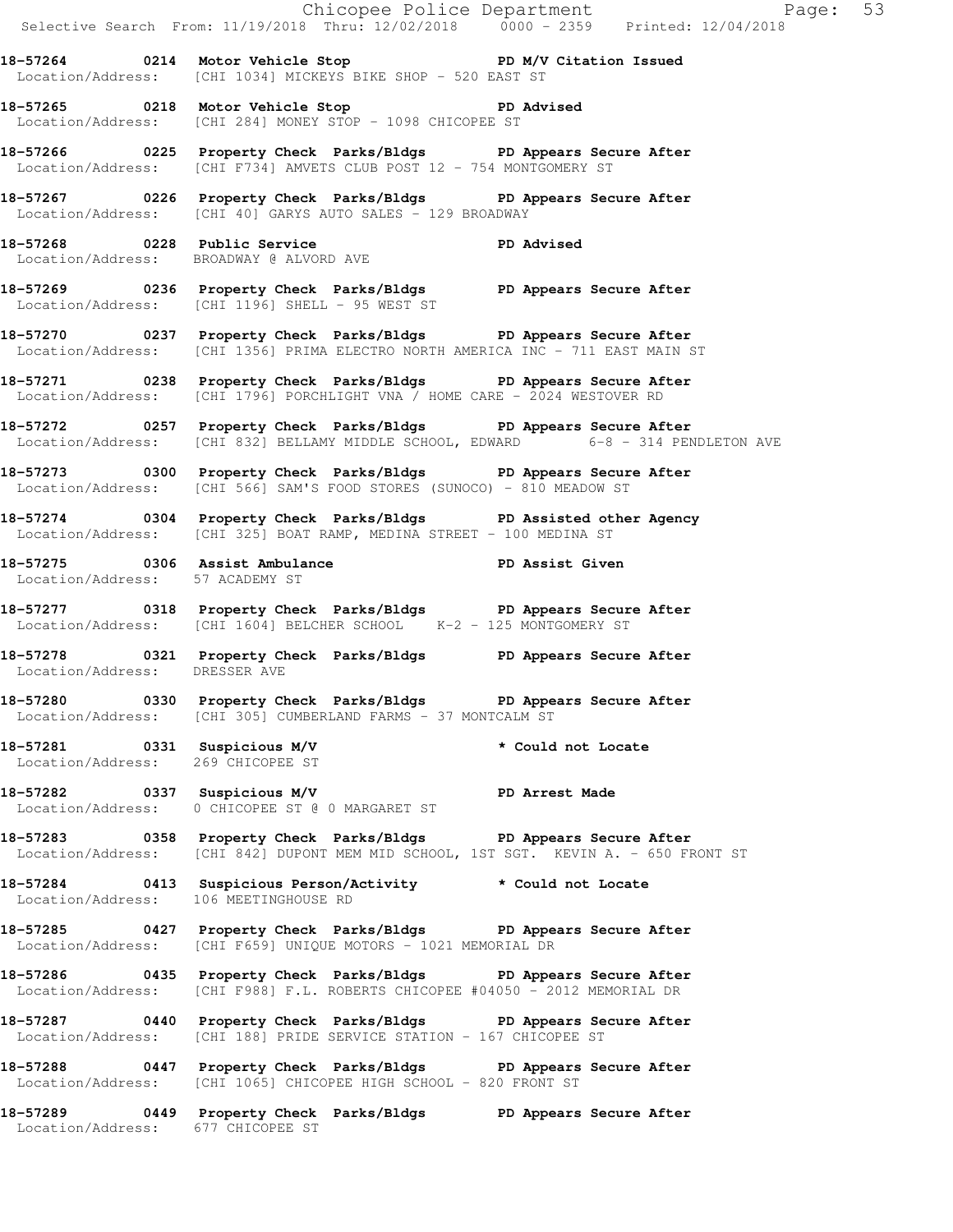**18-57290 0501 Property Check Parks/Bldgs PD Appears Secure After**  Location/Address: [CHI 563] RITE AID PHARMACY - 577 MEADOW ST

**18-57292 0529 Motor Vehicle Stop PD Citation/Warning Issu**  Location/Address: 396 EAST MAIN ST @ 13 HILLMAN ST

**18-57293 0537 Property Check Parks/Bldgs PD Appears Secure After**  Location/Address: [CHI 56] WALGREENS - 583 JAMES ST

**18-57294 0552 Property Check Parks/Bldgs PD Appears Secure After**  Location/Address: [CHI 306] RITE AID PHARMACY - 1-5 ST JAMES AVE

**18-57295 0558 Property Check Parks/Bldgs PD Appears Secure After**  Location/Address: [CHI F684] CASTLE OF KNIGHTS - 1599 MEMORIAL DR

**18-57296 0558 Property Check Parks/Bldgs PD Appears Secure After**  Location/Address: [CHI F2500] RIVERMILLS CENTER - 5 WEST MAIN ST

**18-57297 0601 Public Service PD Complaint Taken Care**  Location/Address: 19 DWIGHT ST

**18-57298 0606 Property Check Parks/Bldgs PD Appears Secure After**  Location/Address: [CHI 1886] BROTHERS PIZZA - 653 GRATTAN ST

**18-57300 0613 Property Check Parks/Bldgs PD Appears Secure After**  Location/Address: [CHI 449] CVS 2339 - 1176 GRANBY RD

**18-57302 0626 Traffic Assignment PD Appears Secure After**  Location/Address: [CHI 842] DUPONT MEM MID SCHOOL, 1ST SGT. KEVIN A. - 650 FRONT ST

**18-57301 0630 Traffic Assignment PD Complaint Taken Care**  Location/Address: [CHI F1150] CHICOPEE COMPREHENSIVE HIGH SCHOOL - 617 MONTGOMERY ST

**18-57303 0631 Traffic Assignment PD Complaint Taken Care**  Location/Address: [CHI 832] BELLAMY MIDDLE SCHOOL, EDWARD 6-8 - 314 PENDLETON AVE

**18-57304 0632 Traffic Assignment PD Complaint Taken Care**  Location/Address: [CHI 1065] CHICOPEE HIGH SCHOOL - 820 FRONT ST

**18-57305 0646 Traffic/Parking Complaint1050 PD Complaint Taken Care**  Location/Address: 1050 BURNETT RD

**18-57307 0656 Assist Fire Department PD Assist Given**  Location/Address: 615 SHERIDAN ST

**18-57308 0725 Motor Vehicle Stop PD M/V Citation Issued**  Location/Address: 491 GRANBY RD

**18-57314 0819 THREATS MADE PD Report Made**  Location/Address: 333 FRONT ST

**18-57317 0838 Property Check Parks/Bldgs PD Appears Secure After**  Location/Address: [CHI 299] PRESTON PARK - 50 ACCESS RD

**18-57318 0904 Loud Music PD Complaint Taken Care**  Location/Address: 102 MONTGOMERY ST

**18-57321 0932 Traffic/Parking Complaint PD City Ordinance Violat**  Location/Address: [CHI 138] CARLSON GMAC REAL ESTATE - 20 CENTER ST

**18-57322 0937 Unwanted Party/Undesirable PD Complaint Taken Care**  Location/Address: [CHI F234] WILLIMANSETT (WEST) NURSING HOME - 546 CHICOPEE ST

**18-57324 0947 Traffic/Parking Complaint PD Complaint Taken Care**  Location/Address: 48 WARD ST

**18-57325 0954 Property Check Parks/Bldgs PD Appears Secure After**  Location/Address: [CHI 857] SZOT PARK - 97 SGT TRACY DR

**18-57326 1010 Traffic/Parking Complaint PD Advised**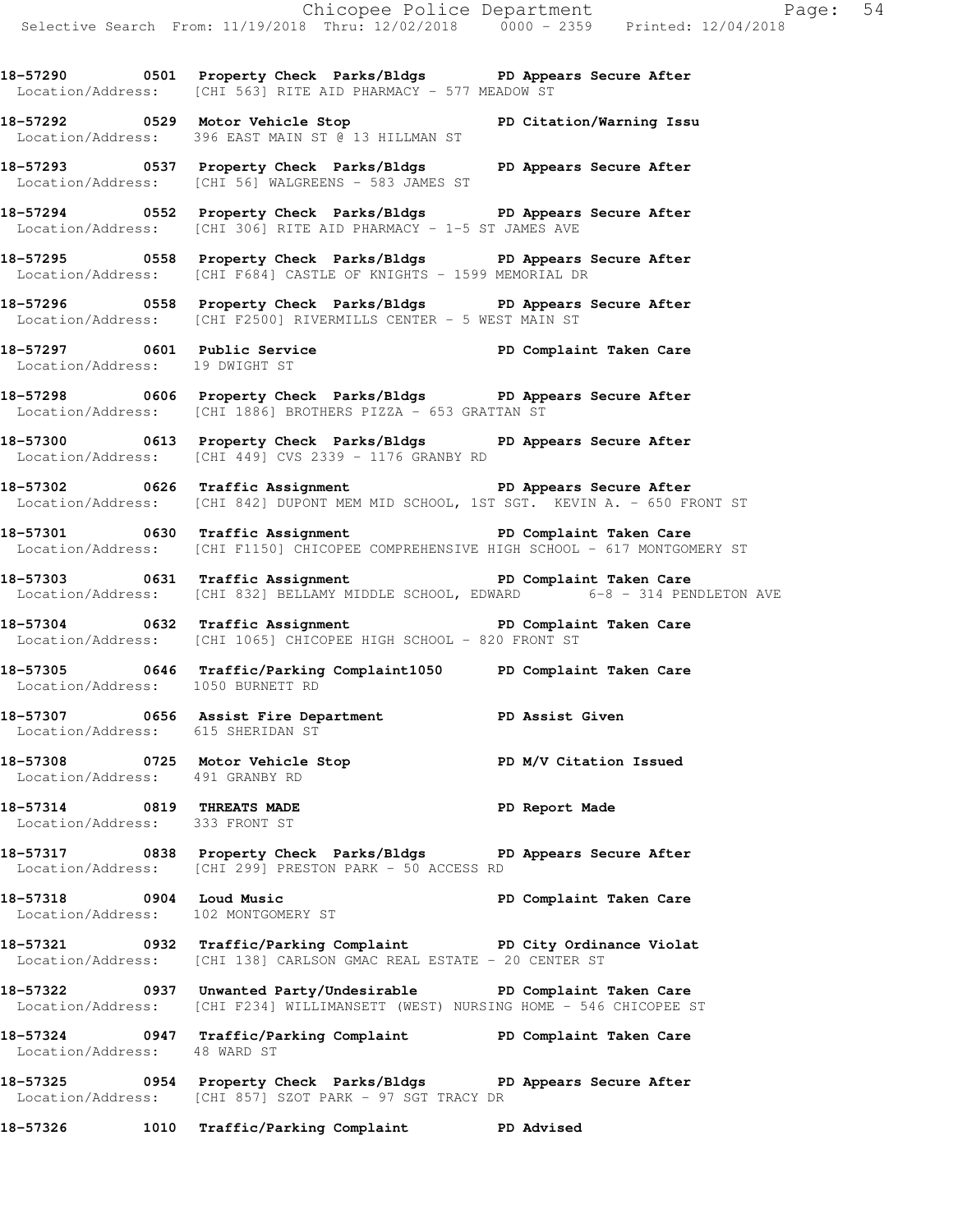|                                      | E Chicopee Police Department<br>Selective Search From: 11/19/2018 Thru: 12/02/2018 0000 - 2359 Printed: 12/04/2018                               | Page: 55             |  |
|--------------------------------------|--------------------------------------------------------------------------------------------------------------------------------------------------|----------------------|--|
| Location/Address: 159 DESLAURIERS ST |                                                                                                                                                  |                      |  |
|                                      | 18-57327 1014 Repossessed Motor Vehicle/Othe PD Complaint Taken Care<br>Location/Address: [CHI F1155] CHICOPEE VILLAGE TOWNHOMES - 68 EASTERN DR |                      |  |
|                                      | 18-57328 1031 Assist Ambulance<br>Location/Address: [CHI F1057] DOLLAR TREE - 591 MEMORIAL DR Apt. #B                                            | PD Assist Given      |  |
|                                      | 18-57330 1045 THREATS MADE PD Report Made Location/Address: [CHI 1530] VALLEY WEST SCHOOL - 269 MOORE ST                                         |                      |  |
|                                      | 18-57334 1126 Crash Property Damage PD Report Made<br>Location/Address: BY 391 SOUTH ON RAMP - CENTER ST                                         |                      |  |
|                                      | 18-57336 1138 Motor Vehicle Stop PD M/V Citation Issued<br>Location/Address: 44 GRATTAN ST                                                       |                      |  |
|                                      | 18-57337 1142 Traffic/Parking Complaint PD Complaint Taken Care<br>Location/Address: [CHI F1161] CHICOPEE MARKETPLACE - 591 MEMORIAL DR          |                      |  |
|                                      | 18-57338 1155 Property Check Parks/Bldgs PD Appears Secure After<br>Location/Address: [CHI 1173] WESTMASS DEVELOPMENT - 61 ROBBINS RD            |                      |  |
|                                      | 18-57339 1156 Suspicious Person/Activity * Could not Locate<br>Location/Address: 6 CHESTNUT ST Apt. #2FL                                         |                      |  |
|                                      | 18-57341 1212 Motor Vehicle Stop PD Advised<br>Location/Address: 222 CENTER ST @ 107 WEST ST                                                     |                      |  |
|                                      | 18-57342 1217 Service of a Summons PD Not Served<br>Location/Address: 337 MONTCALM ST Apt. #2                                                    |                      |  |
|                                      | 18-57343 1225 Service of a Summons PD Not Served<br>Location/Address: 442 BRITTON ST Apt. #2                                                     |                      |  |
|                                      | 18-57344 1227 Crash Property Damage The PD Report Made<br>Location/Address: [CHI 1394] WALGREENS DRUGS STORE - 1195 GRANBY RD                    |                      |  |
|                                      | 18-57346 1230 Service of a Summons<br>Location/Address: 119 PROSPECT ST Apt. #3                                                                  | <b>PD Not Served</b> |  |
| Location/Address: 56 WILLIAM ST      | 18-57345 1233 Assist Ambulance                                                                                                                   | PD Report Made       |  |
|                                      | 18-57350 1255 Larceny Complaint Past PD Report Made<br>Location/Address: [CHI F1057] DOLLAR TREE - 591 MEMORIAL DR Apt. #B                       |                      |  |
|                                      | 18-57351 1257 CHECK THE WELL BEING PD Advised<br>Location/Address: [CHI 1191] WALMART - 591 MEMORIAL DR                                          |                      |  |
| Location/Address: 36 ROBINSON DR     | 18-57352 1333 Repossessed Motor Vehicle/Othe PD Complaint Taken Care                                                                             |                      |  |
| Location/Address: 1 EXCHANGE ST      | 18-57353 1359 Stolen M/V L/P Report                                                                                                              | PD Report Made       |  |
| Location/Address: GRATTAN ST         | 18-57354 1359 Malicious Damage-Past 18-57354 PD Report Made                                                                                      |                      |  |
|                                      | 18-57355 1359 Service of a Summons PD Served in Hand<br>Location/Address: 442 BRITTON ST Apt. #2                                                 |                      |  |
|                                      | 18-57356 1403 Property Check Parks/Bldgs PD Appears Secure After<br>Location/Address: [CHI 48] TYLUNAS FUNERAL HOME - 159 BROADWAY               |                      |  |
|                                      | 18-57357 1404 Traffic/Parking Complaint<br>Location/Address: 0 TAFT AVE @ 0 FANWOOD AVE                                                          | <b>PD Advised</b>    |  |
|                                      | 18-57358 1443 Traffic/Parking ComplaintLAMB PD Complaint Taken Care<br>Location/Address: [CHI 836] LAMBERT - LAVOIE SCHOOL K-5 - 99 KENDALL ST   |                      |  |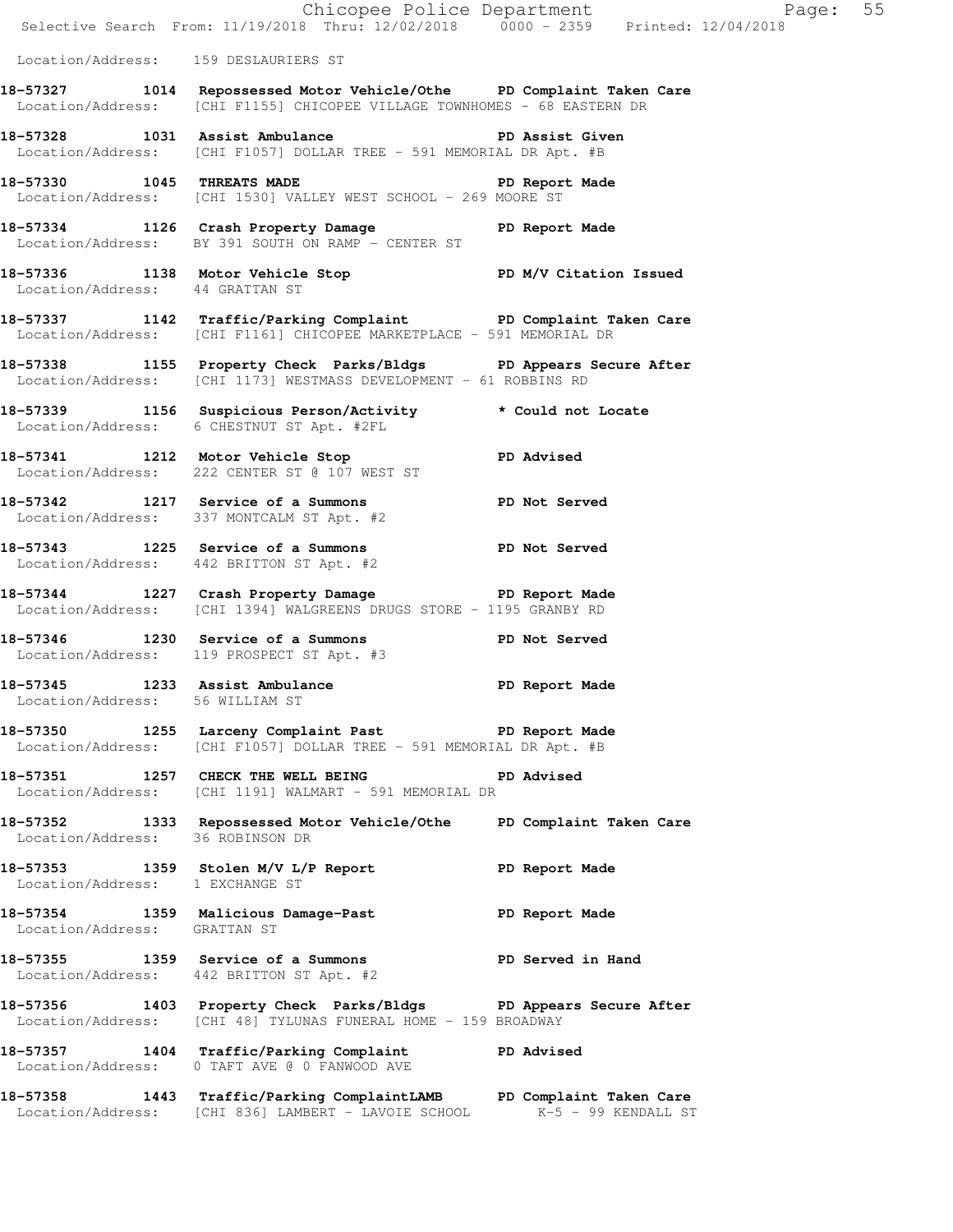|                                        |                                                                                                                                                                | Chicopee Police Department<br>Selective Search From: 11/19/2018 Thru: 12/02/2018 0000 - 2359 Printed: 12/04/2018 |
|----------------------------------------|----------------------------------------------------------------------------------------------------------------------------------------------------------------|------------------------------------------------------------------------------------------------------------------|
|                                        | 18-57359 1444 Property Check Parks/Bldgs PD Appears Secure After<br>Location/Address: [CHI 857] SZOT PARK - 97 SGT TRACY DR                                    |                                                                                                                  |
|                                        | 18-57360 1453 Crash Property Damage New PD Criminal Complaint Re<br>Location/Address: [CHI 242] BIRCH PARK PLACE APARTMENTS CHICOPEE HOUSING - 630 CHICOPEE ST |                                                                                                                  |
|                                        | 18-57361 1454 ASSIST OTHER AGENCY<br>Location/Address: 180 BEAUCHAMP TER                                                                                       | PD Assist Given                                                                                                  |
| Location/Address: 230 GRATTAN ST       | 18-57363 1516 Public Service 20 PD Complaint Taken Care                                                                                                        |                                                                                                                  |
| Location/Address: 1089 GRANBY RD       | 18-57364 1534 CHECK THE WELL BEING PD Complaint Taken Care                                                                                                     |                                                                                                                  |
| Location/Address: 133 LABELLE CIR      | 18-57365 1538 Abandoned 911 Call <b>*</b> False Alarm                                                                                                          |                                                                                                                  |
|                                        | 18-57366 1544 Crash Property Damage PD Report Made<br>Location/Address: CHICOPEE ST @ SPRINGFIELD ST                                                           |                                                                                                                  |
| Location/Address: 50 THEROUX DR        | 18-57367 1550 Malicious Damage-Past 1990 Report Made                                                                                                           |                                                                                                                  |
| Location/Address: 65 BROADWAY Apt. #38 | 18-57371 1615 Larceny Complaint Past PD Report Made                                                                                                            |                                                                                                                  |
| Location/Address: 42 STANLEY CT        | 18-57374 1623 Assist Ambulance No PD Assist Given                                                                                                              |                                                                                                                  |
| Location/Address: 35 MADISON ST        | 18-57375 1635 Malicious Damage-Past 18-57375                                                                                                                   |                                                                                                                  |
| Location/Address: 27 ADAMS ST          | 18-57376 1636 Repossessed Motor Vehicle/Othe PD Assist Given                                                                                                   |                                                                                                                  |
|                                        | 18-57378 1651 Drug Overdose<br>Location/Address: 47 BLANCHE ST Apt. #2L                                                                                        | PD Report Made                                                                                                   |
|                                        | 18-57379 1701 Crash Property Damage PD Advised<br>Location/Address: [CHI 836] LAMBERT - LAVOIE SCHOOL K-5 - 99 KENDALL ST                                      |                                                                                                                  |
|                                        | 18-57382 1710 Breaking & Entering-Report PD Report Made<br>Location/Address: 126 EAST ST Apt. #L                                                               |                                                                                                                  |
|                                        | 18-57383 1712 THREATS MADE<br>Location/Address: 19 ALVORD AVE Apt. #2L                                                                                         | PD Report Made                                                                                                   |
|                                        | 18-57384 1714 Assault & Battery Complaint PD Assist Given<br>Location/Address: [CHI 850] LINCOLN GROVE - PARK - 224 BROADWAY                                   |                                                                                                                  |
|                                        | 18-57385 1715 Abandoned 911 Call No PD Appears Secure After<br>Location/Address: [CHI 782] ELMS, COLLEGE OF OUR LADY OF THE - 291 SPRINGFIELD ST               |                                                                                                                  |
|                                        | 18-57386 1756 Neighbor/Landlord Dispute<br>Location/Address: 359 PROSPECT ST Apt. #B3                                                                          | PD Report Made                                                                                                   |
| Location/Address: 65 BROADWAY          | 18-57387 1805 Crash Property Damage New PD Criminal Complaint Re                                                                                               |                                                                                                                  |
|                                        | 18-57388 1820 Abandoned 911 Call<br>Location/Address: 82 DEBRA DR Apt. #1B                                                                                     | * False Alarm                                                                                                    |
|                                        | 18-57390 1854 Loud Music<br>Location/Address: 58 RIVERVIEW TER Apt. #D                                                                                         | PD Complaint Taken Care                                                                                          |
| Location/Address: 47 LORRAINE ST       | 18-57393 1908 Breaking & Entering in progres PD Report Made                                                                                                    |                                                                                                                  |
|                                        | 18-57394 1910 Motor Vehicle Stop PD M/V Citation Issued<br>Location/Address: 1041 MEMORIAL DR @ 591 PENDLETON AVE                                              |                                                                                                                  |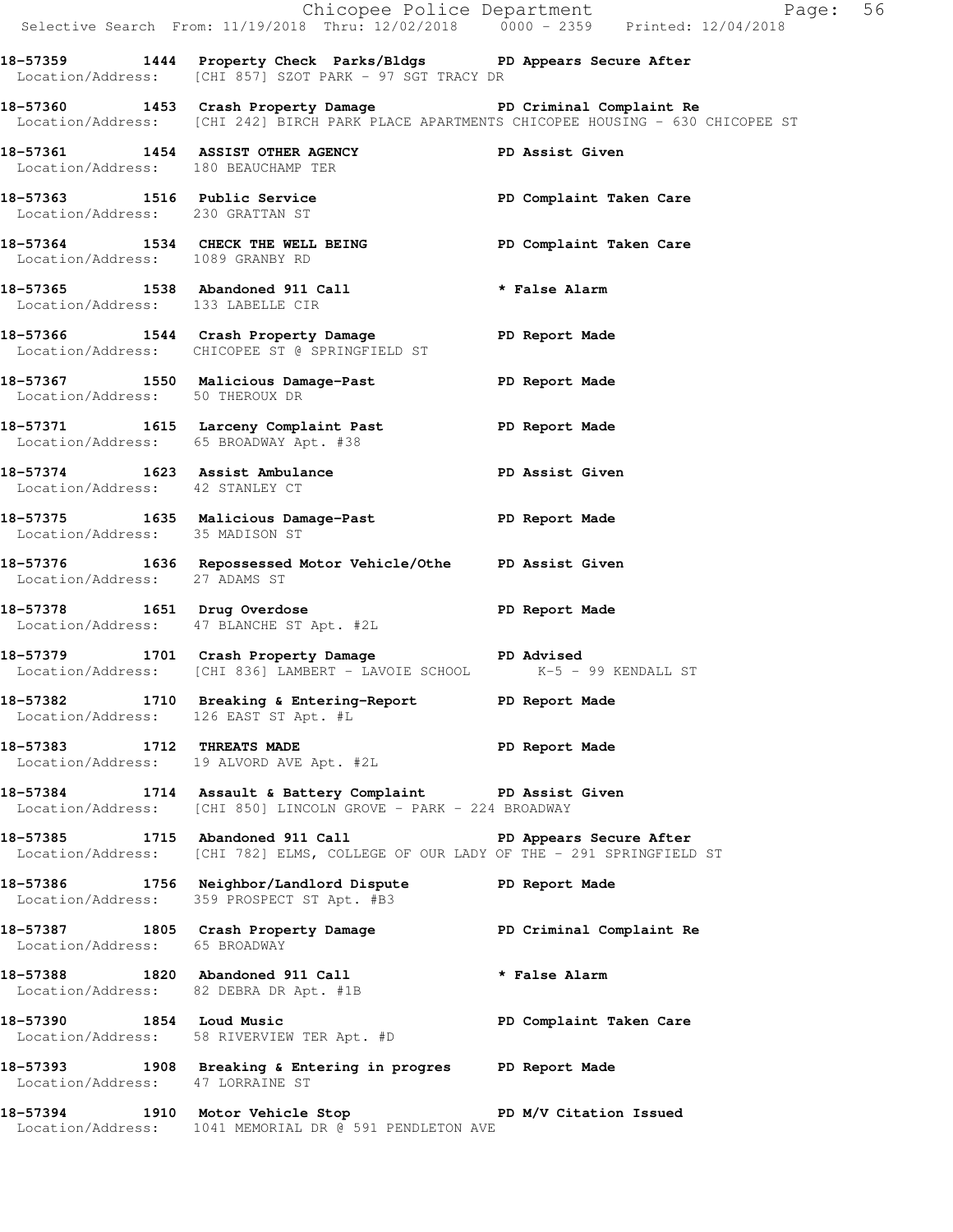Location/Address: 62 JOHN ST **18-57398 1927 Assist Ambulance PD Assist Given**  Location/Address: 615 FRONT ST Apt. #1L **18-57401 1945 Disabled Motor Vehicle PD Complaint Taken Care**  Location/Address: 1043 CHICOPEE ST @ 31 PROSPECT ST **18-57403 1959 Crash Property Damage PD Report Made**  Location/Address: 0 CHICOPEE ST @ 0 STATE ST **18-57404 2011 Crash Personal Injury PD Report Made**  Location/Address: [CHI 1191] WALMART - 591 MEMORIAL DR **18-57406 2020 Investigation/Traffic \* No Action Required**  Location/Address: 140 CRESCENT DR 18-57407 **2033 Missing Person PD Report Made**  Location/Address: [CHI F1104] FERNANDES BUILDING - 187 FAIRVIEW AVE **18-57411 2059 Loud Music \* No Action Required**  Location/Address: [CHI 1498] HONEYLAND FARMS - 206 NEWBURY ST **18-57412 2118 Assist Fire Department PD Assist Given**  Location/Address: 22 JOHN ST Apt. #2R **18-57414 2120 Assist Ambulance PD Assist Given**  Location/Address: [CHI F1254] 19 MARY ST Apt. #2R **18-57415 2124 Motor Vehicle Stop PD M/V Citation Issued**  Location/Address: 34 CAREW ST **18-57417 2147 Suspicious M/V PD Advised**  Location/Address: 42 STEWART ST

18-57396 1921 Assist Ambulance **PD Assist Given** 

**18-57418 2207 Sudden Death PD Report Made**  Location/Address: 94 FAIRVIEW AVE Apt. #2FL

**18-57420 2302 Repossessed Motor Vehicle/Othe PD Complaint Taken Care**  Location/Address: [CHI 1317] KUNG FU ACADEMY - 551 EAST ST

**18-57421 2316 Traffic/Parking Complaint \* Unfounded**  Location/Address: 534 SPRINGFIELD ST @ 10 ATWATER ST

## **For Date: 11/29/2018 - Thursday**

**18-57422 0008 Property Check Parks/Bldgs PD Appears Secure After**  Location/Address: [CHI 853] WISNIOWSKI PARK - 14 SPRUCE ST

**18-57423 0016 Property Check Parks/Bldgs PD Appears Secure After**  Location/Address: [CHI 574] PRIDE - 27 MONTGOMERY ST

**18-57424 0022 Property Check Parks/Bldgs PD Appears Secure After**  Location/Address: [CHI F1276] MASSES SEAFOOD - 1329 MEMORIAL DR

**18-57425 0022 Property Check Parks/Bldgs PD Appears Secure After**  Location/Address: [CHI 276] SUNOCO A PLUS MINI MART - 1031 CHICOPEE ST

**18-57426 0023 Property Check Parks/Bldgs PD Appears Secure After**  Location/Address: [CHI 188] PRIDE SERVICE STATION - 167 CHICOPEE ST

**18-57427 0024 Property Check Parks/Bldgs PD Appears Secure After**  Location/Address: [CHI 853] WISNIOWSKI PARK - 14 SPRUCE ST

**18-57428 0024 Property Check Parks/Bldgs PD Appears Secure After**  Location/Address: [CHI 276] SUNOCO A PLUS MINI MART - 1031 CHICOPEE ST

**18-57429 0025 Property Check Parks/Bldgs PD Appears Secure After**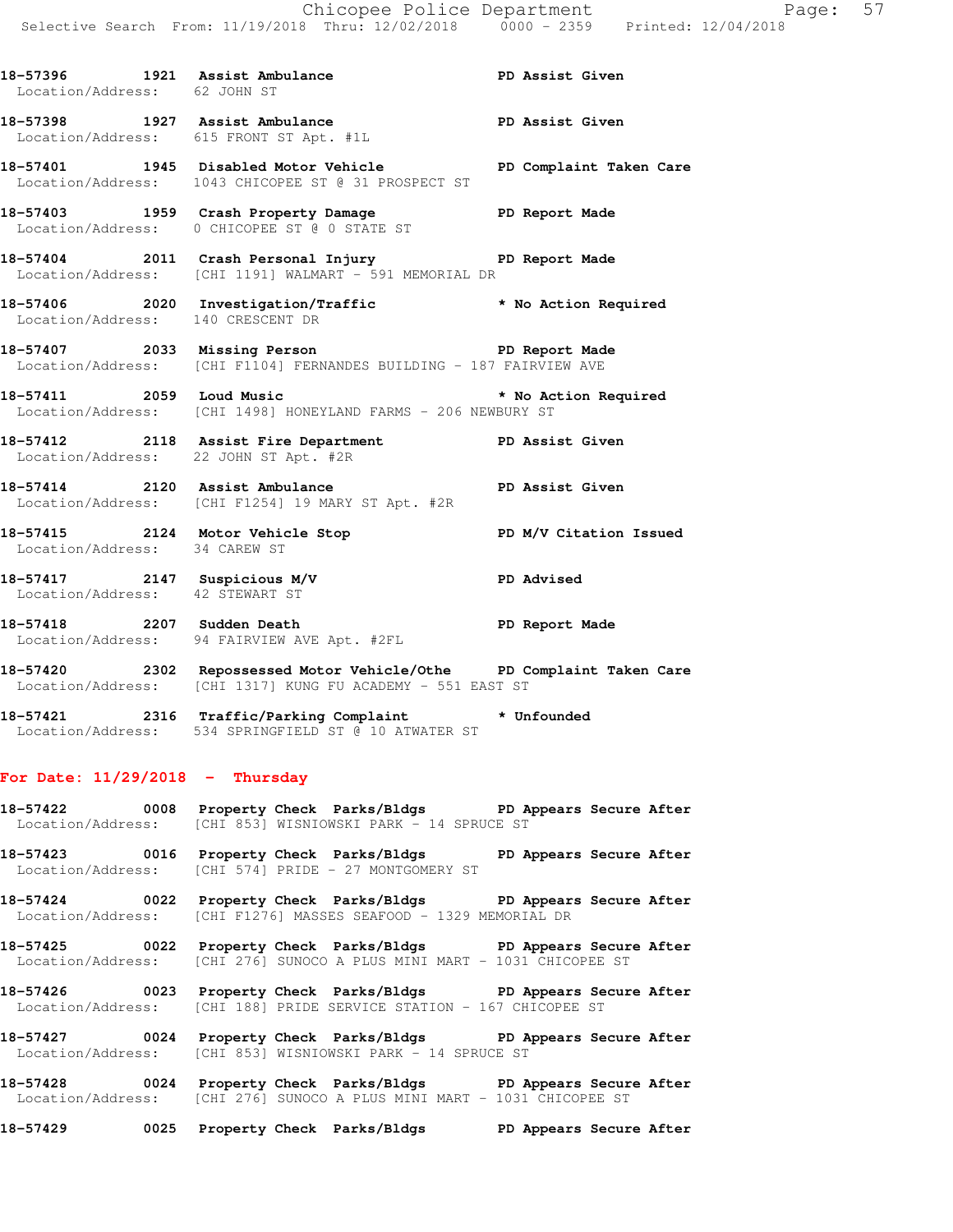|                                   | Chicopee Police Department<br>Selective Search From: 11/19/2018 Thru: 12/02/2018 0000 - 2359 Printed: 12/04/2018                                      | Page: 58 |  |
|-----------------------------------|-------------------------------------------------------------------------------------------------------------------------------------------------------|----------|--|
|                                   | Location/Address: [CHI F1345] ALL STAR RENTAL - 399 MEMORIAL DR                                                                                       |          |  |
|                                   | 18-57430 0026 Property Check Parks/Bldgs PD Appears Secure After<br>Location/Address: [CHI 719] PRICE RITE - 1600 MEMORIAL DR                         |          |  |
| Location/Address: JAMES ST        | 18-57431 0029 Motor Vehicle Stop 57 PD Arrest Made                                                                                                    |          |  |
|                                   | 18-57432 0032 Property Check Parks/Bldgs PD Appears Secure After<br>Location/Address: [CHI F376] CURRY HONDA NISSAN - 767 MEMORIAL DR                 |          |  |
|                                   | 18-57433 0033 Property Check Parks/Bldgs PD Appears Secure After<br>Location/Address: [CHI F1048] HAMPTON INN CHICOPEE - 600 MEMORIAL DR              |          |  |
|                                   | 18-57434 0034 Property Check Parks/Bldgs PD Appears Secure After<br>Location/Address: [CHI 566] SAM'S FOOD STORES (SUNOCO) - 810 MEADOW ST            |          |  |
|                                   | 18-57435 0037 Property Check Parks/Bldgs PD Appears Secure After<br>Location/Address: [CHI F343] CABOTVILLE INDUSTRIAL PARK - 165 FRONT ST            |          |  |
|                                   | 18-57436 0038 Property Check Parks/Bldgs PD Appears Secure After<br>Location/Address: [CHI F343] CABOTVILLE INDUSTRIAL PARK - 165 FRONT ST            |          |  |
|                                   | 18-57437 0039 Motor Vehicle Stop PD Advised<br>Location/Address: [CHI 719] PRICE RITE - 1600 MEMORIAL DR                                              |          |  |
|                                   | 18-57438 0042 Property Check Parks/Bldgs PD Appears Secure After<br>Location/Address: [CHI 1065] CHICOPEE HIGH SCHOOL - 820 FRONT ST                  |          |  |
|                                   | 18-57439 0049 Property Check Parks/Bldgs PD Appears Secure After<br>Location/Address: [CHI 276] SUNOCO A PLUS MINI MART - 1031 CHICOPEE ST            |          |  |
| Location/Address: 979 CHICOPEE ST | 18-57440 0054 Motor Vehicle Stop 57 PD Report Made                                                                                                    |          |  |
|                                   | 18-57441 0059 Property Check Parks/Bldgs PD Appears Secure After<br>Location/Address: [CHI 1196] SHELL - 95 WEST ST                                   |          |  |
|                                   | 18-57443 0100 Motor Vehicle Stop N/V Citation Issued<br>Location/Address: [CHI F1440] BUFFALO WILD WINGS - 480 MEMORIAL DR                            |          |  |
|                                   | 18-57444 0101 Property Check Parks/Bldgs PD Appears Secure After<br>Location/Address: [CHI 857] SZOT PARK - 97 SGT TRACY DR                           |          |  |
|                                   | 18-57445 0107 Property Check Parks/Bldgs PD Appears Secure After<br>Location/Address: [CHI 429] KNIGHTS OF COLUMBUS - 460 GRANBY RD                   |          |  |
|                                   | 18-57446 0112 Motor Vehicle Stop PD M/V Citation Issued<br>Location/Address: [CHI 426] ARBORS (THE) AT CHICOPEE - 929 MEMORIAL DR                     |          |  |
|                                   | 18-57447 0113 Property Check Parks/Bldgs PD Appears Secure After<br>Location/Address: [CHI F621] FAMILY DOLLAR - 209 EXCHANGE ST                      |          |  |
|                                   | 18-57448 0117 Property Check Parks/Bldgs PD Appears Secure After<br>Location/Address: REAR LOT SZOT PARK - ABBEY MEMORIAL DR                          |          |  |
| Location/Address: MARTEN ST       | 18-57449 0121 Property Check Parks/Bldgs PD Appears Secure After                                                                                      |          |  |
|                                   | 18-57450 0123 Property Check Parks/Bldgs PD Appears Secure After<br>Location/Address: [CHI 306] RITE AID PHARMACY - 1-5 ST JAMES AVE                  |          |  |
|                                   | 18-57451 0124 Property Check Parks/Bldgs PD Appears Secure After<br>Location/Address: [CHI 958] PION PONTIAC (BOB) - 333 MEMORIAL DR                  |          |  |
|                                   | 18-57452 0125 Property Check Parks/Bldgs PD Appears Secure After<br>Location/Address: [CHI 839] STEFANIK SCHOOL, GENERAL. JOHN J. K-5 - 720 MEADOW ST |          |  |
|                                   | 18-57453 0128 Property Check Parks/Bldgs PD Appears Secure After<br>Location/Address: [CHI 854] SARAH JANE PARK - 21 VIVIAN ST                        |          |  |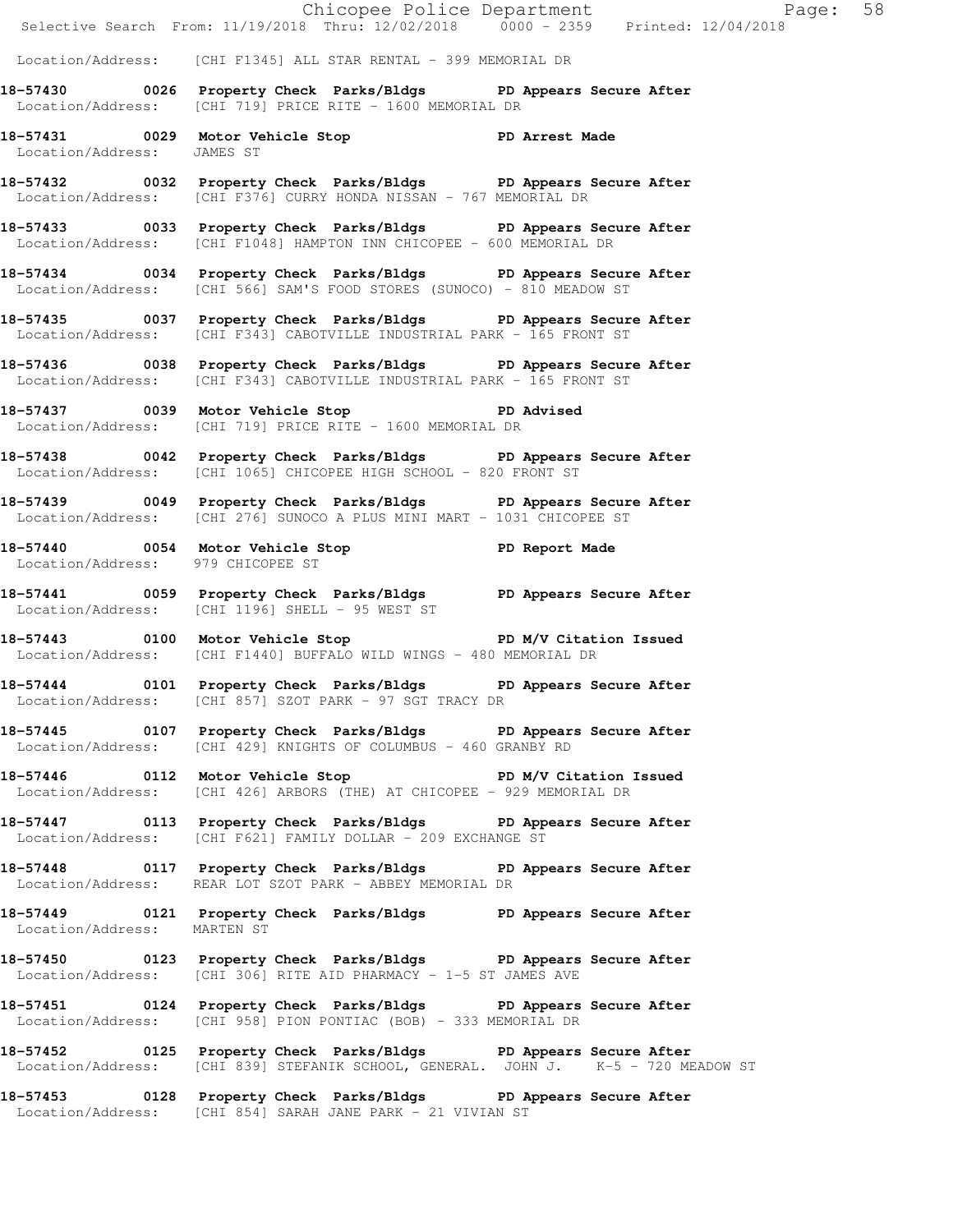Chicopee Police Department Page: 59 Selective Search From: 11/19/2018 Thru: 12/02/2018 0000 - 2359 Printed: 12/04/2018 **18-57454 0130 Property Check Parks/Bldgs PD Appears Secure After**  Location/Address: [CHI F734] AMVETS CLUB POST 12 - 754 MONTGOMERY ST **18-57455 0132 Property Check Parks/Bldgs PD Appears Secure After**  Location/Address: [CHI 850] LINCOLN GROVE - PARK - 224 BROADWAY **18-57456 0132 Property Check Parks/Bldgs PD Appears Secure After**  Location/Address: [CHI 188] PRIDE SERVICE STATION - 167 CHICOPEE ST **18-57457 0134 Assist Ambulance PD Assist Given**  Location/Address: 260 COLLEGE ST Apt. #2 **18-57458 0136 Property Check Parks/Bldgs PD Appears Secure After**  Location/Address: [CHI 847] RAY ASH PARK - 52 ARCADE ST **18-57460 0144 Property Check Parks/Bldgs PD Appears Secure After**  Location/Address: [CHI 328] SAMS CONVENIENCE STORE - 147 BROADWAY **18-57461 0145 Property Check Parks/Bldgs PD Appears Secure After**  Location/Address: [CHI 830] BARRY SCHOOL, ANNA E. K-5 - 44 CONNELL ST **18-57462 0151 Motor Vehicle Stop PD Citation/Warning Issu**  Location/Address: [CHI 854] SARAH JANE PARK - CHICOPEE ST **18-57463 0151 Property Check Parks/Bldgs PD Appears Secure After**  Location/Address: [CHI 919] BIG Y WORLD CLASS MARKETS - 650 MEMORIAL DR **18-57464 0154 Property Check Parks/Bldgs PD Appears Secure After**  Location/Address: [CHI 178] BASICS PLUS MINI MART - 190 EAST ST **18-57465 0155 Property Check Parks/Bldgs PD Appears Secure After**  Location/Address: [CHI F1272] LIFE POINT CHURCH - 603 NEW LUDLOW RD **18-57466 0157 Property Check Parks/Bldgs PD Appears Secure After**  Location/Address: [CHI F1342] CVS PHARMACY - 235 CENTER ST **18-57467 0202 Property Check Parks/Bldgs PD Appears Secure After**  Location/Address: [CHI 728] MCDONALDS - 1460 MEMORIAL DR 18-57468 **0203** Motor Vehicle Stop **PD M/V Citation Issued**  Location/Address: 9 STONINA DR **18-57469 0204 Property Check Parks/Bldgs PD Appears Secure After**  Location/Address: [CHI 839] STEFANIK SCHOOL, GENERAL. JOHN J. K-5 - 720 MEADOW ST **18-57470 0205 Property Check Parks/Bldgs PD Appears Secure After**  Location/Address: [CHI F1328] GALLAGHER OLDE FASHIONED SERVICE - 560 EAST ST **18-57471 0211 Property Check Parks/Bldgs PD Appears Secure After**  Location/Address: [CHI 1796] PORCHLIGHT VNA / HOME CARE - 2024 WESTOVER RD **18-57472 0212 Motor Vehicle Stop PD Advised**  Location/Address: [CHI 1232] CITY TIRE - 1385 MEMORIAL DR **18-57473 0213 Property Check Parks/Bldgs PD Appears Secure After**  Location/Address: [CHI 1530] VALLEY WEST SCHOOL - 269 MOORE ST **18-57474 0216 Property Check Parks/Bldgs PD Appears Secure After**  Location/Address: 45 DRESSER AVE **18-57475 0220 Property Check Parks/Bldgs PD Appears Secure After**  Location/Address: [CHI 857] SZOT PARK - 97 SGT TRACY DR **18-57476 0223 Property Check Parks/Bldgs PD Appears Secure After**  Location/Address: STONINA DR **18-57477 0223 Property Check Parks/Bldgs PD Appears Secure After** 

**18-57478 0224 Property Check Parks/Bldgs PD Appears Secure After**  Location/Address: [CHI 1604] BELCHER SCHOOL K-2 - 125 MONTGOMERY ST

Location/Address: [CHI 398] AMERICAN LEGION POST 275 - 41 ROBBINS RD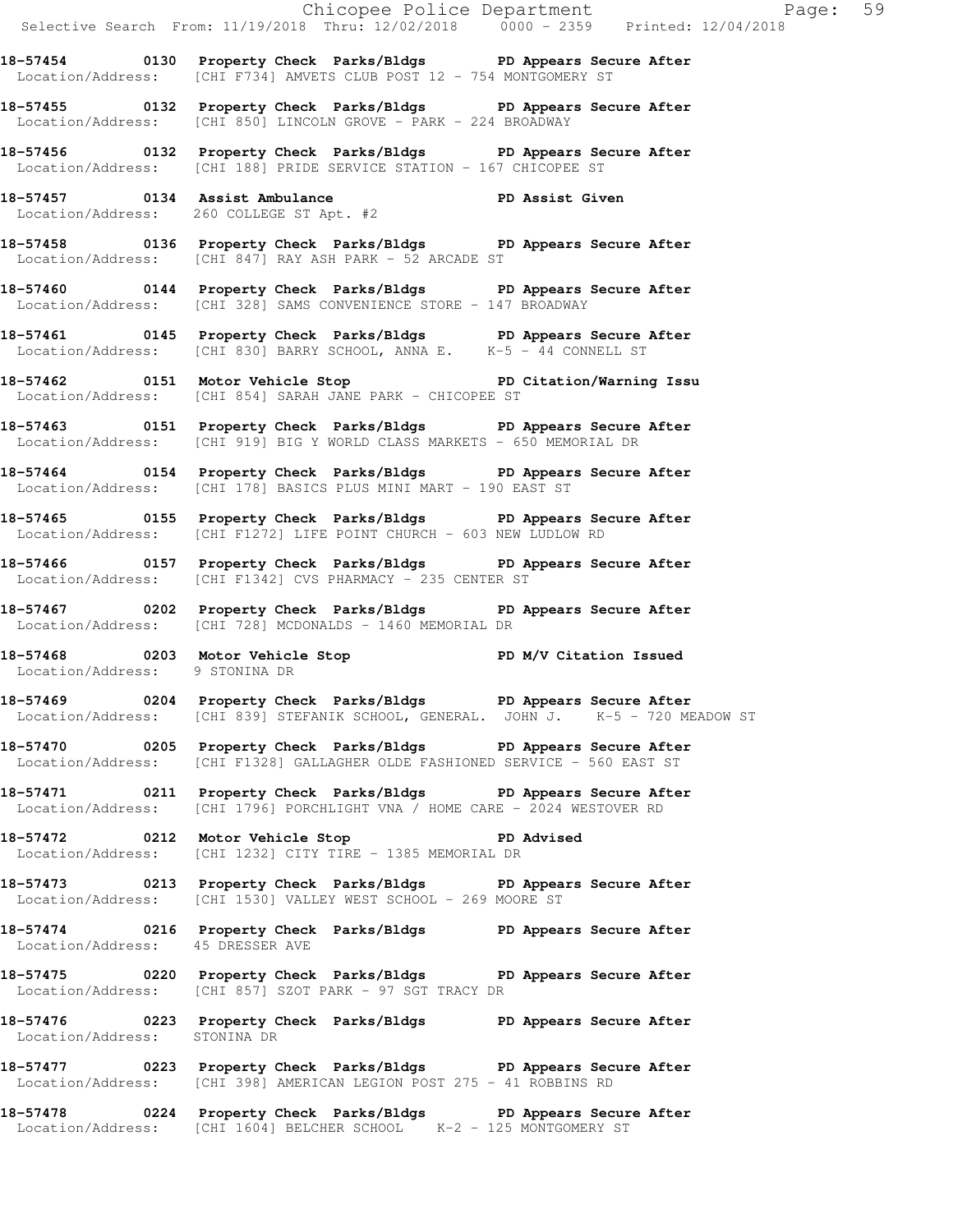**18-57479 0224 Property Check Parks/Bldgs PD Appears Secure After**  Location/Address: [CHI 269] JENROSE WINES & LIQUORS - 945 CHICOPEE ST

**18-57480 0226 Motor Vehicle Stop PD M/V Citation Issued**  Location/Address: [CHI 1600] MONTY'S ROADHOUSE - 733 CHICOPEE ST

**18-57482 0230 Property Check Parks/Bldgs PD Appears Secure After**  Location/Address: [CHI XF1665] MASS ALTERNATIVE CARE - 1247 EAST MAIN ST

**18-57483 0232 Property Check Parks/Bldgs PD Appears Secure After**  Location/Address: [CHI 832] BELLAMY MIDDLE SCHOOL, EDWARD 6-8 - 314 PENDLETON AVE

**18-57484 0236 Property Check Parks/Bldgs PD Appears Secure After**  Location/Address: [CHI 660] OCEAN STATE JOB LOT - 1451 MEMORIAL DR

**18-57485 0238 Property Check Parks/Bldgs PD Appears Secure After**  Location/Address: [CHI F208] CAVALIER RESTAURANT, ALCOA CATERING - 366 CHICOPEE ST

**18-57486 0238 Property Check Parks/Bldgs PD Appears Secure After**  Location/Address: [CHI F1476] RIVOLI THEATER BAR - 43 SPRINGFIELD ST

**18-57487 0240 Property Check Parks/Bldgs PD Appears Secure After**  Location/Address: LEONA AVE

**18-57488 0241 Property Check Parks/Bldgs PD Appears Secure After**  Location/Address: [CHI 563] RITE AID PHARMACY - 577 MEADOW ST

**18-57489 0241 Property Check Parks/Bldgs PD Appears Secure After**  Location/Address: [CHI 335] PAUL BUNYANS FARM & NURSERY - 516 FULLER RD

**18-57490 0246 Property Check Parks/Bldgs PD Appears Secure After**  Location/Address: [CHI 529] ARNOLDS MEAT - 307 GRATTAN ST

**18-57491 0246 Property Check Parks/Bldgs PD Appears Secure After**  Location/Address: [CHI F122] SALTER COLLEGE - 645 SHAWINIGAN DR

**18-57492 0254 Property Check Parks/Bldgs PD Appears Secure After**  Location/Address: [CHI 670] CUMBERLAND FARMS - 1061 MEMORIAL DR

**18-57493 0259 Property Check Parks/Bldgs PD Appears Secure After**  Location/Address: [CHI 1831] LAFLAMME TRUCKS - 347 MCKINSTRY AVE

**18-57494 0304 Property Check Parks/Bldgs PD Appears Secure After**  Location/Address: [CHI 674] KENTUCKY FRIED CHICKEN - 1307 MEMORIAL DR

**18-57495 0307 Assist Ambulance PD Assist Given**  Location/Address: 10 NADEAU DR

**18-57497 0323 Property Check Parks/Bldgs PD Appears Secure After**  Location/Address: [CHI 188] PRIDE SERVICE STATION - 167 CHICOPEE ST

**18-57498 0406 Property Check Parks/Bldgs PD Appears Secure After**  Location/Address: [CHI 349] CHIEFS LOUNGE - 371 CHICOPEE ST

**18-57499 0422 Property Check Parks/Bldgs PD Appears Secure After**  Location/Address: [CHI 1530] VALLEY WEST SCHOOL - 269 MOORE ST

**18-57501 0436 Property Check Parks/Bldgs PD Appears Secure After**  Location/Address: [CHI 366] HIGHLAND FARMS - 466 CHICOPEE ST

**18-57502 0441 Property Check Parks/Bldgs PD Appears Secure After**  Location/Address: [CHI 848] DANA PARK - 263 NEWBURY ST

**18-57503 0443 Property Check Parks/Bldgs PD Appears Secure After**  Location/Address: [CHI 849] RIVERS PARK - 19 ALDEN ST

18-57504 **0524** Assist Ambulance **PD Assist Given** Location/Address: 34 FANWOOD AVE

**18-57506 0605 Property Check Parks/Bldgs PD Appears Secure After**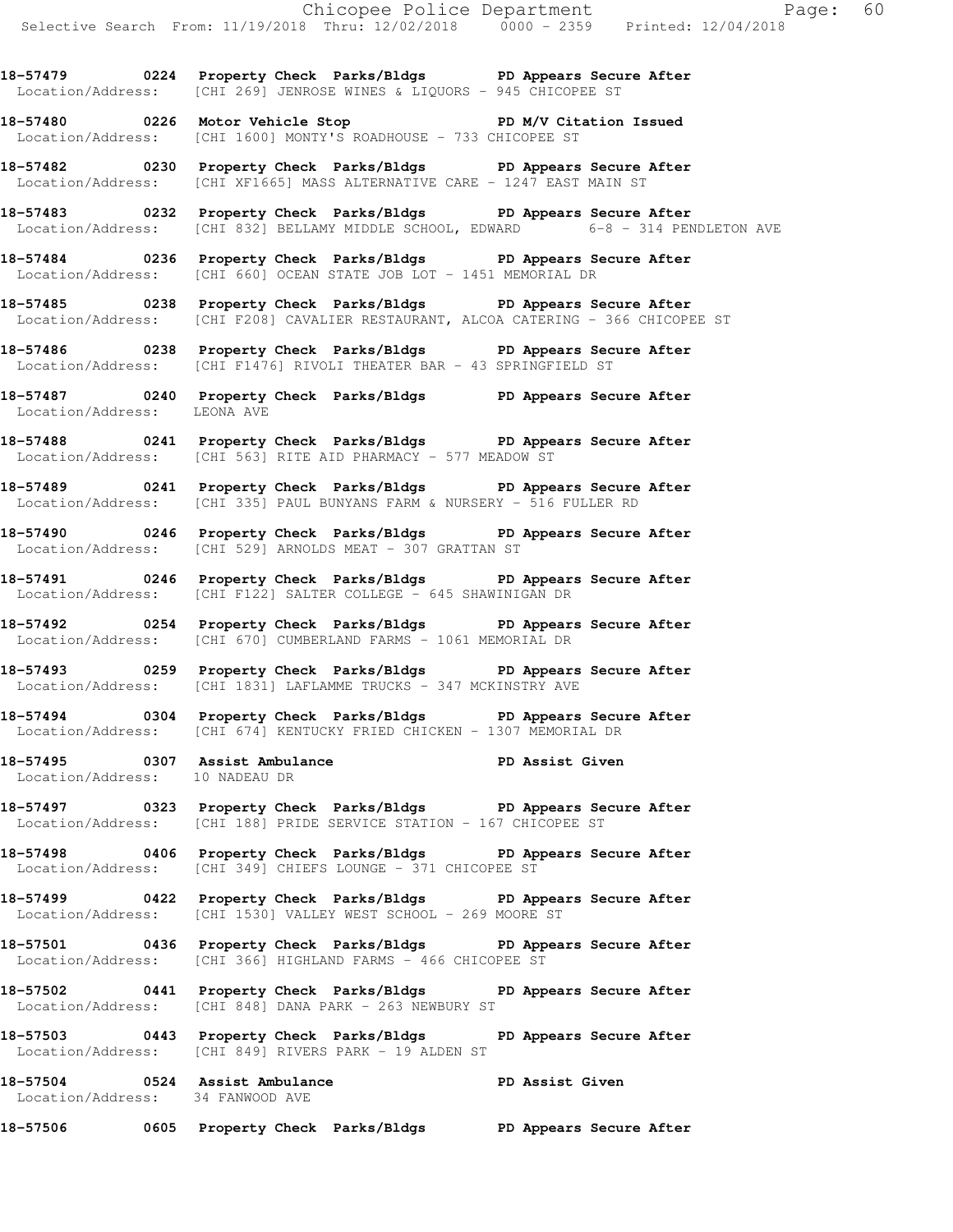|                                   |                                                                                                                                                              | Chicopee Police Department<br>Selective Search From: 11/19/2018 Thru: 12/02/2018 0000 - 2359 Printed: 12/04/2018 |  |
|-----------------------------------|--------------------------------------------------------------------------------------------------------------------------------------------------------------|------------------------------------------------------------------------------------------------------------------|--|
|                                   | Location/Address: [CHI F558] BOYS & GIRLS CLUB OF CHICOPEE - 580 MEADOW ST                                                                                   |                                                                                                                  |  |
| Location/Address: 76 MUZZY ST     | 18-57507 0611 Larceny Complaint Past PD Report Made                                                                                                          |                                                                                                                  |  |
|                                   | 18-57508 0630 Traffic Assignment New PD Complaint Taken Care<br>Location/Address: [CHI 832] BELLAMY MIDDLE SCHOOL, EDWARD 6-8 - 314 PENDLETON AVE            |                                                                                                                  |  |
|                                   | 18-57509 0631 Traffic Assignment Number 2016 PD Complaint Taken Care<br>Location/Address: [CHI F1150] CHICOPEE COMPREHENSIVE HIGH SCHOOL - 617 MONTGOMERY ST |                                                                                                                  |  |
|                                   | 18-57510 0633 Traffic Assignment PD Complaint Taken Care<br>Location/Address: 1050 BURNETT RD                                                                |                                                                                                                  |  |
|                                   | 18-57511 0637 Traffic Assignment<br>Location/Address: [CHI F1150] CHICOPEE COMPREHENSIVE HIGH SCHOOL - 617 MONTGOMERY ST                                     |                                                                                                                  |  |
|                                   | 18-57512 0638 Traffic Assignment PD Complaint Taken Care<br>Location/Address: [CHI 842] DUPONT MEM MID SCHOOL, 1ST SGT. KEVIN A. - 650 FRONT ST              |                                                                                                                  |  |
|                                   | 18-57513 0647 Property Check Parks/Bldgs PD Appears Secure After<br>Location/Address: [CHI 269] JENROSE WINES & LIQUORS - 945 CHICOPEE ST                    |                                                                                                                  |  |
|                                   | 18-57514 0648 Motor Vehicle Stop North PD Citation/Warning Issu<br>Location/Address: [CHI 269] JENROSE WINES & LIQUORS - 945 CHICOPEE ST                     |                                                                                                                  |  |
| Location/Address: FULLER RD       | 18-57515 0652 Traffic Assignment 1998 PD Complaint Taken Care                                                                                                |                                                                                                                  |  |
|                                   | 18-57516 0654 Traffic Assignment The PD No Report Necessary<br>Location/Address: [CHI 1065] CHICOPEE HIGH SCHOOL - 820 FRONT ST                              |                                                                                                                  |  |
| Location/Address: RZASA DR        | 18-57517 0659 Motor Vehicle Stop North PD Complaint Taken Care                                                                                               |                                                                                                                  |  |
|                                   | 18-57519 0710 Motor Vehicle Stop PD Advised<br>Location/Address: 22 NEWS - 88 CHICOPEE ST @ 2 BROADCAST CTR                                                  |                                                                                                                  |  |
|                                   | 18-57522 0719 Motor Vehicle Stop Notor PD Citation/Warning Issu<br>Location/Address: [CHI F554] CALLAWAY GOLF BALL OPERATIONS INC. - 425 MEADOW ST           |                                                                                                                  |  |
| 18-57523 0720 Public Service      | Location/Address: [CHI F825] MASS TRIAL COURT [CHICOPEE] - 30 CHURCH ST                                                                                      | PD Served in Hand                                                                                                |  |
|                                   | 18-57524 0735 Motor Vehicle Stop PD Advised<br>Location/Address: SHAW PARK AVE @ MEADOW ST                                                                   |                                                                                                                  |  |
|                                   | 18-57525 0737 Property Check Parks/Bldgs PD Appears Secure After<br>Location/Address: [CHI 425] ELKS, FRATERNAL ORDERS OF - 431 GRANBY RD                    |                                                                                                                  |  |
|                                   | 18-57526 0805 Traffic/Parking Complaint PD Advised<br>Location/Address: 300 EAST MAIN ST Apt. #C1                                                            |                                                                                                                  |  |
|                                   | 18-57527 0809 Transport Service New PD Transport Complete<br>Location/Address: [CHI F825] MASS TRIAL COURT [CHICOPEE] - 30 CHURCH ST                         |                                                                                                                  |  |
|                                   | 18-57531 0828 Assist Other Police Department * Could not Locate<br>Location/Address: [CHI 507] 67 EDWARD ST                                                  |                                                                                                                  |  |
|                                   | 18-57532 0829 Warrant Service New PD Assist Given<br>Location/Address: [CHI F3001] KIRBY SCHOOL APARTMENTS - 90 MCKINSTRY AVE                                |                                                                                                                  |  |
|                                   | 18-57533 0838 Crash Property Damage 5 PD No Report Necessary<br>Location/Address: [CHI 638] BJS WHOLESALE FOOD WAREHOUSE - 650 MEMORIAL DR                   |                                                                                                                  |  |
| Location/Address: 630 CHICOPEE ST | 18-57535 0847 Assist Fire Department PD Assist Given                                                                                                         |                                                                                                                  |  |
|                                   | 18-57539 0903 Crash Property Damage PD Report Made<br>Location/Address: [CHI 252] DUNKIN DONUTS - 751 MEADOW ST                                              |                                                                                                                  |  |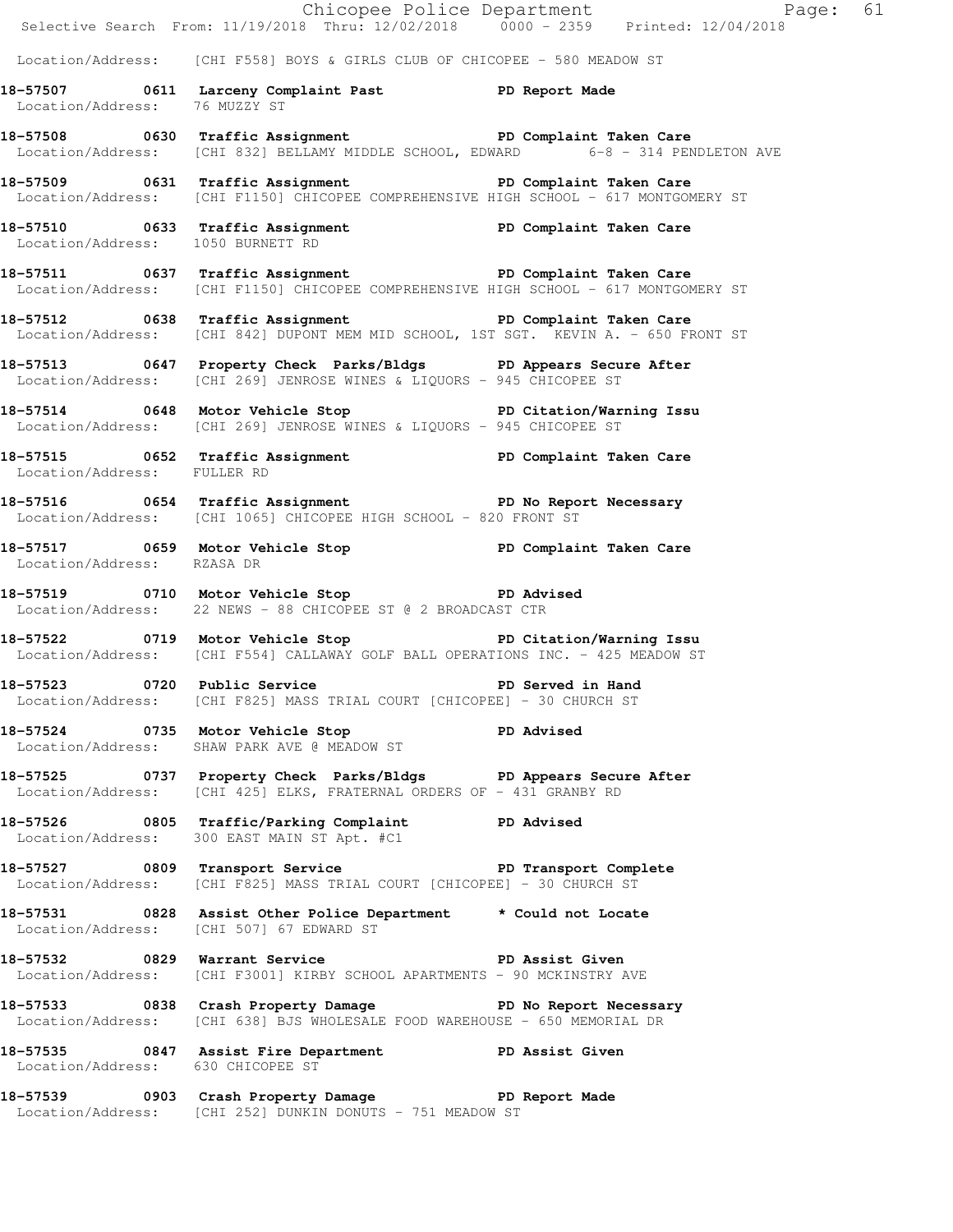|                                    |                                                                                                                                            | Chicopee Police Department Page: 62<br>Selective Search From: 11/19/2018 Thru: 12/02/2018 0000 - 2359 Printed: 12/04/2018 |
|------------------------------------|--------------------------------------------------------------------------------------------------------------------------------------------|---------------------------------------------------------------------------------------------------------------------------|
|                                    | 18-57540 0905 Property Check Parks/Bldgs PD Appears Secure After<br>Location/Address: [CHI 671] PLANET FITNESS - 1183 MEMORIAL DR          |                                                                                                                           |
|                                    | 18-57541 0905 Public Service <b>18-18 PD</b> Complaint Taken Care<br>Location/Address: [CHI 325] BOAT RAMP, MEDINA STREET - 100 MEDINA ST  |                                                                                                                           |
|                                    | 18-57543 0920 Disturbance<br>Location/Address: 325 CHICOPEE ST @ 7 ELMER DR * Could not Locate                                             |                                                                                                                           |
|                                    | 18-57544 0933 Juvenile Complaint<br>Location/Address: [CHI F1150] CHICOPEE COMPREHENSIVE HIGH SCHOOL - 617 MONTGOMERY ST                   |                                                                                                                           |
|                                    | 18-57546 1007 Suspicious M/V<br>Location/Address: 7 NAWROCKI DR                                                                            |                                                                                                                           |
|                                    | 18-57549 1025 Public Service PD Complaint Taken Care<br>Location: MARCOTTE FORD HOLYOKE                                                    |                                                                                                                           |
|                                    | 18-57550 1029 Malicious Damage-Past PD Report Made<br>Location/Address: 84 OLD PENDLETON AVE                                               |                                                                                                                           |
| Location/Address: GRIFFITH RD      | 18-57552 1034 Property Check Parks/Bldgs PD Appears Secure After                                                                           |                                                                                                                           |
|                                    | 18-57553 1034 Property Check Parks/Bldgs PD Appears Secure After<br>Location/Address: [CHI 257] AUTO TECHNIQUES - 1424 GRANBY RD           |                                                                                                                           |
| Location/Address: 22 JOHN ST       | 18-57555 1039 Assist Ambulance <b>18-18 PD</b> Criminal Complaint Re                                                                       |                                                                                                                           |
|                                    | 18-57556 1039 Assist Ambulance New PD Assist Given<br>Location/Address: [CHI 660] OCEAN STATE JOB LOT - 1451 MEMORIAL DR                   |                                                                                                                           |
|                                    | 18-57557 1041 Traffic/Parking Complaint * No Action Required<br>Location/Address: [CHI 919] BIG Y WORLD CLASS MARKETS - 650 MEMORIAL DR    |                                                                                                                           |
|                                    | 18-57559 1042 Identity Fraud/Theft PD Report Made<br>Location/Address: [CHI 718] CVS 693 - 1616 MEMORIAL DR                                |                                                                                                                           |
|                                    | 18-57561 1054 Traffic/Parking Complaint * No Action Required<br>Location/Address: [CHI 638] BJS WHOLESALE FOOD WAREHOUSE - 650 MEMORIAL DR |                                                                                                                           |
|                                    | 18-57562 1136 Larceny Complaint Past PD Report Made Location/Address: 22 KEDDY BLVD                                                        |                                                                                                                           |
|                                    | 18-57563 1201 MAIL RUN 2008 2010 PD Complaint Taken Care<br>Location/Address: [CHI F368] CITY HALL ANNEX - 274 FRONT ST                    |                                                                                                                           |
|                                    | 18-57564 1210 Suspicious M/V 1999 PD Report Made<br>Location/Address: MEMORIAL DR @ MASS TURNPIKE/EXIT 5-STA1                              |                                                                                                                           |
|                                    | 18-57565 1215 Property Check Parks/Bldgs PD Appears Secure After<br>Location/Address: [CHI 857] SZOT PARK - 97 SGT TRACY DR                |                                                                                                                           |
|                                    | 18-57566 1221 Property Check Parks/Bldgs PD Appears Secure After<br>Location/Address: [CHI 856] NASH FIELD PARK - 90 CALL ST               |                                                                                                                           |
|                                    | 18-57567 1223 Motor Vehicle Stop North PD Criminal Complaint Re<br>Location/Address: [CHI F740] BRADS SERVICE CENTER - 760 FRONT ST        |                                                                                                                           |
| Location/Address: EAST MAIN ST     | 18-57569 1312 Suspicious M/V                                                                                                               | * Could not Locate                                                                                                        |
|                                    | 18-57570 1325 Disturbance<br>Location/Address: 697 GRATTAN ST Apt. #3L                                                                     | <b>PD Advised</b>                                                                                                         |
| Location/Address: CITCO - FRONT ST | 18-57571 1349 CHECK THE WELL BEING the second to cate                                                                                      |                                                                                                                           |
|                                    | 18-57572 1351 Larceny Complaint Past PD Report Made<br>Location/Address: 1197 GRATTAN ST                                                   |                                                                                                                           |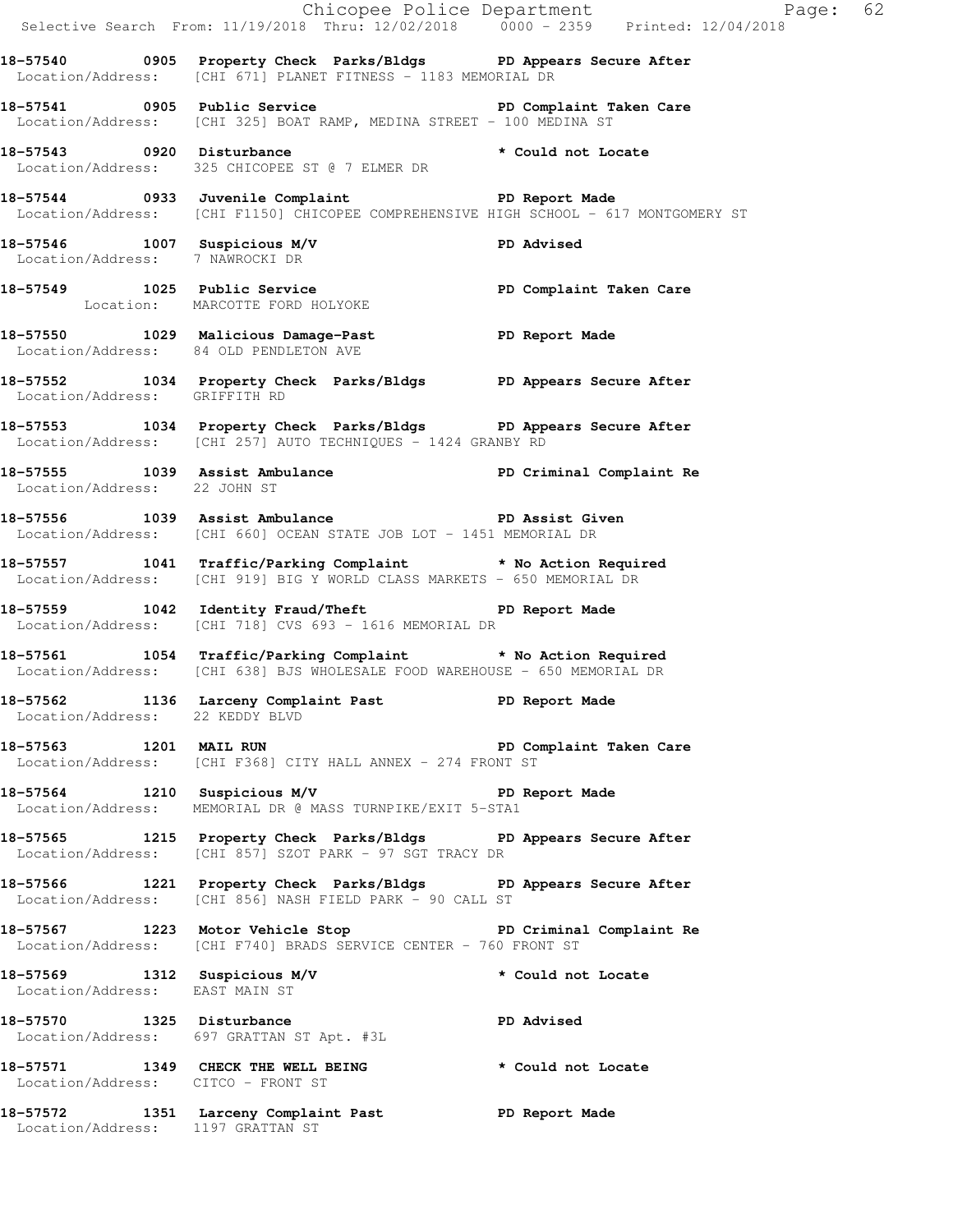Chicopee Police Department Page: 63 Selective Search From: 11/19/2018 Thru: 12/02/2018 0000 - 2359 Printed: 12/04/2018 **18-57574 1404 Firearms Investigation \* Could not Locate**  Location/Address: 264 GRATTAN ST **18-57576 1415 Motor Vehicle Stop PD Citation/Warning Issu**  Location/Address: 17 NEW YORK AVE @ 630 EAST MAIN ST **18-57577 1419 Crash Property Damage PD Report Made**  Location/Address: [CHI 1243] ST. PAT'S CEMETERY - 155 FULLER RD **18-57579 1452 Disabled Motor Vehicle PD Assist Given**  Location/Address: [CHI F1393] CHICK FIL A - 501 MEMORIAL DR **18-57581 1512 Disturbance PD Report Made**  Location/Address: [CHI 832] BELLAMY MIDDLE SCHOOL, EDWARD 6-8 - 314 PENDLETON AVE **18-57585 1534 Crash Property Damage PD Report Made**  Location/Address: 53 BEVERLY ST **18-57586 1534 Disturbance PD Civil Complaint**  Location/Address: [CHI 644] STOP & SHOP SUPERMARKET - 672 MEMORIAL DR **18-57587 1558 Larceny Complaint Past PD Report Made**  Location/Address: 64 RIVERVIEW TER Apt. #C **18-57589 1604 Assist Ambulance PD Assist Given**  Location/Address: 22 JOHN ST Apt. #3R **18-57590 1607 Stolen M/V L/P Report PD Report Made**  Location/Address: 959 CHICOPEE ST Apt. #3R **18-57592 1629 Stolen M/V L/P Report PD Advised**  Location/Address: [CHI F25] FAIRHAVEN APARTMENTS - 400 BRITTON ST **18-57594 1642 Abandoned/Found Property \* Unfounded**  Location/Address: [CHI 919] BIG Y WORLD CLASS MARKETS - 650 MEMORIAL DR 18-57598 1653 Public Service **18-57598** Public Service PD Complaint Taken Care Location/Address: [CHI 1065] CHICOPEE HIGH SCHOOL - 820 FRONT ST **18-57600 1657 CHECK THE WELL BEING \* Could not Locate**  Location/Address: [CHI 653] DOLLAR GENERAL - 1968 MEMORIAL DR 18-57602 1702 Shoplifter **18-57602** PD Advised Location/Address: [CHI F661] LIQUORS 44 - 1461 MEMORIAL DR

**18-57604 1713 Public Service PD Report Made**  Location/Address: 110 CHURCH ST

**18-57605 1722 Assist Ambulance PD Assist Given**  Location/Address: 134 GELINAS DR

**18-57606 1726 Motor Vehicle Stop PD M/V Citation Issued**  Location/Address: 0 COLLEGE ST @ 0 VOSS AVE

**18-57608 1746 Stolen M/V L/P Report PD Report Made**  Location/Address: 14 PARK ST

**18-57611 1809 CHECK THE WELL BEING PD Assist Given**  Location/Address: [CHI 903] FRIENDLY LIQUOR STORE - 65 MAIN ST

**18-57613 1814 Property Check Parks/Bldgs PD Appears Secure After**  Location/Address: [CHI F1150] CHICOPEE COMPREHENSIVE HIGH SCHOOL - 617 MONTGOMERY ST

**18-57615 1819 Property Check Parks/Bldgs \* Could not Locate**  Location/Address: 519 MONTGOMERY ST

**18-57616 1823 Assist Ambulance PD Assist Given**  Location/Address: [CHI 1325] APPLEBEE'S - 597 MEMORIAL DR

**18-57619 1845 Property Check Parks/Bldgs PD Appears Secure After**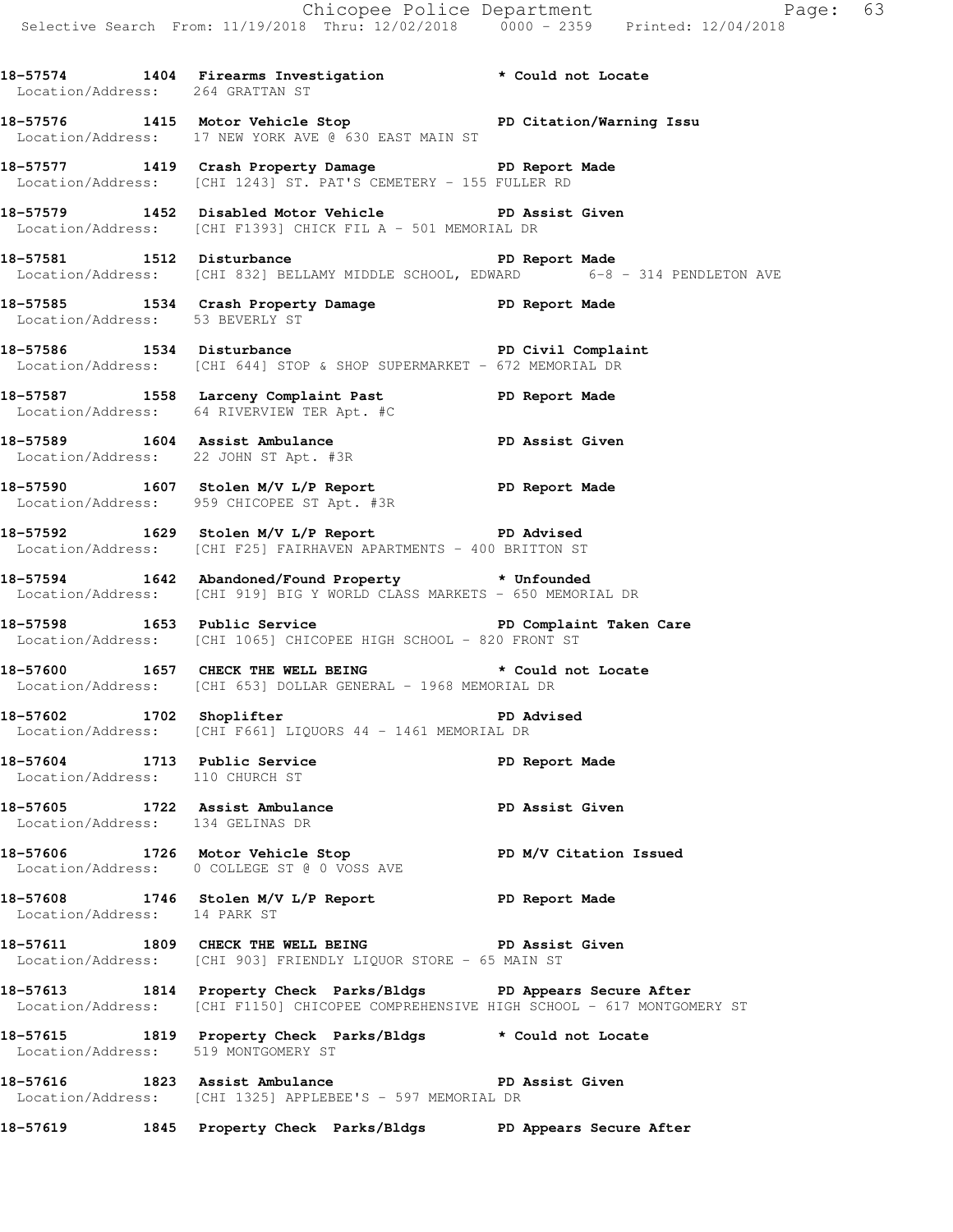|                                                              |                                                                                                                                           | E<br>Chicopee Police Department<br>Selective Search From: 11/19/2018 Thru: 12/02/2018 0000 - 2359 Printed: 12/04/2018<br>Page: 64 |  |
|--------------------------------------------------------------|-------------------------------------------------------------------------------------------------------------------------------------------|-----------------------------------------------------------------------------------------------------------------------------------|--|
|                                                              |                                                                                                                                           |                                                                                                                                   |  |
|                                                              | Location/Address: [CHI 269] JENROSE WINES & LIQUORS - 945 CHICOPEE ST                                                                     |                                                                                                                                   |  |
|                                                              | 18-57621 1859 Service of a Summons<br>Location/Address: 267B CHICOPEE ST Apt. #5                                                          | * Could not Locate                                                                                                                |  |
| Location/Address: 62 CRESCENT DR                             | 18-57623 1902 Missing Person 2008 PD Report Made                                                                                          |                                                                                                                                   |  |
| Location/Address: 18 MAPLE ST                                | 18-57624 1902 Assist Ambulance No PD Report Made                                                                                          |                                                                                                                                   |  |
|                                                              | 18-57626 1906 CHECK THE WELL BEING PD Assist Given<br>Location/Address: [CHI 497] MOTEL 6 - 36 JOHNNY CAKE HOLLOW RD Apt. #123            |                                                                                                                                   |  |
| Location/Address: 30 CRESCENT DR                             | 18-57632 2015 Assist Ambulance New PD Assist Given                                                                                        |                                                                                                                                   |  |
|                                                              | 18-57633 2018 Crash Property Damage PD Criminal Complaint Re<br>Location/Address: 0 PROSPECT ST @ 0 JACOB ST                              |                                                                                                                                   |  |
|                                                              | 18-57635 2035 CHECK THE WELL BEING<br>Location/Address: [CHI 653] DOLLAR GENERAL - 1968 MEMORIAL DR                                       | * Could not Locate                                                                                                                |  |
|                                                              | 18-57637 2043 Assist Other Police Department PD Assist Given<br>Location/Address: GRATTAN ST @ INTERSTATE 391/ALDENVILLE                  |                                                                                                                                   |  |
| Location/Address: 61 DOWNEY ST                               | 18-57638 2043 Suspicious Person/Activity PD Advised                                                                                       |                                                                                                                                   |  |
| Location/Address: 460 GRATTAN ST                             | 18-57640 2124 Loud Music PD Complaint Taken Care                                                                                          |                                                                                                                                   |  |
|                                                              | 18-57643 2133 Crash Property Damage PD Report Made<br>Location/Address: [CHI 1252] MARSHALL'S - 591P MEMORIAL DR                          |                                                                                                                                   |  |
| Location/Address: 25 CAPT MAC ST                             | 18-57645 2240 Public Service 2011 PD Advised                                                                                              |                                                                                                                                   |  |
|                                                              | 18-57646 2257 Property Check Parks/Bldgs PD Appears Secure After<br>Location/Address: [CHI 366] HIGHLAND FARMS - 466 CHICOPEE ST          |                                                                                                                                   |  |
| Location/Address: ATWATER ST                                 | 18-57647 2328 Traffic/Parking Complaint PD Complaint Taken Care                                                                           |                                                                                                                                   |  |
|                                                              | 18-57648 2330 Suspicious M/V PD Advised<br>Location/Address: [CHI 449] CVS 2339 - 1176 GRANBY RD                                          |                                                                                                                                   |  |
|                                                              | 18-57649 2342 Malicious Damage-Past 1900 PD Report Made<br>Location/Address: [CHI F25] FAIRHAVEN APARTMENTS - 400 BRITTON ST              |                                                                                                                                   |  |
| For Date: $11/30/2018$ - Friday                              |                                                                                                                                           |                                                                                                                                   |  |
| 18-57651 0008 Suspicious M/V<br>Location/Address: 71 MARY ST |                                                                                                                                           | PD Complaint Taken Care                                                                                                           |  |
|                                                              | 18-57652 0013 Property Check Parks/Bldgs PD Appears Secure After<br>Location/Address: [CHI 848] DANA PARK - 263 NEWBURY ST                |                                                                                                                                   |  |
|                                                              | 18-57653 6017 Property Check Parks/Bldgs PD Appears Secure After<br>Location/Address: [CHI 425] ELKS, FRATERNAL ORDERS OF - 431 GRANBY RD |                                                                                                                                   |  |
|                                                              | 18-57655 0024 Property Check Parks/Bldgs PD Appears Secure After                                                                          |                                                                                                                                   |  |

**18-57656 0025 Motor Vehicle Stop PD Advised**  Location/Address: [CHI 572] TOWER COMMUNICATIONS - 904 MEADOW ST

Location/Address: [CHI 449] CVS 2339 - 1176 GRANBY RD

**18-57657 0029 Property Check Parks/Bldgs PD Appears Secure After**  Location/Address: [CHI 188] PRIDE SERVICE STATION - 167 CHICOPEE ST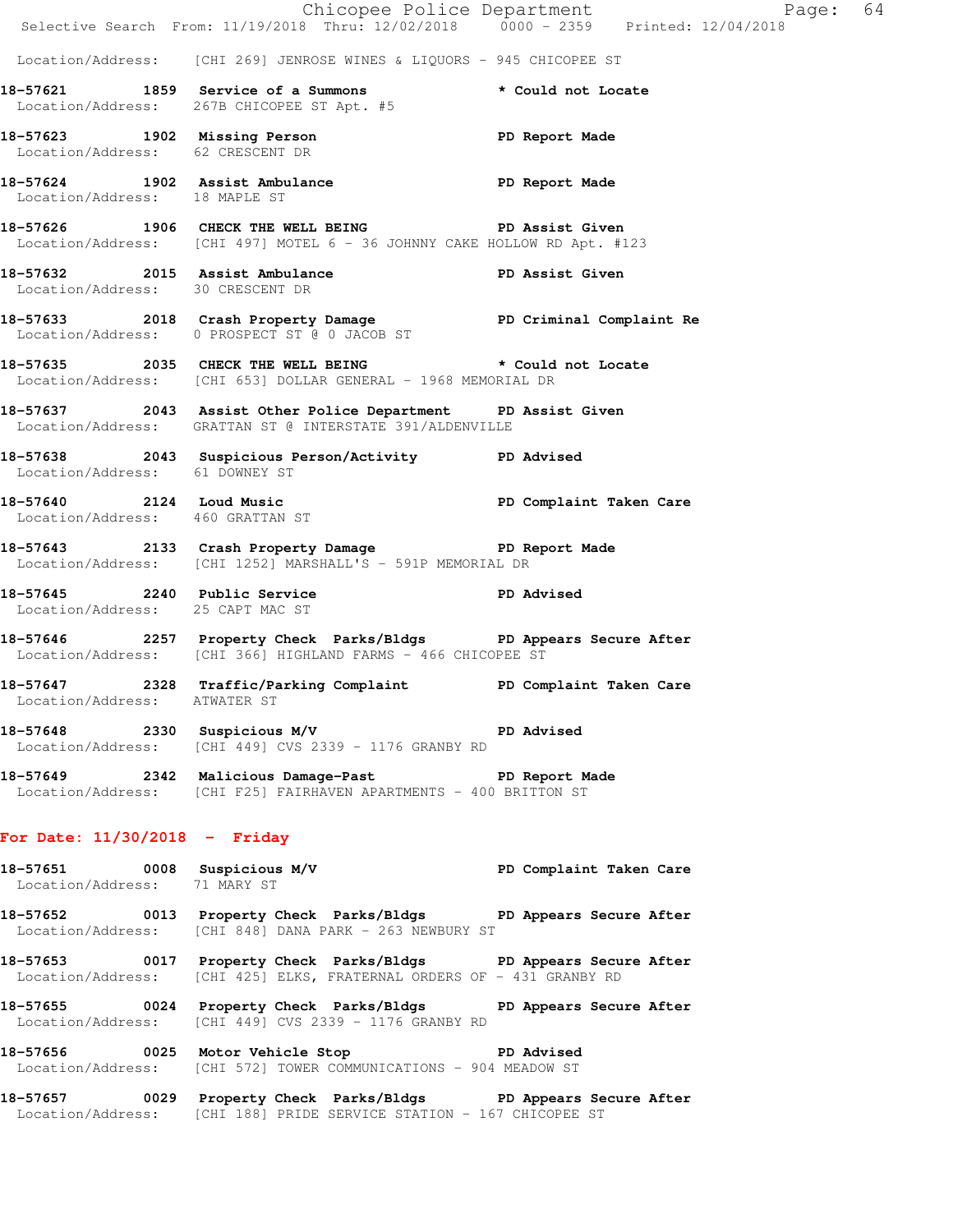Chicopee Police Department The Page: 65 Selective Search From: 11/19/2018 Thru: 12/02/2018 0000 - 2359 Printed: 12/04/2018 **18-57658 0031 Property Check Parks/Bldgs PD Appears Secure After**  Location/Address: [CHI 426] ARBORS (THE) AT CHICOPEE - 929 MEMORIAL DR **18-57659 0032 Property Check Parks/Bldgs PD Appears Secure After**  Location/Address: [CHI F1345] ALL STAR RENTAL - 399 MEMORIAL DR **18-57660 0032 Property Check Parks/Bldgs PD Appears Secure After**  Location/Address: [CHI 574] PRIDE - 27 MONTGOMERY ST **18-57661 0032 Property Check Parks/Bldgs PD Appears Secure After**  Location/Address: [CHI F376] CURRY HONDA NISSAN - 767 MEMORIAL DR **18-57662 0044 Property Check Parks/Bldgs PD Appears Secure After**  Location/Address: [CHI 188] PRIDE SERVICE STATION - 167 CHICOPEE ST **18-57663 0045 Property Check Parks/Bldgs PD Appears Secure After**  Location/Address: [CHI F122] SALTER COLLEGE - 645 SHAWINIGAN DR **18-57664 0046 Property Check Parks/Bldgs PD Appears Secure After**  Location/Address: [CHI F2500] RIVERMILLS CENTER - 5 WEST MAIN ST **18-57666 0046 Property Check Parks/Bldgs PD Appears Secure After**  Location/Address: [CHI 834] BOWE SCHOOL, PATRICK E. K-5 - 115 HAMPDEN ST **18-57665 0047 Motor Vehicle Stop PD Citation/Warning Issu**  Location/Address: [CHI 715] TD BANK NA - 693 MEMORIAL DR **18-57667 0049 Motor Vehicle Stop PD Advised**  Location/Address: [CHI 269] JENROSE WINES & LIQUORS - 945 CHICOPEE ST **18-57668 0050 Property Check Parks/Bldgs PD Appears Secure After**  Location/Address: [CHI 594] WESTOVER METROPOLITAN AIRPORT - 255 PADGETTE ST **18-57669 0051 Property Check Parks/Bldgs PD Appears Secure After**  Location/Address: [CHI 670] CUMBERLAND FARMS - 1061 MEMORIAL DR **18-57671 0056 Property Check Parks/Bldgs PD Appears Secure After**  Location/Address: [CHI 276] SUNOCO A PLUS MINI MART - 1031 CHICOPEE ST **18-57672 0058 Property Check Parks/Bldgs PD Appears Secure After**  Location/Address: [CHI 718] CVS 693 - 1616 MEMORIAL DR **18-57673 0059 Property Check Parks/Bldgs PD Appears Secure After**  Location/Address: [CHI F1048] HAMPTON INN CHICOPEE - 600 MEMORIAL DR **18-57674 0100 Motor Vehicle Stop PD Citation/Warning Issu**  Location/Address: 442 EAST MAIN ST @ 27 RUSKIN ST **18-57675 0102 Property Check Parks/Bldgs PD Appears Secure After**  Location/Address: [CHI 188] PRIDE SERVICE STATION - 167 CHICOPEE ST **18-57676 0106 Property Check Parks/Bldgs PD Appears Secure After**  Location/Address: [CHI F684] CASTLE OF KNIGHTS - 1599 MEMORIAL DR **18-57677 0106 Property Check Parks/Bldgs PD Appears Secure After**  Location/Address: [CHI 1191] WALMART - 591 MEMORIAL DR

**18-57678 0106 Property Check Parks/Bldgs PD Appears Secure After**  Location/Address: [CHI 592] SUNOCO - F.L. ROBERTS - 500 MONTGOMERY ST

**18-57679 0107 Property Check Parks/Bldgs PD Appears Secure After**  Location/Address: [CHI XF1665] MASS ALTERNATIVE CARE - 1247 EAST MAIN ST

**18-57680 0107 Motor Vehicle Stop PD Citation/Warning Issu**  Location/Address: 0 OLD FIELD RD @ 0 SCOTT AVE

**18-57681 0109 Property Check Parks/Bldgs PD Appears Secure After**  Location/Address: [CHI F343] CABOTVILLE INDUSTRIAL PARK - 165 FRONT ST

**18-57682 0111 Property Check Parks/Bldgs PD Appears Secure After**  Location/Address: [CHI F27] STOP & GO - 643 PROSPECT ST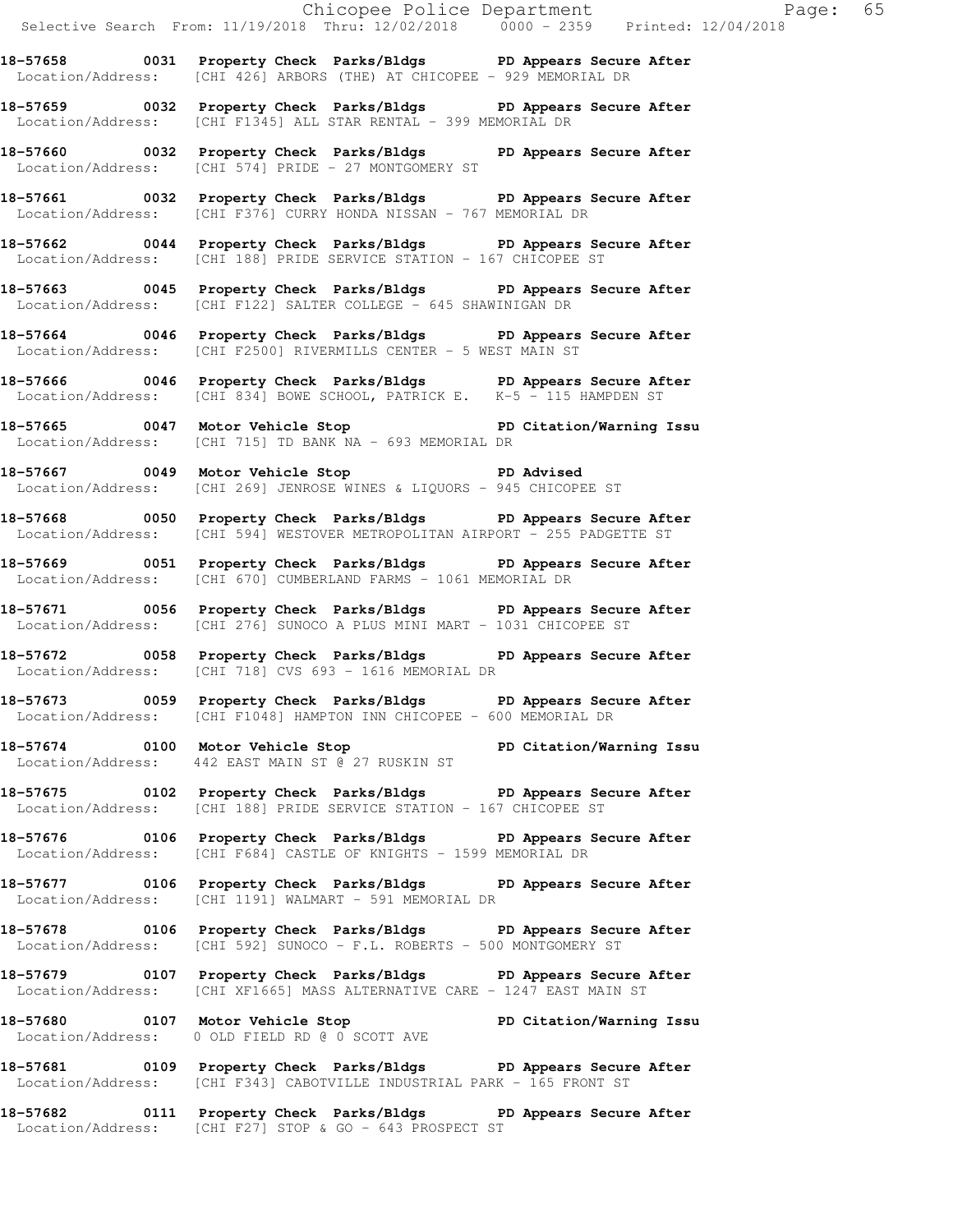**18-57683 0112 Motor Vehicle Stop PD Criminal Complaint Re**  Location/Address: 900 FULLER RD @ 324 SHAWINIGAN DR

**18-57684 0112 Disturbance PD Advised**  Location/Address: [CHI 1196] SHELL - 95 WEST ST

**18-57686 0118 Property Check Parks/Bldgs PD Appears Secure After**  Location/Address: [CHI F1328] GALLAGHER OLDE FASHIONED SERVICE - 560 EAST ST

**18-57687 0123 Property Check Parks/Bldgs PD Appears Secure After**  Location/Address: [CHI 563] RITE AID PHARMACY - 577 MEADOW ST

**18-57688 0126 Motor Vehicle Stop PD Advised**  Location/Address: [CHI 269] JENROSE WINES & LIQUORS - 945 CHICOPEE ST

**18-57690 0127 Property Check Parks/Bldgs PD Appears Secure After**  Location/Address: [CHI 836] LAMBERT - LAVOIE SCHOOL K-5 - 99 KENDALL ST

**18-57691 0128 Motor Vehicle Stop PD Citation/Warning Issu**  Location/Address: 861 CHICOPEE ST

**18-57692 0129 Property Check Parks/Bldgs PD Appears Secure After**  Location/Address: [CHI 306] RITE AID PHARMACY - 1-5 ST JAMES AVE

**18-57693 0130 Property Check Parks/Bldgs PD Appears Secure After**  Location/Address: [CHI 276] SUNOCO A PLUS MINI MART - 1031 CHICOPEE ST

**18-57694 0139 Motor Vehicle Stop PD Citation/Warning Issu**  Location/Address: 704 CHICOPEE ST @ 17 JOHN ST

**18-57695 0139 Property Check Parks/Bldgs PD Appears Secure After**  Location/Address: [CHI XF1652] FAMILY DOLLAR - 251 MEADOW ST

**18-57696 0145 Property Check Parks/Bldgs PD Appears Secure After**  Location/Address: [CHI F1342] CVS PHARMACY - 235 CENTER ST

**18-57697 0145 Property Check Parks/Bldgs PD Appears Secure After**  Location/Address: [CHI 1578] DOC'S PLACE - 1264 GRANBY RD

**18-57698 0145 Disturbance PD Complaint Taken Care**  Location/Address: 16 ABBEY ST Apt. #2FL

**18-57699 0148 Property Check Parks/Bldgs PD Appears Secure After**  Location/Address: [CHI 1122] LIGHTHOUSE LIQUORS - 856 MEMORIAL DR

**18-57700 0149 Property Check Parks/Bldgs PD Appears Secure After**  Location/Address: REAR LOT SZOT PARK - ABBEY MEMORIAL DR

**18-57701 0159 Property Check Parks/Bldgs PD Appears Secure After**  Location/Address: [CHI 857] SZOT PARK - 97 SGT TRACY DR

**18-57702 0200 Property Check Parks/Bldgs PD Appears Secure After**  Location/Address: [CHI 852] GARRITY PARK - 44 PETER ST

**18-57703 0200 Property Check Parks/Bldgs PD Appears Secure After**  Location/Address: [CHI 730] TOWN FAIR TIRE CENTERS INC - 886 MEMORIAL DR

**18-57704 0203 Property Check Parks/Bldgs PD Appears Secure After**  Location/Address: [CHI 857] SZOT PARK - 97 SGT TRACY DR

**18-57705 0206 Property Check Parks/Bldgs PD Appears Secure After**  Location/Address: [CHI 1065] CHICOPEE HIGH SCHOOL - 820 FRONT ST

**18-57706 0207 Property Check Parks/Bldgs PD Appears Secure After**  Location/Address: [CHI 284] MONEY STOP - 1098 CHICOPEE ST

18-57707 **0208** Assist Ambulance **PD Assist Given** Location/Address: 92 COLUMBA ST Apt. #8C

**18-57709 0215 Property Check Parks/Bldgs PD Appears Secure After**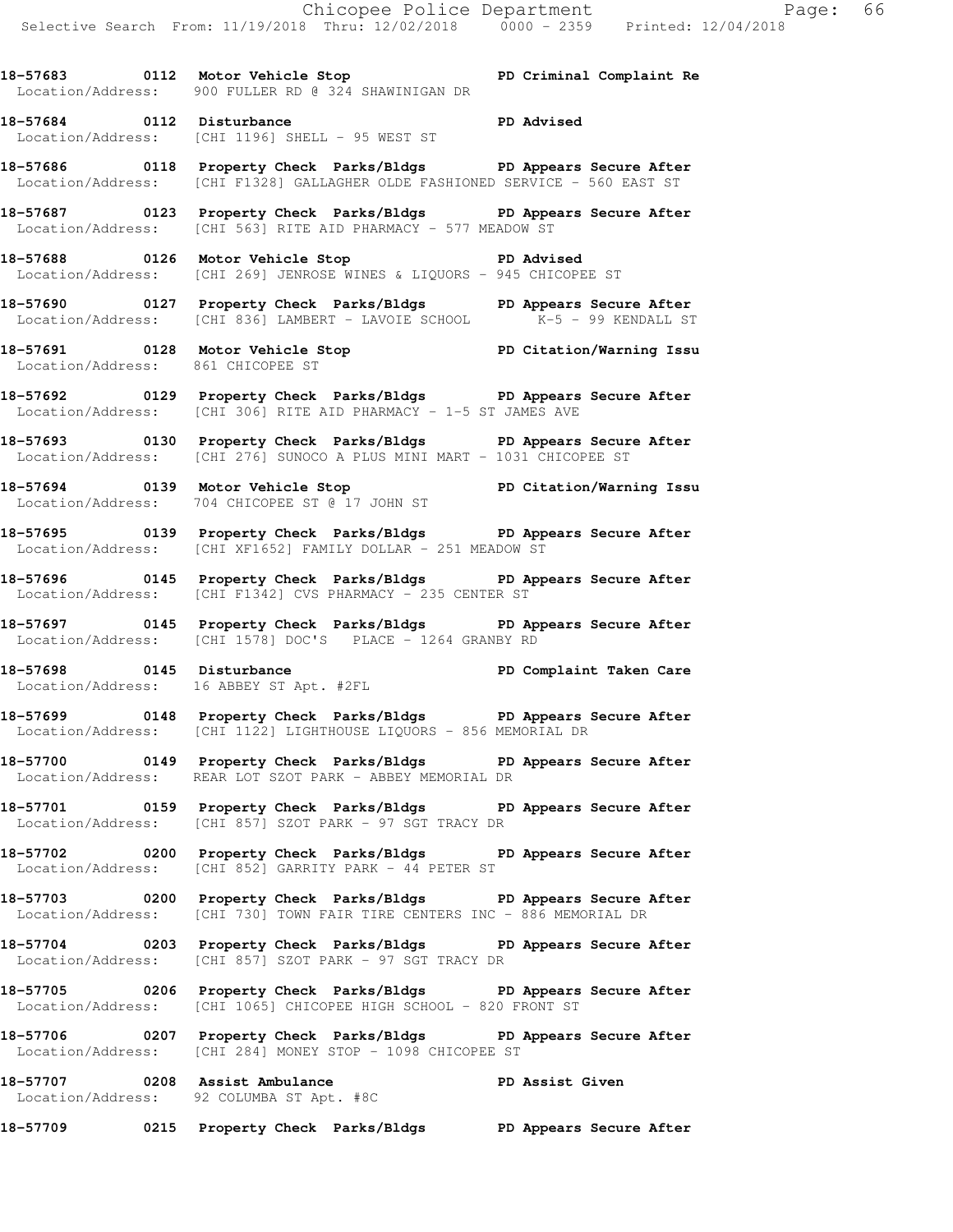|                                 |                                                                                                                                                       | Chicopee Police Department<br>Selective Search From: 11/19/2018 Thru: 12/02/2018 0000 - 2359 Printed: 12/04/2018 |
|---------------------------------|-------------------------------------------------------------------------------------------------------------------------------------------------------|------------------------------------------------------------------------------------------------------------------|
|                                 |                                                                                                                                                       |                                                                                                                  |
|                                 | Location/Address: [CHI 850] LINCOLN GROVE - PARK - 224 BROADWAY                                                                                       |                                                                                                                  |
|                                 | 18-57710 0216 Property Check Parks/Bldgs PD Appears Secure After<br>Location/Address: [CHI 292] AMERICAN LEGION POST 452 - 43 EXCHANGE ST             |                                                                                                                  |
| Location/Address: LEONA AVE     | 18-57711 0223 Property Check Parks/Bldgs PD Appears Secure After                                                                                      |                                                                                                                  |
|                                 | 18-57712 0223 Property Check Parks/Bldgs PD Appears Secure After<br>Location/Address: [CHI 1273] WINGS OVER CHICOPEE - 1408 MEMORIAL DR               |                                                                                                                  |
|                                 | 18-57713 0225 Disabled Motor Vehicle PD Complaint Taken Care<br>Location/Address: 1041 MEMORIAL DR @ 591 PENDLETON AVE                                |                                                                                                                  |
|                                 | 18-57714 0226 Property Check Parks/Bldgs PD Appears Secure After<br>Location/Address: [CHI 328] SAMS CONVENIENCE STORE - 147 BROADWAY                 |                                                                                                                  |
|                                 | 18-57715 0227 Property Check Parks/Bldgs PD Appears Secure After<br>Location/Address: [CHI 592] SUNOCO - F.L. ROBERTS - 500 MONTGOMERY ST             |                                                                                                                  |
| Location/Address: ELCON DR      | 18-57716 0227 Motor Vehicle Stop N/V Citation Issued                                                                                                  |                                                                                                                  |
|                                 | 18-57717 1234 Firearms/Shots Fired PD Complaint Taken Care<br>Location/Address: 16 AMERICA ST Apt. #C                                                 |                                                                                                                  |
| Location/Address: 31 CHAPMAN ST | 18-57718 0237 Motor Vehicle Stop North PD Citation/Warning Issu                                                                                       |                                                                                                                  |
|                                 | 18-57719 0237 Property Check Parks/Bldgs PD Appears Secure After<br>Location/Address: [CHI 284] MONEY STOP - 1098 CHICOPEE ST                         |                                                                                                                  |
|                                 | 18-57721 0245 Property Check Parks/Bldgs PD Appears Secure After<br>Location/Address: [CHI 1722] ALDI - 505 MEMORIAL DR                               |                                                                                                                  |
|                                 | 18-57722 0248 Property Check Parks/Bldgs PD Appears Secure After<br>Location/Address: [CHI 429] KNIGHTS OF COLUMBUS - 460 GRANBY RD                   |                                                                                                                  |
|                                 | 18-57723 0249 Property Check Parks/Bldgs PD Appears Secure After<br>Location/Address: [CHI 178] BASICS PLUS MINI MART - 190 EAST ST                   |                                                                                                                  |
|                                 | 18-57724 0252 Property Check Parks/Bldgs PD Appears Secure After<br>Location/Address: [CHI 832] BELLAMY MIDDLE SCHOOL, EDWARD 6-8 - 314 PENDLETON AVE |                                                                                                                  |
|                                 | 18-57725 0300 Property Check Parks/Bldgs PD Appears Secure After<br>Location/Address: [CHI F113] MILANOS PIZZERIA & RESTAURANT - 340 CAREW ST         |                                                                                                                  |
|                                 | 18-57726 0301 Property Check Parks/Bldgs PD Appears Secure After<br>Location/Address: [CHI 594] WESTOVER METROPOLITAN AIRPORT - 255 PADGETTE ST       |                                                                                                                  |
|                                 | 18-57727 0308 Property Check Parks/Bldgs PD Appears Secure After<br>Location/Address: [CHI 1243] ST. PAT'S CEMETERY - 155 FULLER RD                   |                                                                                                                  |
|                                 | 18-57728 0311 Property Check Parks/Bldgs PD Appears Secure After<br>Location/Address: [CHI 853] WISNIOWSKI PARK - 14 SPRUCE ST                        |                                                                                                                  |
|                                 | 18-57729 0335 Property Check Parks/Bldgs PD Appears Secure After<br>Location/Address: [CHI F458] EASTERN ETCHING & MFG - 35 LOWER GRAPE ST            |                                                                                                                  |
|                                 | 18-57730 0338 Property Check Parks/Bldgs PD Appears Secure After<br>Location/Address: [CHI 854] SARAH JANE PARK - 21 VIVIAN ST                        |                                                                                                                  |
|                                 | 18-57731 0339 Property Check Parks/Bldgs PD Appears Secure After<br>Location/Address: [CHI 854] SARAH JANE PARK - 21 VIVIAN ST                        |                                                                                                                  |
|                                 | 18-57732 0339 Property Check Parks/Bldgs PD Appears Secure After<br>Location/Address: [CHI 854] SARAH JANE PARK - 21 VIVIAN ST                        |                                                                                                                  |
|                                 | 18-57733 0428 Disabled Motor Vehicle PD Complaint Taken Care<br>Location/Address: 1041 MEMORIAL DR @ 591 PENDLETON AVE                                |                                                                                                                  |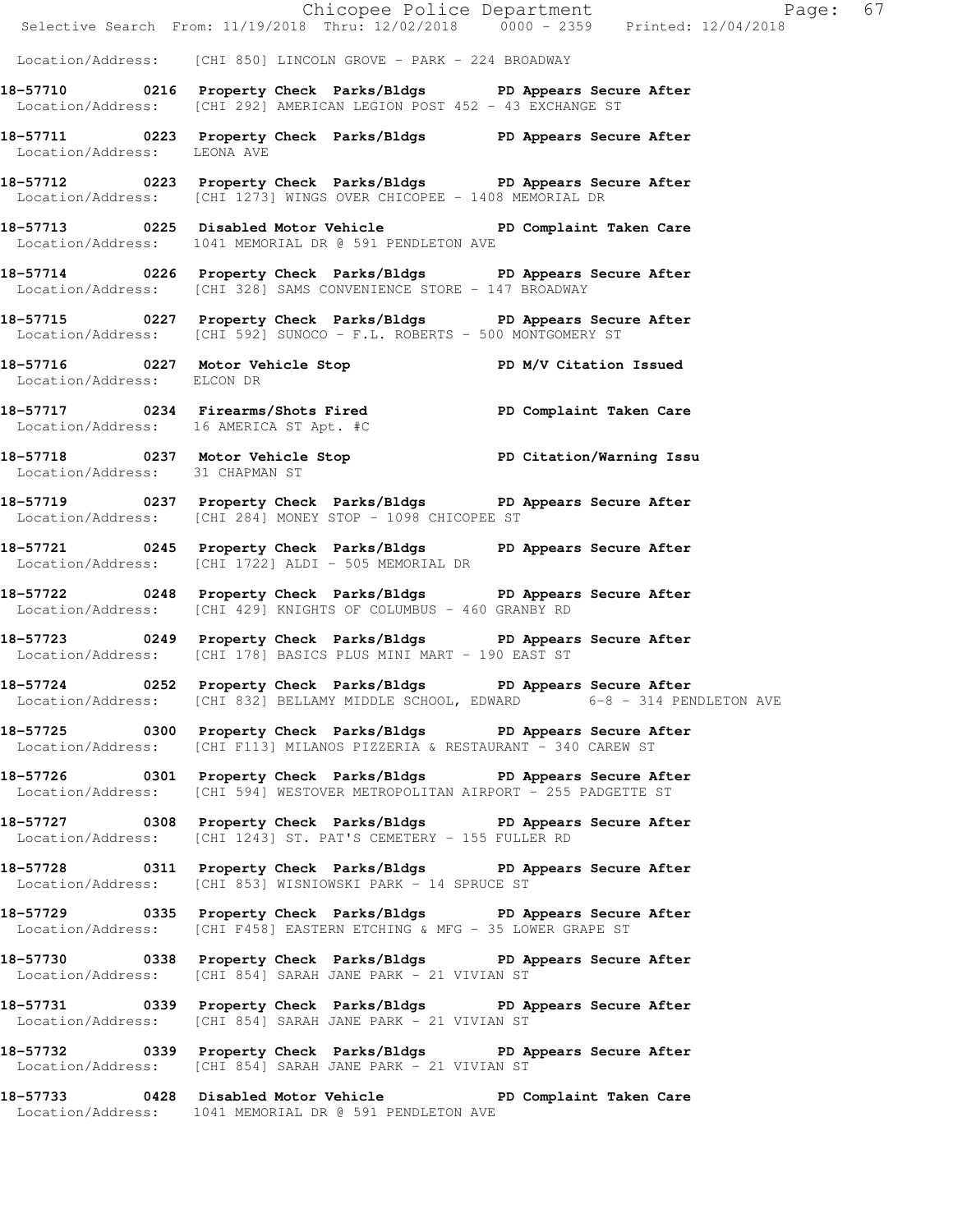|                                    |                                                                                                                                                               | Chicopee Police Department<br>Selective Search From: 11/19/2018 Thru: 12/02/2018 0000 - 2359 Printed: 12/04/2018 |  |
|------------------------------------|---------------------------------------------------------------------------------------------------------------------------------------------------------------|------------------------------------------------------------------------------------------------------------------|--|
|                                    | 18-57734 0444 Property Check Parks/Bldgs PD Appears Secure After<br>Location/Address: [CHI 1831] LAFLAMME TRUCKS - 347 MCKINSTRY AVE                          |                                                                                                                  |  |
|                                    | 18-57735 0450 Property Check Parks/Bldgs PD Appears Secure After<br>Location/Address: [CHI F1272] LIFE POINT CHURCH - 603 NEW LUDLOW RD                       |                                                                                                                  |  |
|                                    | 18-57736 0502 Motor Vehicle Stop N/V Citation Issued<br>Location/Address: [CHI 660] OCEAN STATE JOB LOT - 1451 MEMORIAL DR                                    |                                                                                                                  |  |
|                                    | 18-57737 0515 Motor Vehicle Stop 50 PD Advised<br>Location/Address: [CHI F968] PINES MOTEL, CREATIVE - 1508 MEMORIAL DR                                       |                                                                                                                  |  |
|                                    | 18-57738 0521 Motor Vehicle Stop 30 PD Advised<br>Location/Address: [CHI F968] PINES MOTEL, CREATIVE - 1508 MEMORIAL DR                                       |                                                                                                                  |  |
|                                    | 18-57740 0531 Motor Vehicle Stop N/V Citation Issued<br>Location/Address: [CHI F968] PINES MOTEL, CREATIVE - 1508 MEMORIAL DR                                 |                                                                                                                  |  |
|                                    | 18-57741 0546 Motor Vehicle Stop N/V Citation Issued<br>Location/Address: [CHI F968] PINES MOTEL, CREATIVE - 1508 MEMORIAL DR                                 |                                                                                                                  |  |
|                                    | 18-57742 0604 Motor Vehicle Stop N/V Citation Issued<br>Location/Address: [CHI F968] PINES MOTEL, CREATIVE - 1508 MEMORIAL DR                                 |                                                                                                                  |  |
|                                    | 18-57743 0618 Property Check Parks/Bldgs PD Appears Secure After<br>Location/Address: [CHI 719] PRICE RITE - 1600 MEMORIAL DR                                 |                                                                                                                  |  |
|                                    | 18-57744 0618 Property Check Parks/Bldgs PD Appears Secure After<br>Location/Address: [CHI 839] STEFANIK SCHOOL, GENERAL. JOHN J. K-5 - 720 MEADOW ST         |                                                                                                                  |  |
|                                    | 18-57745 0620 Motor Vehicle Stop N/V Citation Issued<br>Location/Address: [CHI F968] PINES MOTEL, CREATIVE - 1508 MEMORIAL DR                                 |                                                                                                                  |  |
|                                    | 18-57746 0626 Motor Vehicle Stop North PD Citation/Warning Issu<br>Location/Address: 454 SHERIDAN ST @ 19 SLATE RD                                            |                                                                                                                  |  |
|                                    | 18-57747 0629 Traffic Assignment <b>18-57747</b> PD Complaint Taken Care<br>Location/Address: [CHI 832] BELLAMY MIDDLE SCHOOL, EDWARD 6-8 - 314 PENDLETON AVE |                                                                                                                  |  |
|                                    | 18-57748 0632 Traffic Assignment New PD Complaint Taken Care<br>Location/Address: [CHI F1150] CHICOPEE COMPREHENSIVE HIGH SCHOOL - 617 MONTGOMERY ST          |                                                                                                                  |  |
|                                    | 18-57749 0633 Traffic Assignment The PD No Report Necessary<br>Location/Address: [CHI 1065] CHICOPEE HIGH SCHOOL - 820 FRONT ST                               |                                                                                                                  |  |
| Location/Address: MEADOW ST        | 18-57751 0633 Traffic Assignment 1990 PD Complaint Taken Care                                                                                                 |                                                                                                                  |  |
| Location/Address: ACADEMY ST       | 18-57750 0634 Traffic Assignment 18-57750 PD Appears Secure After                                                                                             |                                                                                                                  |  |
| Location/Address: 1050 BURNETT RD  | 18-57752 0635 Traffic/Parking Complaint PD Complaint Taken Care                                                                                               |                                                                                                                  |  |
| Location/Address: MEADOW ST        | 18-57753 0638 Traffic Assignment 18-57753 0638 PD Complaint Taken Care                                                                                        |                                                                                                                  |  |
| Location/Address: 231 FAIRVIEW AVE | 18-57755 0658 Motor Vehicle Stop 50 PD Citation/Warning Issu                                                                                                  |                                                                                                                  |  |
| Location/Address: STONINA DR       | 18-57756 0709 Traffic/Parking Complaint * No Action Required                                                                                                  |                                                                                                                  |  |
|                                    | 18-57757 0717 Public Service Number 20 PD Served in Hand<br>Location/Address: [CHI F825] MASS TRIAL COURT [CHICOPEE] - 30 CHURCH ST                           |                                                                                                                  |  |
|                                    | 18-57758 0724 Property Check Parks/Bldgs PD Appears Secure After<br>Location/Address: [CHI 425] ELKS, FRATERNAL ORDERS OF - 431 GRANBY RD                     |                                                                                                                  |  |
|                                    | 18-57759 0729 Motor Vehicle Stop PD M/V Citation Issued<br>Location/Address: [CHI 834] BOWE SCHOOL, PATRICK E. K-5 - 115 HAMPDEN ST                           |                                                                                                                  |  |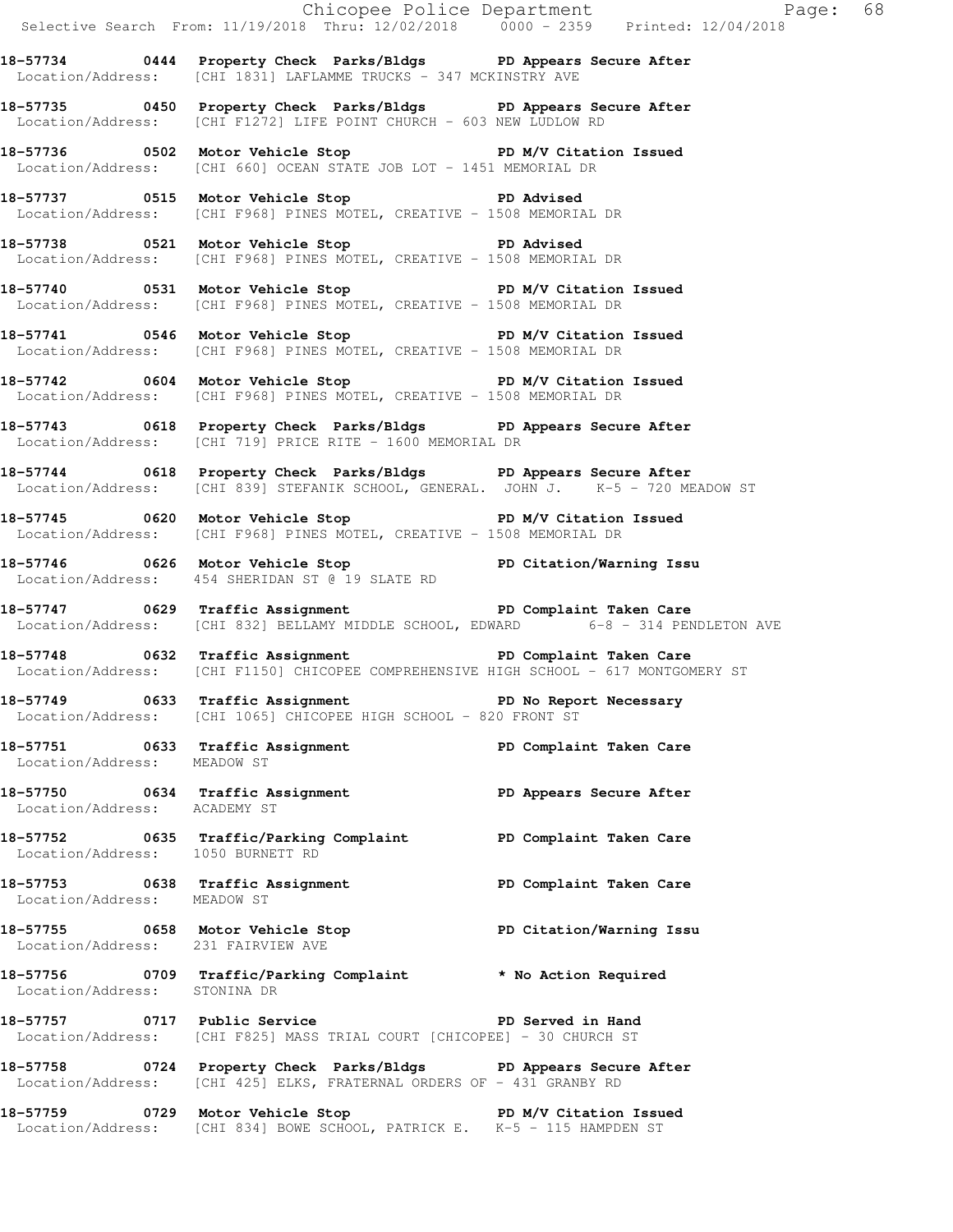**18-57760 0738 Crash Property Damage PD Report Made**  Location/Address: 560 MEADOW ST @ 241 MCKINSTRY AVE

**18-57761 0830 Property Check Parks/Bldgs PD Appears Secure After**  Location/Address: [CHI 305] CUMBERLAND FARMS - 37 MONTCALM ST

**18-57762 0846 Motor Vehicle Stop PD M/V Citation Issued**  Location/Address: [CHI 1356] PRIMA ELECTRO NORTH AMERICA INC - 711 EAST MAIN ST

**18-57765 0905 Disabled Motor Vehicle PD Complaint Taken Care**  Location/Address: [CHI 309] MCDONALDS - 350 BURNETT RD

**18-57766 0914 Crash Property Damage PD Criminal Complaint Re**  Location/Address: [CHI 1498] HONEYLAND FARMS - 473 CHICOPEE ST

**18-57768 0933 Service of a Summons PD Not Served**  Location/Address: 119 PROSPECT ST Apt. #3

18-57769 **0942 Missing Person PD Complaint Taken Care** Location/Address: [CHI 838] CHICOPEE ACADEMY @SELSER 6-12 - 12 DARE WAY

**18-57771 0949 Service of a Summons PD Served in Hand**  Location/Address: [CHI F1581] 50 LINDEN ST Apt. #ST

**18-57772 1002 Assist Ambulance PD Assist Given**  Location/Address: DOROTHY AVE

**18-57774 1006 Suspicious Person/Activity PD Advised**  Location/Address: [CHI 1191] WALMART - 591 MEMORIAL DR

**18-57775 1012 Traffic/Parking Complaint \* Could not Locate**  Location/Address: 0 MEETINGHOUSE RD @ 0 GROCKI DR

**18-57777 1036 Public Service \* Could not Locate**  Location/Address: 22 STATE ST

**18-57778 1051 Disabled Motor Vehicle PD Assist Given**  Location/Address: 208 GROVE ST @ 970 FRONT ST

**18-57779 1055 Malicious Damage-Past PD Report Made**  Location/Address: 103 CHAPEL ST

**18-57782 1111 Crash Personal Injury PD Report Made**  Location/Address: 452 GRATTAN ST @ 5 ASHGROVE ST

**18-57785 1139 Service of a Summons \* Could not Locate**  Location/Address: 267B CHICOPEE ST Apt. #5

**18-57787 1145 Recovered Stolen M/V L/P PD Complaint Taken Care**  Location/Address: 959 CHICOPEE ST Apt. #3R

**18-57788 1157 Service of a Summons \* Could not Locate**  Location/Address: 26 PADEREWSKI ST

**18-57790 1202 Traffic/Parking Complaint PD Complaint Taken Care**  Location/Address: [CHI 1191] WALMART - 591 MEMORIAL DR

**18-57792 1215 Traffic Assignment \* No Action Required**  Location/Address: IRENE ST

**18-57794 1233 Suspicious M/V \* Could not Locate**  Location/Address: BURNETT RD

**18-57795 1243 Crash Property Damage PD Report Made**  Location/Address: [CHI 1839] MCDONALDS - 639 MEMORIAL DR

**18-57796 1249 Suspicious M/V PD Complaint Taken Care**  Location/Address: ALDEN ST

**18-57798 1257 Public Service PD Complaint Taken Care**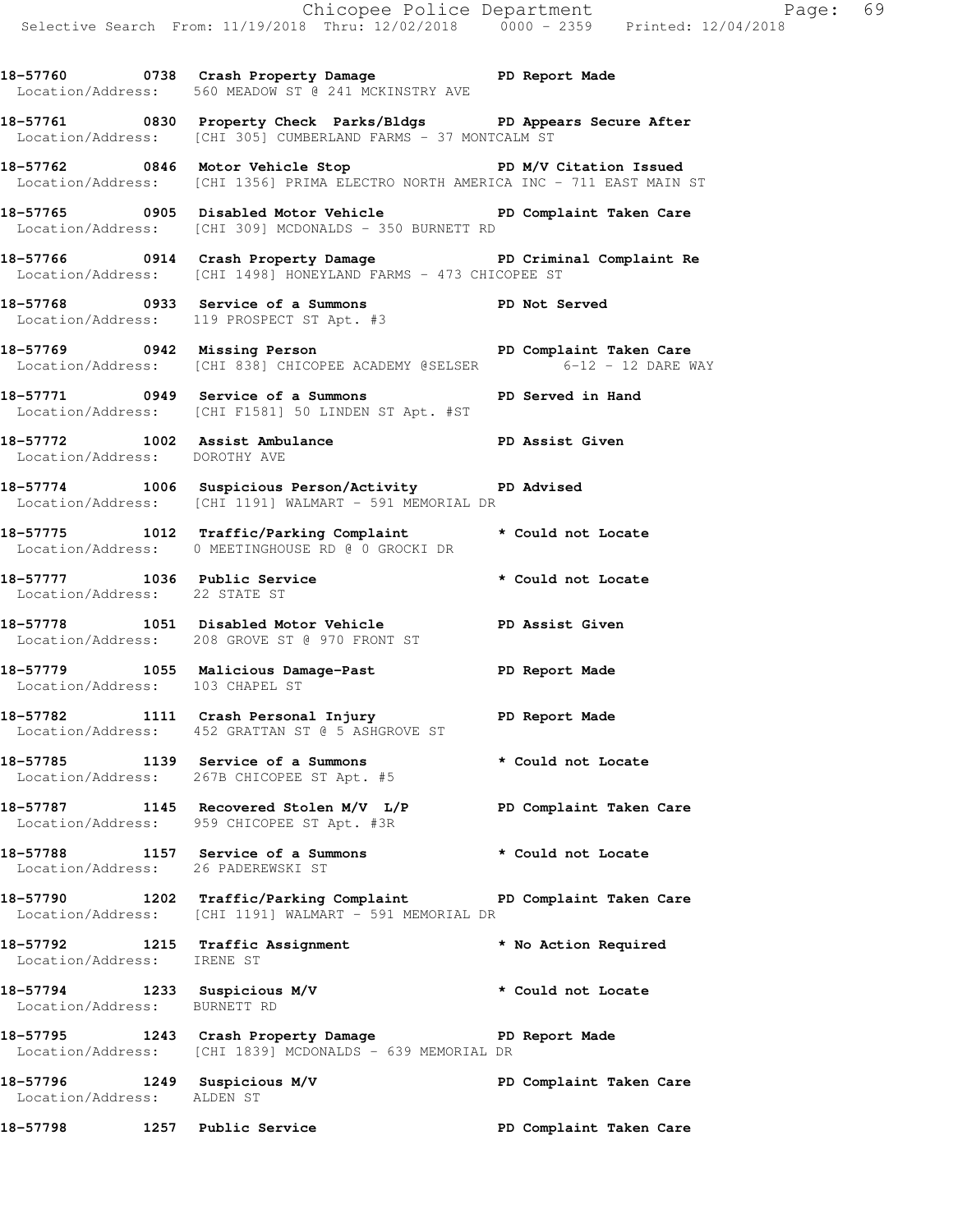|                                      | E Chicopee Police Department<br>Selective Search From: 11/19/2018 Thru: 12/02/2018 0000 - 2359 Printed: 12/04/2018                    | Page: 70                |  |
|--------------------------------------|---------------------------------------------------------------------------------------------------------------------------------------|-------------------------|--|
| Location/Address: 272 SPRINGFIELD ST |                                                                                                                                       |                         |  |
|                                      | 18-57799 1301 Crash Property Damage PD Report Made<br>Location/Address: [CHI 1191] WALMART - 591 MEMORIAL DR                          |                         |  |
| Location/Address: ASSELIN ST         | 18-57802 1310 Property Check Parks/Bldgs PD Appears Secure After                                                                      |                         |  |
| Location/Address: EAST MAIN ST       | 18-57804 1325 Traffic Assignment New PD Complaint Taken Care                                                                          |                         |  |
|                                      | 18-57805 1330 Larceny Complaint Past PD Report Made<br>Location/Address: [CHI 426] ARBORS (THE) AT CHICOPEE - 929 MEMORIAL DR         |                         |  |
|                                      | 18-57807 1349 Assist Ambulance No PD Assist Given<br>Location/Address: [CHI F1252] 2 FLOOR, RIGHT SIDE - 26 BELCHER ST Apt. #3        |                         |  |
| Location/Address: COOLIDGE RD        | 18-57809 1413 Public Service New PD Complaint Taken Care                                                                              |                         |  |
| Location/Address: GAYLORD ST         | 18-57813 1425 Crash Property Damage PD Report Made                                                                                    |                         |  |
|                                      | 18-57814 1429 Crash Property Damage PD Report Made<br>Location/Address: [CHI F1088] MEMORIAL APTS [ INC DEBRA DR.] - 1302 MEMORIAL DR |                         |  |
|                                      | 18-57815 1453 Crash Property Damage PD Report Made<br>Location/Address: 754 GRATTAN ST @ 5 RIVEST CT                                  |                         |  |
|                                      | 18-57817 1515 Property Check Parks/Bldgs PD Appears Secure After<br>Location/Address: [CHI 677] SPEEDWAY - 1423 MEMORIAL DR           |                         |  |
| Location/Address: 25 PINE ST         | 18-57818 1517 Public Service                                                                                                          | <b>PD Assist Given</b>  |  |
|                                      | 18-57819 1517 Larceny Complaint Past PD No Report Necessary<br>Location/Address: [CHI XP1984] 142 CASINO AVE                          |                         |  |
| Location/Address: 129 APPLEWOOD DR   | 18-57823 1541 THREATS MADE                                                                                                            | <b>PD</b> Advised       |  |
|                                      | 18-57825 1553 Larceny Complaint Past PD Report Made<br>Location/Address: [CHI 306] RITE AID PHARMACY - 1-5 ST JAMES AVE               |                         |  |
| Location/Address: 70 WEST MAIN ST    | 18-57827 1611 Identity Fraud/Theft The PD Report Made                                                                                 |                         |  |
|                                      | 18-57828 1619 Shoplifter PI<br>Location/Address: [CHI 1191] WALMART - 591 MEMORIAL DR                                                 | <b>PD</b> Advised       |  |
| Location/Address: 85 CRESCENT DR     | 18-57830 1651 Service of a Summons PD Not Served                                                                                      |                         |  |
| Location/Address: BRIDGE ST          | 18-57829 1653 Crash Personal Injury 18-57829 PD Report Made                                                                           |                         |  |
|                                      | 18-57832 1702 Disturbance<br>Location/Address: 77 ELM ST Apt. #1R                                                                     | PD Complaint Taken Care |  |
|                                      | 18-57834 1704 Disabled Motor Vehicle PD Assist Given<br>Location/Address: [CHI F1452] CITGO - 817 FRONT ST                            |                         |  |
| Location/Address: 48 PLANTE CIR      | 18-57837 1713 Assist Ambulance No PD Assist Given                                                                                     |                         |  |
|                                      | 18-57838 1716 Crash Property Damage PD Report Made<br>Location/Address: 3 MONTGOMERY ST @ 120 MEMORIAL DR                             |                         |  |
|                                      | 18-57839 1727 Open Door/Window New PD Appears Secure After<br>Location/Address: [CHI 291] MOSHER CO - 15 EXCHANGE ST                  |                         |  |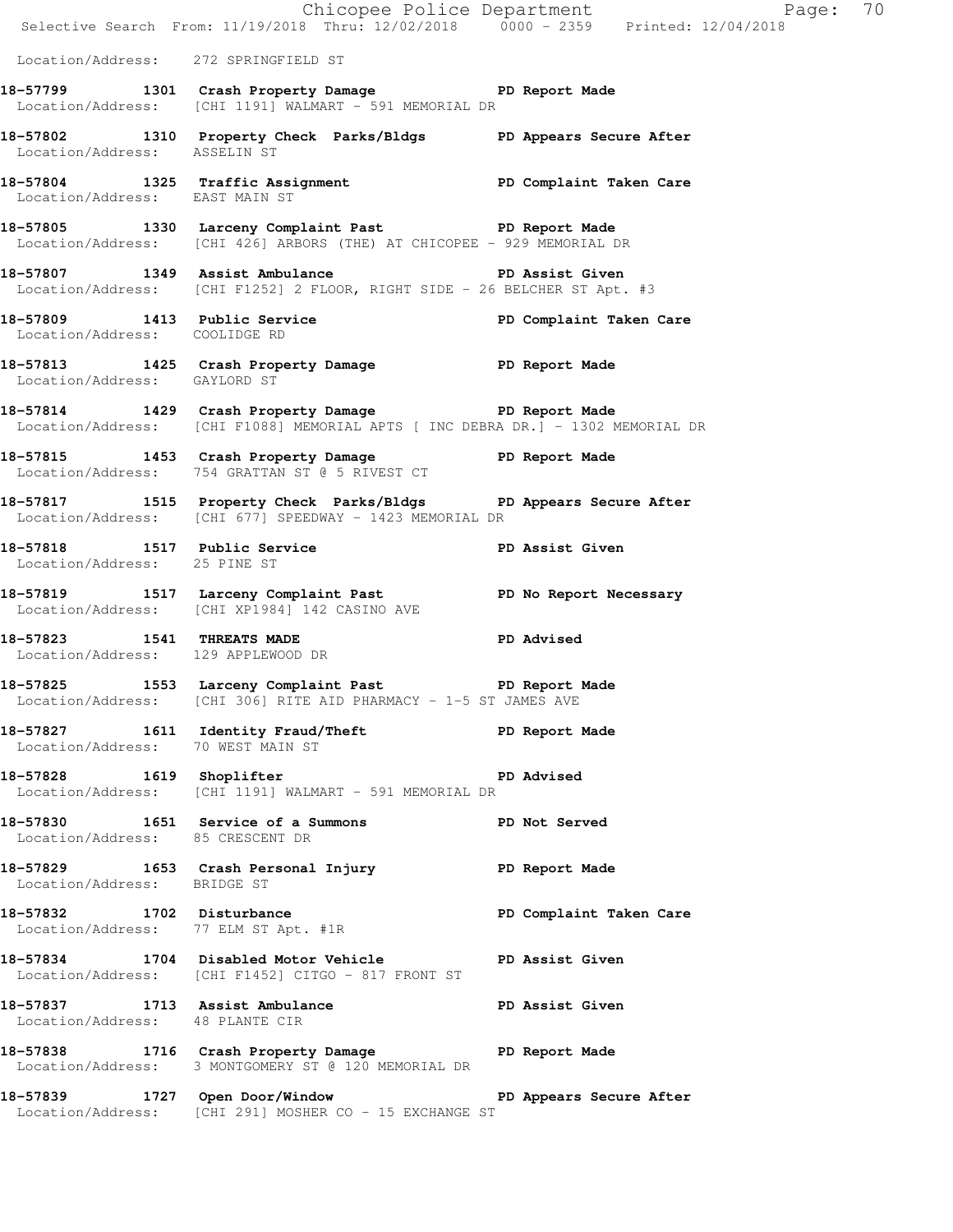|                                   | E Chicopee Police Department<br>Selective Search From: 11/19/2018 Thru: 12/02/2018 0000 - 2359 Printed: 12/04/2018                      | Page: 71                 |
|-----------------------------------|-----------------------------------------------------------------------------------------------------------------------------------------|--------------------------|
|                                   | 18-57840 1729 Crash Property Damage PD Arrest Made<br>Location/Address: [CHI 1297] GAME STOP - 649 MEMORIAL DR                          |                          |
|                                   | 18-57842 1734 Suspicious Person/Activity * Could not Locate<br>Location/Address: [CHI 1191] WALMART - 591 MEMORIAL DR                   |                          |
|                                   | 18-57845 1808 Drug Overdose 1808 Drug Overdose 1988 PD Report Made Location/Address: 57 WHITE BIRCH AVE                                 |                          |
|                                   | 18-57847 1813 Disturbance 2008 PD Advised<br>Location/Address: [CHI 413] FALLS PIZZA - 103 MAIN ST                                      |                          |
|                                   | 18-57849 1855 Property Check Parks/Bldgs PD Appears Secure After<br>Location/Address: [CHI 849] RIVERS PARK - 19 ALDEN ST               |                          |
| Location/Address: 43 MELLEN ST    | 18-57851 1901 Service of a Summons PD Not Served                                                                                        |                          |
|                                   | 18-57850 1907 Property Check Parks/Bldgs PD Appears Secure After<br>Location/Address: [CHI XF1652] FAMILY DOLLAR - 251 MEADOW ST        |                          |
|                                   | 18-57853 1912 Animal Complaint * Could not Locate<br>Location/Address: [CHI F1057] DOLLAR TREE - 591 MEMORIAL DR Apt. #B                |                          |
| Location/Address: 591 MEMORIAL DR | 18-57855 1917 Motor Vehicle Stop More PD Citation/Warning Issu Nocation/Address: 591 MEMORIAL DR                                        |                          |
|                                   | 18-57859 1948 Repossessed Motor Vehicle/Othe PD Complaint Taken Care<br>  Location/Address: [CHI F1471] HANN REALTY LLC - 152 CENTER ST |                          |
|                                   | 18-57861 2018 Unwanted Party/Undesirable PD Advised<br>Location/Address: [CHI F1406] CDM PROPERTIES - 926 CHICOPEE ST                   |                          |
|                                   | 18-57862 2036 CHECK THE WELL BEING PD Report Made<br>Location/Address: PVTA BUS STOP - MAIN ST                                          |                          |
|                                   | 18-57865 2057 Crash Property Damage PD Report Made<br>Location/Address: [CHI F685] FRONTERA GRILL - 1625 MEMORIAL DR                    |                          |
|                                   | 18-57866 2101 Disabled Motor Vehicle PD Assist Given<br>Location/Address: 5 LOOMIS DR @ 993 BURNETT RD                                  |                          |
| Location/Address: 277 CHICOPEE ST | 18-57868 2120 Motor Vehicle Stop North PD Complaint Taken Care                                                                          |                          |
|                                   | 18-57871 2134 Breaking & Entering-Report PD Complaint Taken Care<br>Location/Address: 659 PROSPECT ST Apt. #H4                          |                          |
| Location/Address: 23 LEONARD ST   | 18-57873 2210 Crash Property Damage                                                                                                     | PD Report Made           |
|                                   | 18-57874 2235 Disturbance<br>Location/Address: 701 GRATTAN ST @ 11 PROVIDENCE ST                                                        | <b>PD Advised</b>        |
|                                   | 18-57875 2244 CHECK THE WELL BEING<br>Location/Address: 22 MARCELLE ST Apt. #1FL                                                        | PD Assist Given          |
|                                   | 18-57877 2256 Harassing Phone Calls<br>Location/Address: 242 FAIRVIEW AVE Apt. #1FL                                                     | PD Criminal Complaint Re |
| Location/Address: 93 HILTON ST    | 18-57879 2343 CHECK THE WELL BEING PD Complaint Taken Care                                                                              |                          |
| For Date: $12/01/2018$ - Saturday |                                                                                                                                         |                          |

## **18-57881 0010 Abandoned 911 Call \* No Action Required**  Location/Address: [CHI F464] COLLEGIAN COURT - 89 PARK ST

**18-57882 0023 Property Check Parks/Bldgs PD Appears Secure After**  Location/Address: [CHI F1345] ALL STAR RENTAL - 399 MEMORIAL DR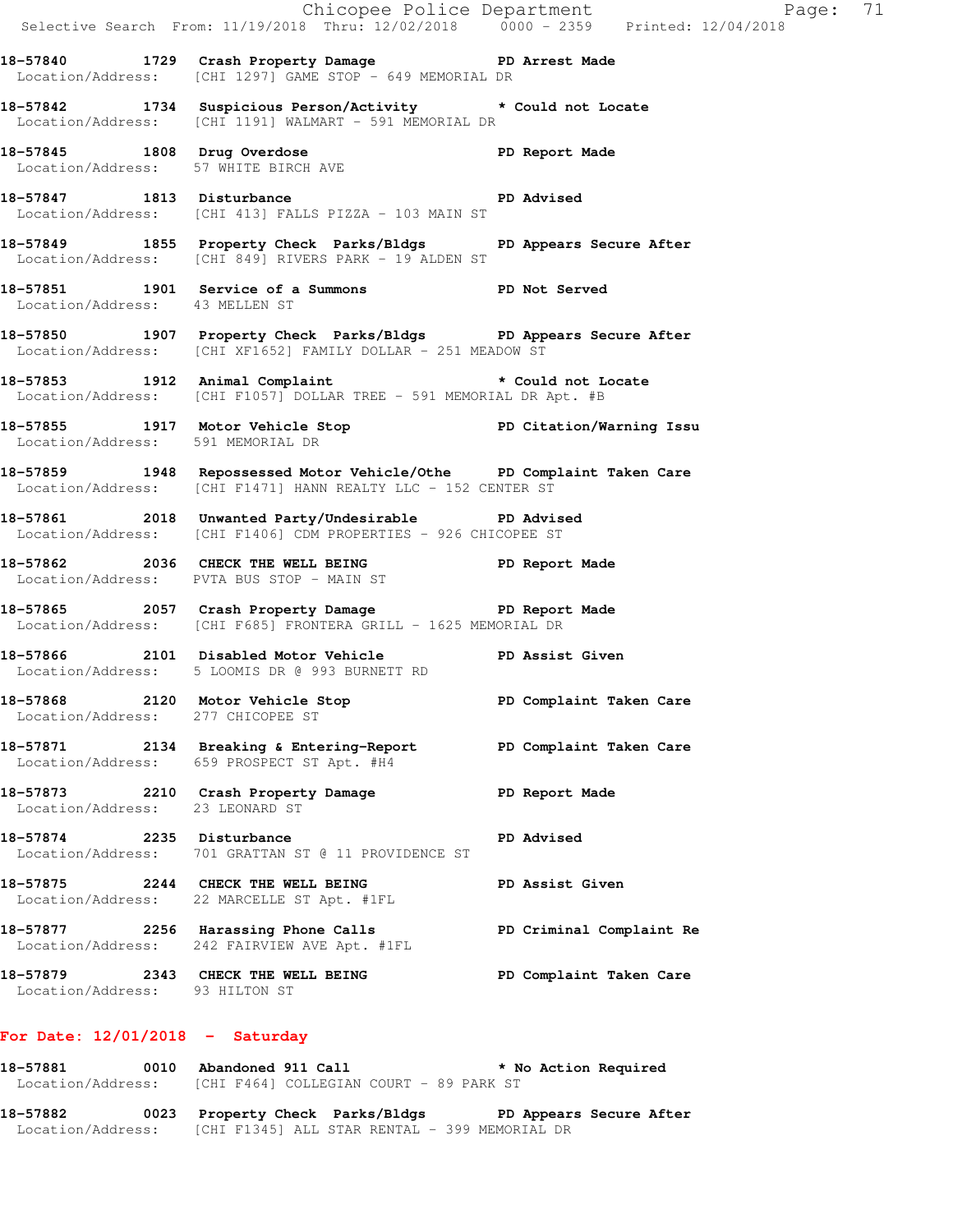**18-57883 0025 Property Check Parks/Bldgs PD Appears Secure After**  Location/Address: [CHI 335] PAUL BUNYANS FARM & NURSERY - 516 FULLER RD

**18-57884 0029 Motor Vehicle Stop PD M/V Citation Issued**  Location/Address: 0 HAWTHORN ST @ 0 GRATTAN ST

**18-57885 0036 Property Check Parks/Bldgs PD Appears Secure After**  Location/Address: [CHI F684] CASTLE OF KNIGHTS - 1599 MEMORIAL DR

**18-57886 0038 Property Check Parks/Bldgs PD Appears Secure After**  Location/Address: [CHI F542] DUGOUT - 134 MEADOW ST

**18-57887 0039 Property Check Parks/Bldgs PD Appears Secure After**  Location/Address: [CHI 1196] SHELL - 95 WEST ST

**18-57888 0039 Property Check Parks/Bldgs PD Appears Secure After**  Location/Address: [CHI 1020] SONNYS AUTO REPAIR - 1965 MEMORIAL DR

**18-57889 0040 Property Check Parks/Bldgs PD Appears Secure After**  Location/Address: [CHI F1272] LIFE POINT CHURCH - 603 NEW LUDLOW RD

**18-57892 0040 Motor Vehicle Stop PD Advised**  Location/Address: VETERAN'S MEMORIAL BRIDGE - EAST MAIN ST

**18-57890 0042 Property Check Parks/Bldgs PD Appears Secure After**  Location/Address: [CHI 284] MONEY STOP - 1098 CHICOPEE ST

**18-57891 0042 Property Check Parks/Bldgs PD Appears Secure After**  Location/Address: [CHI 592] SUNOCO - F.L. ROBERTS - 500 MONTGOMERY ST

**18-57894 0047 Crash Property Damage PD Assist Given**  Location: 291 ENTRANCE

**18-57893 0050 Property Check Parks/Bldgs PD Appears Secure After**  Location/Address: STONINA DR

**18-57895 0053 Property Check Parks/Bldgs PD Appears Secure After**  Location/Address: [CHI XF1665] MASS ALTERNATIVE CARE - 1247 EAST MAIN ST

**18-57896 0053 Property Check Parks/Bldgs PD Appears Secure After**  Location/Address: [CHI 938] HOME DEPOT - 655 MEMORIAL DR

18-57897 **0054** Motor Vehicle Stop **PD** Advised Location/Address: [CHI F1281] FIRE STA # 4 - 654 BURNETT RD

**18-57898 0056 Motor Vehicle Stop PD Advised**  Location/Address: [CHI F368] CITY HALL ANNEX - 274 FRONT ST

**18-57899 0100 Property Check Parks/Bldgs PD Appears Secure After**  Location/Address: [CHI 276] SUNOCO A PLUS MINI MART - 1031 CHICOPEE ST

**18-57900 0100 Property Check Parks/Bldgs PD Appears Secure After**  Location/Address: [CHI 269] JENROSE WINES & LIQUORS - 945 CHICOPEE ST

**18-57901 0100 Motor Vehicle Stop PD Citation/Warning Issu**  Location/Address: VETERENS MEMORIAL BRIDGE - EAST MAIN ST

**18-57902 0107 Property Check Parks/Bldgs PD Appears Secure After**  Location/Address: [CHI 1600] MONTY'S ROADHOUSE - 733 CHICOPEE ST

**18-57903 0114 Property Check Parks/Bldgs PD Appears Secure After**  Location/Address: [CHI F1328] GALLAGHER OLDE FASHIONED SERVICE - 560 EAST ST

**18-57904 0122 Property Check Parks/Bldgs PD Appears Secure After**  Location/Address: [CHI 958] PION PONTIAC (BOB) - 333 MEMORIAL DR

**18-57905 0124 Property Check Parks/Bldgs PD Appears Secure After**  Location/Address: [CHI F113] MILANOS PIZZERIA & RESTAURANT - 340 CAREW ST

**18-57906 0129 Motor Vehicle Stop PD Citation/Warning Issu**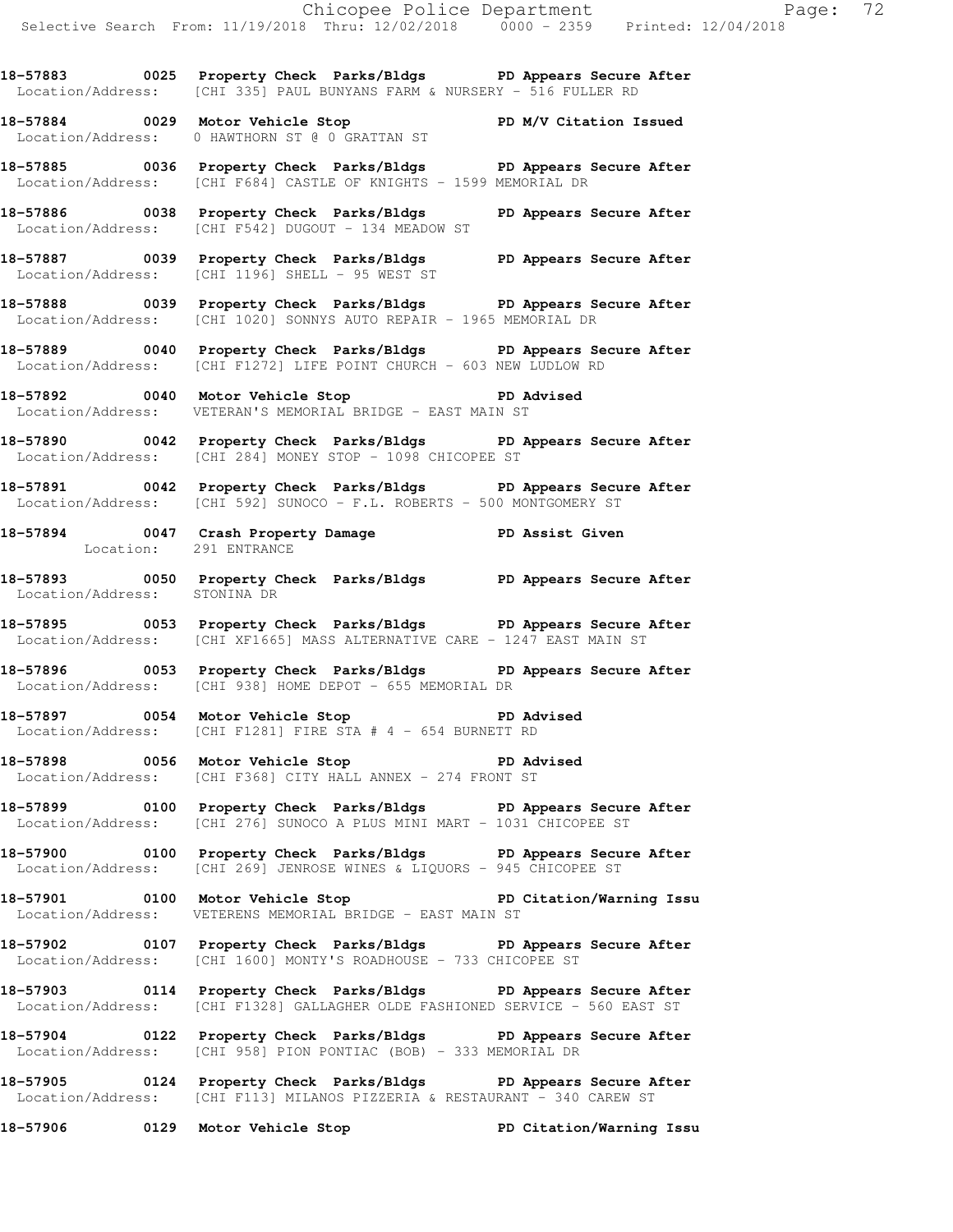|                                 |                                                                                                                                                  | Chicopee Police Department<br>Selective Search From: 11/19/2018 Thru: 12/02/2018 0000 - 2359 Printed: 12/04/2018 |
|---------------------------------|--------------------------------------------------------------------------------------------------------------------------------------------------|------------------------------------------------------------------------------------------------------------------|
|                                 | Location/Address: 454 SHERIDAN ST @ 19 SLATE RD                                                                                                  |                                                                                                                  |
|                                 | 18-57907 0131 Motor Vehicle Stop PD Advised<br>Location/Address: 166 FRONT ST @ 39 PERKINS ST                                                    |                                                                                                                  |
|                                 | 18-57908 0134 Property Check Parks/Bldgs PD Appears Secure After<br>Location/Address: [CHI XF1590] DUNKIN DONUTS - 521 MEADOW ST                 |                                                                                                                  |
|                                 | 18-57909 0138 Motor Vehicle Stop PD Advised<br>Location/Address: [CHI 1243] ST. PAT'S CEMETERY - 155 FULLER RD                                   |                                                                                                                  |
|                                 | 18-57910 0140 Property Check Parks/Bldgs PD Appears Secure After<br>Location/Address: [CHI 958] PION PONTIAC (BOB) - 333 MEMORIAL DR             |                                                                                                                  |
|                                 | 18-57911 0142 Property Check Parks/Bldgs PD Appears Secure After<br>Location/Address: [CHI 178] BASICS PLUS MINI MART - 190 EAST ST              |                                                                                                                  |
|                                 | 18-57912 0142 Property Check Parks/Bldgs PD Appears Secure After<br>Location/Address: [CHI 334] CHICOPEE MOOSE FAMILY CENTER - 244 FULLER RD     |                                                                                                                  |
|                                 | 18-57913 0145 Property Check Parks/Bldgs PD Appears Secure After<br>Location/Address: [CHI 1530] VALLEY WEST SCHOOL - 269 MOORE ST               |                                                                                                                  |
|                                 | 18-57914 0145 Keep The Peace-Others PD Advised<br>Location/Address: [CHI F168] ROLLIN ROC TAVERN - 258 EXCHANGE ST                               |                                                                                                                  |
|                                 | 18-57916 0148 Property Check Parks/Bldgs PD Appears Secure After<br>Location/Address: [CHI 328] SAMS CONVENIENCE STORE - 147 BROADWAY            |                                                                                                                  |
|                                 | 18-57917 0152 Property Check Parks/Bldgs PD Appears Secure After<br>Location/Address: [CHI 508] TD'S SPORTS PUB - 699 GRATTAN ST                 |                                                                                                                  |
|                                 | 18-57918 0156 Motor Vehicle Stop North PD Citation/Warning Issu<br>Location/Address: [CHI 958] PION PONTIAC (BOB) - 333 MEMORIAL DR              |                                                                                                                  |
|                                 | 18-57919 0157 Property Check Parks/Bldgs PD Appears Secure After<br>Location/Address: [CHI 850] LINCOLN GROVE - PARK - 224 BROADWAY              |                                                                                                                  |
|                                 | 18-57920 0157 Property Check Parks/Bldgs PD Appears Secure After<br>Location/Address: [CHI 1402] MCKINSTRY MARKET GARDEN INC - 753 MONTGOMERY ST |                                                                                                                  |
|                                 | 18-57921 0201 Property Check Parks/Bldgs PD Appears Secure After<br>Location/Address: [CHI 306] RITE AID PHARMACY - 1-5 ST JAMES AVE             |                                                                                                                  |
|                                 | 18-57923 0207 Assist Ambulance PD Assist Given<br>Location/Address: 76 HAWTHORN ST                                                               |                                                                                                                  |
|                                 | 18-57924 0210 Property Check Parks/Bldgs PD Appears Secure After<br>Location/Address: [CHI 992] CHICOPEE DEPT. OF PUBLIC WORKS - 115 BASKIN DR   |                                                                                                                  |
|                                 | 18-57925 0212 Property Check Parks/Bldgs PD Appears Secure After<br>Location/Address: REAR LOT SZOT PARK - ABBEY MEMORIAL DR                     |                                                                                                                  |
|                                 | 18-57926 0215 Property Check Parks/Bldgs PD Appears Secure After<br>Location/Address: [CHI F122] SALTER COLLEGE - 645 SHAWINIGAN DR              |                                                                                                                  |
|                                 | 18-57927 0219 Property Check Parks/Bldgs PD Appears Secure After<br>Location/Address: [CHI 857] SZOT PARK - 97 SGT TRACY DR                      |                                                                                                                  |
|                                 | 18-57928 0221 Property Check Parks/Bldgs PD Appears Secure After<br>Location/Address: [CHI F1434] WHITE BIRCH PLAZA - 480 BURNETT RD             |                                                                                                                  |
| Location/Address: 194 MEADOW ST | 18-57929 0225 Motor Vehicle Stop N/V Citation Issued                                                                                             |                                                                                                                  |
|                                 | 18-57930 0225 Suspicious M/V PD Appears Secure After<br>Location/Address: 0 WHEATLAND AVE @ 0 CORNELL AVE                                        |                                                                                                                  |
|                                 | 18-57931 0230 Property Check Parks/Bldgs PD Appears Secure After<br>Location/Address: [CHI F1301] FACE TO NAILS - 600 SPRINGFIELD ST             |                                                                                                                  |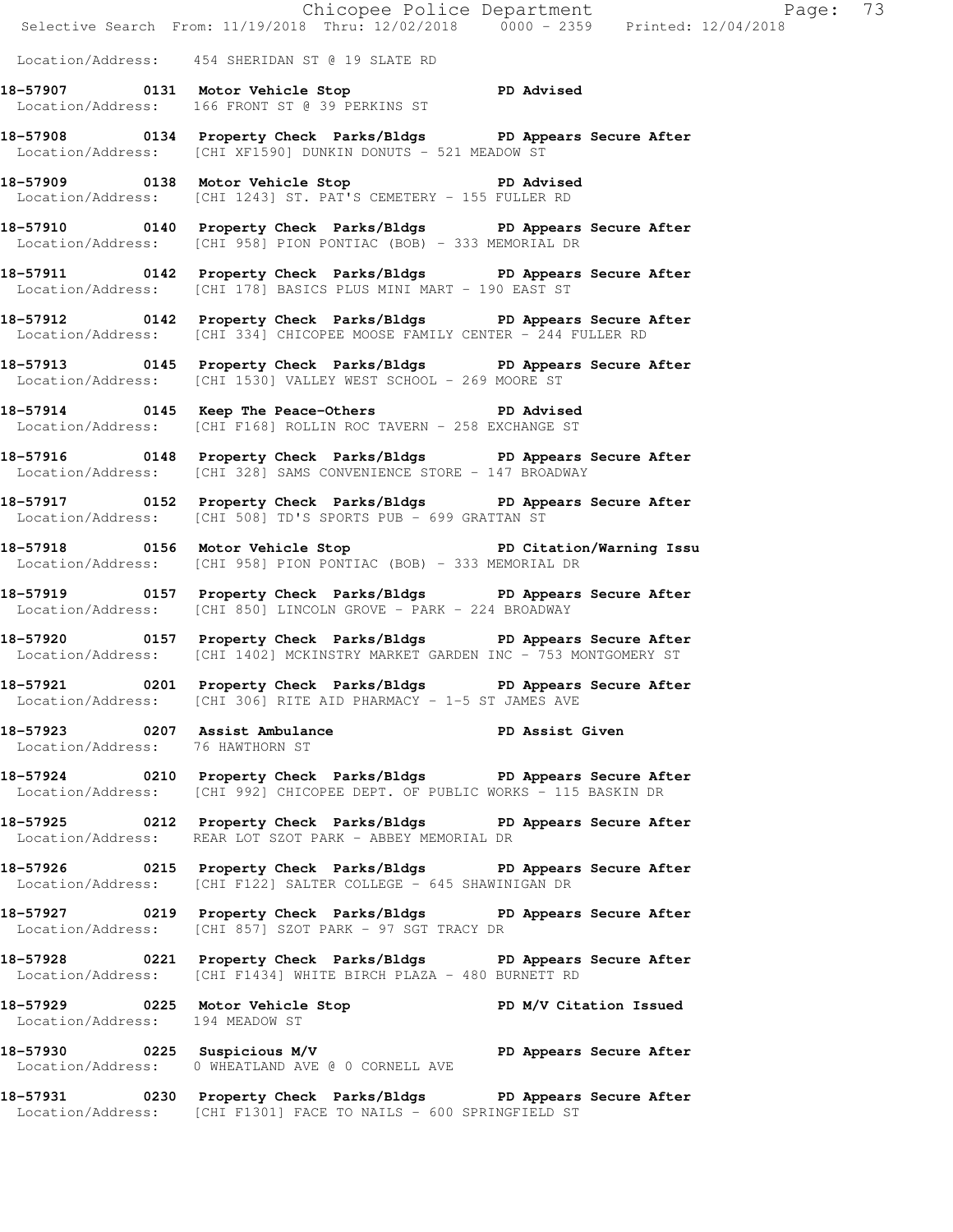Selective Search From: 11/19/2018 Thru: 12/02/2018 0000 - 2359 Printed: 12/04/2018 **18-57932 0233 Property Check Parks/Bldgs PD Appears Secure After**  Location/Address: [CHI 86] FOOD BAG - 947 BURNETT RD **18-57933 0236 Property Check Parks/Bldgs PD Appears Secure After**  Location/Address: [CHI 1065] CHICOPEE HIGH SCHOOL - 820 FRONT ST **18-57934 0236 Property Check Parks/Bldgs PD Appears Secure After**  Location/Address: [CHI 449] CVS 2339 - 1176 GRANBY RD **18-57935 0237 Property Check Parks/Bldgs PD Appears Secure After**  Location/Address: [CHI 105] LIQUORSHED - 1345 BURNETT RD **18-57936 0242 Property Check Parks/Bldgs PD Appears Secure After**  Location/Address: [CHI 837] LITWIN SCHOOL, SGT. ROBERT R. <sup>7</sup> K-5 - 135 LITWIN LN **18-57938 0248 Criminal Harassment PD Criminal Complaint Re**  Location/Address: 21 MELLINGER LN **18-57937 0249 Property Check Parks/Bldgs PD Appears Secure After**  Location/Address: [CHI 1122] LIGHTHOUSE LIQUORS - 856 MEMORIAL DR 18-57939 **0256** CHECK THE WELL BEING **PD** Assist Given Location/Address: CUT N CURL - 428 SPRINGFIELD ST **18-57940 0259 Motor Vehicle Stop PD Citation/Warning Issu**  Location/Address: [CHI XP2040] ARBORS KIDS AT CHICOPEE - 999 MEMORIAL DR **18-57941 0259 Property Check Parks/Bldgs PD Appears Secure After**  Location/Address: [CHI F1227] RED FEZ LOUNGE - 70 EXCHANGE ST **18-57942 0301 Property Check Parks/Bldgs PD Appears Secure After**  Location/Address: RAILROAD ROW **18-57943 0302 Suspicious M/V \* Could not Locate**  Location/Address: 395 BURNETT RD @ 200 NEW LOMBARD RD **18-57944 0307 Property Check Parks/Bldgs PD Appears Secure After**  Location/Address: [CHI F343] CABOTVILLE INDUSTRIAL PARK - 165 FRONT ST **18-57945 0309 Property Check Parks/Bldgs PD Appears Secure After**  Location/Address: [CHI F473] MY BROTHERS PLACE - 185 GROVE ST **18-57946 0310 Property Check Parks/Bldgs PD Appears Secure After**  Location/Address: [CHI 566] SAM'S FOOD STORES (SUNOCO) - 810 MEADOW ST **18-57947 0313 Property Check Parks/Bldgs PD Appears Secure After**  Location/Address: [CHI 1761] RESIDENCE INN BY MARRIOTT - 500 MEMORIAL DR **18-57948 0314 Property Check Parks/Bldgs PD Appears Secure After**  Location/Address: [CHI 587] OREGON SPORTSMAN CLUB - 610 NEW LOMBARD RD **18-57949 0318 Property Check Parks/Bldgs PD Appears Secure After**  Location/Address: [CHI 660] OCEAN STATE JOB LOT - 1451 MEMORIAL DR **18-57951 0320 ASSIST OTHER AGENCY PD Assist Given**  Location/Address: 53 SOUTHWICK ST **18-57952 0340 Property Check Parks/Bldgs PD Appears Secure After**  Location/Address: [CHI 792] CENTER AUTO PARTS - 651 CENTER ST **18-57953 0345 CHECK THE WELL BEING PD Complaint Taken Care**  Location/Address: 15 MARYLAND AVE @ 720 EAST MAIN ST **18-57954 0347 Property Check Parks/Bldgs PD Appears Secure After**  Location/Address: [CHI 297] BUFFALO CLUB - 333 JAMES ST **18-57955 0354 Property Check Parks/Bldgs PD Appears Secure After**  Location/Address: [CHI 847] RAY ASH PARK - 52 ARCADE ST **18-57956 0402 Property Check Parks/Bldgs PD Appears Secure After**  Location/Address: [CHI F1342] CVS PHARMACY - 235 CENTER ST

Chicopee Police Department Fage: 74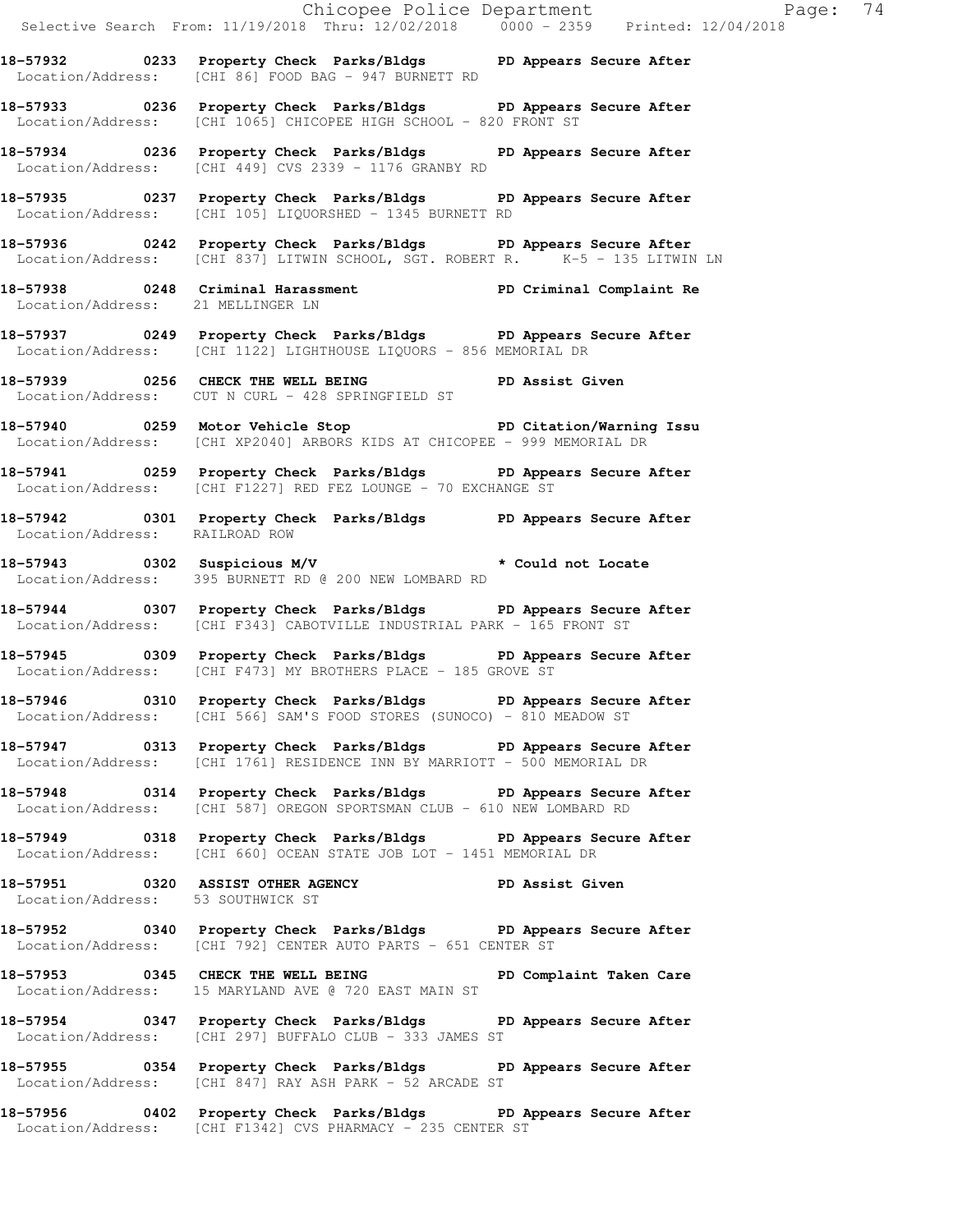**18-57957 0405 Property Check Parks/Bldgs PD Appears Secure After**  Location/Address: [CHI 188] PRIDE SERVICE STATION - 167 CHICOPEE ST

**18-57958 0410 Property Check Parks/Bldgs PD Appears Secure After**  Location/Address: [CHI 1] MCCELLENDS GARDENS - 123 ACADEMY ST

**18-57960 0450 Suspicious Person/Activity \* Could not Locate**  Location/Address: 18 HORSESHOE DR

**18-57961 0623 Property Check Parks/Bldgs PD Appears Secure After**  Location/Address: [CHI 188] PRIDE SERVICE STATION - 167 CHICOPEE ST

**18-57962 0640 Motor Vehicle Stop PD Citation/Warning Issu**  Location/Address: 454 SHERIDAN ST @ 19 SLATE RD

**18-57963 0703 Motor Vehicle Stop PD Citation/Warning Issu**  Location/Address: 53 FAIRVIEW AVE

**18-57965 0715 Disturbance PD Report Made**  Location/Address: [CHI 1191] WALMART - 591 MEMORIAL DR

**18-57971 0844 Property Check Parks/Bldgs PD Appears Secure After**  Location/Address: [CHI F621] FAMILY DOLLAR - 209 EXCHANGE ST

**18-57973 0916 Property Check Parks/Bldgs PD Appears Secure After**  Location/Address: [CHI 842] DUPONT MEM MID SCHOOL, 1ST SGT. KEVIN A. - 650 FRONT ST

**18-57976 0933 Property Check Parks/Bldgs PD Appears Secure After**  Location/Address: [CHI F1161] CHICOPEE MARKETPLACE - 591 MEMORIAL DR

**18-57978 0938 Property Check Parks/Bldgs PD Appears Secure After**  Location/Address: [CHI XP2059] RIVOLI THE - 41 SPRINGFIELD ST

**18-57980 0941 Crash Personal Injury PD Report Made**  Location/Address: 0 CHICOPEE ST @ 0 ELIZABETH ST

**18-57982 0956 Motor Vehicle Stop PD Criminal Complaint Re**  Location/Address: 49 CABOT ST @ 210 FRONT ST

**18-57983 1015 Neighbor/Landlord Dispute PD Complaint Taken Care**  Location/Address: 21 MELLINGER LN

**18-57984 1016 CHECK THE WELL BEING \* Could not Locate**  Location/Address: 50 THEROUX DR Apt. #I

**18-57985 1019 Public Service PD Advised**  Location/Address: 54 BONNER ST

18-57990 1048 Larceny Complaint Past **PD** Advised Location/Address: [CHI XP2056] SMOC - 52 LINCOLN ST

**18-57991 1050 Motor Vehicle Stop PD Advised**  Location/Address: 21 SPRINGFIELD ST @ 5 CENTER ST

**18-57992 1103 Disturbance \* Could not Locate**  Location/Address: DICKINSON ST

**18-57993 1108 Motor Vehicle Stop PD Advised**  Location/Address: 0 FAIRVIEW AVE @ 0 VAN HORN ST

**18-57994 1148 CHECK THE WELL BEING PD Complaint Taken Care**  Location/Address: 97 GRAPE ST Apt. #F

**18-57995 1157 Motor Vehicle Stop PD M/V Citation Issued**  Location/Address: 222 HAMPDEN ST @ 17 SANFORD ST

Location/Address: LEMAY ST

**18-57996 1218 Traffic/Parking Complaint \* No Action Required** 

**18-57997 1219 Speed Trailer / Radar Box PD Complaint Taken Care**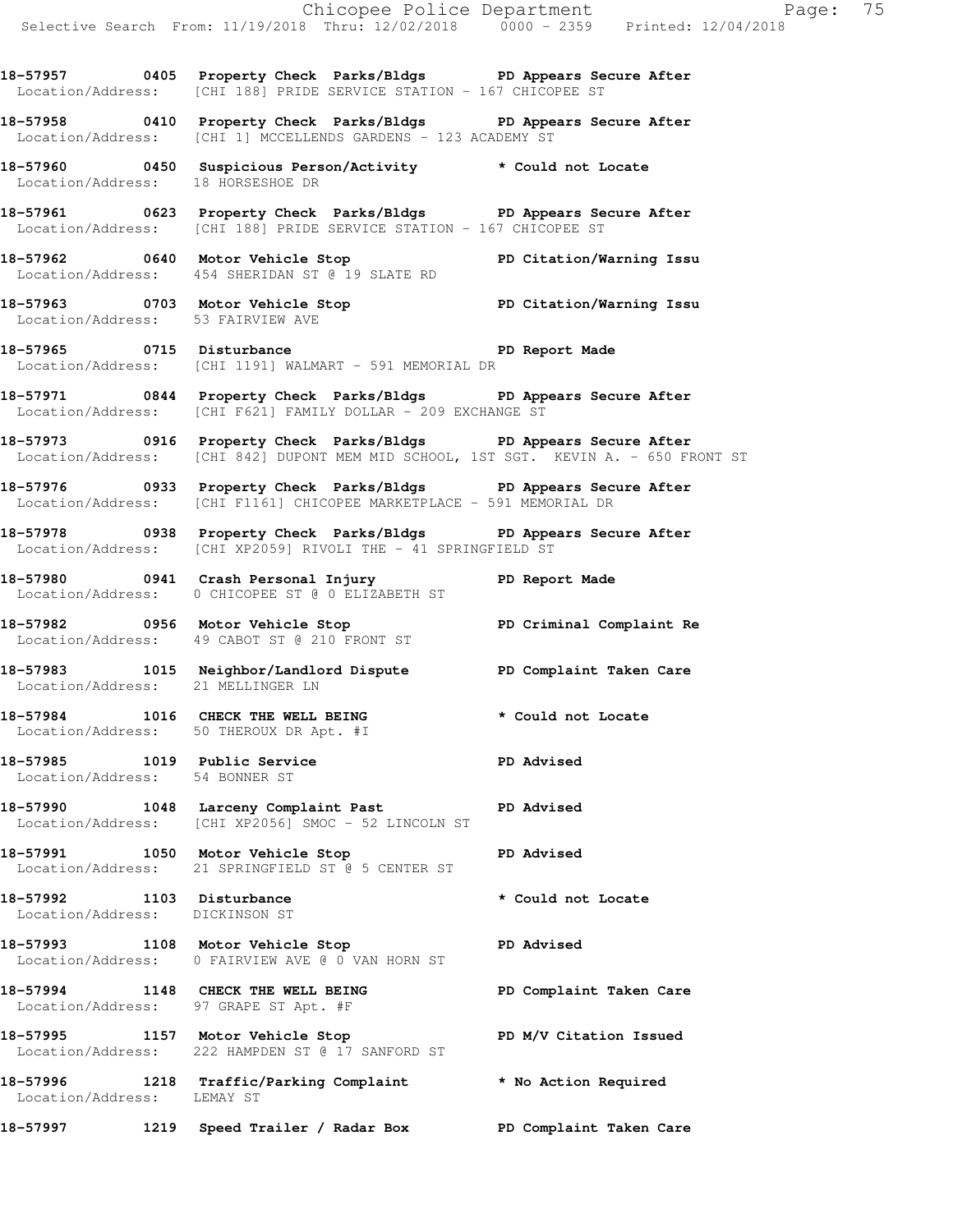|                                                          | 18-58033 1656 Service of a Summons PD Not Served<br>Location/Address: 26 PADEREWSKI ST                                                          |                |
|----------------------------------------------------------|-------------------------------------------------------------------------------------------------------------------------------------------------|----------------|
|                                                          | 18-58032 1642 Motor Vehicle Stop North PD Criminal Complaint Re<br>Location/Address: 16 ACREBROOK DR @ 580 PENDLETON AVE                        |                |
| 18-58031 1637 Disturbance<br>Location/Address: WALTER ST |                                                                                                                                                 | * Unfounded    |
|                                                          | 18-58025 1536 Neighbor/Landlord Dispute PD Report Made<br>Location/Address: 98 DEBRA DR Apt. #4C                                                |                |
|                                                          | 18-58023 1512 Motor Vehicle Stop PD Citation/Warning Issu<br>Location/Address: 233 HAMPDEN ST @ 101 LEMUEL AVE                                  |                |
| Location/Address: 123 MANNING ST                         | 18-58021 1501 Assist Ambulance 18-58021 PD Assist Given                                                                                         |                |
|                                                          | 18-58019 1448 Property Check Parks/Bldgs PD Appears Secure After<br>Location/Address: [CHI 401] CHICOPEE PARKS & RECREATION DEPT - 687 FRONT ST |                |
|                                                          | 18-58018 1441 Motor Vehicle Stop PD M/V Citation Issued<br>Location/Address: [CHI 323] POLISH NATIONAL CREDIT UNION - 244 EXCHANGE ST           |                |
|                                                          | 18-58016 1422 Motor Vehicle Stop North PD Criminal Complaint Re<br>Location/Address: 88 CHICOPEE ST @ 2 BROADCAST CTR                           |                |
| 18-58015 1402 THREATS MADE                               | Location/Address: 61 WOODBRIDGE RD                                                                                                              | PD Report Made |
|                                                          | 18-58014 1400 Property Check Parks/Bldgs PD Appears Secure After Location/Address: [CHI 1893] WILLIAMS PARK - 880 BURNETT RD                    |                |
|                                                          | 18-58012 1353 Motor Vehicle Stop North PD Citation/Warning Issu<br>Location/Address: 840 MEADOW ST @ 117 LORRAINE ST                            |                |
|                                                          | 18-58011 1351 Motor Vehicle Stop PD Advised<br>Location/Address: 696 EAST MAIN ST @ 9 CAREW ST                                                  |                |
| Location/Address: 56 NEWBURY ST                          | 18-58010 1349 Traffic/Parking Complaint PD Advised                                                                                              |                |
|                                                          | 18-58008 1343 Property Check Parks/Bldgs PD Appears Secure After<br>  Location/Address: [CHI F458] EASTERN ETCHING & MFG - 35 LOWER GRAPE ST    |                |
|                                                          | 18-58009 1342 Assist Other Police Department PD Advised<br>Location/Address: 200 LAMBERT TER Apt. #86                                           |                |
|                                                          | 18-58007 1340 Property Check Parks/Bldgs PD Complaint Taken Care<br>Location/Address: [CHI F1161] CHICOPEE MARKETPLACE - 591 MEMORIAL DR        |                |
|                                                          | 18-58006 1329 Motor Vehicle Stop PD Citation/Warning Issu<br>Location/Address: 112 NARRAGANSETT BLVD                                            |                |
|                                                          | 18-58004 1311 Motor Vehicle Stop PD Citation/Warning Issu<br>Location/Address: 0 GRANBY RD @ 0 HOLMES DR                                        |                |
|                                                          | 18-58003 1259 Motor Vehicle Stop PD M/V Citation Issued<br>Location/Address: 88 CHICOPEE ST @ 2 BROADCAST CTR                                   |                |
|                                                          | 18-58002 1239 Motor Vehicle Stop PD Advised<br>Location/Address: 448 FRONT ST @ 15 BELL ST                                                      |                |
|                                                          | 18-58000 1232 Motor Vehicle Stop North PD Advised<br>Location/Address: 257 HAMPDEN ST @ 187 MARION ST                                           |                |
|                                                          | 18-57998 1223 Property Check Parks/Bldgs PD Appears Secure After<br>Location/Address: [CHI 904] FAIRVIEW MARKET - 193 FAIRVIEW AVE              |                |
|                                                          | Location/Address: 0 JAMES ST @ 0 OUTER DR                                                                                                       |                |

Chicopee Police Department Fage: 76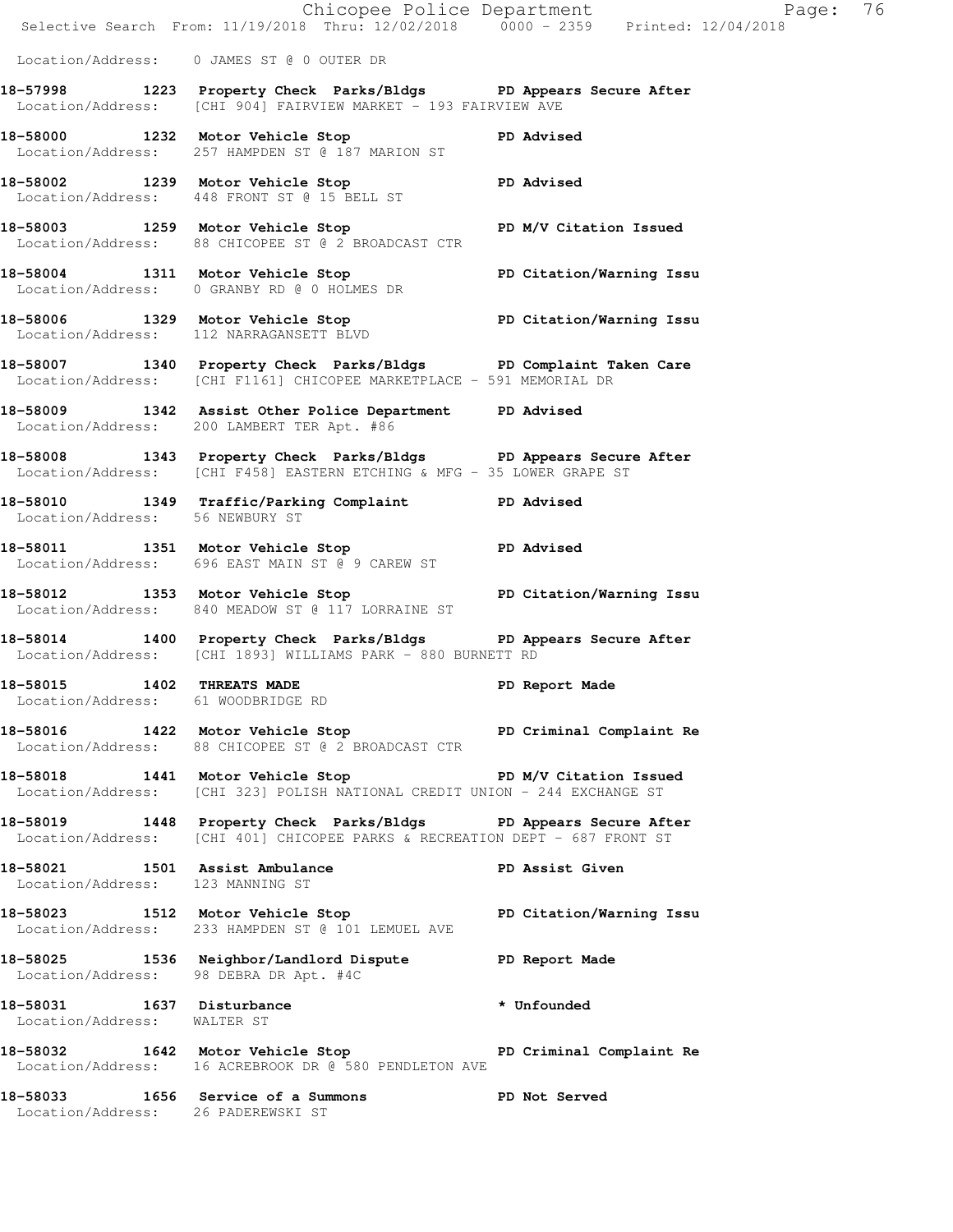|                                   |                                                                                                                                                          | E Chicopee Police Department<br>Selective Search From: 11/19/2018 Thru: 12/02/2018 0000 - 2359 Printed: 12/04/2018<br>Page: 77 |  |
|-----------------------------------|----------------------------------------------------------------------------------------------------------------------------------------------------------|--------------------------------------------------------------------------------------------------------------------------------|--|
|                                   | 18-58035 1715 Motor Vehicle Stop North PD Advised<br>Location/Address: 0 SHERIDAN ST @ 0 CELEBRATION CIR                                                 |                                                                                                                                |  |
|                                   | 18-58036 1716 Abandoned/Found Property PD Report Made<br>Location/Address: 0 SWOL ST @ 0 SIMONICH ST                                                     |                                                                                                                                |  |
|                                   | 18-58038 1724 Assault & Battery Complaint PD Advised<br>Location/Address: 300 EAST MAIN ST Apt. #3D                                                      |                                                                                                                                |  |
|                                   | 18-58040 1731 Service of a Summons PD Not Served<br>Location/Address: 267B CHICOPEE ST Apt. #5                                                           |                                                                                                                                |  |
|                                   | 18-58039 1733 Property Check Parks/Bldgs PD Appears Secure After<br>Location/Address: 42 YVONNE ST Apt. #1FL                                             |                                                                                                                                |  |
| Location/Address: 260 SHERIDAN ST | 18-58041 1742 Motor Vehicle Stop North PD Citation/Warning Issu                                                                                          |                                                                                                                                |  |
|                                   | 18-58042 1745 Assist Other Police Department PD Assist Given<br>Location/Address: 106.5 MEETINGHOUSE RD                                                  |                                                                                                                                |  |
|                                   | 18-58044 1755 Property Check Parks/Bldgs PD Appears Secure After<br>Location/Address: [CHI F1150] CHICOPEE COMPREHENSIVE HIGH SCHOOL - 617 MONTGOMERY ST |                                                                                                                                |  |
|                                   | 18-58045 1755 Assault & Battery Complaint PD Report Made<br>Location/Address: [CHI F1150] CHICOPEE COMPREHENSIVE HIGH SCHOOL - 617 MONTGOMERY ST         |                                                                                                                                |  |
|                                   | 18-58046 1759 Motor Vehicle Stop Noter PD Citation/Warning Issu<br>Location/Address: WALMART ENTRANCE - SHERIDAN ST                                      |                                                                                                                                |  |
|                                   | 18-58050 1817 Service of a Summons PD Not Served<br>Location/Address: 71 WHITE BIRCH AVE                                                                 |                                                                                                                                |  |
|                                   | 18-58048 1818 Motor Vehicle Stop North PD Advised<br>Location/Address: BY FIRE STATION - CABOT ST                                                        |                                                                                                                                |  |
|                                   | 18-58049 1819 Disabled Motor Vehicle North PD Complaint Taken Care<br>Location/Address: 1041 MEMORIAL DR @ 591 PENDLETON AVE                             |                                                                                                                                |  |
|                                   | 18-58051 1831 Suspicious Person/Activity PD Advised<br>Location/Address: 37 ORIOLE DR                                                                    |                                                                                                                                |  |
|                                   | 18-58052 1832 Crash Property Damage New PD No Report Necessary<br>Location/Address: BROADWAY @ ST JAMES AVE                                              |                                                                                                                                |  |
| Location/Address: 171 STATE ST    | 18-58053 1835 Service of a Summons TD Not Served                                                                                                         |                                                                                                                                |  |
|                                   | 18-58054 1856 Motor Vehicle Stop North PD Advised<br>Location/Address: [CHI 671] PLANET FITNESS - 1183 MEMORIAL DR                                       |                                                                                                                                |  |
|                                   | 18-58055 1859 Motor Vehicle Stop Noter PD Citation/Warning Issu<br>Location/Address: 365 MEMORIAL DR @ 30 FULLER RD                                      |                                                                                                                                |  |
|                                   | 18-58056 1901 Crash Property Damage The PD Report Made<br>Location/Address: [CHI 1328] SHERWIN WILLIAMS - 544 MEMORIAL DR                                |                                                                                                                                |  |
|                                   | 18-58058 1929 Assist Ambulance New PD Assist Given<br>Location/Address: 1 SPRINGFIELD ST Apt. #222                                                       |                                                                                                                                |  |
|                                   | 18-58060 1943 Crash Property Damage No Report Necessary<br>Location/Address: [CHI 306] RITE AID PHARMACY - 1-5 ST JAMES AVE                              |                                                                                                                                |  |
|                                   | 18-58063 2020 Assist Ambulance New PD Assist Given<br>Location/Address: 16 AMERICA ST Apt. #6                                                            |                                                                                                                                |  |
|                                   | 18-58065 2035 Property Check Parks/Bldgs PD Appears Secure After<br>Location/Address: [CHI 830] BARRY SCHOOL, ANNA E. K-5 - 44 CONNELL ST                |                                                                                                                                |  |
|                                   | 18-58067 2037 Assist Ambulance (1998) PD Assist Given<br>Location/Address: 239 GRATTAN ST Apt. #2FL                                                      |                                                                                                                                |  |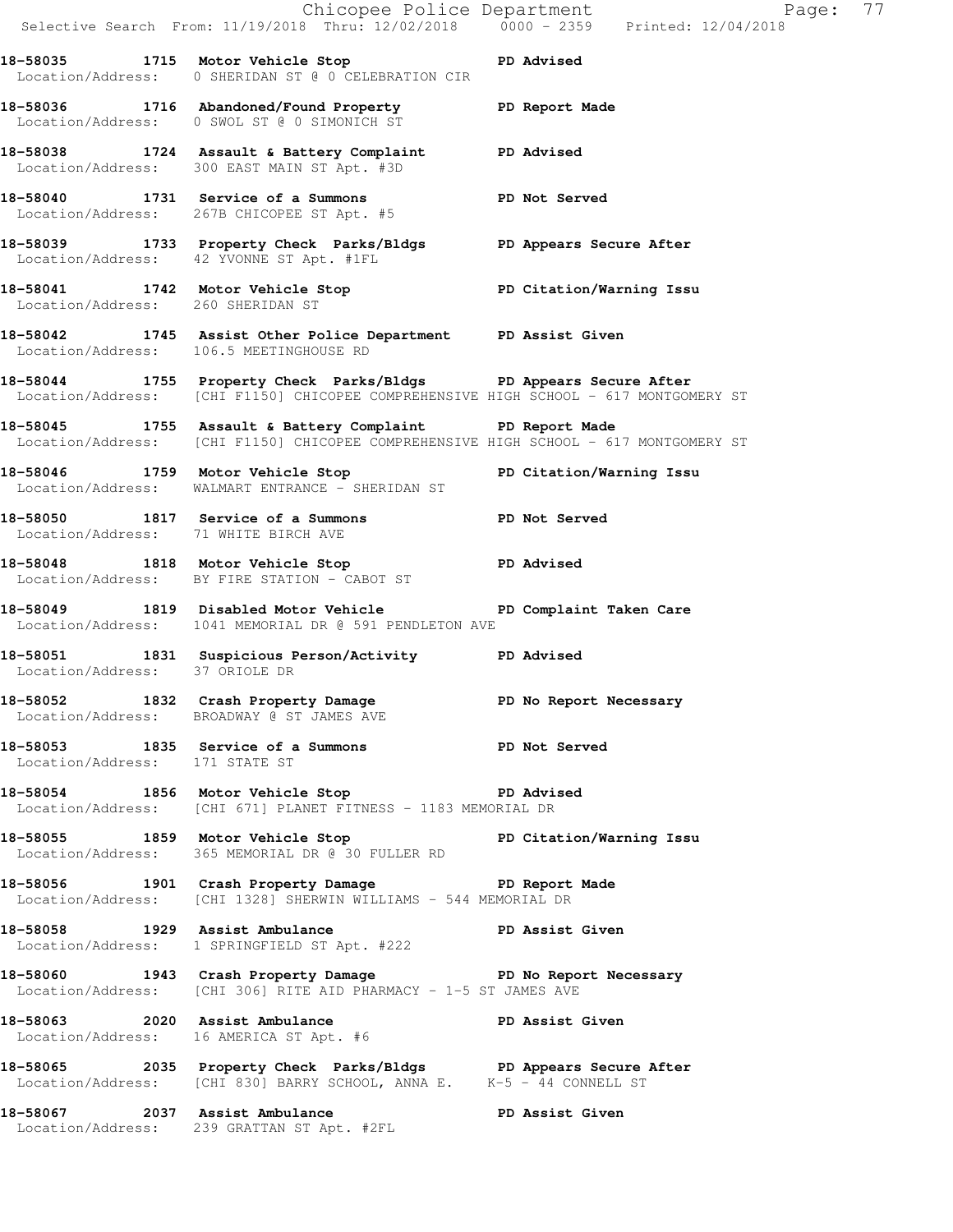18-58068 2041 Assist Ambulance **PD Assist Given**  Location/Address: 47 LANGEVIN ST **18-58070 2047 Disturbance PD Complaint Taken Care**  Location/Address: 14 SIMARD DR Apt. #11 **18-58071 2054 Assist Ambulance PD Assist Given**  Location/Address: 492 GRATTAN ST **18-58073 2056 CHECK THE WELL BEING \* Unfounded**  Location/Address: [CHI XF1591] MOE'S SOUTHWEST GRILL - 601 MEMORIAL DR Apt. #C **18-58074 2117 Motor Vehicle Stop PD M/V Citation Issued**  Location/Address: SPRINGFIELD ST @ CHICOPEE ST **18-58075 2131 Traffic/Parking Complaint PD Citation/Warning Issu**  Location/Address: 8 VOLPE DR **18-58077 2156 Motor Vehicle Stop PD Citation/Warning Issu**  Location/Address: 248 CHICOPEE ST @ 15 AMERICA ST **18-58078 2216 Suspicious Person/Activity PD Complaint Taken Care**  Location/Address: [CHI F1278] HARMONY HOMES - 735 MEMORIAL DR Apt. #28 **18-58079 2228 Motor Vehicle Stop PD Advised**  Location/Address: BURNETT RD @ INTERSTATE 291 EXWY **18-58081 2231 Assist Ambulance PD Assist Given**  Location/Address: 9 GREENWOOD TER **18-58084 2239 Motor Vehicle Stop PD Advised**  Location/Address: [CHI 1073] RED CAB TAXI LIMO SERVICE - 924 FRONT ST **18-58085 2245 Property Check Parks/Bldgs PD Appears Secure After**  Location/Address: [CHI 92] CHICOPEE CHLORINATION PLANT - 1356 BURNETT RD **18-58086 2250 Crash Property Damage PD Report Made**  Location/Address: [CHI 39] MAC ARTHUR TERRACE APARTMENTS - 70 BROADWAY Apt. #105 **18-58087 2254 CHECK THE WELL BEING PD Complaint Taken Care**  Location/Address: 31 FRANCIS ST **18-58090 2347 Traffic/Parking Complaint \* Could not Locate**  Location/Address: OLD FIELD RD

## **For Date: 12/02/2018 - Sunday**

Location/Address: 660 MEADOW ST

| 18-58091                                        | 0003 | Malicious Damage-Past | PD Report Made    |
|-------------------------------------------------|------|-----------------------|-------------------|
| Location/Address:<br>1920 MEMORIAL DR Apt. #611 |      |                       |                   |
| 18-58092                                        |      | 0004 Disturbance      | <b>PD Advised</b> |

**18-58093 0020 Property Check Parks/Bldgs PD Appears Secure After**  Location/Address: [CHI 594] WESTOVER METROPOLITAN AIRPORT - 255 PADGETTE ST

**18-58094 0021 Property Check Parks/Bldgs PD Appears Secure After**  Location/Address: [CHI F168] ROLLIN ROC TAVERN - 258 EXCHANGE ST

**18-58095 0022 Property Check Parks/Bldgs PD Appears Secure After**  Location/Address: [CHI 958] PION PONTIAC (BOB) - 333 MEMORIAL DR

**18-58097 0026 Property Check Parks/Bldgs PD Appears Secure After**  Location/Address: [CHI F1345] ALL STAR RENTAL - 399 MEMORIAL DR

**18-58098 0027 Property Check Parks/Bldgs PD Appears Secure After**  Location/Address: [CHI F337] WHITE EAGLE LIQUORS - 620 FULLER RD

**18-58099 0028 Property Check Parks/Bldgs PD Appears Secure After**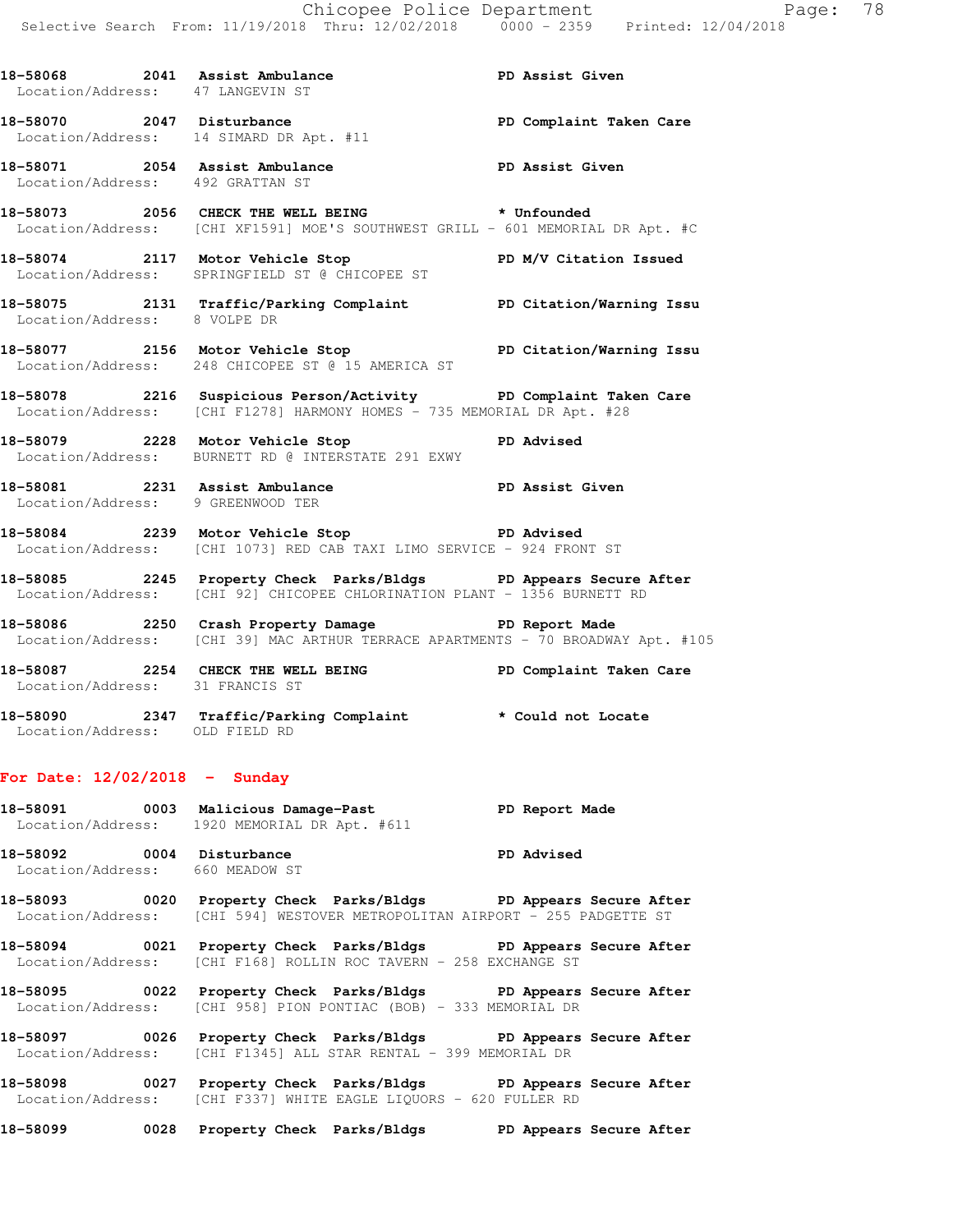|                                   |                                                                                                                                                              | Chicopee Police Department<br>Selective Search From: 11/19/2018 Thru: 12/02/2018 0000 - 2359 Printed: 12/04/2018 |  |
|-----------------------------------|--------------------------------------------------------------------------------------------------------------------------------------------------------------|------------------------------------------------------------------------------------------------------------------|--|
|                                   | Location/Address: [CHI 1065] CHICOPEE HIGH SCHOOL - 820 FRONT ST                                                                                             |                                                                                                                  |  |
|                                   |                                                                                                                                                              |                                                                                                                  |  |
|                                   | 18-58100 0035 Property Check Parks/Bldgs PD Appears Secure After<br>Location/Address: [CHI 718] CVS 693 - 1616 MEMORIAL DR                                   |                                                                                                                  |  |
|                                   | 18-58101 0037 Property Check Parks/Bldgs PD Appears Secure After<br>Location/Address: [CHI 292] AMERICAN LEGION POST 452 - 43 EXCHANGE ST                    |                                                                                                                  |  |
|                                   | 18-58102 0037 Property Check Parks/Bldgs PD Appears Secure After<br>Location/Address: [CHI 105] LIQUORSHED - 1345 BURNETT RD                                 |                                                                                                                  |  |
|                                   | 18-58103 0043 Motor Vehicle Stop 50 PD Advised<br>Location/Address: 0 CABOT ST @ 0 PARK ST                                                                   |                                                                                                                  |  |
|                                   | 18-58104 0043 Property Check Parks/Bldgs PD Appears Secure After<br>Location/Address: [CHI F1434] WHITE BIRCH PLAZA - 480 BURNETT RD                         |                                                                                                                  |  |
|                                   | 18-58106 0044 Property Check Parks/Bldgs PD Appears Secure After<br>Location/Address: [CHI 1761] RESIDENCE INN BY MARRIOTT - 500 MEMORIAL DR                 |                                                                                                                  |  |
|                                   | 18-58105 0045 Property Check Parks/Bldgs PD Appears Secure After<br>Location/Address: [CHI 857] SZOT PARK - 97 SGT TRACY DR                                  |                                                                                                                  |  |
|                                   | 18-58107 0050 Traffic/Parking Complaint PD Report Made<br>Location/Address: [CHI F1512] PARADISE PIZZA - 140 EXCHANGE ST                                     |                                                                                                                  |  |
|                                   | 18-58108 0053 Motor Vehicle Stop N/V Citation Issued<br>Location/Address: 120 MEMORIAL DR @ 8 JENNINGS ST                                                    |                                                                                                                  |  |
|                                   | 18-58109 0058 Disturbance <b>18-58109</b> PD Complaint Taken Care<br>Location/Address: [CHI 1767] MACIOLEK RESIDENCE (STELLA) - 15 NORA ST                   |                                                                                                                  |  |
|                                   | 18-58110 0100 Motor Vehicle Stop PD Advised<br>Location/Address: 1483 GRANBY RD @ 840 MEMORIAL DR                                                            |                                                                                                                  |  |
|                                   | 18-58111 0108 Property Check Parks/Bldgs PD Appears Secure After<br>Location/Address: [CHI 593] POLISH AMERICAN CITIZENS CLUB OF WILLIMANSETT - 13 NORMAN ST |                                                                                                                  |  |
|                                   | 18-58112 0109 Property Check Parks/Bldgs PD Appears Secure After<br>Location/Address: [CHI F122] SALTER COLLEGE - 645 SHAWINIGAN DR                          |                                                                                                                  |  |
|                                   | 18-58113 0109 Property Check Parks/Bldgs PD Appears Secure After<br>Location/Address: [CHI 448] SOFT TOUCH AUTO WASH - 1469 GRANBY RD                        |                                                                                                                  |  |
| Location/Address: 77 BUCKLEY BLVD | 18-58114 0110 Motor Vehicle Stop North PD Criminal Complaint Re                                                                                              |                                                                                                                  |  |
|                                   | 18-58115 0115 Property Check Parks/Bldgs PD Appears Secure After<br>Location/Address: [CHI 958] PION PONTIAC (BOB) - 333 MEMORIAL DR                         |                                                                                                                  |  |
|                                   | 18-58117 0116 Property Check Parks/Bldgs PD Appears Secure After<br>Location/Address: [CHI 882] VIEW STREET TAVERN - 13 VIEW ST                              |                                                                                                                  |  |
|                                   | 18-58118 		 0119 Property Check Parks/Bldgs 		 PD Appears Secure After<br>Location/Address: REAR LOT SZOT PARK - ABBEY MEMORIAL DR                           |                                                                                                                  |  |
|                                   | 18-58119 0124 Property Check Parks/Bldgs PD Appears Secure After<br>Location/Address: [CHI 1243] ST. PAT'S CEMETERY - 155 FULLER RD                          |                                                                                                                  |  |
|                                   | 18-58120 0127 Motor Vehicle Stop PD Citation/Warning Issu<br>Location/Address: 120 SHERIDAN ST @ 3 CENTRAL AVE                                               |                                                                                                                  |  |
|                                   | 18-58121 0127 Property Check Parks/Bldgs PD Appears Secure After<br>Location/Address: [CHI 361] CITGO, WYMAN - 451 GRATTAN ST                                |                                                                                                                  |  |
|                                   | 18-58122 0134 Motor Vehicle Stop 50 PD Advised<br>Location/Address: [CHI F805] HUKE LAU - 705 MEMORIAL DR                                                    |                                                                                                                  |  |
|                                   | 18-58123 0134 Property Check Parks/Bldgs PD Appears Secure After<br>Location/Address: [CHI 850] LINCOLN GROVE - PARK - 224 BROADWAY                          |                                                                                                                  |  |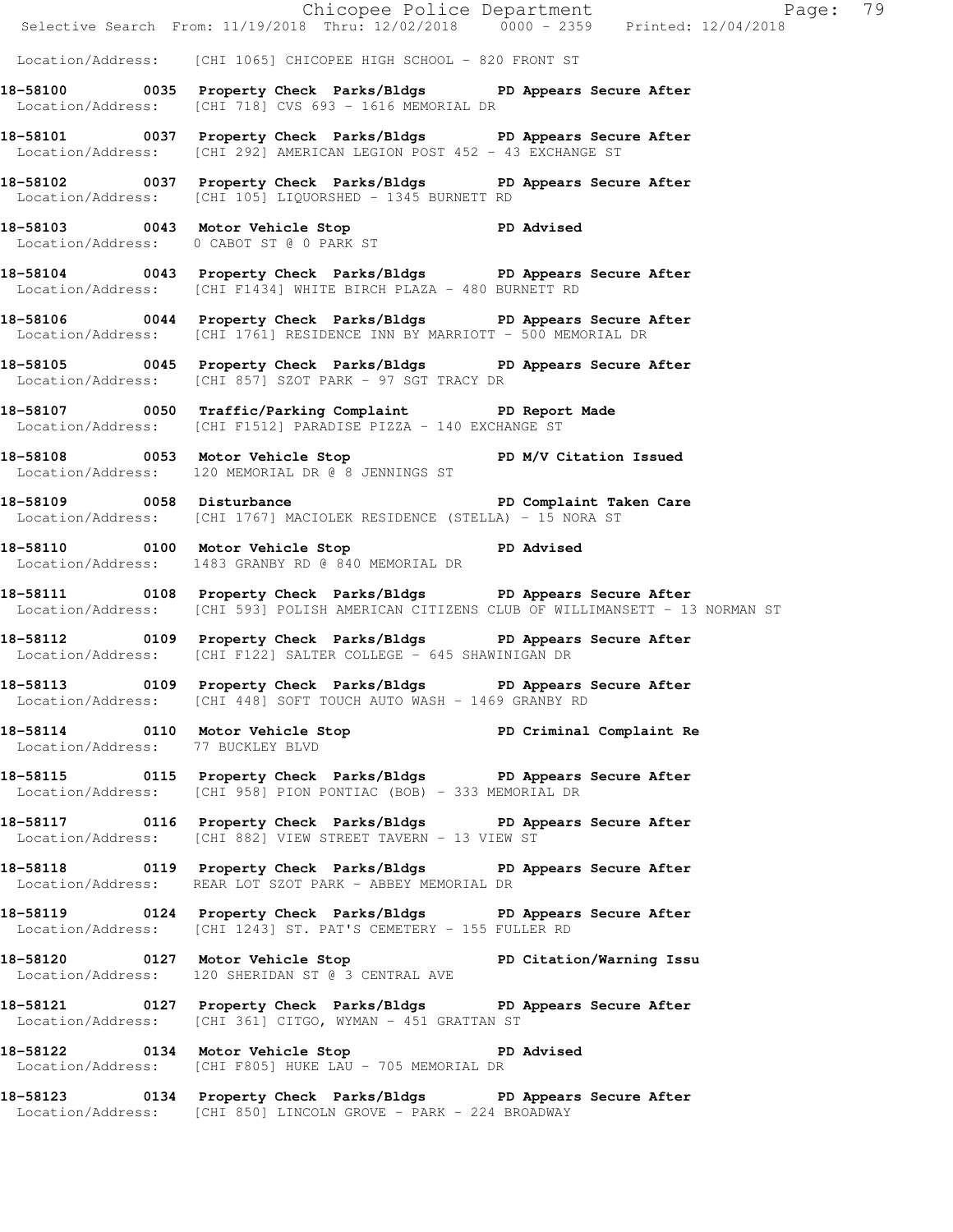|                                                           | Chicopee Police Department<br>Selective Search From: 11/19/2018 Thru: 12/02/2018 0000 - 2359 Printed: 12/04/2018                                             |
|-----------------------------------------------------------|--------------------------------------------------------------------------------------------------------------------------------------------------------------|
|                                                           | 18-58124 0143 Property Check Parks/Bldgs PD Appears Secure After<br>Location/Address: [CHI 328] SAMS CONVENIENCE STORE - 147 BROADWAY                        |
| 18-58125 0143 Loud Music<br>Location/Address: 86 DEBRA DR | PD Advised                                                                                                                                                   |
|                                                           | 18-58126 		 0145 Crash Property Damage 		 PD Report Made<br>Location/Address: [CHI 590] BRUNELLES FUNERAL HOME - 811 CHICOPEE ST                             |
|                                                           | 18-58127 18 0148 Property Check Parks/Bldgs PD Appears Secure After<br>Location/Address: [CHI 178] BASICS PLUS MINI MART - 190 EAST ST                       |
|                                                           | 18-58128   0152   Motor Vehicle Stop   PD Criminal Complaint Re Location/Address:   0 MEADOW ST @ 0 BRISTOL ST                                               |
| Location/Address: ST JAMES AVE                            | 18-58130 0153 Crash Property Damage PD Arrest Made                                                                                                           |
|                                                           | 18-58132 0207 Property Check Parks/Bldgs PD Appears Secure After<br>Location/Address: [CHI 1160] CHICOPEE LIBRARY-EMILY PARTYKA CENTER BRANCH - 449 FRONT ST |
|                                                           | 18-58133 0211 CHECK THE WELL BEING PD Complaint Taken Care<br>Location/Address: 43 STEBBINS ST Apt. #1FL                                                     |
|                                                           | 18-58134 0216 Motor Vehicle Stop 5 PD Arrest Made<br>Location/Address: [CHI 593] POLISH AMERICAN CITIZENS CLUB OF WILLIMANSETT - 13 NORMAN ST                |
|                                                           | 18-58135 0225 Property Check Parks/Bldgs PD Appears Secure After<br>Location/Address: [CHI 1893] WILLIAMS PARK - 880 BURNETT RD                              |
|                                                           | 18-58136 		 0229 Property Check Parks/Bldgs 		 PD Appears Secure After<br>Location/Address: [CHI 837] LITWIN SCHOOL, SGT. ROBERT R. K-5 - 135 LITWIN LN      |
|                                                           | 18-58138 		 0254 Property Check Parks/Bldgs 		 PD Appears Secure After<br>  Location/Address: [CHI 1658] THE APARTMENTS AT AMES PRIVILEGE - 1 SPRINGFIELD ST |
|                                                           | 18-58139 18-58139 0258 Property Check Parks/Bldgs 19 PD Appears Secure After<br>Location/Address: POOR RICHARDS - 116 SCHOOL ST                              |
|                                                           | 18-58140 0302 Property Check Parks/Bldgs PD Appears Secure After<br>Location/Address: [CHI 146] MCKINLEY HOUSE APARTMENTS - 38 ASINOF AVE                    |
|                                                           | 18-58141 0304 Property Check Parks/Bldgs PD Appears Secure After<br>Location/Address: [CHI 1714] UNION MART-2 - 457 GRANBY RD                                |
|                                                           | 18-58142 0312 Property Check Parks/Bldgs PD Appears Secure After<br>Location/Address: [CHI 1342] BULLSEYE BAR - 621 CENTER ST                                |
|                                                           | 18-58143 0314 CHECK THE WELL BEING PD Advised<br>Location/Address: [CHI 1342] BULLSEYE BAR - 621 CENTER ST                                                   |
|                                                           | 18-58144 0325 Property Check Parks/Bldgs PD Appears Secure After<br>Location/Address: [CHI F734] AMVETS CLUB POST 12 - 754 MONTGOMERY ST                     |
|                                                           | 18-58145 0336 Property Check Parks/Bldgs PD Appears Secure After<br>Location/Address: [CHI 68] AMF LANES CHICOPEE - 291 BURNETT RD                           |
|                                                           | 18-58146 		 0339 Property Check Parks/Bldgs 		 PD Appears Secure After<br>Location/Address: [CHI XF1656] MERCEDES-BENZ OF SPRINGFIELD - 295 BURNETT RD       |
|                                                           | 18-58147 0339 Property Check Parks/Bldgs PD Appears Secure After<br>Location/Address: [CHI F971] PORTUGUESE AMERICAN CLUB - 147 EXCHANGE ST                  |
| Location/Address: STONINA DR                              | 18-58148 		 0345 Property Check Parks/Bldgs 		 PD Appears Secure After                                                                                       |
|                                                           | 18-58149 		 0353 Property Check Parks/Bldgs 		 PD Appears Secure After<br>Location/Address: [CHI 715] TD BANK NA - 693 MEMORIAL DR                           |
|                                                           | 18-58150 0356 Property Check Parks/Bldgs PD Appears Secure After<br>Location/Address: [CHI 832] BELLAMY MIDDLE SCHOOL, EDWARD 6-8 - 314 PENDLETON AVE        |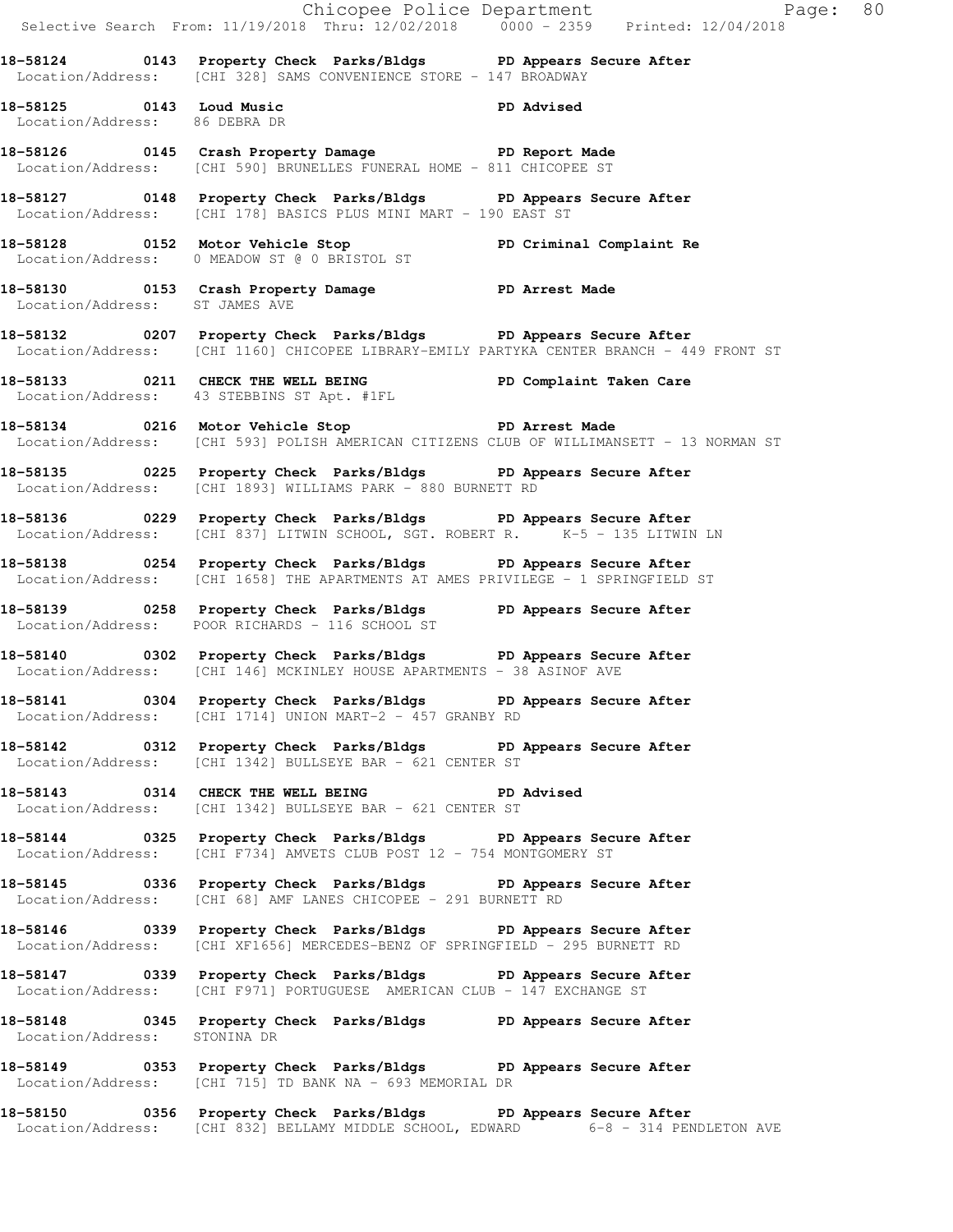18-58152 0426 Disturbance **\*** Could not Locate Location/Address: [CHI F1120] CANTERBURY ARMS APTS - 165 EAST MAIN ST

**18-58153 0431 Property Check Parks/Bldgs PD Appears Secure After**  Location/Address: [CHI 842] DUPONT MEM MID SCHOOL, 1ST SGT. KEVIN A. - 650 FRONT ST

**18-58154 0440 Property Check Parks/Bldgs PD Appears Secure After**  Location/Address: [CHI 563] RITE AID PHARMACY - 577 MEADOW ST

**18-58156 0505 Property Check Parks/Bldgs PD Appears Secure After**  Location/Address: [CHI F1225] ATLAS PUB - 300 CAREW ST

**18-58157 0530 Property Check Parks/Bldgs PD Appears Secure After**  Location/Address: [CHI F621] FAMILY DOLLAR - 209 EXCHANGE ST

**18-58158 0534 Property Check Parks/Bldgs PD Appears Secure After**  Location/Address: [CHI F1342] CVS PHARMACY - 235 CENTER ST

**18-58159 0545 Property Check Parks/Bldgs PD Appears Secure After**  Location/Address: [CHI F1328] GALLAGHER OLDE FASHIONED SERVICE - 560 EAST ST

**18-58160 0604 Motor Vehicle Stop PD Advised**  Location/Address: 77 GRATTAN ST

**18-58161 0606 Property Check Parks/Bldgs PD Appears Secure After**  Location/Address: [CHI 834] BOWE SCHOOL, PATRICK E. K-5 - 115 HAMPDEN ST

**18-58162 0610 Property Check Parks/Bldgs PD Appears Secure After**  Location/Address: [CHI 670] CUMBERLAND FARMS - 1061 MEMORIAL DR

**18-58163 0611 Property Check Parks/Bldgs PD Appears Secure After**  Location/Address: [CHI F1276] MASSES SEAFOOD - 1329 MEMORIAL DR

**18-58164 0613 Property Check Parks/Bldgs PD Appears Secure After**  Location/Address: [CHI 728] MCDONALDS - 1460 MEMORIAL DR

**18-58165 0621 Property Check Parks/Bldgs PD Appears Secure After**  Location/Address: [CHI 730] TOWN FAIR TIRE CENTERS INC - 886 MEMORIAL DR

**18-58166 0621 Property Check Parks/Bldgs PD Appears Secure After**  Location/Address: [CHI 529] ARNOLDS MEAT - 307 GRATTAN ST

**18-58167 0626 Property Check Parks/Bldgs PD Appears Secure After**  Location/Address: [CHI 718] CVS 693 - 1616 MEMORIAL DR

**18-58168 0627 Property Check Parks/Bldgs PD Appears Secure After**  Location/Address: [CHI F122] SALTER COLLEGE - 645 SHAWINIGAN DR

**18-58170 0715 Service of a Summons PD Served in Hand**  Location/Address: 267B CHICOPEE ST Apt. #5

**18-58171 0729 Service of a Summons \* Could not Locate**  Location/Address: 26 PADEREWSKI ST

**18-58172 0735 Property Check Parks/Bldgs PD Appears Secure After**  Location/Address: [CHI 1122] LIGHTHOUSE LIQUORS - 856 MEMORIAL DR

**18-58173 0735 Property Check Parks/Bldgs PD Appears Secure After**  Location/Address: [CHI 1722] ALDI - 505 MEMORIAL DR

**18-58175 0818 Property Check Parks/Bldgs PD Appears Secure After**  Location/Address: WESTFIELD BANK OFFICE - 229 EXCHANGE ST

**18-58177 0853 Property Check Parks/Bldgs PD Appears Secure After**  Location/Address: [CHI 162] POOR RICHARDS - 116 SCHOOL ST

**18-58178 0922 Property Check Parks/Bldgs PD Appears Secure After**  Location/Address: [CHI 401] CHICOPEE PARKS & RECREATION DEPT - 687 FRONT ST

**18-58180 1011 Disabled Motor Vehicle PD Complaint Taken Care**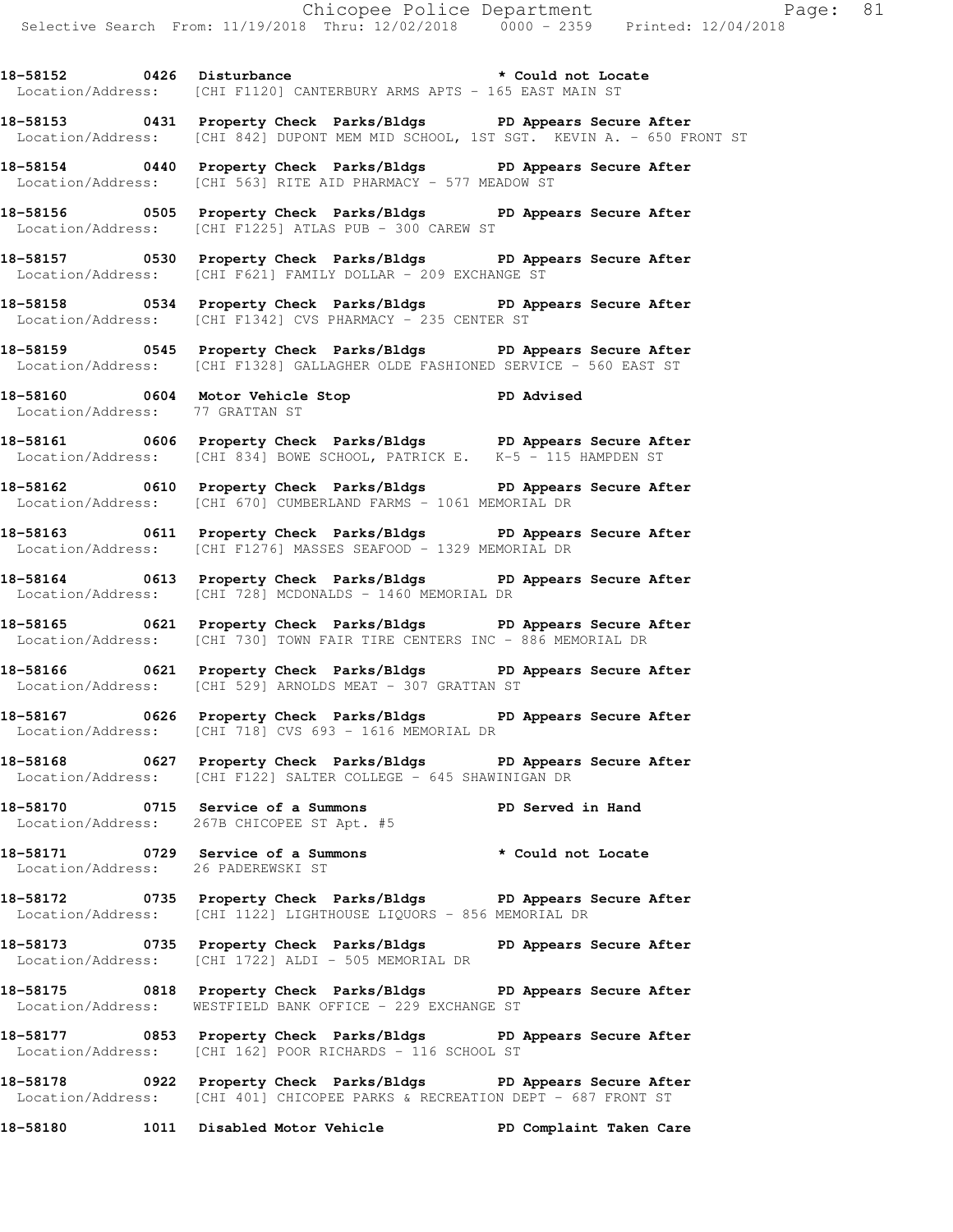|                                   |                                                                                                                                                         | Exage: 82<br>Selective Search From: 11/19/2018 Thru: 12/02/2018 0000 - 2359 Printed: 12/04/2018 |
|-----------------------------------|---------------------------------------------------------------------------------------------------------------------------------------------------------|-------------------------------------------------------------------------------------------------|
|                                   | Location/Address: [CHI 1027] DUNKIN DONUTS - 820 MEMORIAL DR                                                                                            |                                                                                                 |
|                                   | 18-58181 1017 Missing Person Neport Made<br>Location/Address: [CHI XP1981] MARGARET GREGERSEN - 369 DALE ST Apt. #F                                     |                                                                                                 |
|                                   | 18-58182 1033 Property Check Parks/Bldgs PD Appears Secure After<br>Location/Address: [CHI 142] FAIRVIEW CEMETERY - 26 ARMORY DR                        |                                                                                                 |
|                                   | 18-58183 1039 Transport Service<br>Location/Address: [LUD] LUDLOW JAIL - 627 RANDALL ST                                                                 | PD Transport Complete                                                                           |
| Location/Address: 26 BORYS CIR    | 18-58184 1058 Identity Fraud/Theft ND Report Made                                                                                                       |                                                                                                 |
|                                   | 18-58186 1114 Property Check Parks/Bldgs PD Appears Secure After<br>Location/Address: [CHI 837] LITWIN SCHOOL, SGT. ROBERT R. $K-5$ - 135 LITWIN LN     |                                                                                                 |
|                                   | 18-58187 1116 Assist Ambulance New PD Assist Given<br>Location/Address: [CHI 1509] CHURCH OF THE NEW COVENANT - 938 CHICOPEE ST                         |                                                                                                 |
| Location/Address: 8 DWIGHT TER    | 18-58188 1120 Crash Property Damage 58188 PD Report Made                                                                                                |                                                                                                 |
|                                   | 18-58189 1135 Speed Trailer / Radar Box PD Complaint Taken Care<br>Location/Address: 0 JAMES ST @ 0 OUTER DR                                            |                                                                                                 |
| Location/Address: 912 CHICOPEE ST | 18-58193 1147 Motor Vehicle Stop PD Advised                                                                                                             |                                                                                                 |
|                                   | 18-58194 1215 Property Check Parks/Bldgs PD Appears Secure After<br>Location/Address: [CHI 842] DUPONT MEM MID SCHOOL, 1ST SGT. KEVIN A. - 650 FRONT ST |                                                                                                 |
|                                   | 18-58197 1230 Neighbor/Landlord Dispute PD Advised<br>Location/Address: 198 CHICOPEE ST Apt. #5                                                         |                                                                                                 |
|                                   | 18-58198 1236 Property Check Parks/Bldgs PD Appears Secure After<br>Location/Address: [CHI F1161] CHICOPEE MARKETPLACE - 591 MEMORIAL DR                |                                                                                                 |
|                                   | 18-58199 1245 Crash Property Damage PD Complaint Taken Care<br>Location/Address: [CHI F376] CURRY HONDA NISSAN - 767 MEMORIAL DR                        |                                                                                                 |
|                                   | 18-58201 1257 Crash Personal Injury 12 PD Report Made<br>Location/Address: [CHI 638] BJS WHOLESALE FOOD WAREHOUSE - 650 MEMORIAL DR                     |                                                                                                 |
|                                   | 18-58203 1315 Motor Vehicle Stop North PD Advised<br>Location/Address: 1177 GRATTAN ST @ 135 MEADOW ST                                                  |                                                                                                 |
|                                   | 18-58204 1325 Motor Vehicle Stop PD Citation/Warning Issu<br>Location/Address: 161 CHICOPEE ST @ 11 WILSON AVE                                          |                                                                                                 |
| Location/Address: 529 CHICOPEE ST | 18-58207 1420 Larceny Complaint Past PD Report Made                                                                                                     |                                                                                                 |
|                                   | 18-58208 1447 Disturbance 2008 PD Advised<br>Location/Address: [CHI F811] NINETY NINE RESTAURANT - 555 MEMORIAL DR                                      |                                                                                                 |
| Location/Address: 52 ASHGROVE ST  | 18-58209 1457 Neighbor/Landlord Dispute PD Advised                                                                                                      |                                                                                                 |
|                                   | 18-58210 1508 Traffic/Parking Complaint PD Citation/Warning Issu<br>Location/Address: [CHI F1161] CHICOPEE MARKETPLACE - 591 MEMORIAL DR                |                                                                                                 |
|                                   | 18-58211 1512 Shoplifter PD Civil Complaint<br>Location/Address: [CHI 1191] WALMART - 591 MEMORIAL DR                                                   |                                                                                                 |
| Location/Address: 90 COLLINS ST   | 18-58214 1609 Assist Ambulance New PD Assist Given                                                                                                      |                                                                                                 |
|                                   | 18-58217 1702 Crash Personal Injury 10 PD Report Made<br>Location/Address: [CHI 1122] LIGHTHOUSE LIQUORS - 856 MEMORIAL DR                              |                                                                                                 |